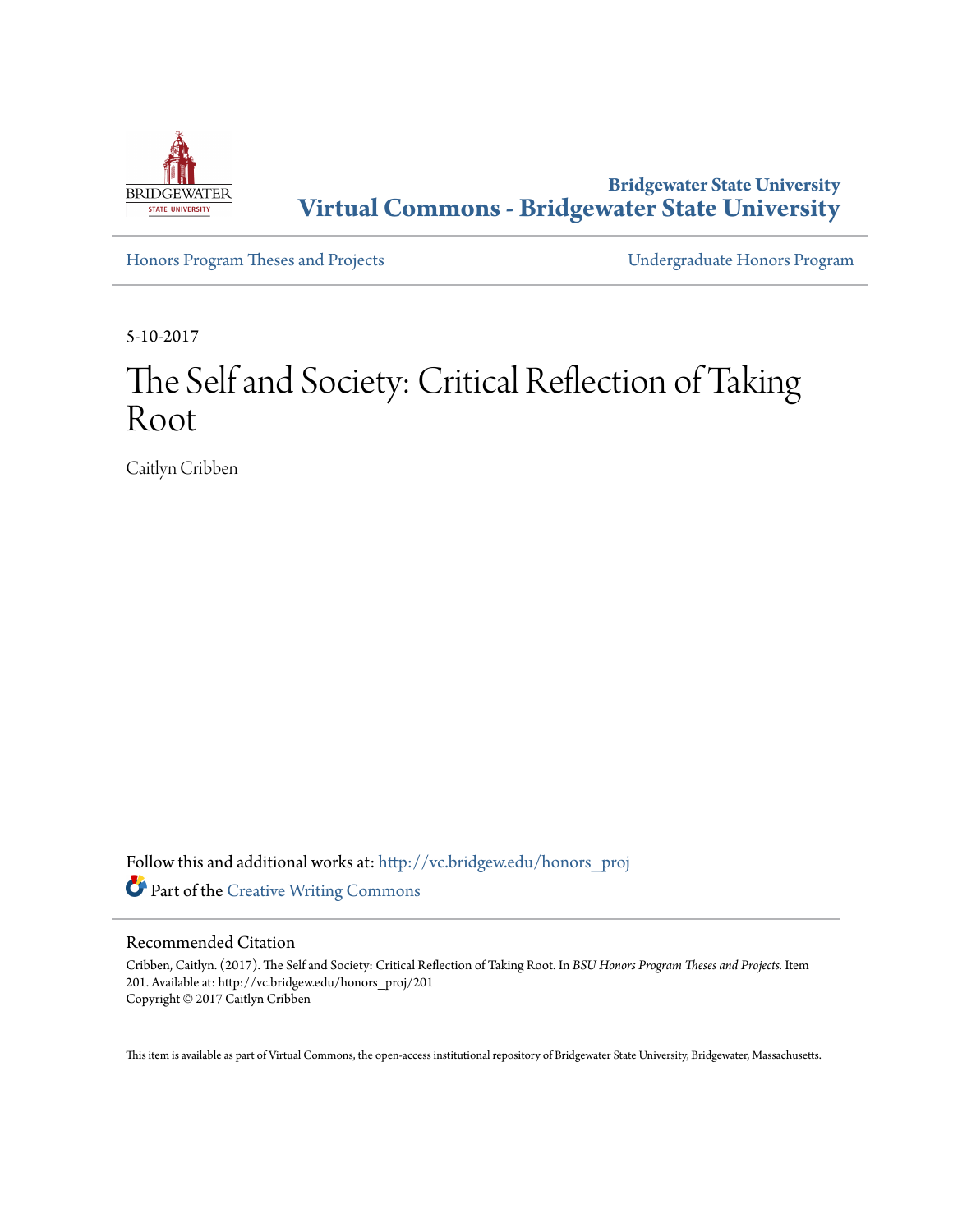The Self and Society: Critical Reflection of *Taking Root*

Caitlyn Cribben

Submitted in Partial Completion of the

Requirements for Departmental Honors in English

Bridgewater State University

May 10, 2017

Dr. Garrett Nichols, Thesis Director

Dr. Lee Torda, Committee Member

Dr. John Kucich, Committee Member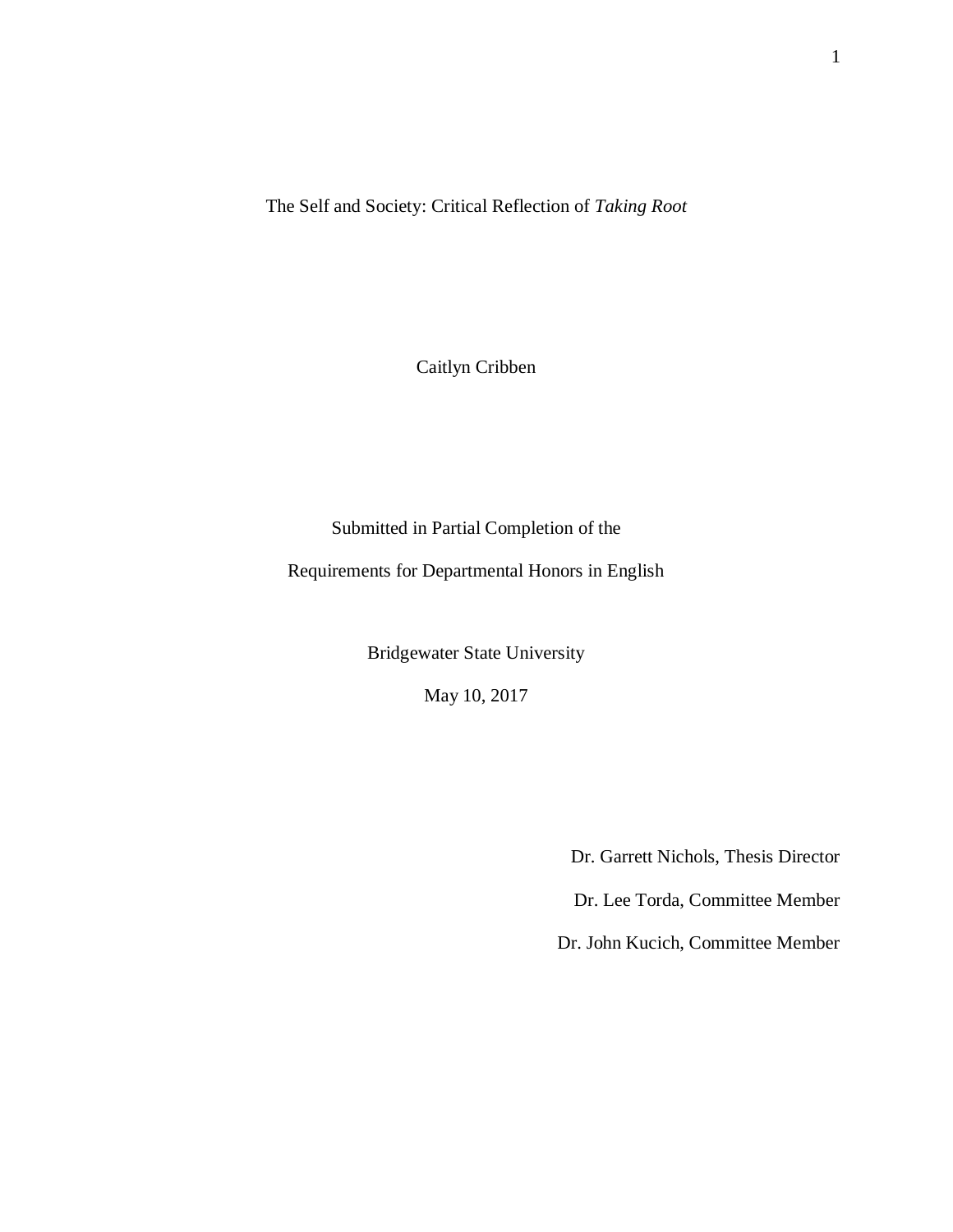# INTRODUCTION

This story, *Taking Root*, was in its brainstorming stages back in the summer of 2016, while the actual writing began in the fall of the same year. Since the beginning, I considered this my own "coming out" story, a full-length novel for and about queer people. I had dabbled with the inclusion of queer characters in short stories before, but they were shy attempts compared to *Taking Root*. Although I had considered writing outside of my genre comfort zone for my first longer story with queer characters, going a more traditional slice-of-life young adult route, in the end I wanted to write what I wanted to read: queer characters in a fantastical setting. Influenced by similar genre pieces, I tested my hand at a different type of fantasy and horror, where there is less violence and more of a haunting, unsettling experience. Considering the character's struggles--and, perhaps, my own, too--this was easier said than done. Self-discovery is never an easy or enjoyable process, but that is essentially what this story is about, as well as the acceptance that hopefully follows. Anxiety and tension is a part of that process: at the beginning, with self-denial; in the middle, where there is an inner struggle against the self and an outer struggle of finding a safe space; and the ending, where the discovery is acknowledged, regardless of what is done with that knowledge. *Taking Root* depicts four characters, and thus four different ways of maneuvering through this self-discovery process, and the tension it creates between themselves and their environment along the way.

### WRITING

This story has its basis in the young adult, fantasy, horror genres. There is little blood in the story--some, but not much--and few physical altercations. Instead, the type of horror aimed for in this story was one of a different tone, where instead of it being in-your-face violence, it's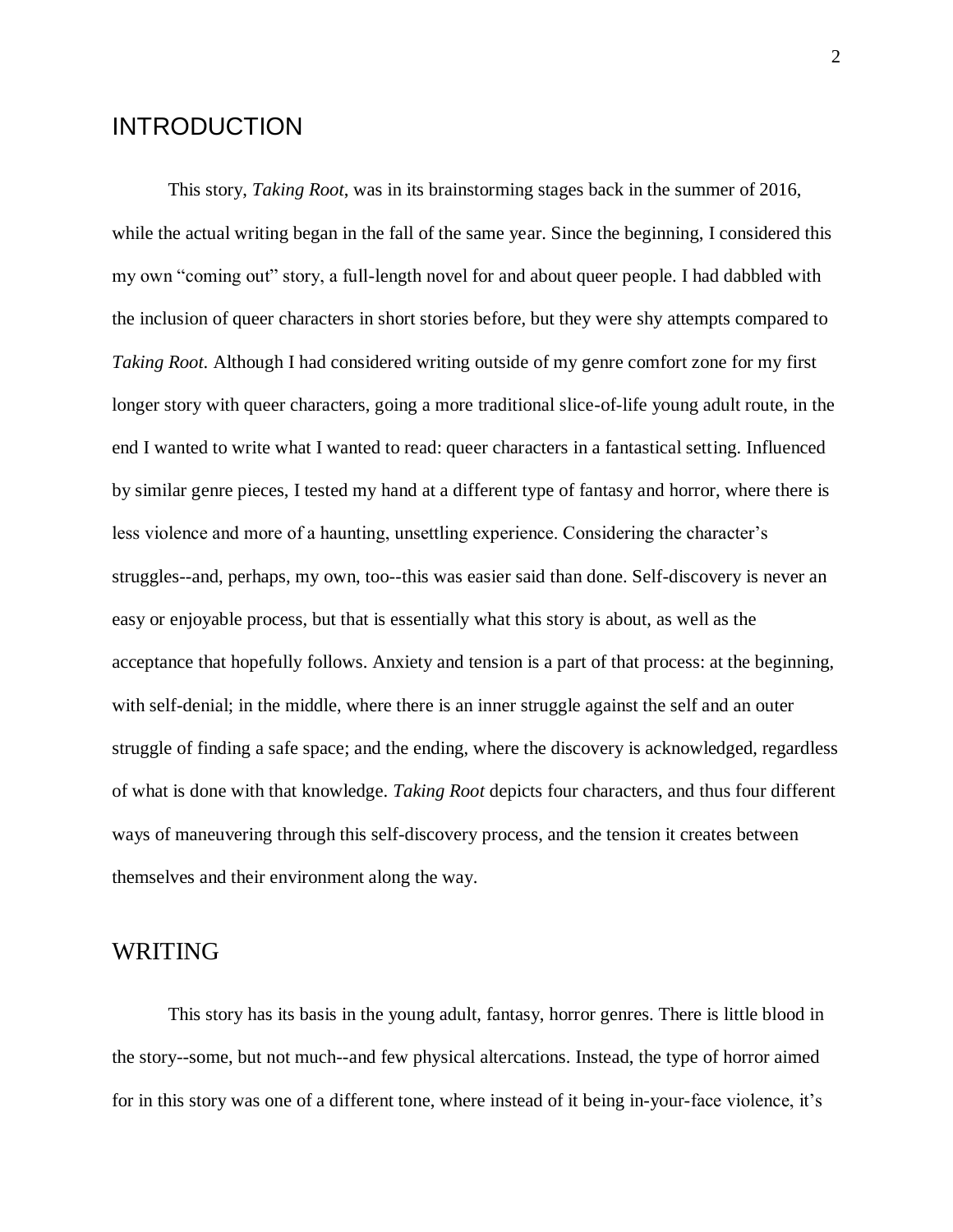an unsettling feeling underneath your skin that just won't go away. This isn't my first time writing a story of this nature, but it was my first time writing a story based entirely on such a form; other times it plays a second role to the initial, physical danger that the characters face. There are physical consequences to the character's actions (Zackery's death, Devin and Krystal's near-death) but there is no physical assailant. Even when the characters aren't being tormented by the faeries, I still think there is this discomfort that is residual throughout the story that I hadn't naturally intended to be there, but which naturally comes with writing the sorts of characters that I did. All of my characters are struggling with accepting themselves, and I hope for their tension to resonate with the reader; that being said, these sensitive topics can themselves create a similar unease, with topics such as struggling for acceptance (amongst peers and oneself) and the dealings with life and death.

Part of the horror aspect in this story is the confusing nature of the woods. Characters easily lose their way, and they are forced to wonder what is real and what isn't due to the faerie's tricks and charms. There is also this fear of being alone and isolated in the forest, with there being little in the forest to offer solace from the faeries and with the forest constantly trying to separate the characters from one another. So, these fears that exist outside of the woods are only amplified while inside: characters that are othered, feel as if they don't belong, and having trouble surviving in a heteronormative society and sticking to this single idealized way of life are thrown into a place where these troubles that originally they suffered alone in their head are now physically manifested.

While preparing for this story, a major interest of mine was the inner-workings and interrelations of the queer community, a place where friction exists but is often overlooked and sometimes idealized as a monolith. Two of my characters are nonmonosexual, which means to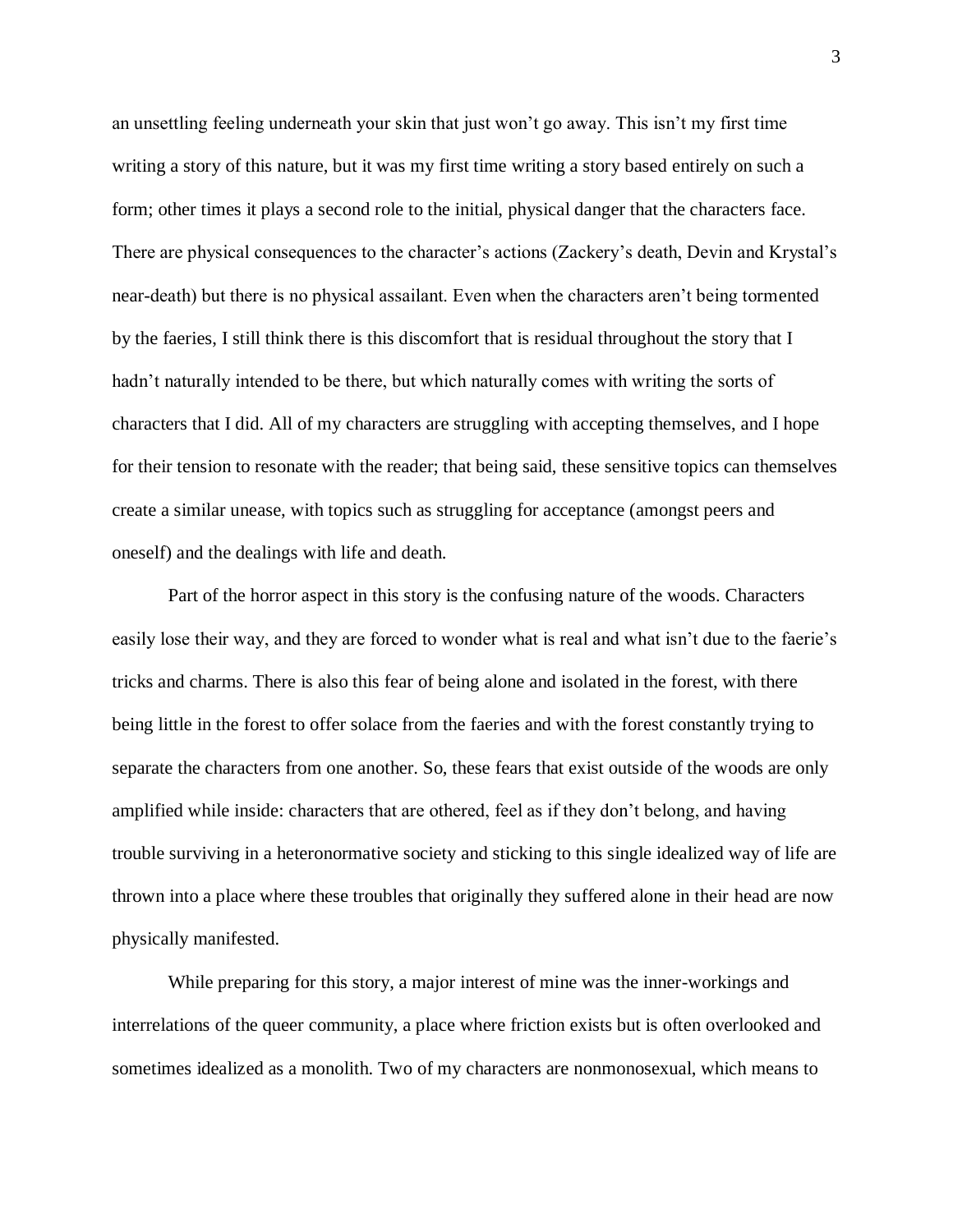be attracted to more than one gender. Typically lesbians, gay men, and straight people are all monosexual; bisexuals, pansexuals, etc, are nonmonosexual. It is a subcommunity that other LGBTQ members have difficulty embracing, as well as straight people. Another character is gender nonbinary, which requires a specific focus in writing that my other characters do not, especially in the form of pronouns. Jasper Rey, part of the gender nonbinary, prefers the use of they/them pronouns. There is a dispute over the use of the singular "they" as a gender-neutral pronoun. Misusing it could lead to confusion if there are multiple characters in a scene, but it is a way of representing people who do not feel comfortable using gendered pronouns. Although people on the gender nonbinary reserve the right to use gendered pronouns, there also should exist a pronoun when they feel that neither "he" nor "she" properly fits the bill for them. This is Jasper's case, a discomfort and lack of connection with either gendered pronoun, and so the singular "they" is used.

Being able to write these characters was an experience because it meant I was able to learn about, some for the first time and other times more in depth, problems confronting and problems within the LGBTQ community. As a story that is trying to better represent the LGBTQ community to queer readers and straight readers alike, this research was necessary, but sometimes daunting, as Gloria Anzaldua notes about the general writing process in her book, *Into the Borderlands*: "Writing produces anxiety. Looking inside myself and my experience, looking at my conflicts, engenders anxiety in me. Being a writer feels very much like being queer--a lot of squirming, coming up against all sorts of walls. Or its opposite: nothing defined or definite, a boundless, floating state of limbo" (Anzaldua 94). It just so happens that, at least in part, I am writing about being queer, so there was a lot of "squirming" happening while writing this story. There is some anxiety in representing these characters properly, who identify so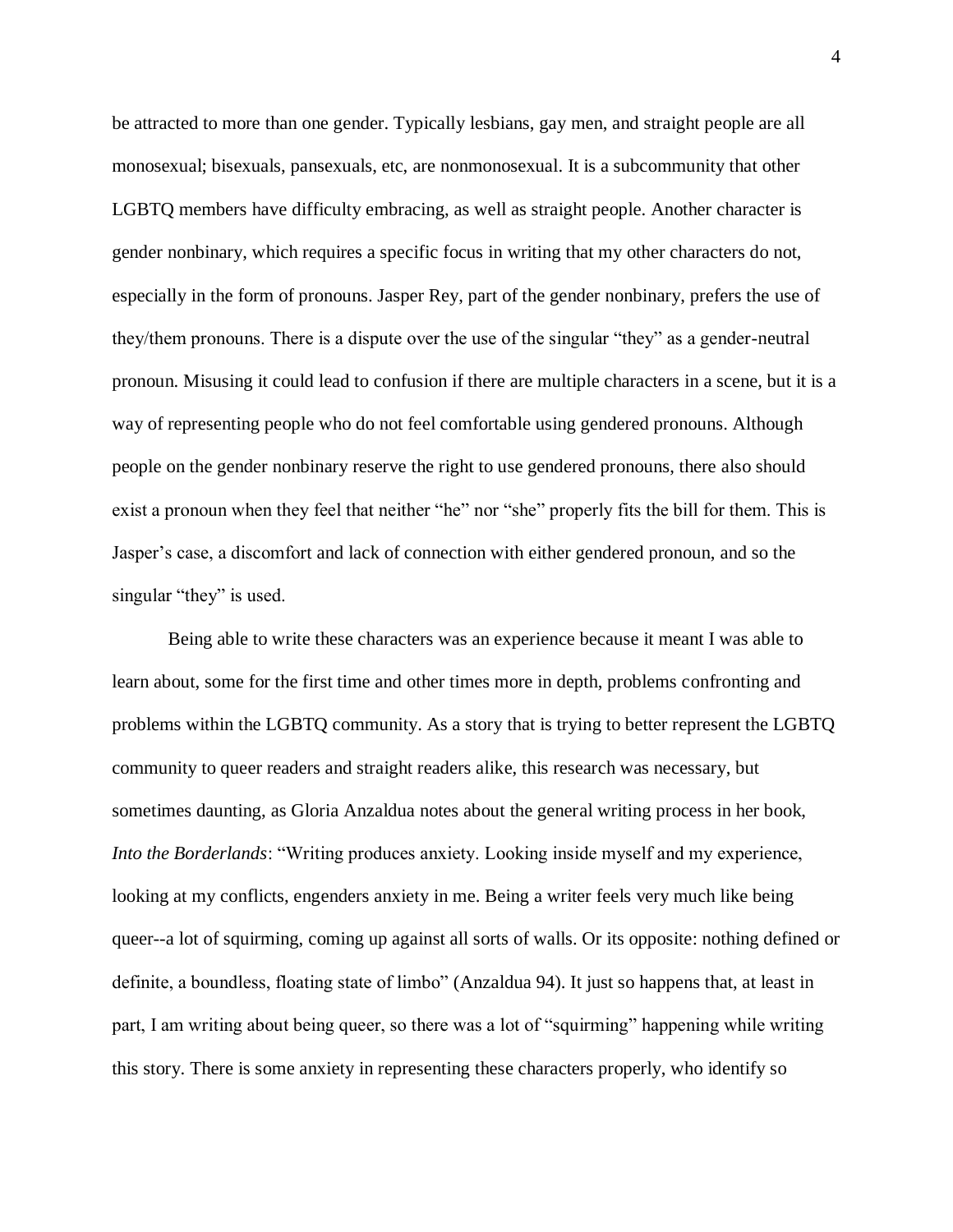differently from who I am, but I have trust in my research and know that I will continue learning so that future characters of various identities will better represent their communities. That being said, the anxiety is more than that; it's the releasing of a story that has been so long inside of me, a story that has been mine alone. Like Joshua Gamson argues in *When Freaks Talk Back*, "When the personal becomes political …. [it is] often met with this kind of backlash" (Gamson 207). Gamson explains how in matters of heteronormativity and homophobia--as well as other forms of injustices, such as racism or feminism--the personal is always political and the political always personal for the marginalized person. So while writing this story, there is this anxiety that not only will I do others injustice in telling this story but that I will do injustice unto myself; because unlike straight people who can just write a story, a story with gay people and about gay people becomes a political statement. There is this fear of public backlash about writing a story with gay people that, of course, does not exist to the same extent when writing a story with all straight people; people will not see this story as a personal extension of self like any other story of mine, merely because of the existence of gay people as main characters.

# GENDER&SEXUALITY

There are still many difficulties getting queer characters represented properly in storywriting today. Even with a growing amount of books written by queer authors or including queer characters, the number is still far too small, and often the books are sectioned off into their own section of the store, not mingling with genre fiction. The coming-out story is still the most popular story to include queer characters, and it certainly has its time and place as worthwhile literature for queer and straight readers alike. But having queer characters play a larger role in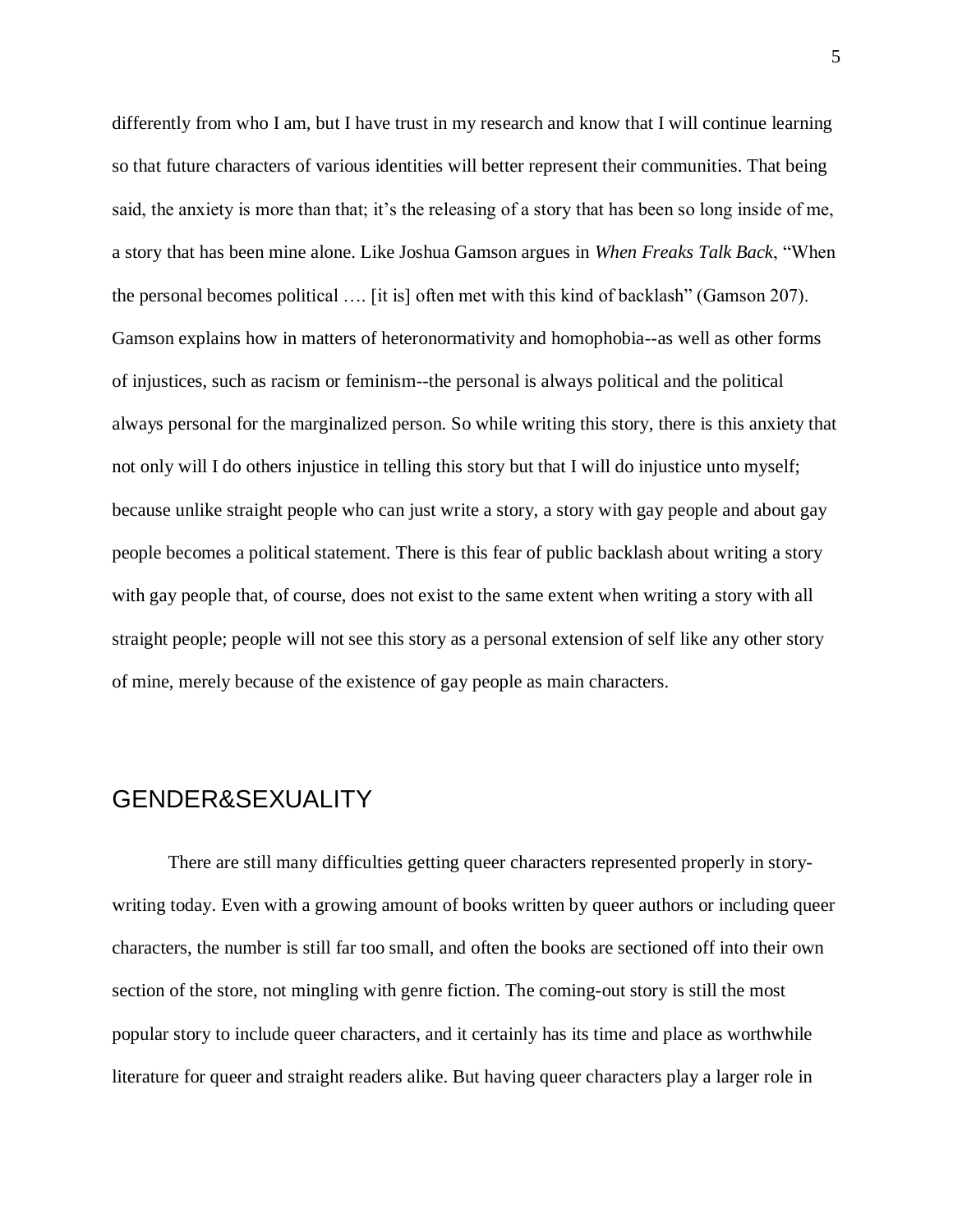genre fiction and accepted alongside stories with all-straight or primarily-straight characters is what determines my focus in this story. When queer characters are included, there is usually only one, two if said character is lucky enough to end up in a relationship with another queer person. The problem with this is known as the token minority trope, where there is only one character in a story to represent an entire gender, sexuality, race/ethnicity, and so on. This is unlikely to occur in everyday life, however, as Richard LeBeau explains in his study on the psychological aspects of being involved in the gay community: "...Most effective ways to combat the negative effects of minority stress is to socialize within a larger community of gay individuals" (LeBeau 57). People are more likely to mingle with those they have something in common with, and this is especially true for marginalized members of society. These are problems that non-queer writers face while trying to include queer characters in their stories, by not giving them the proper community member(s) that people would search for in reality. The benefits that come from being a part of something larger than oneself are monumental, especially in terms of self-esteem and mental health; non-queer writers wouldn't understand this sense of isolation or lack of community because the default assumption is that every around them is heterosexual.

That's one aspect to this story; all of the main characters are a part of the LGBTQ community, and they all differ in their orientation and how comfortable they are with their sexuality or gender, in the hope of dispelling this token character trope. But, what is a problem in both the non-queer and queer community is the portrayal of the LGBTQ community. Too often, the single character used to represent the community is white, middle-upper class, and cisgender, and a gay male, when in reality the community is far more diverse than that. While Joshua Gamson focuses primarily on television talk shows and how the representation of gay people on those shows changed over time, the same can be seen in various forms of media: "But then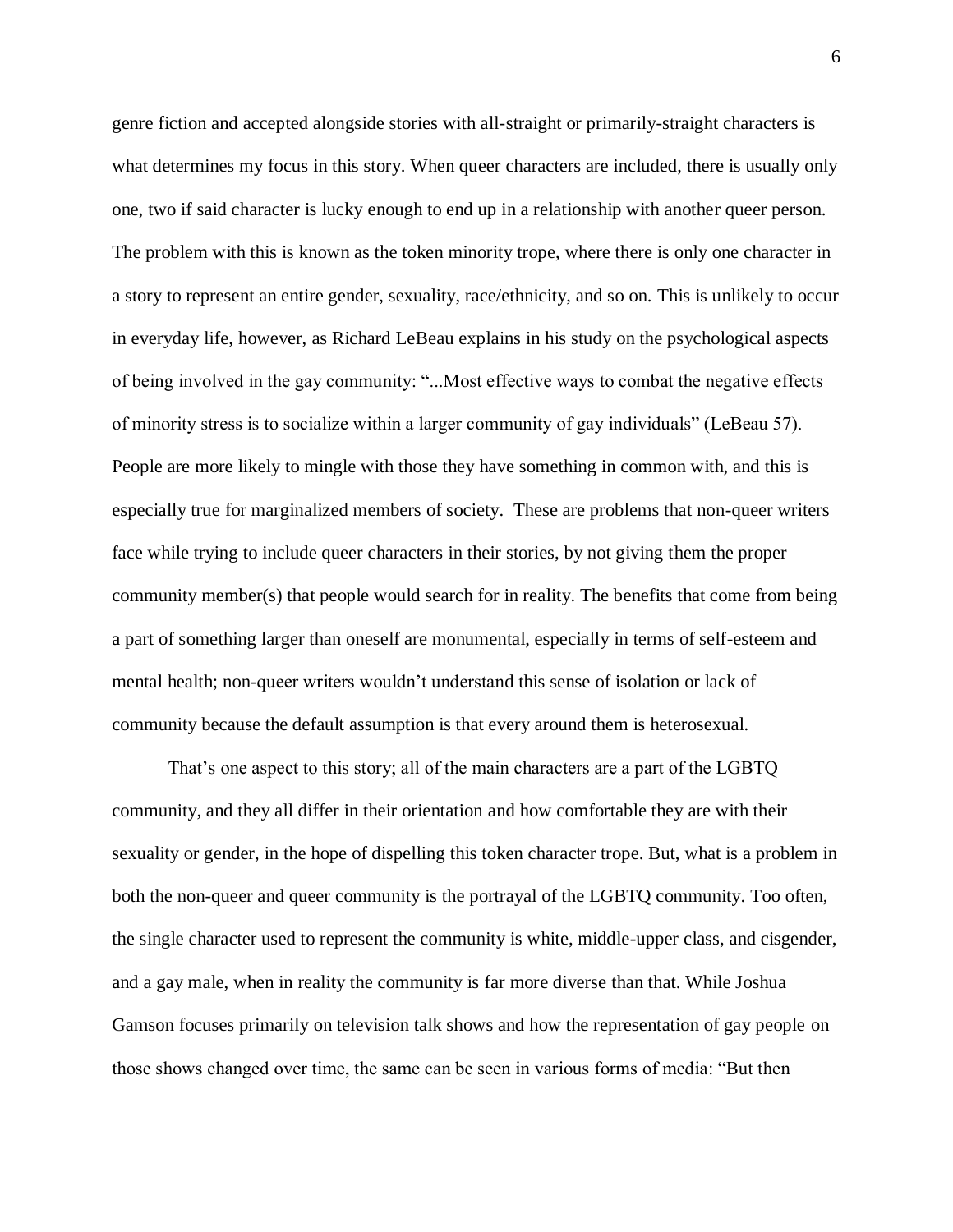again, the image [of the gay community], although more socially acceptable, was no less distorted when it was only white, middle-class, gay movement movers and shakers" (Gamson 191). This distortion is what I wanted to avoid by including characters from various walks of life, taking into account not only their sexual identity and gender identity and presentation, but also their social class and racial identity.

Even with four characters, there's no way to portray each possible member of the queer community, but it offers a bit more breathing room. There's Zackery O'Connor, a white middleclass gay man. Then Jasper Rey, a black, demi, androgynous nonbinary of an upper-class upbringing. There's also Krystal Clare, a lower-middle class bisexual mixed femme. And finally Devin Xiao, a lower-middle class androgynous lesbian Asian woman. Jasper and Krystal are the most assured in their identity while Zackery knows how he identifies, but still has many troubles with coming to terms with it. Devin, then, is completely unsure of her feelings, and is afraid to even acknowledge them until the end of the story. Without such an explicit mention of their identities, the story explores all of these while simultaneously dealing with the fantastical plot at hand. As with any community that does have a unique mixture of people, then there comes the problem of tension. What mainstream media fails to recognize is that lesbians, gay men, bisexuals, trans, amongst others, don't all share the same problems; as don't upper-class versus lower-class queers, or white queers versus queers of color. Each has a unique set of problems when dealing with a heteronormative society that is lost when the media amalgamates the queer community into a singularity. Gay men and lesbians not willing to date bisexuals or even excluding them from the queer community entirely; gay men and lesbians having a "gold standard" pressure put upon them; cisgender queer people not accepting transgender people into their proper community, ie, not seeing trans-lesbians as real lesbians, and so on.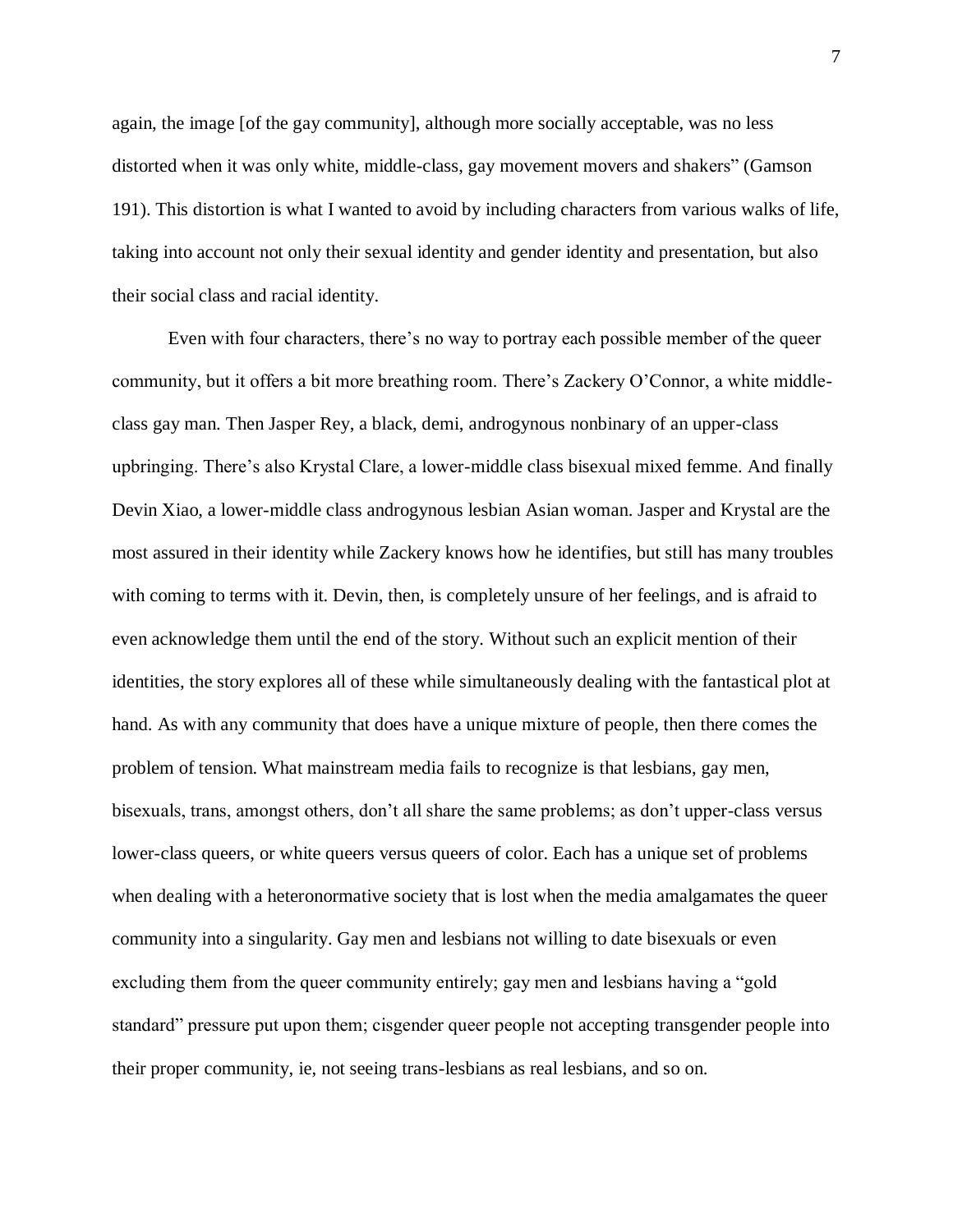Although there is plenty that unifies the community, and such differences should be overcome, ignoring their existence does not help in solving them. I hope to express this in my story, where some of those differences are displayed, but they do end up clearing those problems as they occur. While trying to understand the way queer people relate to one another, Michael Warner's description of queer culture is the kind of depth that is ignored or overlooked in terms of the queer community that this story attempts to bring to light: "Queers can be abusive, insulting, and vile toward one another, but because abjection is understood to be the shared condition, they also know how to communicate through such camaraderie a moving and unexpected form of generosity" (Warner 35). The queer community does hold similar values- they are outcasts from the heteronormative society, and in this sense, have the ability to lean on one another. But, at the same time, the community is filled with people of various identities and the problems that arise within the community, as many do, should not be ignored. This is the key to what ties Devin, Zackery, Krystal, and Jasper together. Throughout the story the characters struggle to even like each other (seen especially with Devin towards Jasper, and between Zackery and Krystal) but these differences are soon surpassed when they realize that without each other, some may not survive. By the end of the story, even though relations between them may not be perfect, there exists a more solidified understanding and respect for one another through their mutual outcast from society. Although the outside world does not accept them, the four create their own small community inside the forest.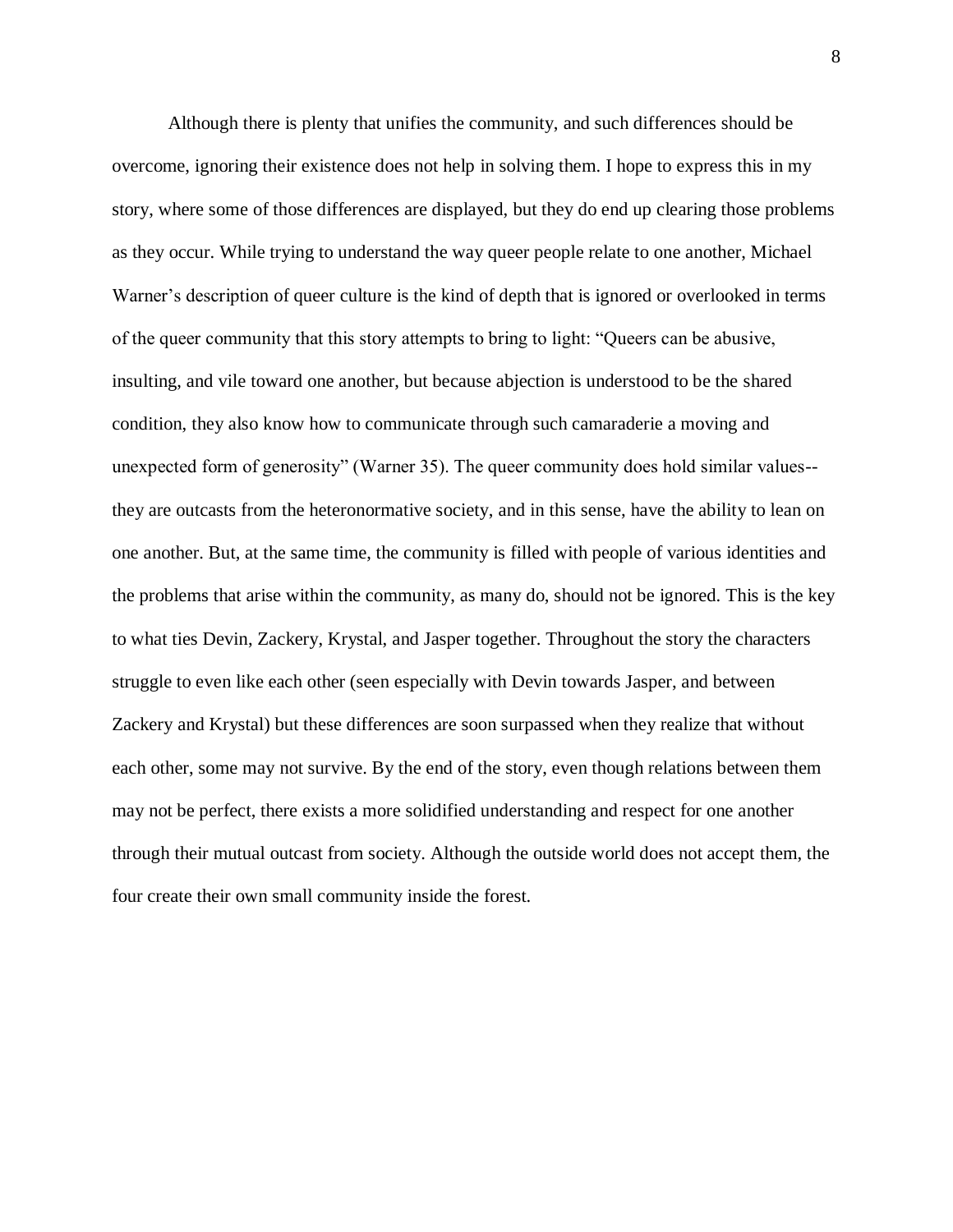### NATURE

The forest in literature has a mixed history, having both depicted a place to be fearful and wary of, as well as a place to be mystified by, a place where new beginnings lie. In this story, the forest acts as both, the antagonist of the story and where the characters find themselves truly coming to life for the first time. I wanted to play with this duality; I didn't want the forest to be painted as all evil, even though all of the problems that afflict the characters take place in the forest. Here is a public place for otherwise very private characters to meet up with people that are similar to them--they may not always meet up under the best of circumstances, but even then, they have each other, and a place with a sense of belonging.

Nature plays various aspects in the story. Devin, one of the main characters, has a natural affinity for plants and flowers; the forest which the majority of the story takes place in is an important setting, but can also double as a character; furthermore, the duality of nature is explored in the story as both a safe haven and necessity for human life, but also a dangerous and uncontrollable aspect that humans must confront. Each of the characters, to keep along with their various life experiences, have different views of the forest/woods: the former is used to refer to a more positive view of the area, with the latter denoting a more negative view. Zackery, having died in the woods but also not being fond of nature to begin with, tends to refer to it as the woods, as does Krystal, who also does not liking nature but overall this specific wooded area in particular. Jasper, intrigued by not only the natural and scientific life that is often abound in woodsy areas, they also tend to be homes to supernatural experiences, and often uses the word forest to refer to it; Devin, feeling at home in natural areas herself and connecting emotionally with flora, also refers to it with that term.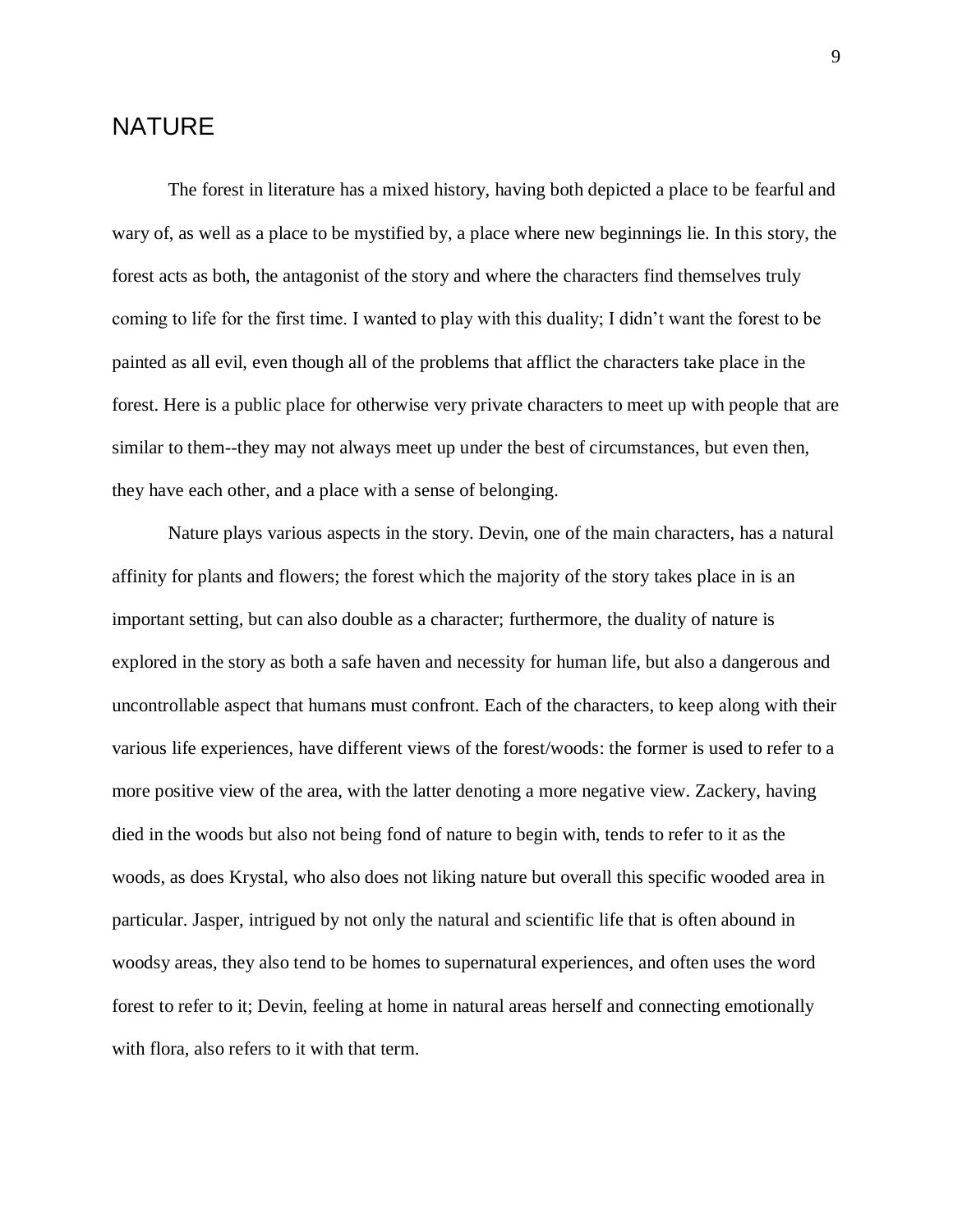The forest ends up being a character in and of itself due to the significance it holds to all of the other characters and due to its integrity to the story. It can also be seen as an extension of the faeries, considering that they are never given a physical form/face outside of the forest in which they reside, so to the characters and to the readers, they become one and the same. Furthermore, the liveliness of the forest itself--as in, the very trees and plants that inhabit it--are emphasized throughout the story, as well as the fact that things in the forest, or the forest itself seem to move, giving it yet another aspect of liveliness but also one of surreality. It is in this place that is so difficult to describe and so unlike any other place they know that these four characters are able to find themselves and find each other. Zackery finds genuine friendship in this forest in the form of Devin especially, but also Jasper and Krystal. Jasper's cold exterior is broken through in the second half of the story, displaying someone who truly does everything for their friends. Devin goes from the soft and passive character that the reader knows her to be at the beginning of the story, to becoming more independent of others but especially of Krystal, while also gaining confidence for her feelings for Krystal at the same time. Krystal, on the other hand, is someone who depends on others too much for acceptance and reassurance, and who learns to be independent and a little more detached from her emotions by the end of the story. This can only take place because they managed to create this space in the forest where they feel safe enough, close enough, to begin to change.

### **CONCLUSION**

Although this story is something that started off as a personal experiment in genre, and as an exploration of self, it will hopefully also display a respectful interest in queer studies and intersectionality. While each person's experience is different, there is an underlying tension and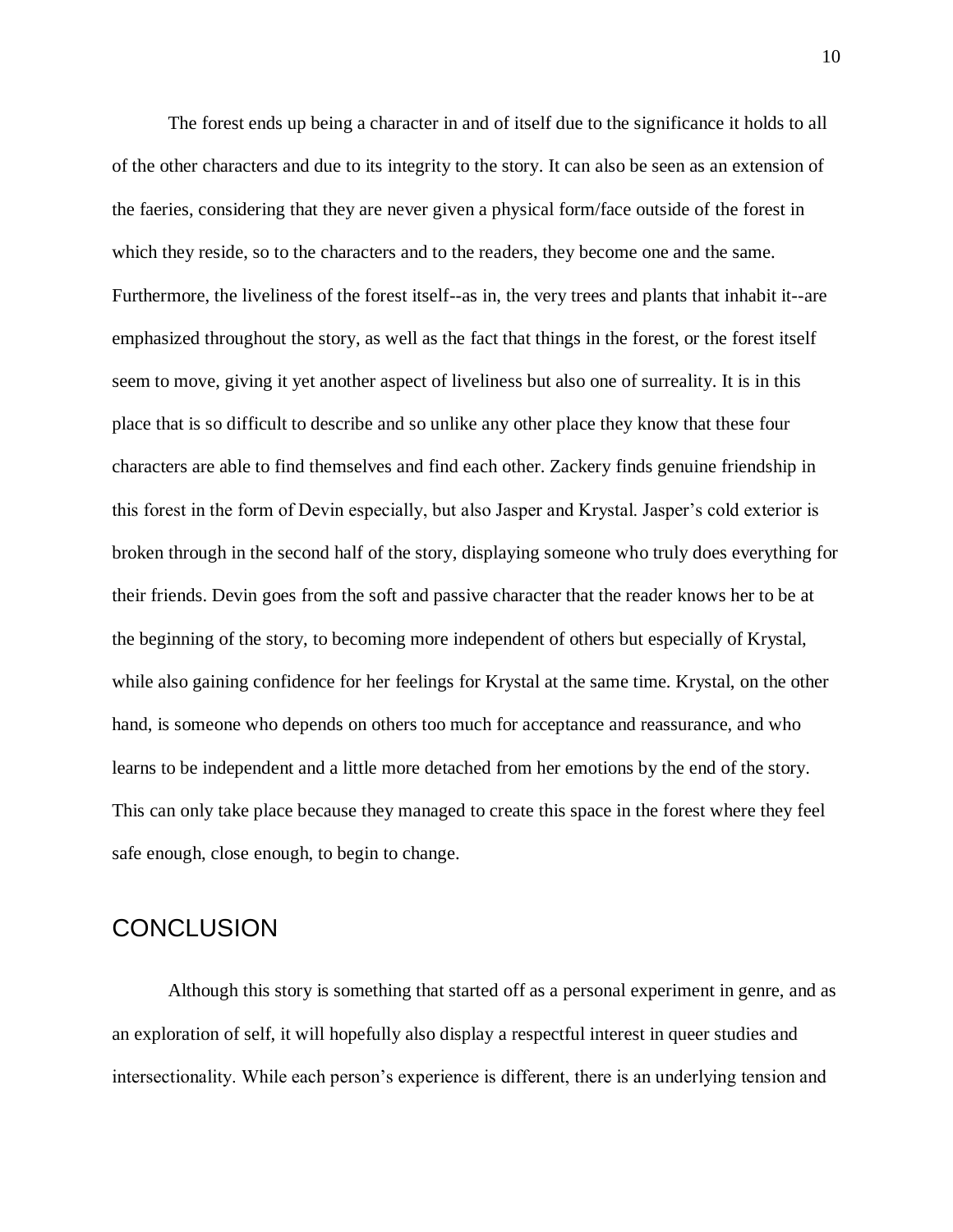shame that exists in marginalized people, although it may vary in degrees from person to person. This exists because marginalized people recognize that they aren't a part of the dominant culture, and are at a dissonance with their internal feelings and experiences and the external expectations of them. Not only with this story do I hope to showcase this tension in each of these characters, but also the overcoming of this tension and shame, or at least an attempt being made to overcome it. The characters are able to begin or to accomplish this feat because they manage to create this mini-community and space for themselves which they otherwise lacked.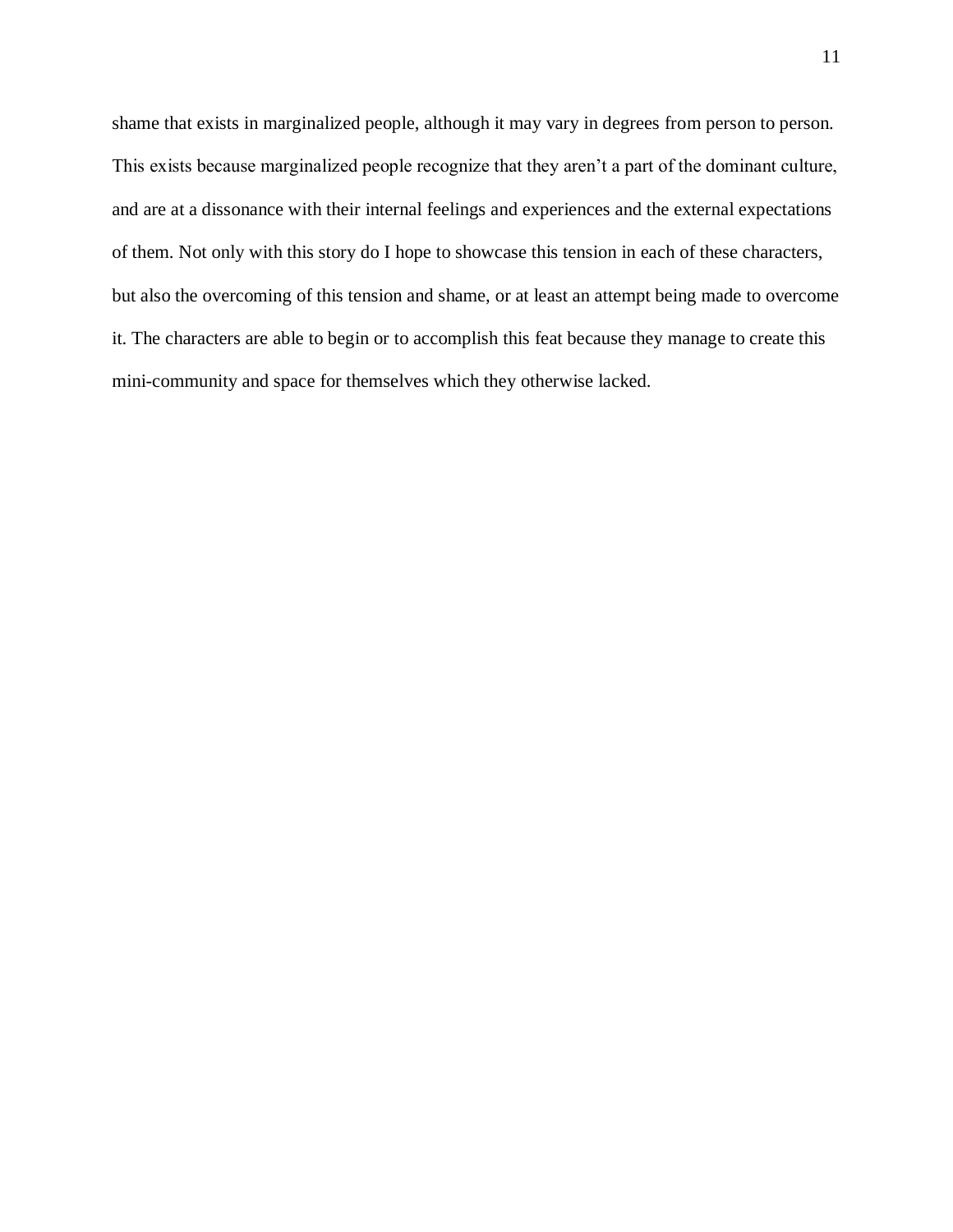#### Works Cited

- Anzaldua, Gloria. *Borderlands/La Frontera: The New Mestiza*. 3rd ed. San Francisco: Aunt Lute Book, 2007. Print.
- Gamson, Joshua. *Freaks Talk Back: Tabloid Talk Shows and Sexual Nonconformity*. Chicago: U of Chicago, 1998. Print.
- LeBeau, Richard T., and William A. Jellison. "Why Get Involved? Exploring Gay and Bisexual Men's Experience of the Gay Community." *Journal of Homosexuality* 56.1 (2009): 56-76. JSTOR. Web.
- Warner, Michael. *The Trouble with Normal: Sex, Politics, and the Ethics of Queer Life*. Cambridge: Harvard UP, 2000. Print.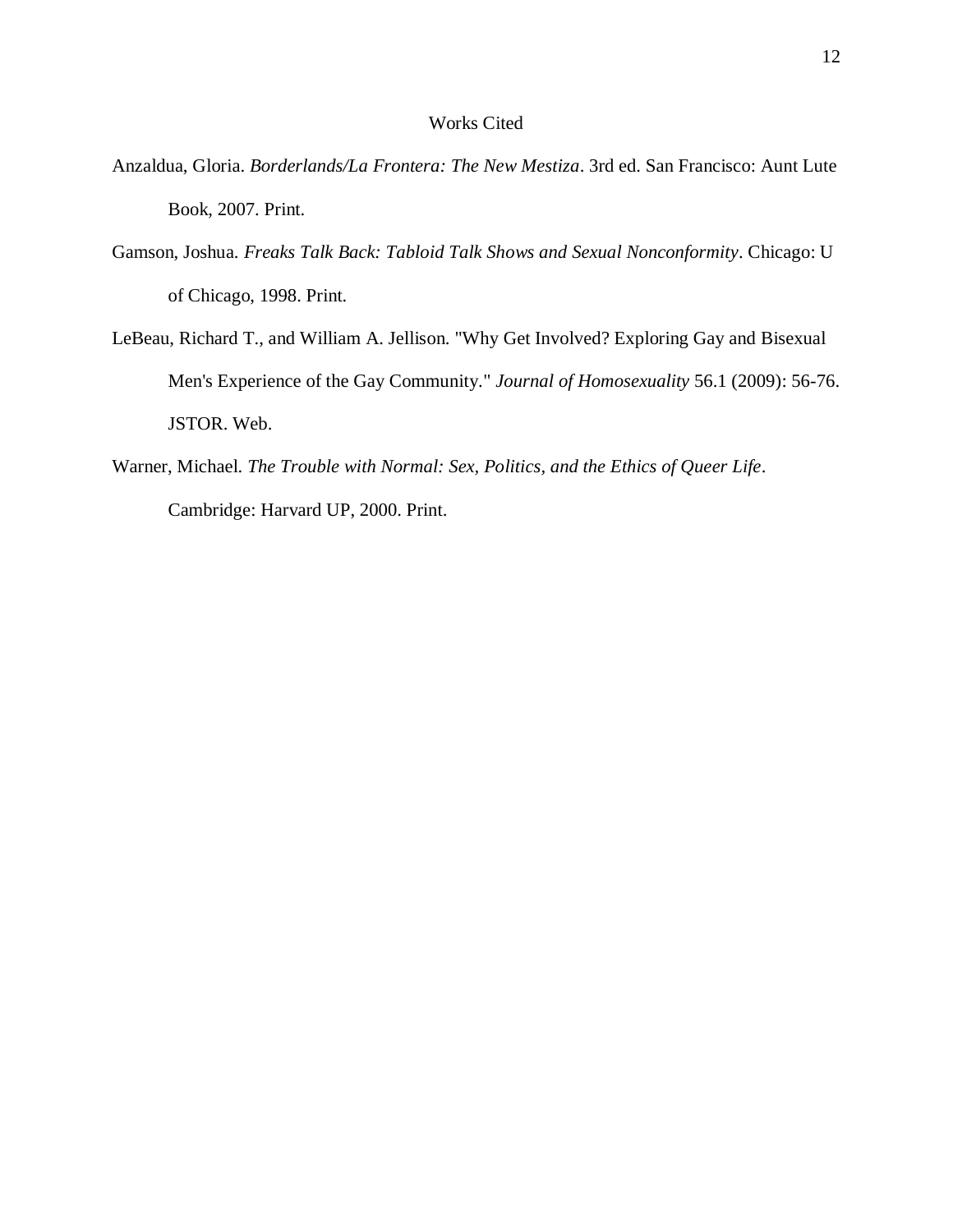### *Taking Root*

#### Prologue

The sun was already beating down at one-thirty in the afternoon, a haze still lingering from the heat and humidity. There were no clouds or a wisp of wind to offer any momentary relief. On any other day, Zackery O'Connor would have found himself in his bedroom, the lights off and the air conditioner on high, moving as little as possible. Today, however, he was outside, walking alongside Ace Martinez, to some sort of surprise destination. It was his birthday. He would have preferred maybe some company and a slice of cake in a conditioned room, and yet this was his present instead.

The pair was silent as they walked, crossing a dusty makeshift parking lot into an open field. Already, Zackery could feel himself sweating, although it didn't help that his outfit was completely black and covered up each inch of his fair skin. The only color on him to be found was the red on his cheeks and the yellow of his hair. With some reluctance, he pulled the sleeves of his dress shirt up to his elbows, but that offered little relief. Ace beside him was in a simple tshirt and cargo shorts, both of which looked as though they had seen plenty of adventuring excursions beforehand. Even with the proper attire, there was already a shiny gleam on Ace's bronzed skin. It didn't seem to bother him, though, and he remained in all smiles, while Zackery desperately searched his face for any sign of familiar discomfort.

"When you told me that you had never gone camping before, I knew the best way to spend your birthday! It'll be so much fun. It's just nice to get out of the neighborhood, you know? Plus, the feeling of catching your first fish… it's really memorable! If the weather stays this nice, we may even be able to sleep under the stars!" Ace rambled on, starting off excited but then flinching as if someone had hit him. "No, that's not what I meant, I just mean--"

"Yeah, I know what you mean," Zackery grumbled. "You can relax, okay?" He sighed, knowing full well he wouldn't be able to have as much fun as Ace would. But he went along with it anyway, because he didn't have any other plans when Ace had surprised him. "So, you've gone fishing here before..?" Zackery asked. In front of them was a small field, dry and yellow stretched out below the burning sun. In contrast, the forest just beyond the field they had to cross looked dark and menacing the way that the greens were completely unaffected by the summer heat. Zackery began to imagine the relief of the shade on his scalp and his arms, and began to wonder if that was a good enough reason to sprint in the forest's direction. Since Ace managed to compose himself, he did too, although a nervous tension began to build in his limbs.

"Nope! But I had heard about it through some friends. I thought coming here with y--I mean, that's part of the fun of today, coming here and finding the pond and then being able to fish in it!" Ace laughed. "Brandon bet me twenty bucks that we wouldn't be able to find it, he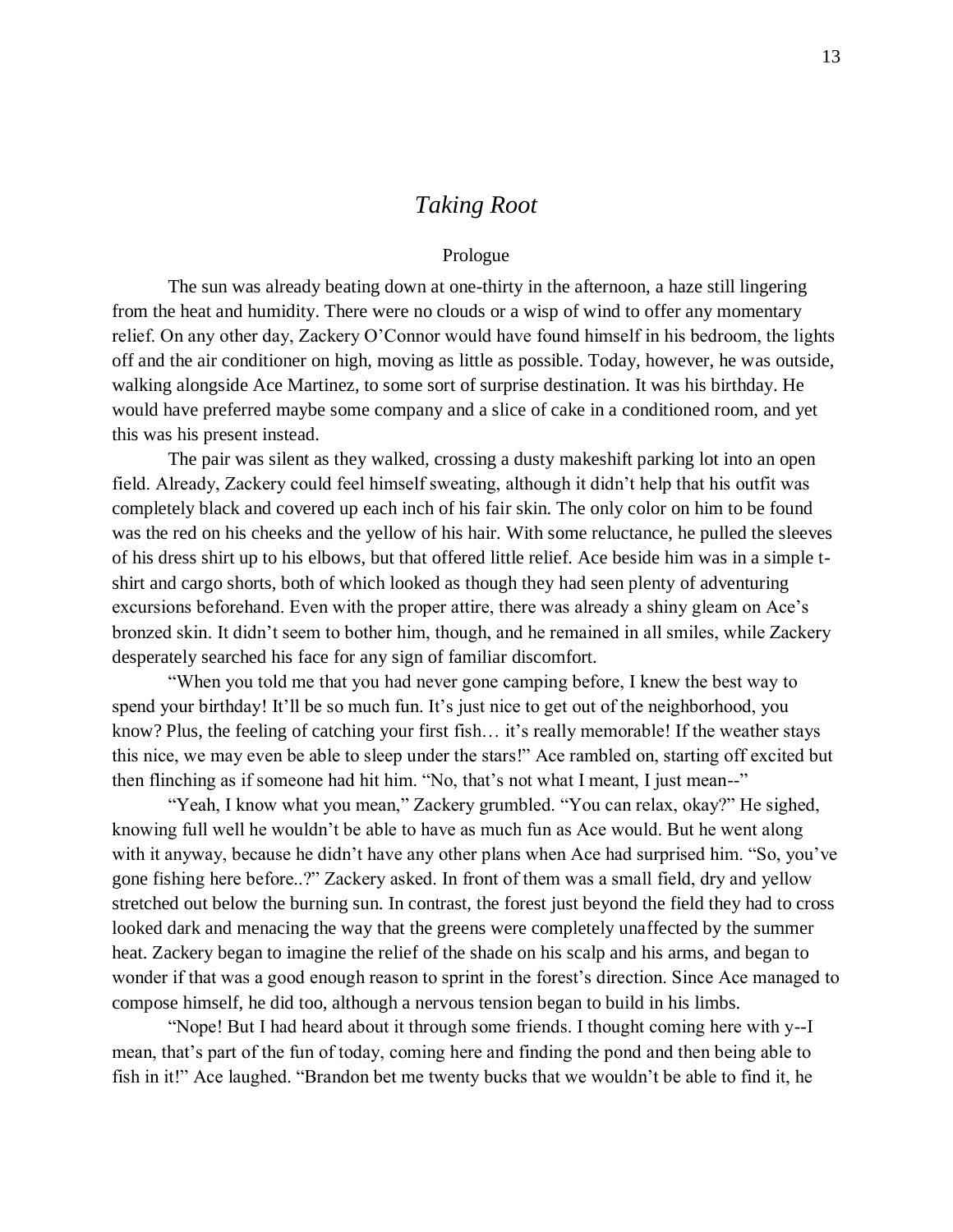says that it probably doesn't exist. I don't see why it wouldn't, though, this whole place borders a heach"

*So long as he's not here with us*, Zackery thought, unable to control the sneer that was forming on his face. "So, we're Lewis and Clark-ing this, then? No map at all?" He asked, knowing that both of them were dancing around dangerous topics. Even though he was friends with Ace, and even liked spending time with him because he was such a genuinely nice guy, they were not close and it was at times like this when he remembered why that was. It hadn't always been like this, but more recently there was a distance between Ace and Zackery that was nearly tangible in the way they both actively avoided talking about it yet both knew it existed through their exchanged glances and and fumbled words.

Ace stopped when the two of them made it to the edge of the forest. He pulled out his phone, which read one-thirty in the afternoon at eighty-three degrees. There was also a compass application, which Ace opened and held out in front of him. "We'll follow this for a while. I know how to read it, so don't worry about it."

"Oh, good," Zackery muttered. "You lead the way, then."

And so they began their walk through the woods.

The field ended abruptly--grass that tickled their ankles soon dropped to nothing so that there was mainly dirt and bushes instead of a mess of grass and weeds. Zackery was thankful for the shade of the canopy above, feeling the cooling effect immediately on his baking scalp. When the three boys entered the forest, all conversation dropped as their attention was captivated by what surrounded them, awed them into silence. There were no cleared paths through the forest, so Ace was in the lead with Zackery directly behind him. Thick trees surrounded them on all sides for a few minutes, so much so that if Zackery held his arm out even before fully straightening it he would hit the closest tree. Ace held his elbows tight to his waist with his arms angled perpendicularly so his fingertips would just brush the bark of the tree trunks. Unlike the trees alongside the roads in town or even in the local neighborhoods, the trees that stood here were healthy, retaining their scratchy exterior. Outside of the forest, most of the foliage had been bitten off and trunks had been smoothed away to nothing because of the recent moth infestation. The healthy greens and browns surrounding him made Zackery feel like he was *truly* in the middle of nature, and not just five minutes off of a back road in Plymouth, Massachusetts.

Once there was a clearing wide enough for the two boys to stand side by side, Ace and Zackery stood side-by-side. Ace dropped his bags to the forest floor and fell back on the nearest tree. If anything, Zackery was carrying the least amount of equipment: his personal items and some food. Ace was carrying everything the three of them would need to fish, and was also hauling along a tent. Not only did Zackery not own any such materials at home, he also wasn't as physically capable as him and left it to Ace to do the more demanding chores. Even if the supplies hadn't been too heavy, the last thing he wanted to do was sweat unnecessarily.

"Time to start searching for the lake!" Ace cried, breaking the silence that had settled amongst the boys. Although Ace was trying to spur Zackery into a good mood, his voice fell flat in the forest. The air was thick and heavy with humidity and there was no wind to rustle the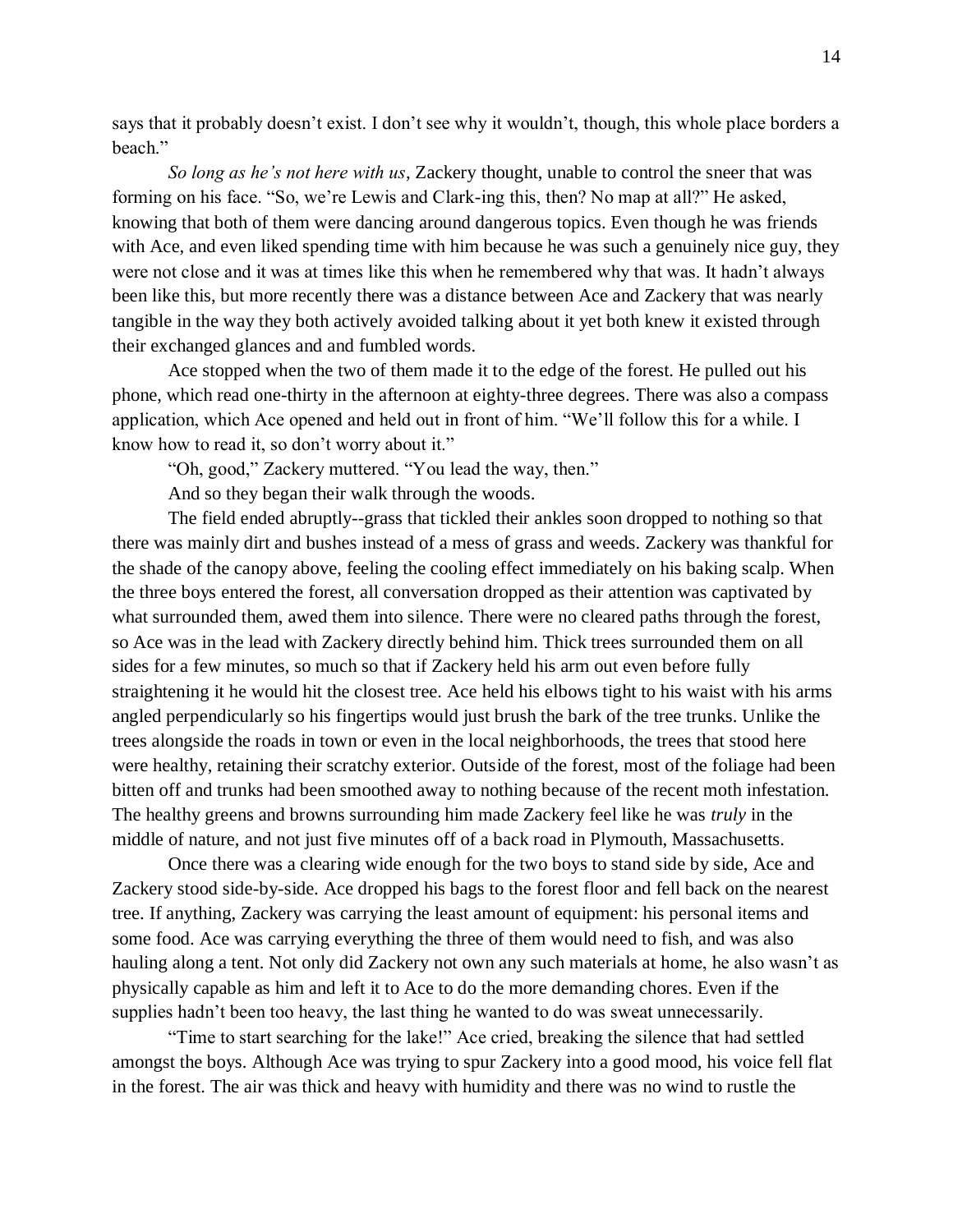trees. There weren't even any birds singing. It was quiet until Ace spoke and his voice died from the muffling power of the foliage.

"What I said earlier…" Ace tried again, eyes searching the forest and avoiding Zackery's eyes. "I didn't mean for it to come out that way. I--I didn't mean to *say it* that way!" Ace cried, smacking his forehead.

Zackery tightened his jaw until pain shot up to his ears. The only thing worse than avoiding a topic was confronting it head on. In the woods. With no one else around them, and nowhere to run. "It doesn't matter. Let's just keep moving."

Ace grimaced, grunting as he hauled the supplies back onto his back. "You know, Brandon said--"

"I don't really care what Brandon says, like, ever, Ace," Zackery cut him off. Ace turned around to look at him, but the movement allowed a branch to slap Zackery in the face. Ace let out a sound that was a mixture between a laugh and a surprised cry, while Zackery remained silent. He walked a few paces forward with his eyes closed, watering even without being open. When his eyes stopped watering, his cheeks began to burn, tiny little scratches now covering, burning his face. "Thanks, for that," He grumbled, knowing that it wasn't on purpose but still feeling as if it was. "The only person I wanted to know about it was you, you know."

"I'm sorry… I mean, tons of people at school had guessed it already, so I didn't really tell them so much as…"

Zackery looked over at Ace, but his voice had trailed off, and the look on his face made it clear that he wasn't going to continue. He wasn't sure if he should be thankful or not. "Just forget about it."

"I mean, we're just friends, right?"

Another blow to the face, another explosion in his abdomen. He tried to ignore Ace, as if he hadn't just heard him, and instead turned his attention to the possibility of the sound of running water. But he could feel his face burning up to the tips of his ears, and his hands clenching at his sides. If there had been a river that would lead them to the pond, he wasn't sure he would have noticed it at all.

"I just invited you as a friend, for your birthday, there's nothing more to it than that, you know..?" Ace repeated, a slight whine to his voice, a desperation creeping in. Now that it was Zackery's turn to avoid Ace's eyes, Ace was leaning toward him, trying to catch his gaze.

"Just drop it, Ace," Zackery spat through gritted teeth. "We're supposed to be looking for a pond."

"Right…" Ace nodded, before taking a sudden turn. "Continue walking for a bit, will you? I'll look in this direction. We can meet up in a few minutes, I'll come find you if I hear anything over here, and if you hear something, come find me."

"That sounds like a horrible idea," Zackery shook his head, grabbing Ace's shoulder to stop him. Ace jumped, turning around too quickly with his large load and nearly falling over. "I don't know my way around my backyard, forget this place. How are we going to be able to hear anything anyway, this entire place is just dense wood?"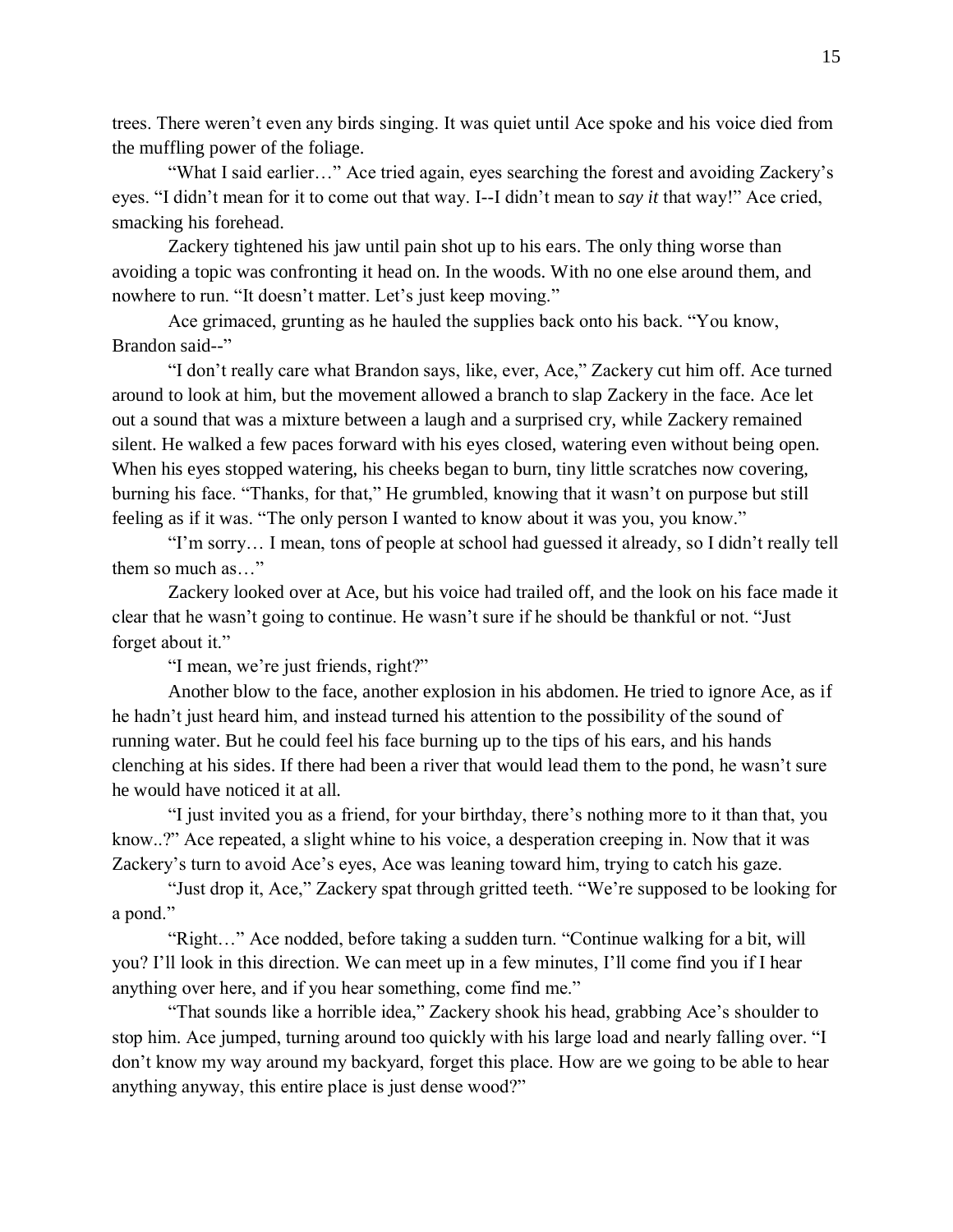"Here," Ace held out his cellphone and placed it in Zackery's open palm. "Just follow the application. I'm not saying entirely splitting up, we'll meet right back here in like ten minutes or so! But this place is pretty big and we want to make sure we're at least heading in the right direction, so that means investigating different areas for potential signs of bodies of water. Besides," Ace continued, turning his back once more. "This is part of the adventurers experience!" With that, Ace took off, his footsteps muted by the soft ground beneath him, the only sound being his hands passing over the rough bark of branches and trunks.

Zackery rolled his eyes but continued heading straight, holding Ace's phone out in front of him and staring at it steadily.

...Even if he didn't like Ace right now, he decided that he was right and listening out for running water would be his best and safest bet. He didn't want to think about what would happen if he got lost and had to somehow survive on his own, find his way out of here on his own. And Zackery had to keep reminding himself that he wasn't in some rainforest in South America, but that this was just a cluster pine and oak trees in Plymouth. Getting lost would be an impressive feat even for Zackery. Right? But it was hard to keep that in mind with the way this forest felt so removed from society. The greens were at a vibrancy where each leaf he passed by called his name, making him dizzy as he spun his head right and left. Then there was the forest floor he needed to be careful of, as sometimes there was bare grass but other times he had to pass through bushes. Some of these only reached to his ankles while others brushed his shoulder, with branches scratching at his face. Although he didn't enjoy this feeling that the forest was closing in on him, what he was really worried about was what was poison ivy and what wasn't. Zackery found himself wishing that nature came with large neon, blinking signs that said WARNING, in all capital letters, so that he knew what exactly to avoid. There were different shades of green and brown, and sometimes there were red or blue berries hanging from these bushes, but nothing that looked incredibly dangerous. But, Zackery guessed that the most dangerous thing about poison ivy was that it blended in with all of these other plants that he also couldn't identify.

He wondered what else he was unable to see, hidden in the underbrush or up in the canopy. Other than his own footsteps, Zackery didn't hear any scurrying or any flowing water. It was easier to hear each breath he took than know what direction he should take for finding the lake. He stopped for a moment to steady his breath, ragged as it was. In through the nose and out through the mouth.

Zackery pulled out his phone to check on the time. Roughly fifteen minutes had passed since he had left Ace. He was about to put his phone away when something at the top of his screen caught his eye: the battery. It was already in the yellow, even though he had made sure to fully charge it before leaving. He rolled his eyes and stuffed the phone back into his pocket, wondering what it was *this* time that ate up all his battery.

Even though he only had his eyes on his phone for a second, when he looked up his face was met with a thick tangle of briars. Instinct forced him to drop his phone as he pushed himself back out of the mess of rough bushes which were clawing at him to stay, clinging to his clothes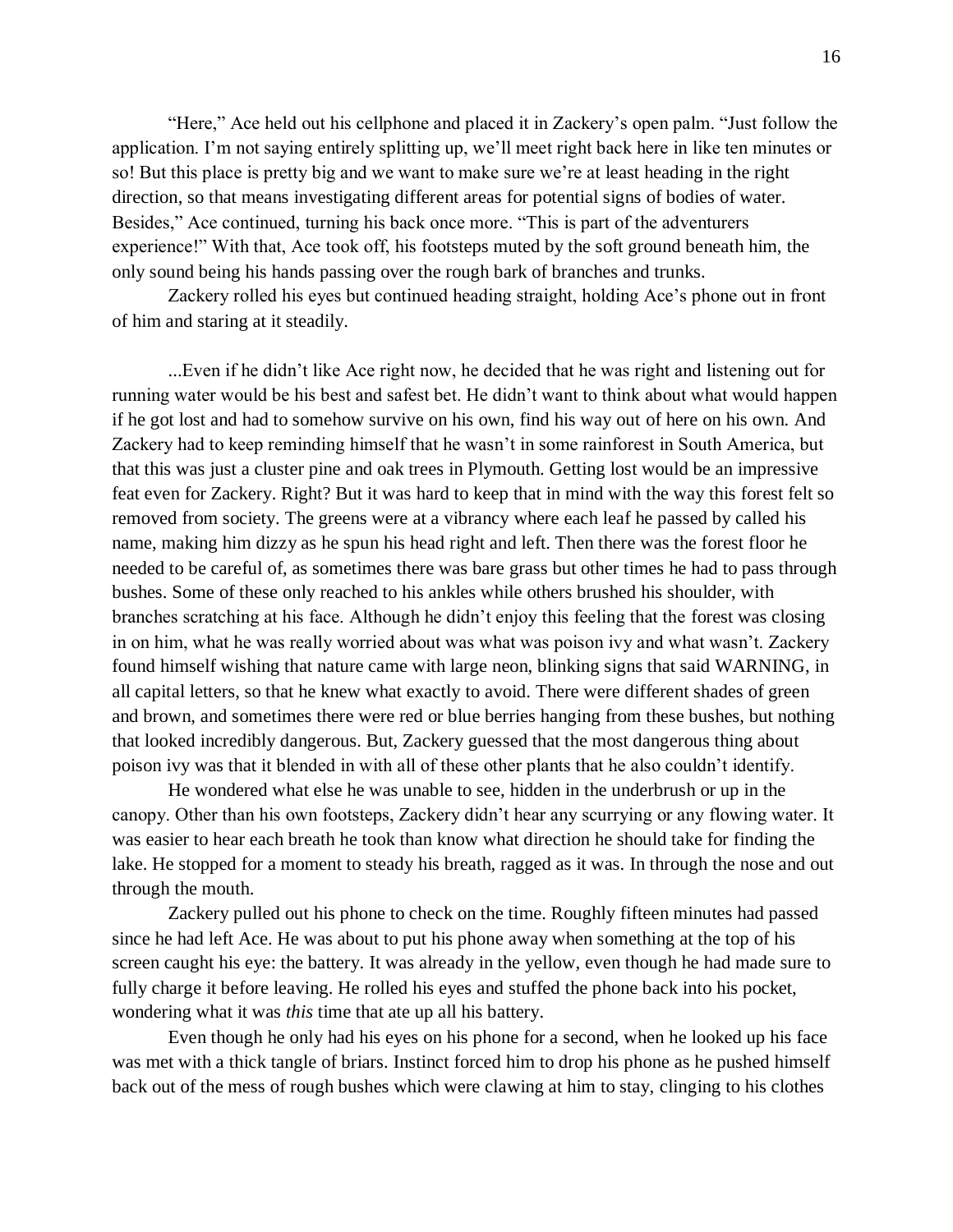and making quick scratches at his face and arms. Once freed, he smoothed his shirt out, rubbing at his arms as if the scratching sensation that was lingering on his skin could just be brushed away. Although walking through this forest had been no picnic as there was no straight path and there were plenty of branches to hold out of his face, it hadn't required him to walk through any plants nearly his height.

And Zackery wasn't about to force his way through the wall of thorns, as his hands were already red in spots from irritation and bleeding. The last thing he wanted was a thorn in his eye or a tear through his clothes. He picked up his phone and headed to the left, which was the clearest direction he could take while still delving deeper into the forest. Otherwise, he would have to backtrack, but according to Ace he wouldn't find the pond that way.

He figured that since he hadn't turned that often on his walk, that he would be able to find his way back to the edge of the forest. Part of Zackery wondered if Ace was angry or disgusted with him, and if he planned on ditching him in this forest. No, that didn't make sense- why would Ace invite him along only to ditch him? Except, if he was Ace right now, he would also probably ditch himself and find a better person to go fishing with. Actually, Zackery didn't even want to be himself right now--the disgust that built up in him pricked at his insides, stabbing in every direction, hitting every major organ.

The overwhelming need to run took over Zackery, and he fought to push the urge down, stifle it before it took over him. He couldn't outrun himself, and the last thing he wanted was to confuse himself in this place even more. Why weren't there any downed trees, or misshapen trunks, or bended branches in the form of a certain image, or anything that would serve as a landmark of some sort? There was nothing out of place or bent out of shape in this place--every tree stood tall and straight, without any markings on their trunks or hanging branches. Even at the end of summer, with this dreadful drought, the leaves were green, fleshy and alive. This forest didn't belong in New England, it was like another world in the way that it looked as though it had never been touched by fire, by snow, by wind, by death.

Zackery grew to hate the color green, and became desperate for relief. The random bright white pebble or ruby berry stood out to him, even though they too were plentiful and didn't help him distinguish his surroundings.

The silence of the forest was suffocating in its own way. Just like the color green, there was too much of it, and Zackery was forced to either escape into his own thoughts for want of sound, or to strain his ears and risk imagining sounds that weren't actually there. If the leaves ever moved, it wasn't thanks to the wind--there was no rustling. Sometimes they moved of their own volition, with a life of their own, or Zackery brushed against them. For a moment there would be skin or clothing material contact that would sometimes reach his ears, sometimes not. Unless he dragged his feet with the intention of kicking up dirt, his footsteps were muted on the forest floor. Even if he kicked rocks across the ground or into a bunch of bushes, the sound was muted, as if it had happened farther off in the distance, instead of just a few feet in front of him. If he thought he heard the pitter patter of tiny rodent feet, he would stop moving, hold his breath, try to not lose focus as he looked at the *green green* surrounding him. When Zackery's vision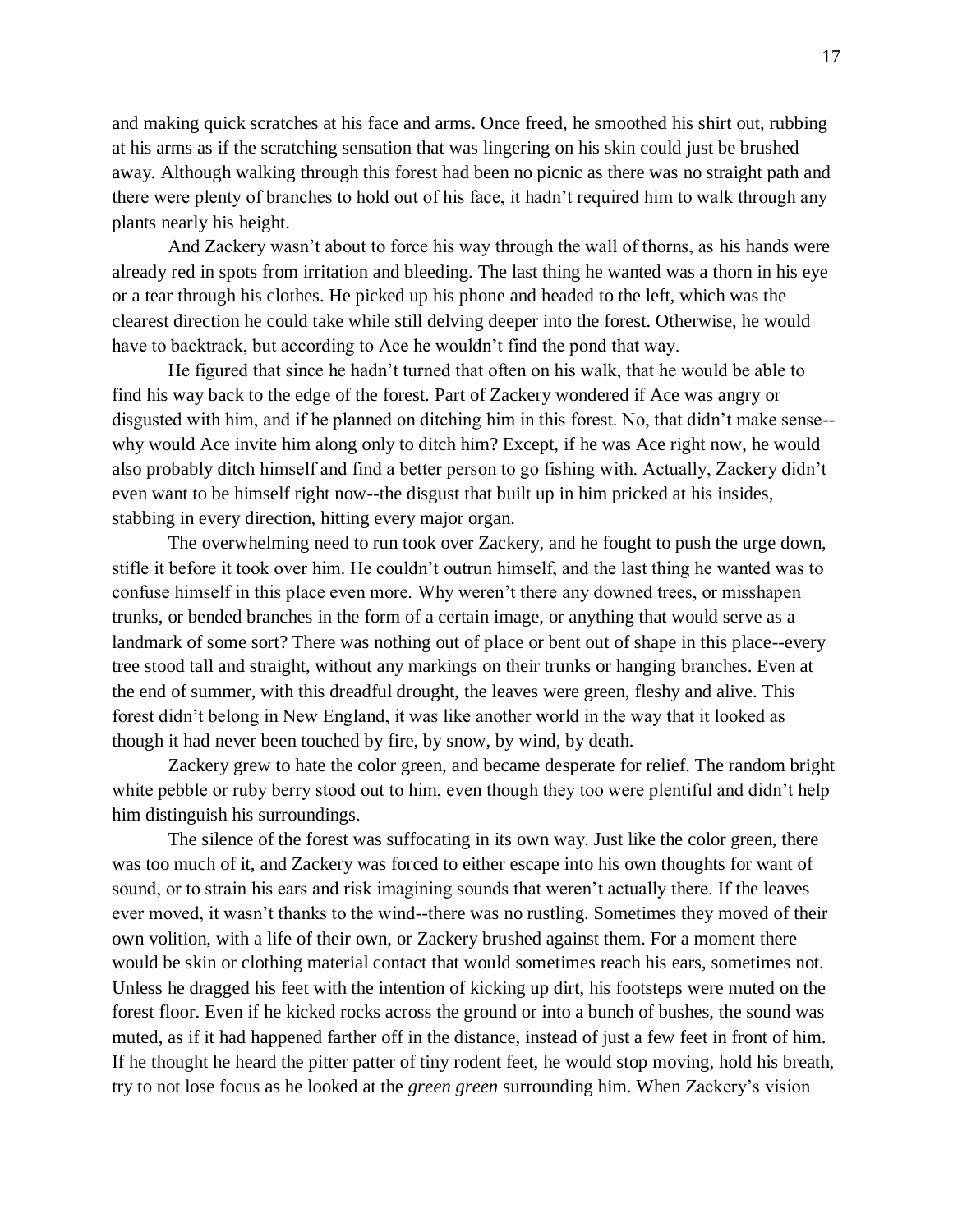began to blur and he felt dizzy, only then would he realize he was being a bit ridiculous and would start walking again.

While his phone was alive, he would check the time: three minutes had passed since he last checked, eleven minutes, six minutes, two minutes. It was getting closer to the dreaded deadline, but there was something that gave Zackery hope: the sound of music.

Or, at least, it was music to Zackery's ears. The gurgling murmur of water flowing over rocks suddenly hit his senses--like it appeared out of nowhere, instead of growing louder and louder as he got closer. The corners of Zackery's lips twitched upward into an almost-smile; could this be the river that leads him to the heart of the forest? Throwing caution to the nonexistent wind, Zackery picked up the pace, going from speed-walking to running towards the direction he heard the water coming from.

There was no sign of a river nearby, though. There was no tapering off of land to form a coastline of any sort, the land remained flat as flat could be. The geology of the floor didn't change: the same loamy soil surrounding him in every direction, becoming no more rocky or sandy than it had been. But Zackery was *sure* of the sound of running water. It wasn't his ears playing tricks on him, it was the distinct sound of a babbling brook.

Was he just supposed to ignore it? How could he hear something that seemed to be so far away?

"Okay, Zackery," He began, reasoning that the best way to ground himself was by talking to himself. "Don't be ridiculous. Control yourself." Shaking out his body, even if it was only a momentary relief from the stress he felt building in the pit of his stomach, tightening all of his muscles to a painful level. As he began walking forward once again, he felt his joints stiffen making it almost impossible, like his body was screaming at him to *stop, just stop, turn back*.

When he opened his eyes, there was no longer the sound of running water, but there was a glint in the distance of something shining. Perhaps the dappled rays of sun over water? Maybe Zackery had not been so far off as he had thought, and merely overshot the river that led to the pond. He was thankful then that he managed to calm down and catch sight of the pond, or else he would have been wandering around this forest for who knows how long. Then Ace would have found him, looking like an idiot with nothing to show for it…

As he began to walk towards the lake, he noticed a break in the monotonous scenery: pearly white mushrooms sprouted up to the left and right of him. He began counting them, but was afraid that if he stared at the ground too long, the pond would disappear. But now it wasn't just a shiny glint in the distance, but Zackery could make out where the grass ended and the water began. He would crane his neck in one direction and the next just to try and get a good look around the trees at the pristine pond. Sometimes standing on tiptoe to see over the bushes of briars, he noticed that the clearing from forest edge to lake edge was maybe ten feet of grass and sand. There was nothing spectacular about the sight, and certainly there were romantic views of waterfronts all throughout Plymouth. Yet there was still something that drew Zackery to this body of water in particular. Was it the sudden blue contrasting with green, a relief to his sore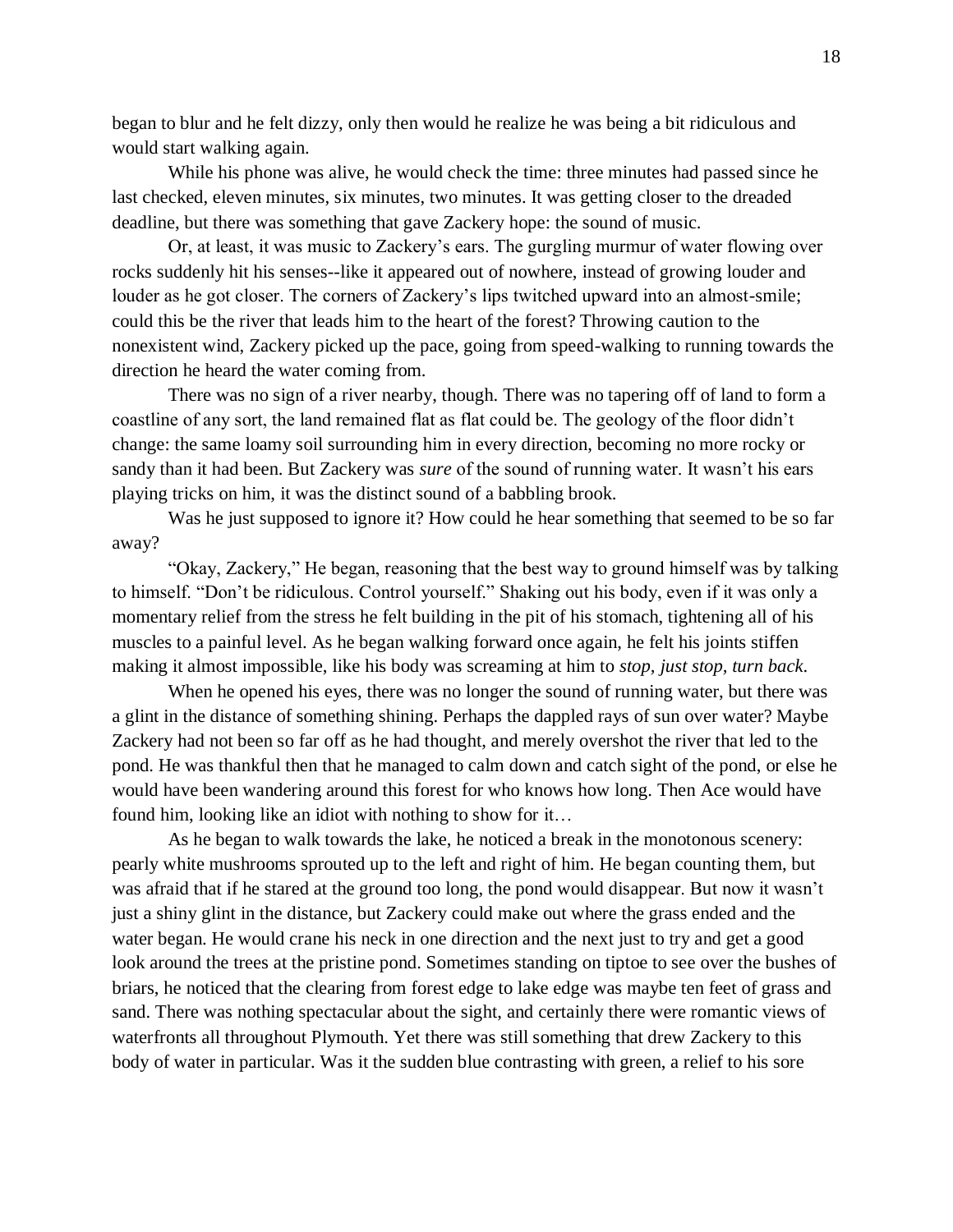eyes? Or was it that he suddenly felt safe, realizing that beforehand he was going a bit crazy at the fear of losing his way in the woods?

It also seemed as though there was nobody else around, meaning that he had beat Ace to the camping site.

With a thicket he didn't dare trying to push his way through, Zackery turned to his left to see yet another bright mushroom. Scoffing, he sent it flying with the toe of his shoe. Amidst the shrubbery he lost sight of the mushroom itself, though her heard the puffy explosion of its landing. A cloud of dirt and dust wafted into the air where it must have landed a few feet in front of him, before dissipating. His white sneakers were now brown, coated in the dirt that the mushroom trailed behind.

When he made to continue for the pond, he no longer saw it. In front of him there was no body of water, no glimmer of sun reflecting off the surface; there was nothing but more green green green, trees and bushes and grass.

So disoriented by the change, Zackery was physically moved, stumbling back over his own feet. He managed to catch himself before he tripped, forcing himself to look in the opposite direction. Perhaps being so focused on the mushrooms--oh! there's one, to the left, and three in a cluster to his right--meant he had lost his direction of the water.

But no… it wasn't here either. Spinning around in a circle showed nothing but spindly grey-brown branches huddled low against thick brown tree trunks. The trees mocked Zackery as they towered above him, suddenly seeming to threaten him: how dare he walk where they stand, thinking that he could somehow master this unknown territory in less than a day, less than an hour--

Oh, the time. Zackery pulled out his cellphone to find a blank screen. Despite himself, he pressed at the home button a few times, hoping against hope that it would turn on. A flash of red shattered that hope, and he pocketed his now useless device. There was now no way for him to contact the other two boys in a timely manner, now it was a matter of whether he could hear them or they could hear him.

But now was not the time to panic. There was no way that a pond could just get up and disappear, so all Zackery had to do was find it. Everything around him though was starting to become the same shade of dark green, almost black, as the sun began to set. Although there hadn't been much sunlight to reach the forest floor to begin with, now it was most certainly getting dark. He had a flashlight on him and that offered him a sense of security, although the fear that it too would die out on him lingered in the back of his mind.

When the darkness that crept over him was not only the black of nighttime but also a blurring of his vision, that was when adrenaline started to course through his veins. Zackery began to rub at his eyes desperately--maybe a bug got into his eye, or he hadn't noticed when a branch had hit his face--ideas that Zackery knew were false but forced himself to swallow and believe, anyway. His vision didn't get any better though so he swung his backpack off and rummaged for the hard, cool touch of his flashlight. In comparison, his skin was on fire; the air around him boiling and suffocating.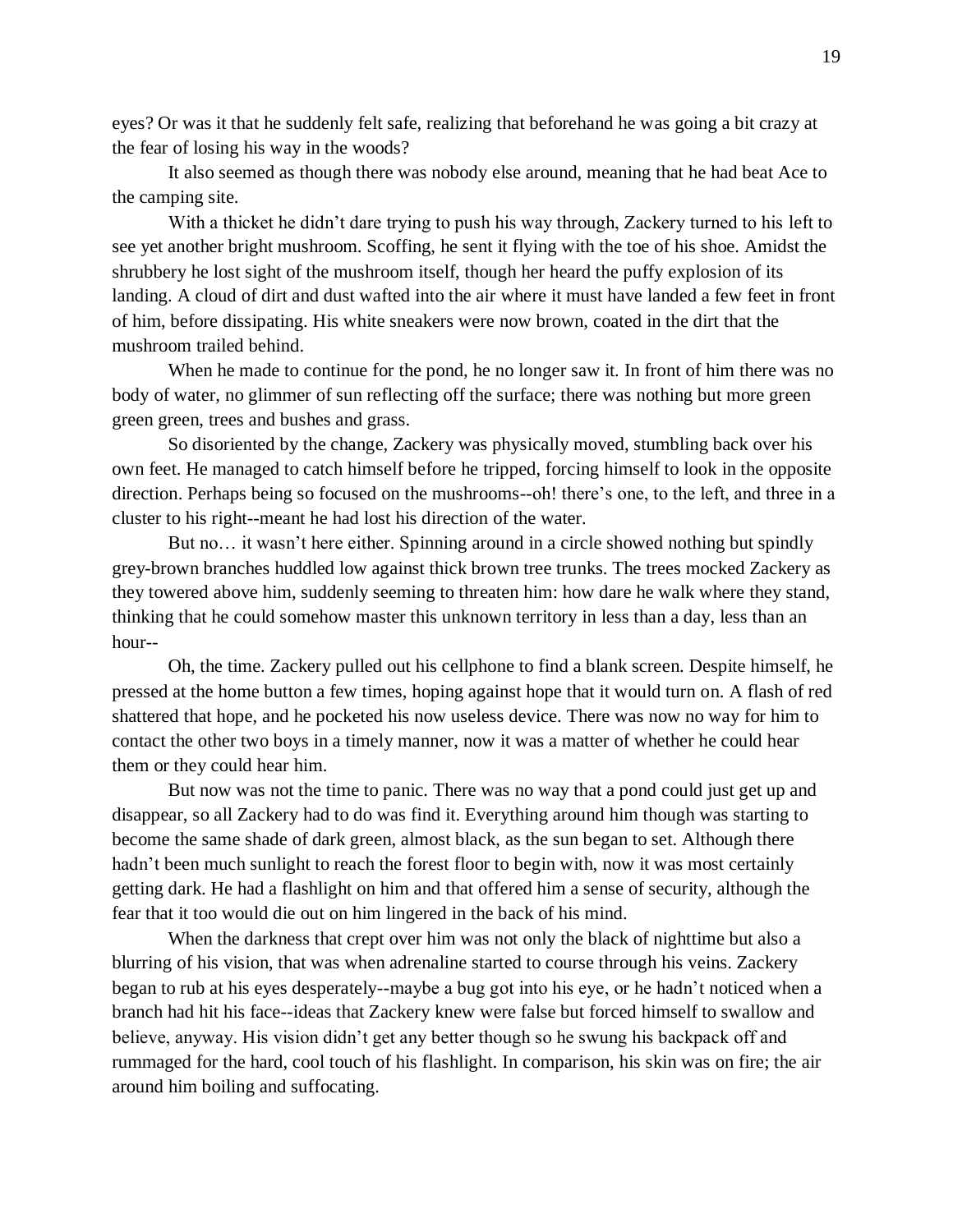He managed to concentrate long enough to flick on his flashlight. It wasn't as bright as he wanted it to be, barely breaking through the haze that was his vision. Feeling cross-eyed, his head began throbbing, forcing him to his knees. Zackery didn't even have space in his head to wonder why this was happen--all that he could think about was how much pain he was in, everywhere, all at once.

And then it was gone, lifting off of his body slowly like fog. Even his vision cleared so that he could make out distinct figures.

Or, whatever could be called distinct in the deep of woods in the middle of the night.

"Ace!" Zackery choked out, the moment he remembered that being alone was a horrible idea. His voice was breathy and cracked, as if he hadn't used his vocal chords in recent days. If everything had looked the same in the afternoon, each direction was a clone of the other in the dark, with just a hint of more menace than he had encountered earlier. Mustering up the strength to disturb the enemy that surrounded him, he tried again. "Ace Martinez!" Louder but still unsteady, shaking just like his grip on his flashlight.

He decided that moving was better than standing still, figuring that it would the very least keep himself from worrying too much. Instead of focusing on what was going wrong, at least if he was walking he would have to focus on where he wanted to go and where to step. When Zackery walked to where there were the clusters of white mushrooms, glowing even without the light from his flashlight, his knees buckled underneath him so that he kneeled just in front of the fungi.

There was a heaviness to his body that made him not want to get up. He wanted to crawl into his bed back home, snuggle under the blankets, and forget about his fellow classmates, forget about these woods, forget about Plymouth entirely. Instead, he found his body unfurling against his will, lying on dirt and rocks and leaves that would be his bed for the night. The chance to lie down allowed his bones and muscles to begin aching with a ferocity that made it difficult for him to keep his eyes open.

With more force than he wanted to exert, Zackery rolled over onto his stomach to find himself face to face with the exit. Or the entrance. Although it was night out and his eyelids were fluttering, just outside of arm's reach the trees disappeared to a grassy field. Beyond that was the dirt road that would lead to the main street. He couldn't see the street and he couldn't hear any cars passing by, but he knew that's where the dirt road led. That's where he had begun his trip this afternoon.

He no longer tried to question how he managed to get anywhere and only thanked his feet for managing to carry him to where he wanted to be without his eyes even realizing it. All he needed to do now was stand up and get moving. That was easier said than done though, as it felt as if he was carrying a full other person on his back while trying to get off the ground. When he managed to get to his knees, the weighted weariness did not leave, so he began crawling towards the entrance. A surprising amount of focus was needed for Zackery to put one hand in front of the other, not so much lifting his hands and feet as he moved as he was literally dragging them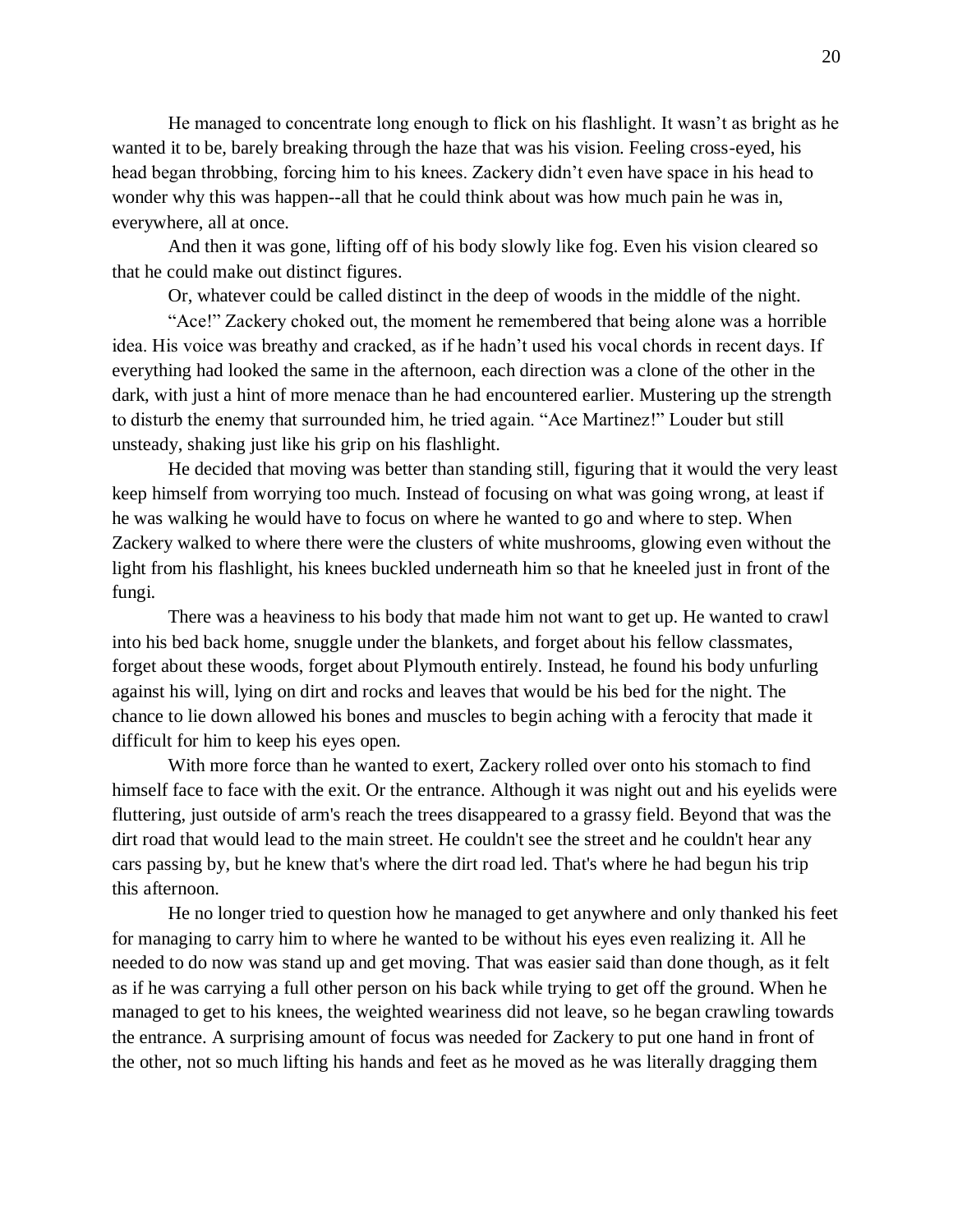through the dirt. He was digging into the ground as he moved, making it all the more difficult to gain any distance.

At one point, he passed out. He was no closer, no farther from the path leading out of the forest. His arms and legs collapsed underneath him, his chest and nose falling flat against the dirt. Zackery managed to tilt his face slightly so that he could breathe, and then his energy was wasted. Nothing moved. Just a few feet from Zackery's body was the overturned mushroom he had kicked earlier in his travels. To the left of where his body lay was a single white, bright mushroom. A few feet to the right, a cluster of three.

He opened his eyes to sunlight and the vibrant green of the forest, encircled by trees and bushes. This didn't phase him at first, so much as he relished in the new lightness of his body. Whatever weight had suffocated him the night before was gone. He felt as light as a feather. Sitting up caused him no difficulties, and breathing had never felt so exhilarating. Zackery turned his face up towards the canopy far above and smiled, big and wide, feeling released and free. No birds were singing, and Zackery felt as though he could replace them as the forest's music singer.

Zackery stood up, testing his strength one foot at a time before standing straight. He stretched, pulling one arm and then the other over his head and expected to feel sore, but he didn't feel a thing. While brushing dirt off his clothes, that's when he realized something was wrong.

The entrance.

Didn't he see it last night?

Where did it go?

Zackery spun around in a circle, but there was nothing but trees surrounding him, thick and intimidating. They blocked out the sky, yet still remained a blinding green down below. Once more disoriented, he wondered which way he had come, which way he was supposed to go.

Where was Ace? Did he spend the night in the forest as well, or had he managed to find his way out? Zackery began running in whatever direction he was facing to find shortly after, the very entrance he was searching for. He heaved a sigh of relief, shaking his shoulders out and laughing at himself.

"That's no good, Zackery. What will people make of you if you are so quick to panic?" Another chuckle, slightly high-pitched from his nerves. When he made to walk past the border of mushrooms and then cross the threshold of forest and field, the heaviness overwhelmed him once more. Afraid of another black hole in his memory, he thrust himself backwards onto the ground, dragging himself in the dirt and away from the mushrooms.

Except he was not really dragging himself along, as there was no streaking in the dirt from his hands or shoes. His hands were clean and his shoes were the same dustiness as they were yesterday. This didn't really phase him, although it did confuse him. He imagined by now his clothes should be brown and torn, and that he would smell his own sweat.

By now, Zackery associated pain and a dizzying sickness with the small white mushrooms, and wanted to avoid them as best he could. Walking in the opposite direction of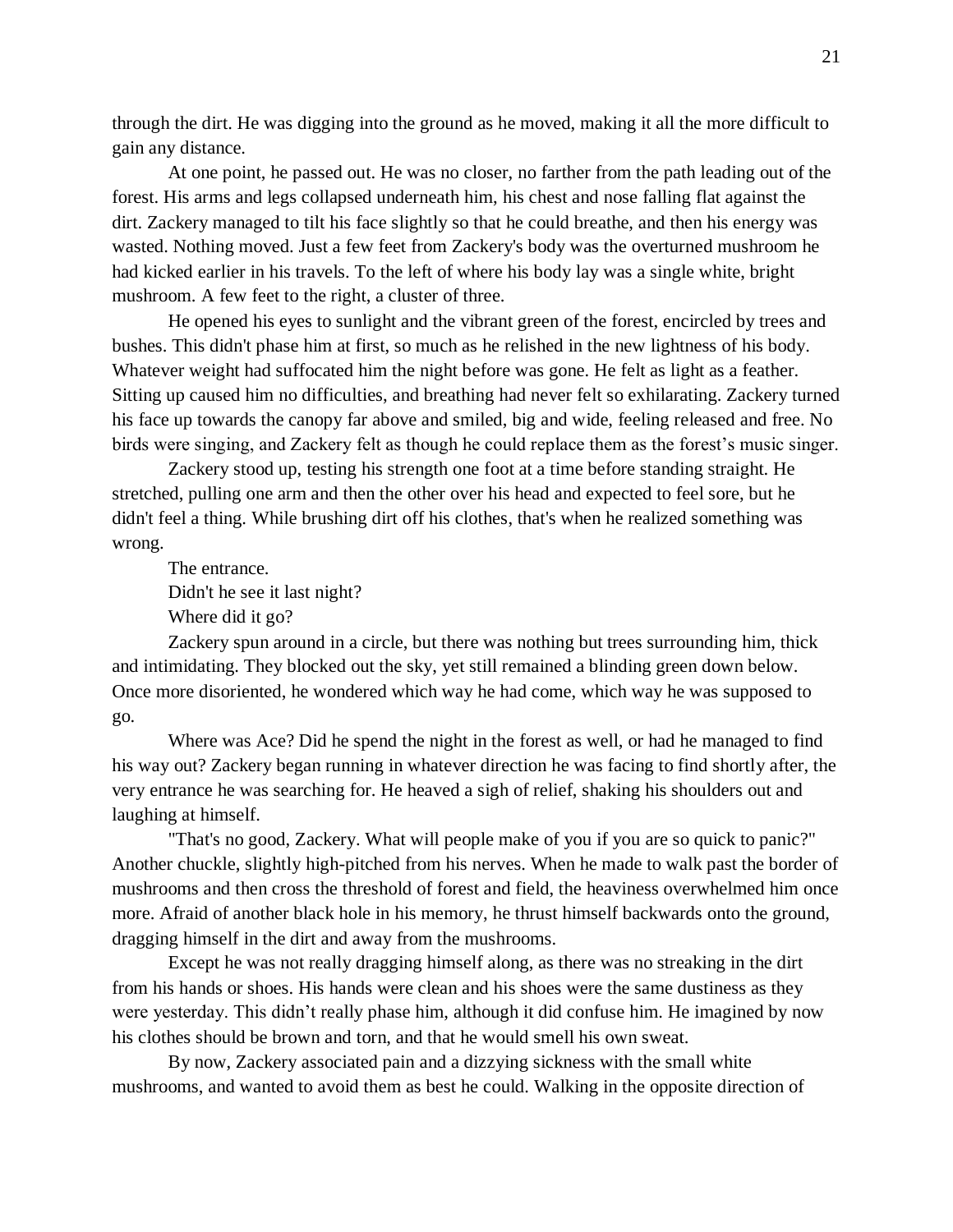those mushrooms, and of where he thought he had last seen the entrance, in less than twenty feet Zackery found himself faced against a similar foe. The same mind-numbing trance took over his body when he tried to pass through the scattered line of mushrooms.

Frustration was beginning to pent up inside of him. What the hell was going on here? An army of mushrooms seemed to surround him, and his escape out of this forest seemed to be always just out of reach, elusive and evasive.

Grumbling under his breath about how he would never come out to a forsaken forest again, and forget any plans of vacationing or retiring to a northern woodsy state, he began to retrace his steps once more. This time, his steps landed himself in his own shoes. Looking down, there was a lack of color: the earth had already begun to reclaim what had once been hers, but Zackery recognized the clothes as his own.

Stepping off of his corpse, Zackery leaned down beside himself. Some flesh remained, but physical features alone would have left him unrecognizable. The first signs of life in the forest buzzed around his body, although they didn't seem to notice the copied image of the dead boy sitting beside them. Flies flew through Zackery to get at his corpse, making home in what was left of him. His clothes hung limp against him, no longer having a proper body to fill them out the way they were meant to look. The shirt was black and silk, the shoes were Nike, once white and now grass-stained and brown.

Instead of feeling depressed at the thought--at the fact--that he was dead, there was a lack of emotion in Zackery's heart. An emptiness that felt similar to the heaviness this forest made him feel.

The only thing that came to mind was that he hoped that somewhere in these woods, Ace was rotting, too.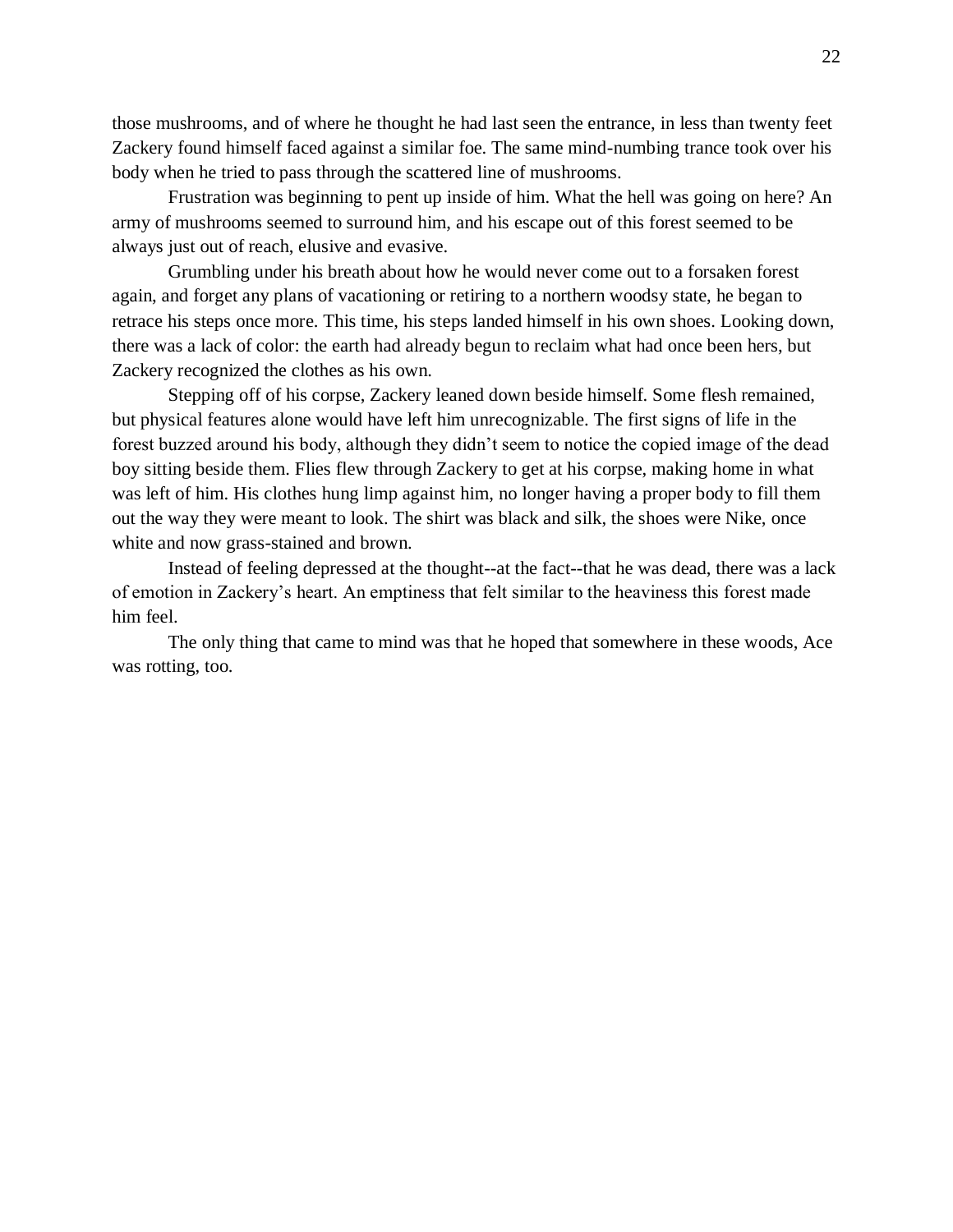#### Chapter One

The phone read six in the morning. With a practiced maneuver, Devin Xiao turned off her alarm just after the second ring, forcing herself into a sitting position at the same time. Even though her days always started this early during the weekdays, it never seemed to get any easier. With the deep blue of the morning sky to her back, Devin made her way out of her bedroom and to the kitchen. Considering she lived in an one-floor house, there were no stairsteps she had to worry about tripping over in her exhausted stupor.

In an hour, her younger siblings Sam and Frankie would wake up to go with her parents for a summer vacation to Provincetown. During the school year, this would be the time that Devin would make them their lunches, and something that they could take with them to the bus stop for breakfast, too. Even though she knew she probably didn't have to, habit forced her to turn the stovetop on. It wasn't uncharacteristic for her to make breakfast for her parents sometimes, too, so it would kill time before her day actually had to start.

It didn't bother her having to wake up this early. Where she stood in by the stove, there was a window just in front of her, which let her watch the sky change colors and hues as the sun also woke up. Some birds were already in full song, while others were testing their voices before they too would sing to the sun as it began to rise. Devin liked to imagine that the birds were all singing for her: the chirps of the chickadees imbuing her with positive energy, the screeches of the jays filling her with strength to last the long day, the caws of the crows reminding her that even now, in the dead of summer, the seasons were in constant transition.

When she had finished making breakfast of fried rice and sausages and hard-boiled eggs, the house began to rustle with the sound of movement. Both her mother and father arrived into the kitchen at the same time. Their bedroom was adjacent to Devin's younger siblings, which was on the opposite side of the house than Devin's room. The benefit of being the oldest meant that she had a room all to herself.

"Good morning, Devin," Her father said in Mandarin. He took one of the breakfast dishes off the counter and took it to the single table that constituted their dining room. "There is still time for you to change your mind and come with us."

Her mother smiled as she walked by Devin to Frankie's and Sam's room to wake them up. Devin nodded in her direction before pointing her attention to her father. "No worries, dad. I need to stick close to home to work."

He tsked but didn't respond and resumed eating. Devin was happy to know that her father cared about her, but she couldn't bring herself to smile. There was a part of her that wanted to go down to the cape with them and just escape the monotony of everyday work, but she couldn't afford to do that. She depended on her work, and her work depended on her; quite literally, as she grew and tended to flowers in her own home garden before trimming them for flower arrangements. If she left them, there would be no one to take care of them, and they could die.

Being away from her garden was like a limb being torn off from her body. People would never leave a cat or a dog unattended for a week straight without food or water, and yet for some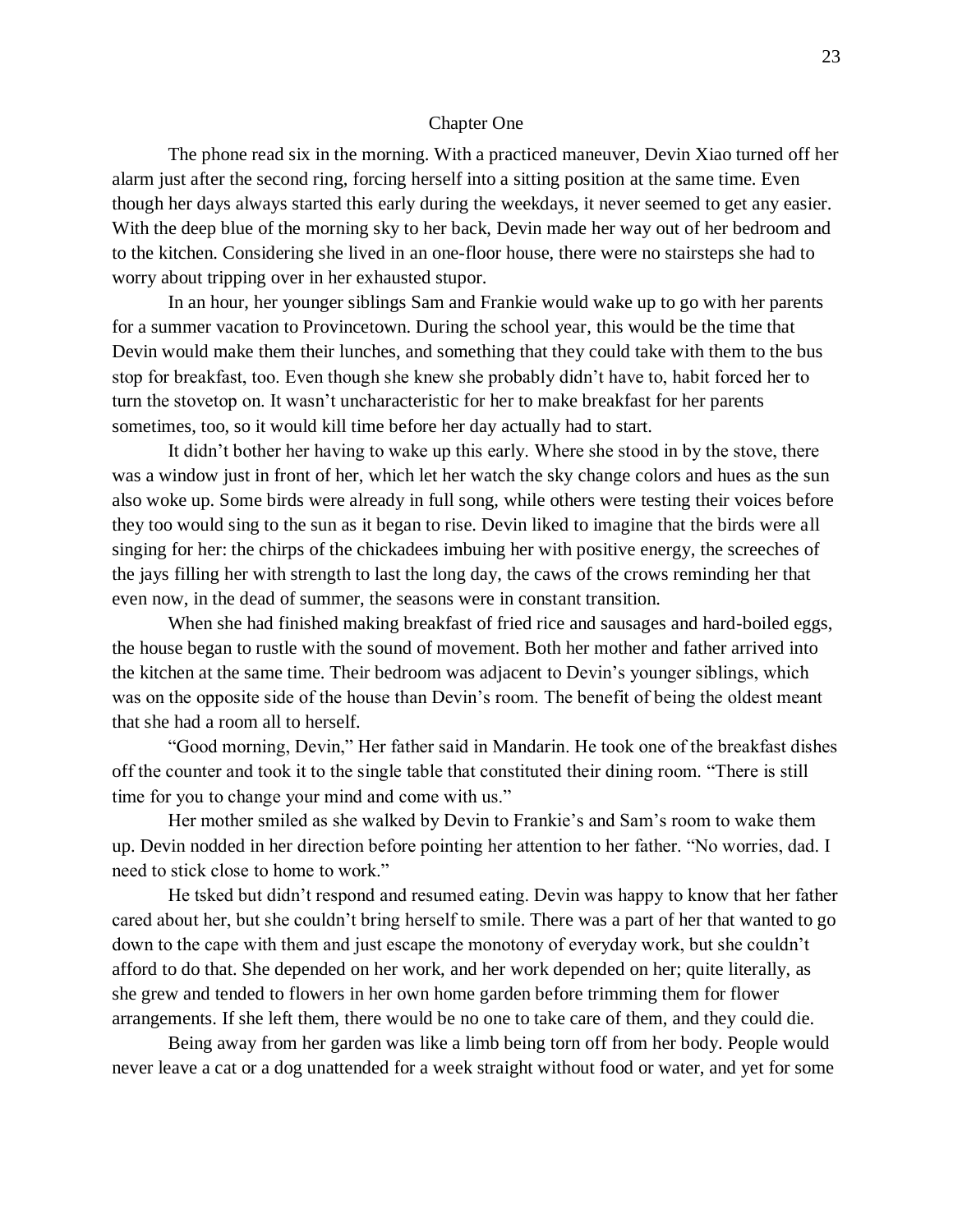reason people thought plants could survive with similar treatment. If her flowers withered because of personal neglect, shame would eat at Devin for weeks on end.

That was the primary reason Devin didn't want to go to Provincetown. The other reason was named Krystal Claire.

"Can't wait for the beach!" Sam cried, running out of his room at full speed before skidding to a halt when he saw breakfast. "Can't wait for sand! Can't wait for ocean! Can't wait for sun! Can't--"

Frankie and her mother came out of the room slower and quieter than Sam. While Mrs. Xiao tried to calm her son down, Frankie was taking out her bags and suitcases to the car. Knowing that her younger brother would be too excited to notice he was letting his sister do all the work, Devin made her way into their bedroom to carry out the rest of the kid's bags. With her long strides, Devin managed to catch up to Frankie beside the car and help her rearrange the luggage. This was done in silence unless Devin spoke up.

Before she spoke to her younger siblings one-on-one, there was always a sense of awkward anxiety that took hold of her. There was a large age difference between her and both Frankie and Sam, so she often found it difficult on how to act around them. This didn't help that most of the time she was the one watching over them, making her feel like a second mother rather than an older sister. "I hope you have fun on your vacation. Take lots of pictures for me, okay?" An inward sigh--that was lame.

Frankie looked up at Devin, craning her neck. "Take care of yourself, sis," she said, offering a smile. Despite being a teenager, she was so tiny--short and fragile, at least in Devin's eyes. "I wish you were coming along, too."

Devin ruffled her sister's hair to her frustration. "You see me all the time. Have some fun with mom and dad, okay? You'll be back in school before you know it."

Frankie scoffed, looking offended at the very mention of the s-word. "I *don't* want to think about it!"

Devin was still laughing, soft and breathy, when Frankie ran off back inside. With the sun making its slow ascent, she knew that her family would soon be off in an attempt to beat Cape traffic. She decided that standing in their way wouldn't help anyone, so she should prepare for her day, too. This meant taking care of her plants and flowers before going off to see Krystal.

Their backyard was small, but each inch was used. There was a clear divide between Devin's half of the lawn and the children's half; hers was made up of meticulous rows of plants and flowers, while the younger kid's half was strewn with toys, and also had a swing set. By the end of the day, she realized it would be for the best that she cleaned up the lawn considering Frankie and Sam wouldn't be around to play outside for the next few days.

Depending where flowers were in their bed, some were growing in loamy soil and others in more sandy. There were the customary roses that everyone loved, and carnations in various colors. Fragile forget-me-nots grew opposite of the mint that she grew, which needed constant care in case it ever became uncontained. Then there were her azaleas, which grew in bundles of different shades of pink. This flower wasn't normally asked for by clients, but she grew it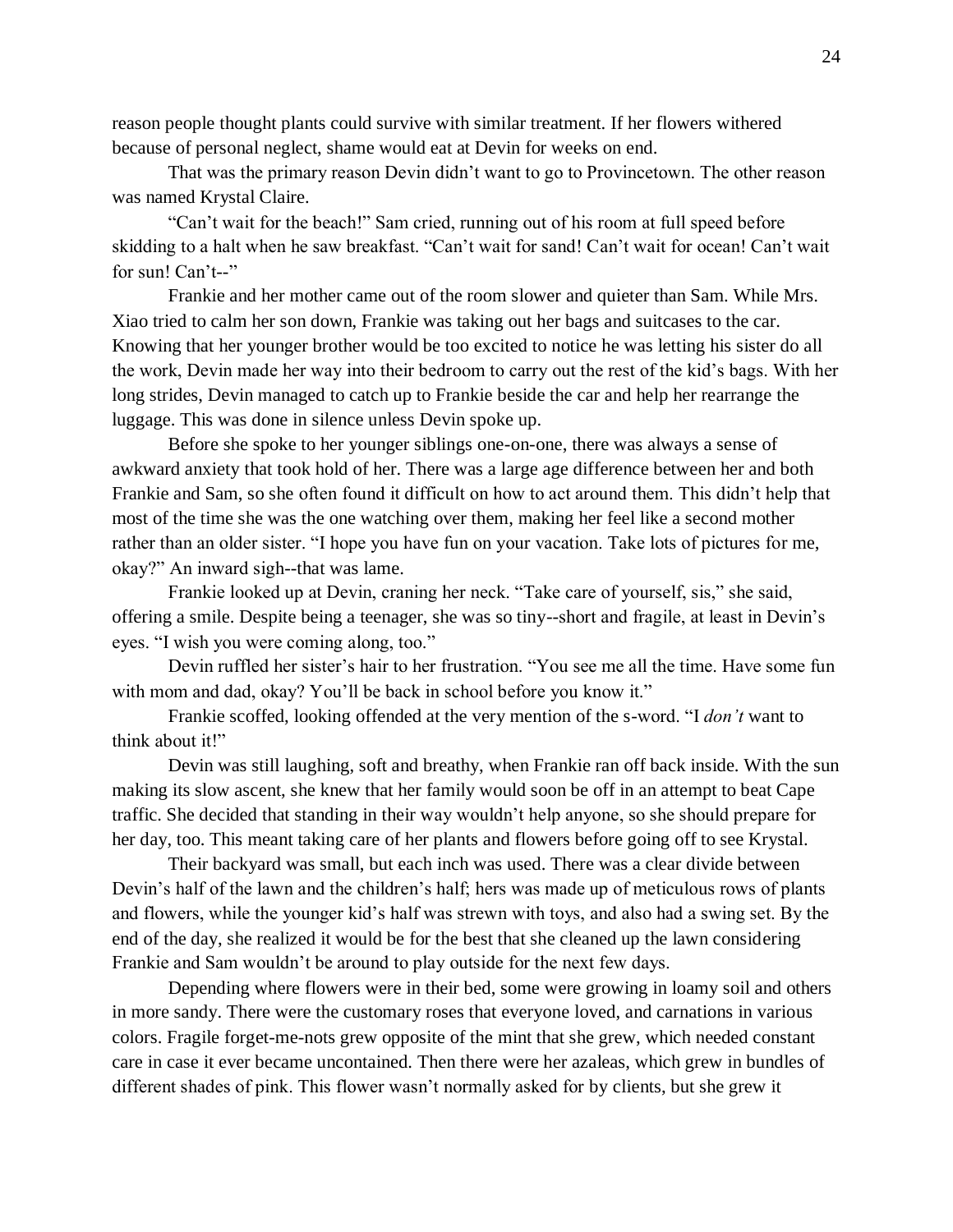because it reminded her of Krystal. There was a feminine quality in the flower that she saw and admired in Krystal, equipped with a deadly strength--maybe not as literal in Krystal as in the azalea, but she had her own kind of ferocity and tenacity, too.

When a blaring horn sounded, Devin was burst out of her thoughts and nearly dropped her watering can onto her beloved plants. "Coming!" She called out, rushing over to the shed, situated on her side of the yawn. Inside she placed her watering can and took out her trusty bicycle. Her parents would be taking the one car the family owned.

With Frankie and Sam already in the car, her younger brother still jumping and singing about all of the things he looked forward to doing at the beach, her mother and father were standing just outside of the car. Devin smiled and gave them both a kiss on the cheek, before they too got in the car. She watched as they pulled out of the driveway before settling onto her bike.

Once she could no longer hear the lone engine on the road, Devin took off for her bike. For the past few weeks Devin had been riding over to Krystal's house basically every other day since summer started. During the school year it was impossible for Devin to see Krystal because she was so busy with college, and it was very rare for her to be able to use the car. With this abundance of time and their close proximity, it meant they could hang out that much more. Without Krystal, Devin didn't leave the house much--she would meet with a potential customer to know what they wanted sometimes, and always met up to give them their flowers, but she was otherwise stuck at home. And that didn't bother her much, she wasn't *unhappy*, but she also knew that when she was with Krystal, she was *happy*.

Being with Krystal meant adventure. Even if it was something pretty mundane, like going to the movies or downtown. Devin was comfortable and herself when she was with Krystal--she felt more herself with her than without. Devin didn't really know who she was without Krystal. Bland, maybe. A homebody, definitely. Partially workaholic. Krystal didn't see these things or she didn't care. A small part of her liked to believe that when they hung out, Krystal had fun, too. It was a small hope, a faint glimmer, but as she was pedalling, the thought grew stronger, brighter, rising with the sun.

Technically, Krystal didn't live very far from Devin. It just felt like a lot longer than it should have considered she had to bike there instead of drive. Plus it didn't help that when Devin arrived in Krystal's part of the neighborhood, or stood in her driveway, it felt as though she had entered another world. Krystal's house was a double-story, and she had a pool in her backyard. Devin's house was painted an off-white, but Krystal's house was this bright green color that shouldn't have worked for a house, but it did because it was Krystal's home. Besides, she loved bright, neon colors. Devin had to agree that they suited her personality.

Pulling up into Krystal's driveway, Devin was barely aware of the fact that her calves were sore, cramped from the slightly-too-small bike as well as the length of the ride. Krystal must have been waiting by the window because the moment that she parked her bike there was the sound of a door closing and the tiny little click-clacks of Krystal's shoes on her stone walkway.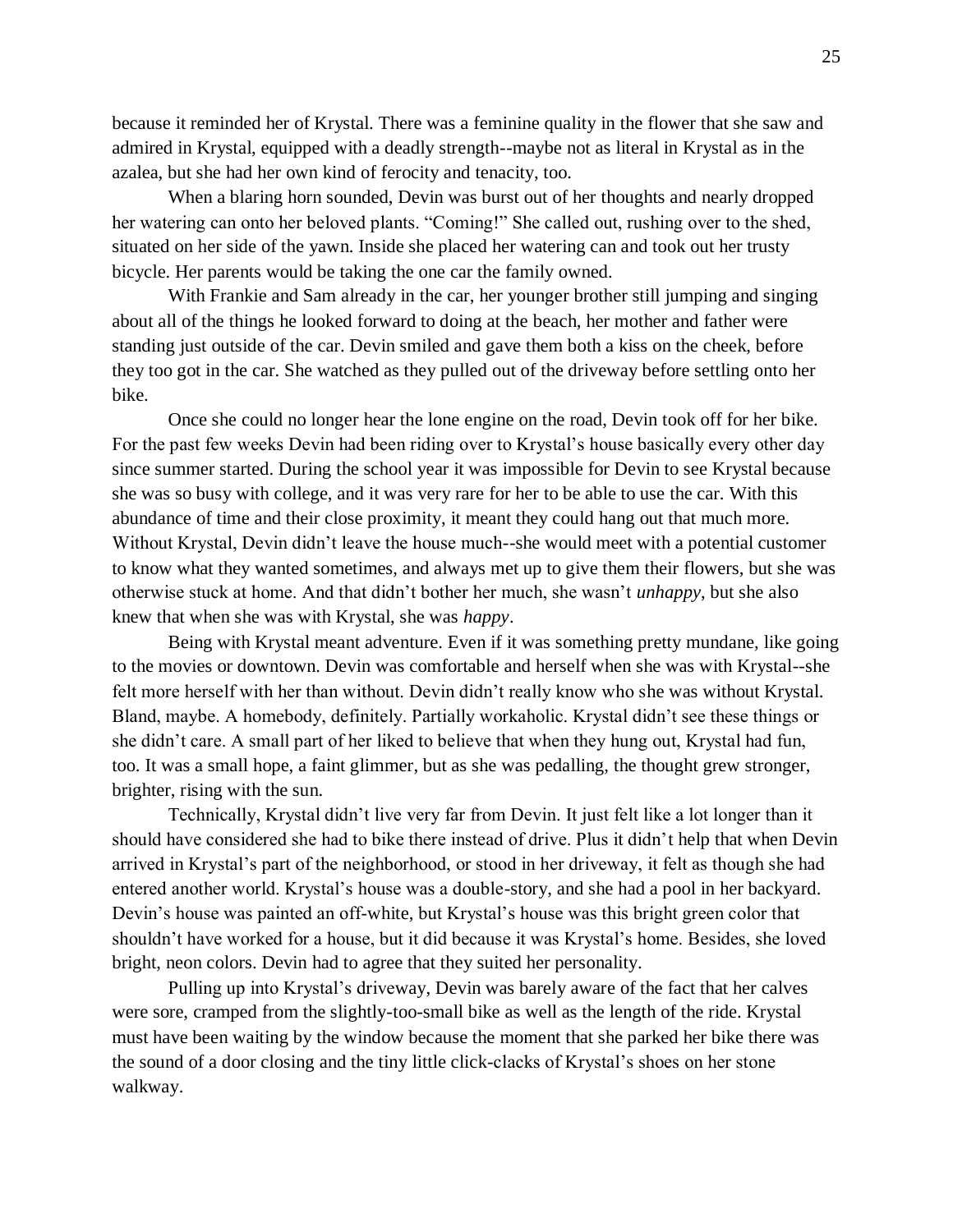"G'morning, Dev!" Krystal called out, waving as she walked over. "Let's go have some fun today!" Her car beeped as she unlocked it. Even her car was neon-green. To Devin, it just looked like the color of a highlighter catastrophe.

Without words, Krystal slid into the driver's seat and Devin wriggled her way into the passenger seat. Despite how often they hung out, she found herself constantly needing to shift the seat backwards so that her legs had room. Then again, she shared this car with her moms, both of whom were as short as Krystal.

"Where are we off to this morning..?" Devin asked, not sure she really wanted to know the answer. In the back row of her car, there was an assortment of items that all looked very sporty: a soccer ball, a frisbee, a football, a bat without a baseball in sight, a tennis ball but no rackets, and a javelin. It was a mess.

"To the park!" Her answer was short and sweet as she pulled out of the driveway with harrowing focus. Devin didn't need a deeper explanation though, as there was one park that was especially popular during summer. There was no official name for it, but it had the best of all worlds when it came to nature walking: there were lakes nearby and past the field there was a forest. If and when she had free time, and a car to drive out to it, Devin enjoyed walking around the field. More than once she had fallen asleep in the fields under the warm rays of the summer sun or the refreshing briskness of autumn wind.

"And the… torture equipment behind us?" Devin asked, a shy smile creeping across her face. It was out of place underneath her wide and unblinking eyes.

"Oh, c'mon! It'll be tons of fun. The field is a great place to play sports."

"And where exactly did you get a javelin..?"

"I used to be on the field and track team back in high school!"

High school. Vivid flashbacks of lunches spent sitting alone in the cafeteria or the library, being a classroom group projects leftover that had to be assigned to a group by the teacher, and being enticed by after school clubs only to wait just outside the door to the club room listening to the meeting for ten minutes before leaving. She had met Krystal during middle school and they had been friends throughout high school, but the two of them hadn't had many classes together. They kept in touch only through hanging out on the weekends and texting each other during the weeknights. Neither of them were amazing at school--Devin managed to get honor roll but she never went into the advanced classes, and Krystal never did too poorly in school, either. But Krystal had played sports--not just one, but many, she seemed to never be able to make up her mind--and had been a part of other clubs, too. Devin only had Krystal; Krystal had Devin, but she had other friends, too. Maybe Devin wouldn't have had any friends to this day if Krystal had never first spoke to her back in middle school.

Despite no longer being in high school, things hadn't changed much. Krystal went to community college during the fall and spring, but Devin was stuck at home. Really, it was her own fault, because she hadn't even bothered to apply for colleges. This had led to many arguments back home with her parents, who had desperately wanted her to get a higher education in America. She enjoyed the simple life she led, though, taking care of her younger siblings and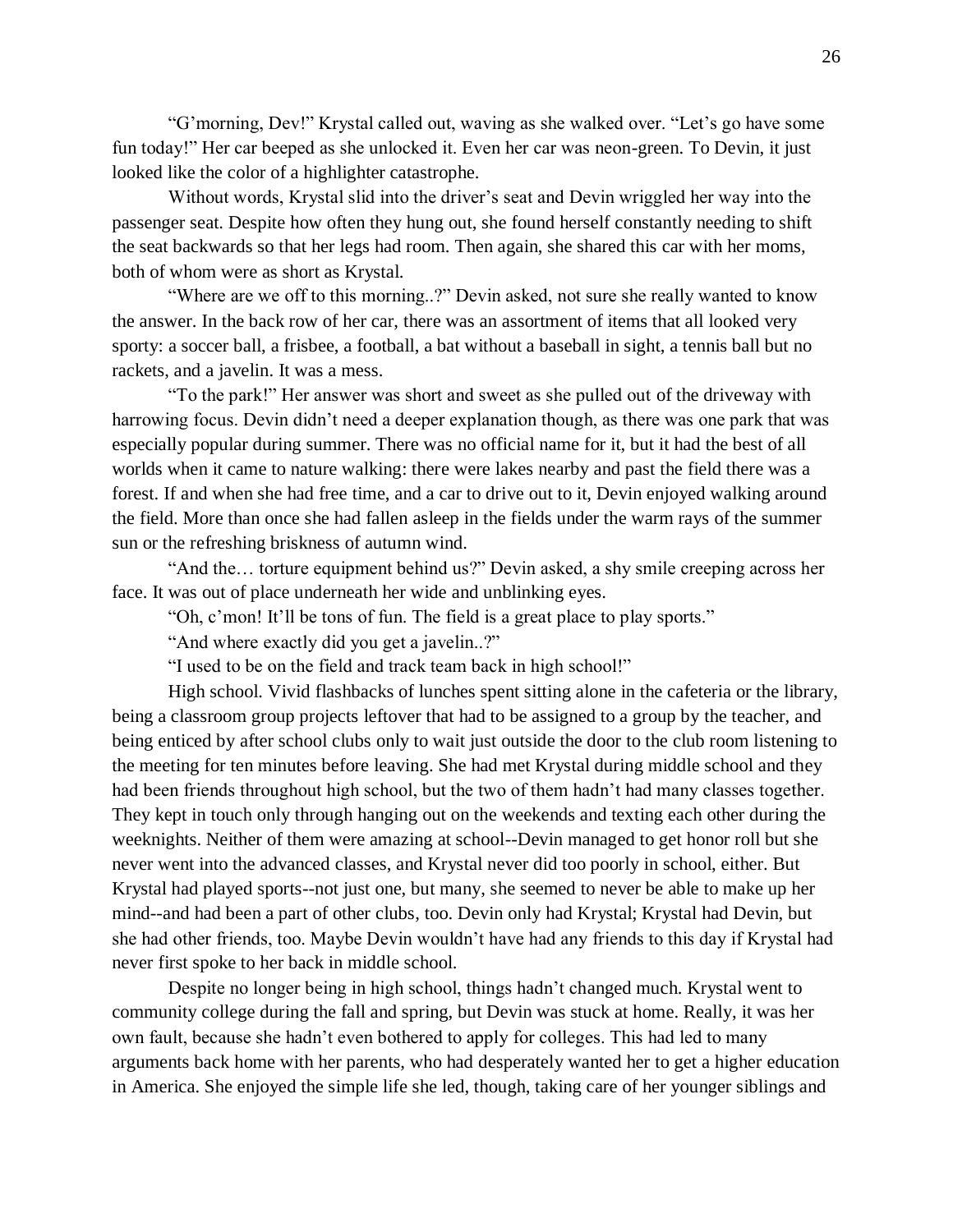growing her flower business. When Mr. and Mrs. Xiao realized that their first daughter wasn't going to college any time soon, they focused their attention to Frankie and Sam's studies. Each month, Devin paid her parents rent to stay at the house. Each month she wondered when it would be her last, and her parents would finally force her to find her own place.

The drive from Krystal's house to the park was short, under ten minutes. Devin was at a loss as to how to strike up a conversation, as it was something she usually left up to Krystal. This morning, though, Krystal was more interested in singing along to her iPod, instead of talking. It took some of the burden off of Devin, and she enjoyed watching and listening to Krystal sing. She wasn't great at it by any means, but she was very passionate about it in the car, anyway. The more she loved a song, the more enthusiastic Krystal's performance became. And it was a performance, a show for one, with Krystal sometimes waving her hands or locking eyes with Devin, pointing at her and singing in her direction. Devin laughed and clapped at the end of each song, sometimes cheering "encore!" just before the next song started up.

In mid-song Krystal went from full bravado to a quiet hum as she turned right off the main road onto a dirt path. Her car jostled around a bit as she drove a little too quickly, causing Devin to hold onto the safety bar. The road opened up to reveal a larger dirt area that was designated for parking. There were no other vehicles in the parking lot, and it was empty save for a small dirt mound with flowers growing out of it,

Krystal parked right next to it.

"You have an entire lot to yourself, and you park next to this thing? On my side, too?" Devin sighed as she made her way out of the car. A quick peek, though, told her all that she needed to know. They were white lilies, sympathy flowers. Unlike the rest of the lot, which was dry, dusty, and unkempt, this one section stood out because the soil was dark, like it had recently been watered. She diverted her attention from the car to Krystal, who was carrying the frisbee and the soccer ball, two of the lesser evils from her backseat.

"Oh? What's this?" Krystal asked, standing by Devin's side.

"Someone must have planted these here. I wonder why," Devin looked over at Krystal for a split second before she looked back at the flowers, cheeks ablaze. "Someone must have paid their respects here."

"It's sad, but also kind of creepy." Krystal frowned as she locked arms with Devin. "C'mon, let's go! You can look at flowers all the time at your house!"

In front of them was an empty field of ankle-high grass that was smattered with dandelions. The green grass was almost blinding from the sun, which had risen to expose itself in its entirety. A pale blue sky had now awoken and greeted them, making the open field feel warm and inviting despite its vast emptiness. By the outskirts, that grass grew wild and the weeds were a few feet tall. Considering that the field was laid out open in front of Devin and Krystal, it made the wall of trees beyond the field a bit foreboding. From this distance, the inside of the forest looked dark. Devin felt more of a tug to the forest than the field, wondering what secrets that the forest held amidst its floor, the underbrush, the canopy. She had never taken a walk past the field, and of the few times that she had visited, she had never seen anyone else do so, either.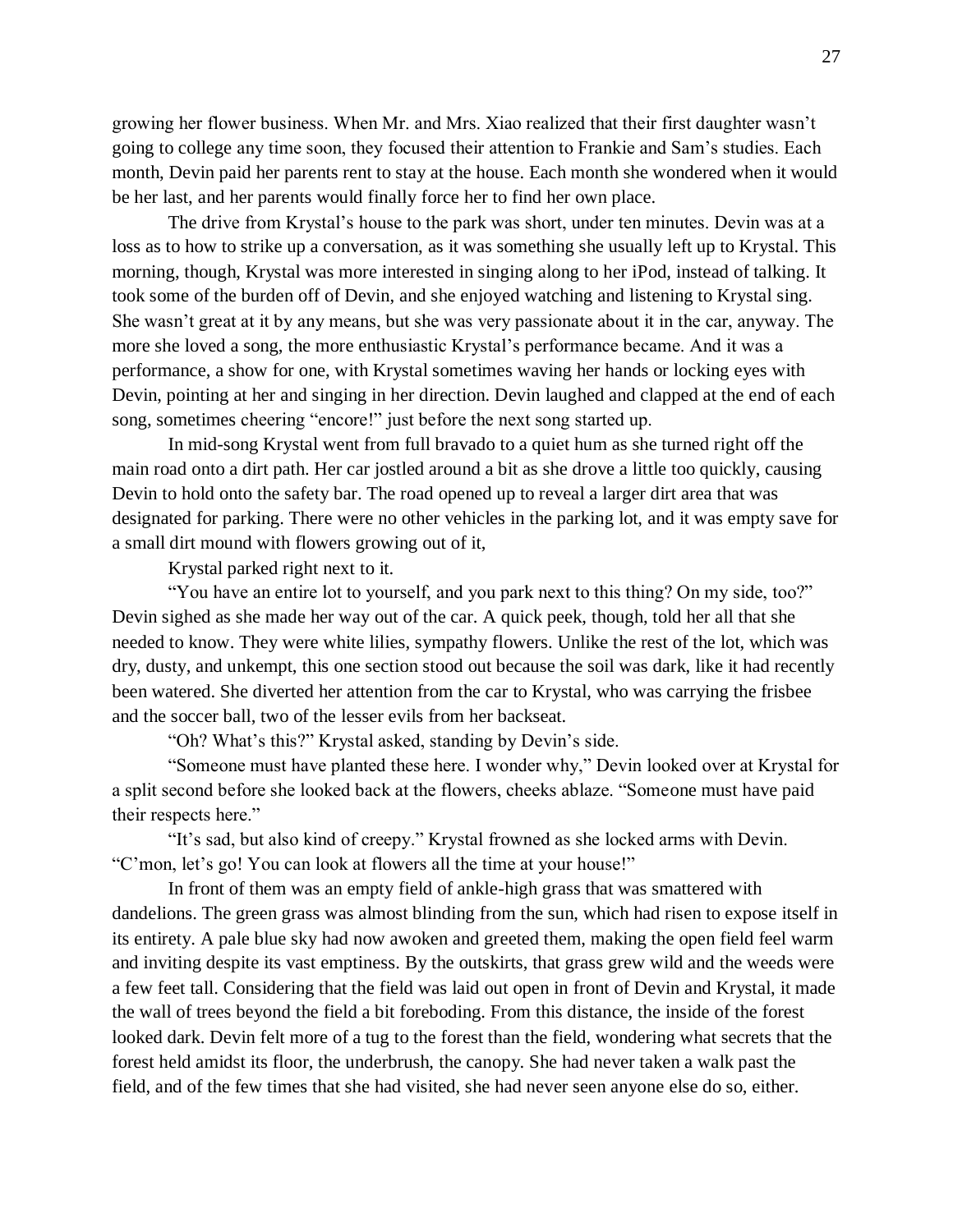"Spread out, Devin!" Krystal cried, waving her hand to indicate that she should run across the field.

Even while she was running, Krystal kicked the soccer ball in Devin's direction. Devin managed to send the ball rolling back in Krystal's direction without tripping over herself or the ball, a feat that surprised even herself. Krystal had to run forward a few feet, pulling the ball backwards and then kicking it up with her toe and dribbling it on her knees until she returned to her previous place across the field. Only then did she pass the ball again to Devin.

With nothing to halt it, there was a welcome breeze across the field. It was warm as expected of summer wind, but it was better than if the air was settled and unmoving. As the sun rose the grass began to look more yellow than green, especially when compared to the trees just beyond. Krystal matched the sun for its brightness and ferocity; the orange ribbon in her hair brought out the color throughout her outfit, even giving her brown hair a warmer, reddish tint. Devin's passes to Krystal proved to be testing the other girl's athleticism, as her kicks were either pitiful and forced Krystal to run halfway across the field to meet the ball, or were sent spinning hard to the left or right. Krystal passed the ball with generous energy so that it always landed right in front of Devin. She didn't have any cool tricks when it came to sports, though, and to stop the ball from sliding past her, she would use whatever part of her legs the ball was closest to. It didn't take long for her toes and shins to feel sore.

"Are we having fun yet?" Krystal asked, laughing in between gasps. Devin responded only with her own laughter as Krystal took her shot. Devin ducked, hands over her head as the ball was sent flying over her and into the woods.

"Does that mean it's my turn to start running..?" Devin called over to Krystal, who had taken a seat on the ground.

"Oops, sorry! Did that go into the woods? I didn't even notice!" She cried, waving to Devin. "It's game over now, I think!"

Devin groaned but made her way in the ball's direction. Walking past the first few trees was like entering a haven where her scalp was no longer burning and there wasn't the vast emptiness of the field. The dried grass of the field disappeared to mere dirt and soil, but in its place grew various bushes and trees. Devin's eyes were wandering even when she knew this was meant to be a quick get-in-and-get-out situation, and she suddenly wanted to *touch* everything. Her hands skimmed the rough, squared bark of pine trees that stood ramrod straight. Where the pines didn't have any branches except near the canopy, the hemlock trees neighboring them grew round and puffy. The forest floor was littered with their pinecones, although a few still hung on strong to their homes on the branches.

She had thought that just entering the forest would be enough--the ball would be right there, waiting for her. Perhaps a few feet in, but straight ahead nonetheless. That proved not to be the case because there was no straight ahead. Trees huddled together in close groups of two or three, some partially or wholly surrounded by bushes. This made walking straight impossible and the only way to maneuver was the long way: around any and every obstacle that was crossed. A hint of neon green in this otherwise natural forest told Devin to turn left--because of course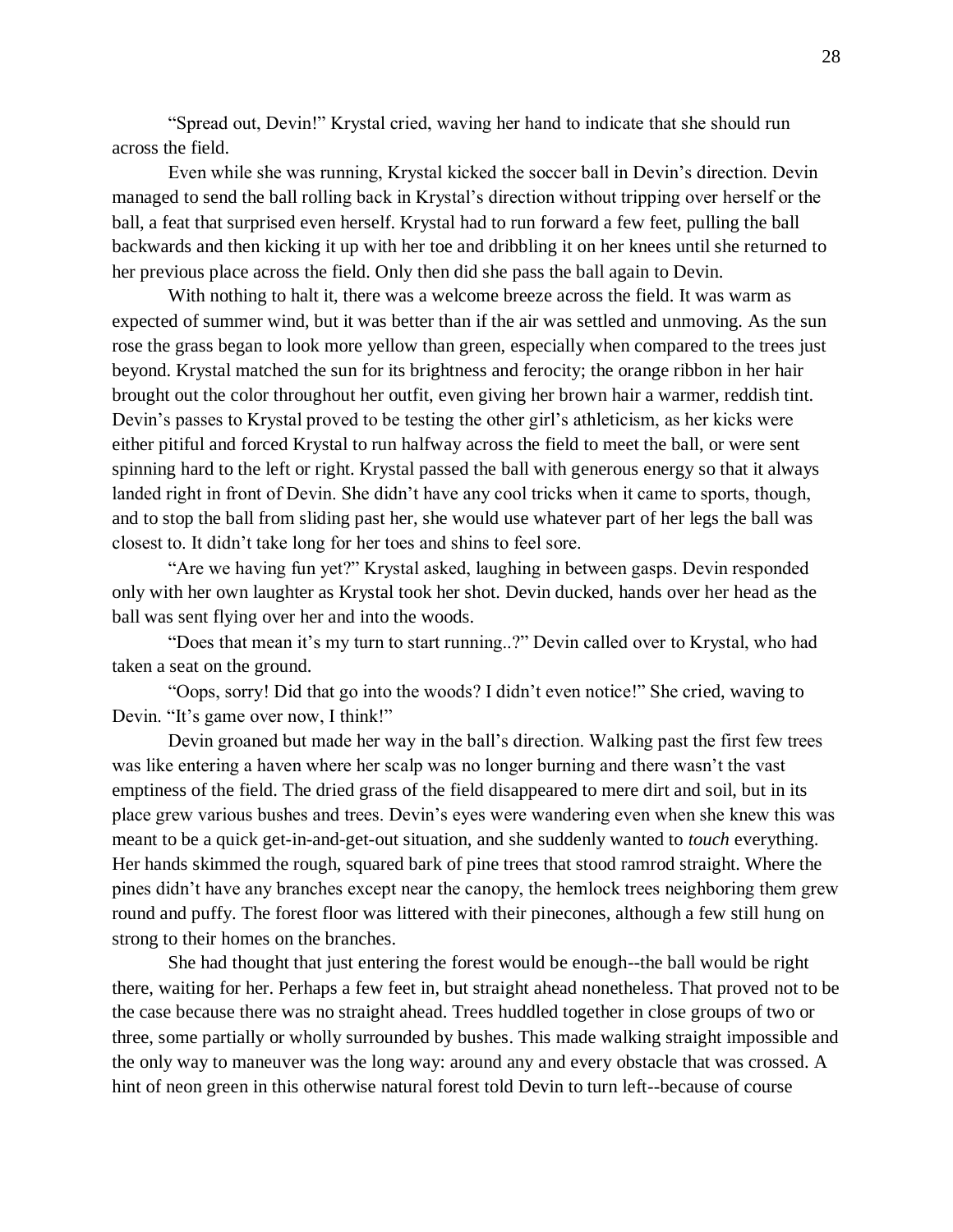Krystal's soccer ball was not the ordinary white-and-black, but was instead decorated with her signature highlighter color.

While she made her way over to the soccer ball, out of the corner of her eye she thought she saw something. Whatever it was, though, it was gone faster than she could lift her head. Even in the midsummer heat, goosebumps began to raise along her left arm, the side she had noticed the shadowed figure. It had probably just been one of the critters that called this place home, but where it was difficult to see in this crowded forest, she felt spooked nonetheless. Devin stepped on her tiptoes to look in the direction she thought she had saw something, but between bushes and tree trunks, there was nothing to be seen. She hadn't heard anything, either, although the forest floor was clear of litter.

#### "Devin!"

Her voice broke through Devin's stupor. Devin looked behind her as there was a scuffling through bushes and branches--Krystal made her way to her. In an attempt to recover before she arrived, Devin stepped forward to reach for the soccer ball, but was held back and stumbled backwards by a sudden pull from behind her. The arms wrapped around her shoulders and the high-pitched giggle let her know that Krystal had caught up to her.

"What's taking you so long?" Krystal asked, pulling Devin down to her height so she could put her head on Devin's shoulder. It was an uncomfortable bend that Devin had trouble holding. "Are you hiding from me? Was playing soccer really *that* much torture?"

Devin struggled out of Krystal's grasp, holding her hand a second too long before pulling her grip apart and turning around to face her, standing up straight. Her back cracked and spasmed as she did so, unhappy at her for the forced awkward position."I was just going to come back once I found the soccer ball. Hey, did you see anyone enter the field while I've been in here?"

"Huh?" Krystal asked, walking over and picking up the soccer ball, her back to Devin. "No, it's still just us. I even left my frisbee on the ground out there, alone. You don't think someone will come and steal it, do you?" Krystal whirled around to Devin and faked a pass to her, causing Devin to launch out her hands as if to catch, though she caught nothing but air. Krystal laughed as she spun the soccer ball on her finger and made her way back to Devin's side. "Why do you ask?"

"Oh!" Devin shook her head, her braids on each shoulder moving stiffly and awkwardly with the movement. "I thought I had heard someone, maybe I was wrong." Pressing her hand to the back of her neck to find cold sweat clinging to her skin, she rubbed it away along with any possibilities of someone entering the forest. "I think the heat is getting to me. We should take a break."

"Yeah, definitely," The look that crossed Krystal's face was one that did not appear often, not in the middle of the day, in what would technically be considered public: eyebrows knit close together, mouth slightly agape, eyes half-lidded. Interlocking her arm with Devin's, much to her surprise, Krystal half-pulled half-walked with Devin to a tree at the edge of the forest. There, the two girls slid their backs along the trunk, hands slowly freeing themselves and resting by their respective sides. Devin laid sprawled out, pressing her back and head firmly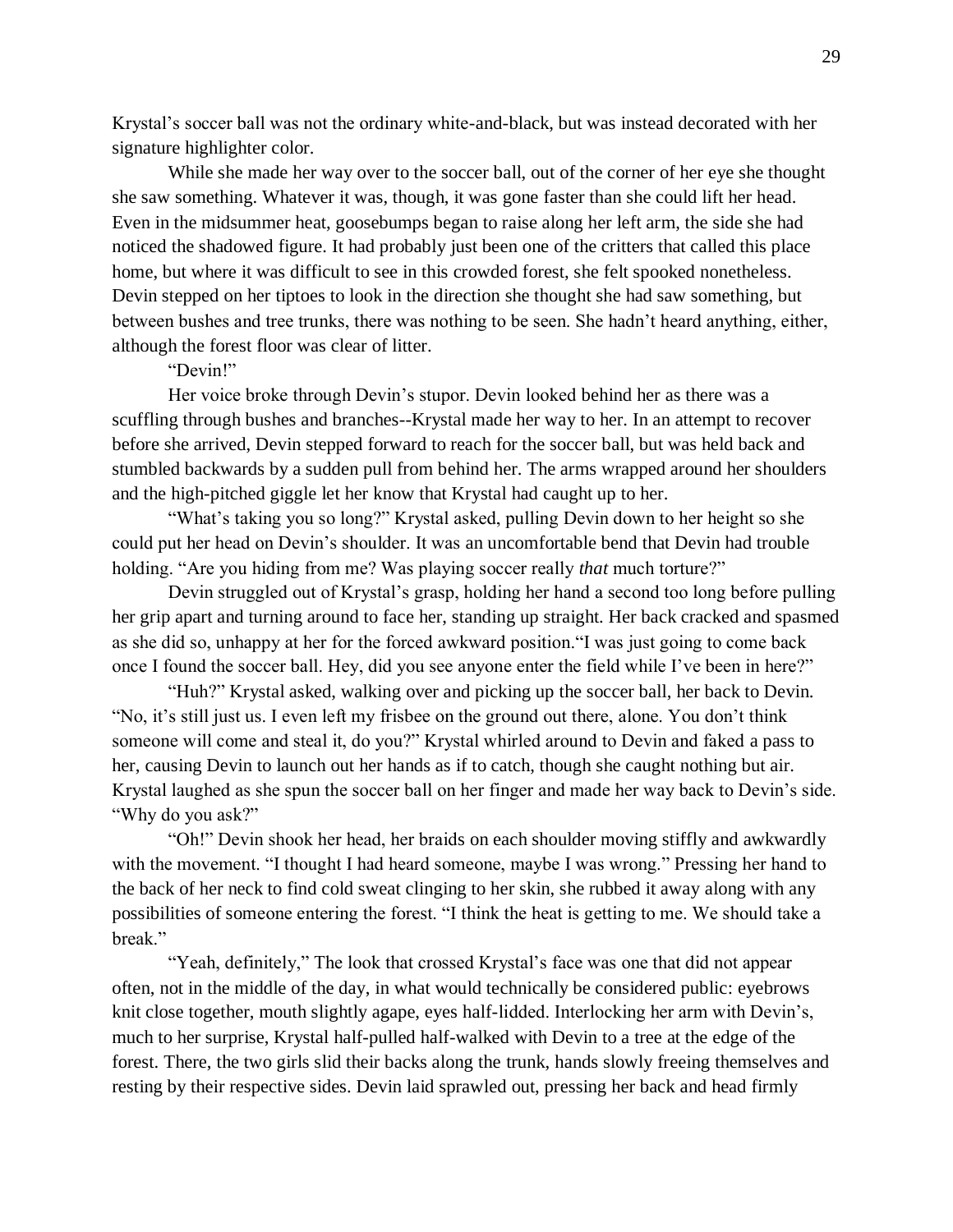against the tree trunk, trying to ignore the heat that was slowly becoming more suffocating by the second. Krystal was also sitting in a relaxed position, hands by her thighs to keep her dress situated each time the wind breezed by. Every few seconds she would take a quick peek at Devin, which she noticed through her peripheral vision, before looking straight forward at the field in front of them. Devin became unsettled by her looks--did she have something she wanted to say, or was she just worried about her because of the heat? She didn't think it was her place to break the silence, so she remained silent.

Devin closed her eyes to avoid catching Krystal's gaze, letting the dappled sunlight through the leaves of the trees brighten her eyelids from black to a deep red. Laying in the broad daylight was one of her favorite things to do--or not to do, depending on the point of view. There was nothing like the sun kissing her skin, the breeze whispering to her most sensitive nerves, the feeling of lush grass under her palms. Except here, where the forest and the field met, there was no lush grass, mainly dirt and some dry stubs of grass that pointed and pricked at her hands.

A nudge on her foot jostled her out of her daze, her eyes shooting open to see an outsplayed Krystal grinning in her direction. "You can't fall asleep on me!"

"I'm not sleeping," Devin countered, shaking her head and sitting up straight. The wind blew, gentle and warm, but goosebumps raised on her arms. A knot of unease in her stomach began building, forcing Devin to shift positions every few seconds to try and relieve the tension, to no avail. The pressure began to crawl from her stomach to her limbs, where her legs began to feel restless and her arms had an itch just beneath the skin.

Krystal's mouth hung open as if she was about to speak, and Devin looked at her, waiting for what she had to say, hanging on each word before it even left her mouth, before each word even formed in Krystal's head. But the voice that escaped Krystal was not her voice, but instead a male's voice, saying, "Please help me find my way, if you can, I seem to have gotten lost." For a moment, both girls stared at each other without attempting to speak again, both stunned silent. Out of the corner of Devin's eye, she could see a darkened shadow, but only dared to look up when she exchanged a curt nod with Krystal so that they both looked up at the same time.

Two pairs of brown eyes met one pair of blue eyes staring down at them. Devin jumped up, feeling an intense awkwardness at the fact that he stood while she remained seated. Even while standing, with this boy only coming up to about her chin, Devin still felt as though she was being stared down at. She felt like she was only three inches tall, although that was a normal feeling for her when she was around boys. His face was pale and his mouth set in a hard line as his eyes moved smoothly between Devin and Krystal. Though behind his eyes he seemed to be calculating something, Devin couldn't even imagine what he was thinking. The mess of blond hair and the neat, though ultimately unfit for summer, clothes made her wonder what exactly he was doing out here. As far as she knew, there was no camping allowed in the forest, and the only way to get in was through the field that she and Krystal had walked through. He was growing increasingly more irritated with the silence that neither Krystal nor Devin had yet broken. And Devin knew it, but she didn't dare say anything, and instead looked over at Krystal, who had remained seated.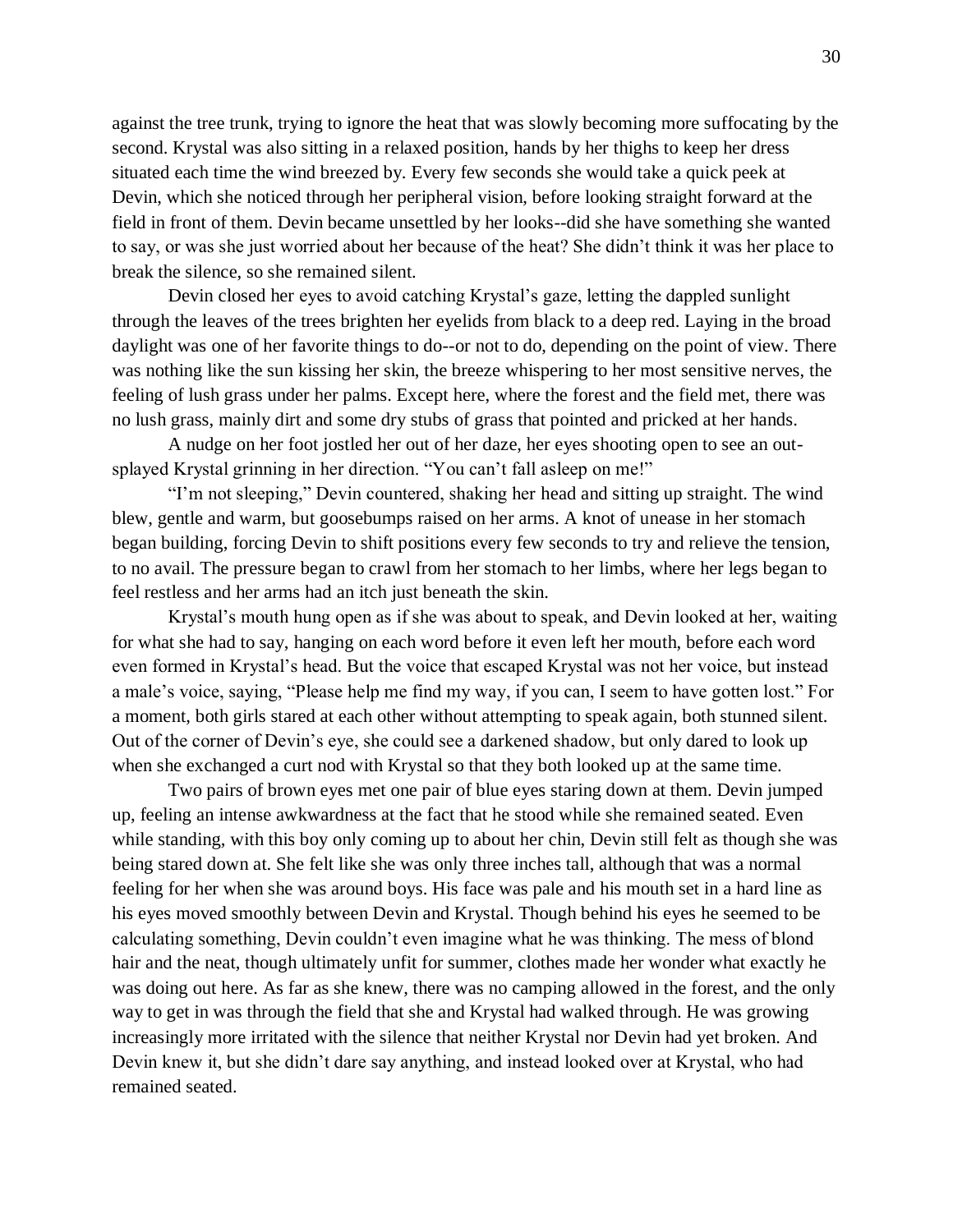"...As I was saying," The boy huffed, crossing his arms tight over his chest as if to hold himself together, "I'm in a predicament. Or won't you help?"

Devin opened her mouth to say yes, of course they would help, because how couldn't she help someone who was in need? How couldn't she help someone when she felt she had no choice? But Krystal was faster and cut her off, saying, "What do you need help with? Who are you, anyway?" While talking to the boy she neither looked at him while she spoke nor made any movement to stand up. If it had been anyone but Krystal acting this way, Devin would have been embarrassed--she preferred to concede immediately before any sort of trouble started--but now she was just in awe that Krystal could, in a sense, stand her ground.

"I'm trying to find my way through the woods. As you may or may not know, there are no paths through these woods. I keep getting turned around." The boy explained, staring at Krystal with a hardened gaze. It wasn't as though he was begging for their help, but was instead trying to will them into helping him. Standing as close as they were next to each other, the restlessness in Devin's limbs returned and the chill threatened goosebumps all along her arms and neck. Perhaps she was getting sick, but there was also an uneasiness she felt whenever she spared a glance in the boy's direction. "My name is Zackery O'Connor. If you won't help me, just say it. I don't want to waste my time."

"Why are you trying to get through the forest? You'd just end up on the edge of the highway, or by one of the nearby ponds."

"I'm not a chicken trying to cross the road," Zackery countered. "I want to get into the middle of the forest."

"Are you searching for something?"

At first, it didn't look as though Zackery would say anything to Krystal. The look that flashed through his eyes made Devin feel sure that he was going to shut down, and she became afraid that Krystal may have pushed him one step too far. She wanted to grab Krystal's hand and run across the field, put as much distance between them and him. So when the boy heaved a sigh and began talking, Devin was surprised. There was still no way for her to know if this boy--who didn't seem younger or older than her or Krystal, but nevertheless had an air of superiority to him--was any danger to them or not. Was he the type of criminal to reveal his plans and then kill his victims after doing so? Or was he really just a lost boy amongst the trees? She hadn't traveled by herself deep into any wooded area, and couldn't really fathom a place large enough to get lost in, here in Massachusetts.

"Have you ever seen mushrooms naturally form into a perfect circle? In the middle of the woods there are many small and large circles, but I don't know why they are there. Even stranger, they only occur around the lake in the forest. Of course, I can't study them if I can't even get to them." Zackery had released the tension in his arms, but only dropped them to his side for a moment before they were on his hips.

"You're asking us to help you look for mushrooms? Sorry, I have better ways to spend my time." Krystal scoffed, rolling her eyes before looking in Devin's direction. "Can you believe this guy? What am I, a girl scout?"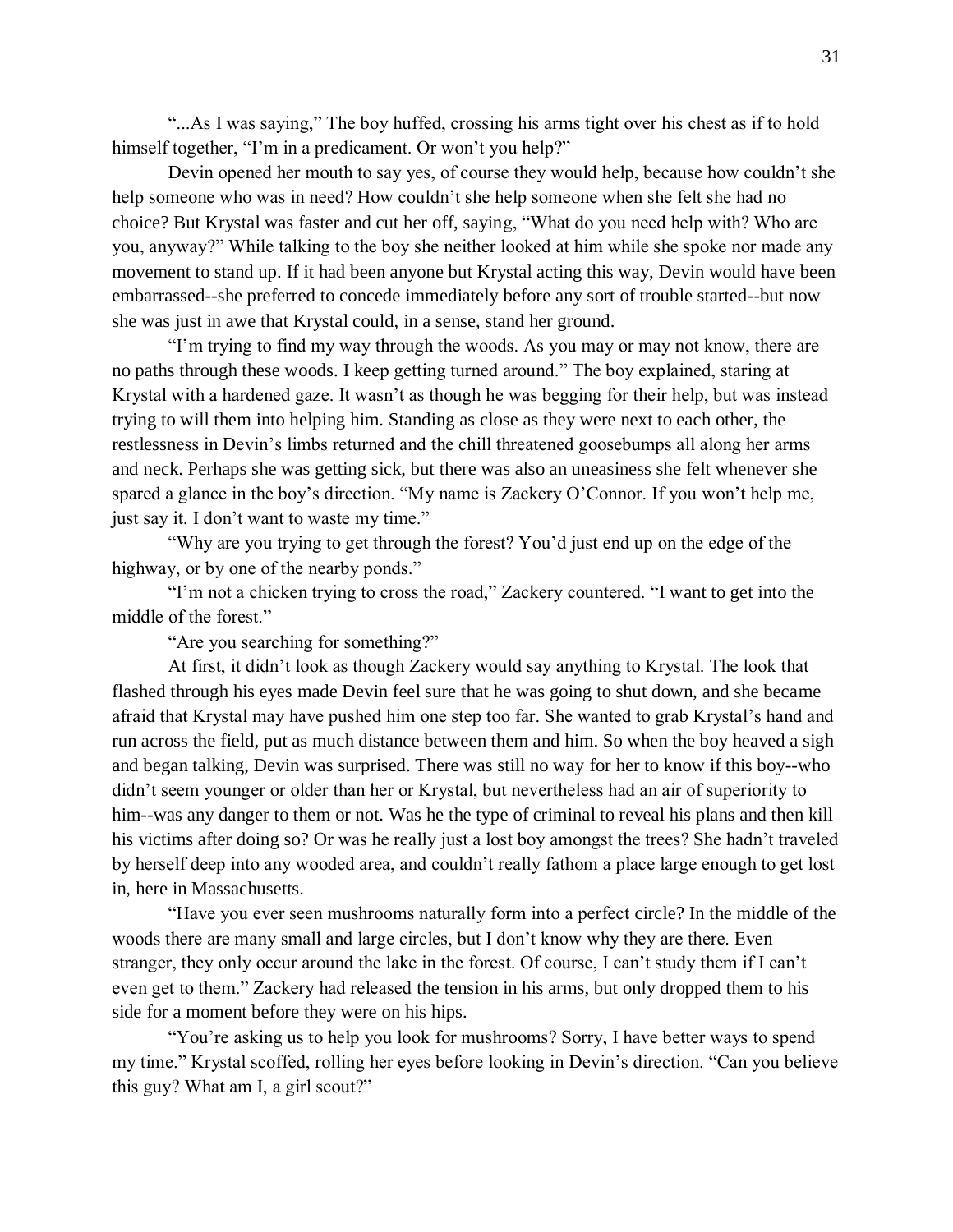Devin noticed the blond boy flinch, the corner of his mouth twitching into a snarl. The moment passed before Krystal noticed, before the boy even opened his mouth, a composed smile replacing his features. "All you have to say is no. Then we can both move on with our lives." Another flicker of emotion passed over Zackery's face, too quick for Devin to fully understand what it meant.

"Sorry, I think it's best we get going. You need to find your mushrooms and we… we just came to grab the soccer ball!" Devin reached down for Krystal's hand, who reached for it and stood up beside her. Holding her friend's hand, Devin realized her own palm was sweating. "Goodbye, now!" Without a spared glance, Devin took off sprinting. Krystal, her hand still locked with Devin's, fumbled with her soccer ball and nearly dropped it as she tried to keep up with her friend's longer strides.

Part of Devin was afraid to look behind her--she didn't want to see the boy chasing them across the field. No part of her wanted to stop when she saw Krystal's sad frisbee lying on the ground, but if she didn't then she would be forced by Krystal's incessant tugging, and so she did. Krystal grabbed her toy and Devin dared a peek behind her to see--nothing. Zackery was nowhere to be seen on the outskirts of the field, and so it made it harder for Devin to gauge where they had just been standing. She imagined him trailing through the depths of the woods, like a hunter stalking prey, and it sent a shiver down her spine. So focused on trying to parse through the green and shadows for a shock of yellow that Devin didn't notice when Krystal began to start walking again.

"Krys!" Devin cried, wondering when exactly her hand had fallen out of grasp with hers, and why the sensation still lingered. "You're okay, right? That was--"

"No weirder than an average Friday night at school," Krystal huffed. "While I was at university, I just wanted to get back to my dorm one night and on my way there was a dude pissing right outside the dorm's entrance! Then he his pants back up and walked away like nothing happened! I think you made the right decision in not going to school." Her face was twisted in disgust as she recollected the memory. Otherwise, though, she seemed composed and unperturbed.

Devin laughed out of nervousness, and also thankful for the change in topic. Of course it made sense that Krystal wasn't as afraid of boys as she was, since she saw them on a daily basis while at school. She was unable to imagine what she would have done in that situation. Probably she would have turned on heel and tried to enter her dorm some other time when he wasn't there. But Devin didn't go to university--she remembered graduating from high school and being afraid of the separation that would divide her and Krystal. And there had been a divide for the first year, but since then they became closer than ever. It was lonely thinking about the friends Krystal probably made at school while she made friends with the azaleas in her garden, but school wasn't an option for her.

There was something beautiful about nature that people lacked. Or, most people, Krystal excepted. The field around her, the trees behind her, the flowers waiting for her back home, they expected nothing of her. There were no eyes judging her, no tongues criticizing her, but instead it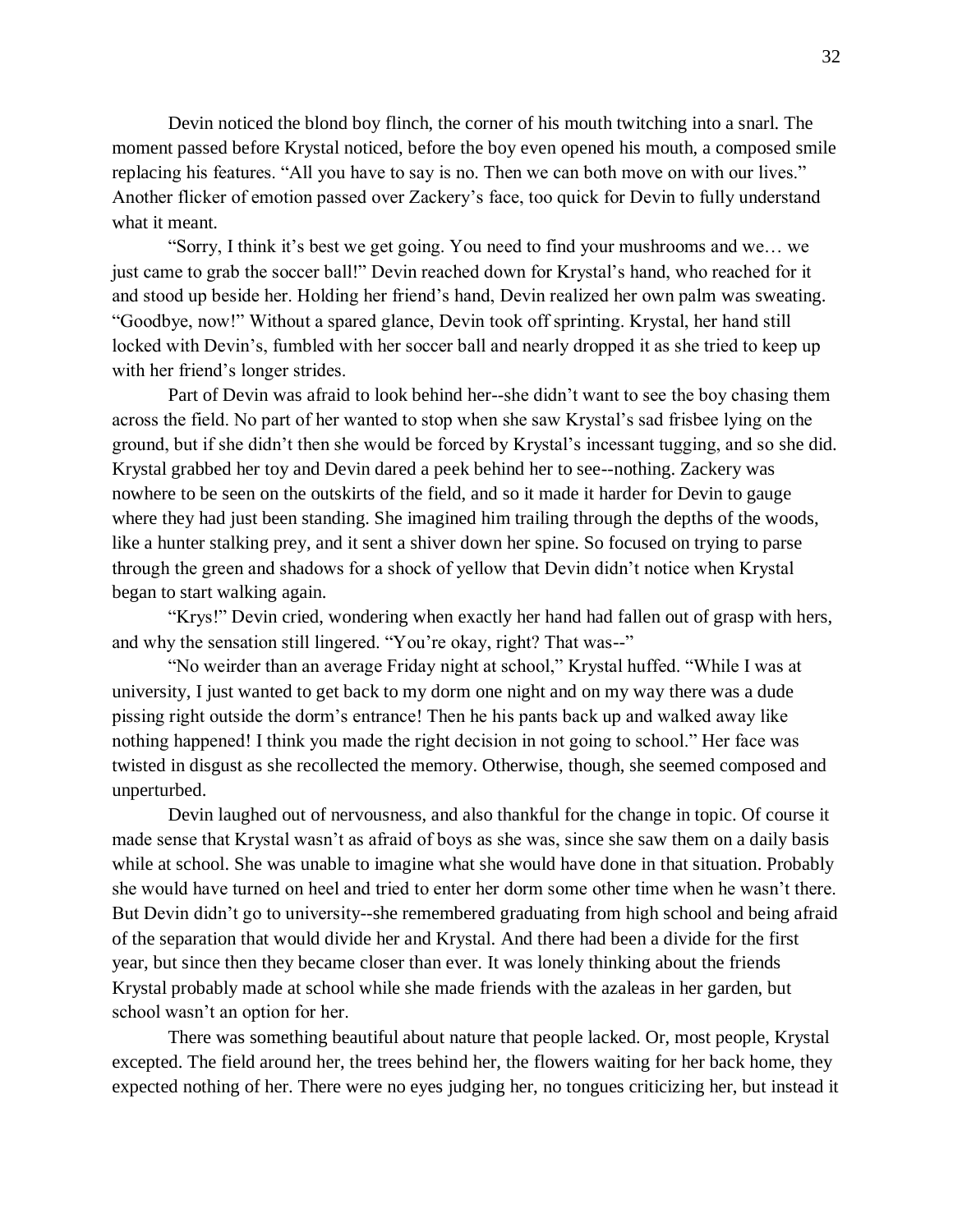was the very opposite. Whereas it was testing for her to spend an exceptional amount of time with people, being around plants relaxed her. As if they recognized that there was tension in her limbs, her nerves, her very soul, and they freed her of it, instead burdening themselves with the heaviness that she felt. In return for the comfort they brought her, she nourished them, pampered them even, giving life to as many flowers and plants as she reasonably could in her small backyard.

Even crossing the boundary from yellow-green field to empty, dirt wasteland was enough for Devin to feel the weight on her shoulders renewed. Wasteland, of course, except for the single lily that grew only because of human hands. Stepping back into civilization, into Krystal's car, the weight of not doing her part became overwhelming. It was not just in her head, it was a physical pain in her heart and in her stomach, a fight-or-flight reaction that she could never escape because there was no physical catalyst.

"I need to drop you off at your house, okay? I'm going to go meet Jasper a little later noon in Boston. But I'll be back at your place tomorrow. The beauty of summer break!" Krystal laughed as her car revved to life, pulling out of the sandlot that passed for the parking lot.

"Jasper… Rey?" Devin asked, ashamed of herself as her voice barely came out above a whisper. Krystal took a left, leaving the forest behind them. Passing by bodies of water on the driver's side, Devin took a sidelong glance to look for ducks, swans, swimmers--to hide the expression on her face when she said their name. "Why are you hanging out with them? I thought you broke up with them?"

"Oh, I did, a while ago," Krystal's nostrils flared and she shifted in her seat, trying to regain her composure. "They're a good friend, is all. Shitty datemate. But you already know that."

Devin did know that. She remembered nights where Krystal would call her at two in the morning, crying about how cold Jasper was. They had never done anything wrong, so Krystal said, but they were too emotionally distant for her. More specifically, Jasper was "a robot, someone who would rather fuck their textbooks than console their girlfriend." Devin had met and hung out with Jasper a few times, but she didn't know them like Krystal did. It was true that they were a little on the quiet side, and did always seem to have a book on hand. She wasn't sure she had ever seen Jasper smile, either; because of all of this, Devin had never understood why the two of them had started dating in the first place. There never seemed like a good time to ask how they met, and who was she to judge who Krystal dated? "How can they be a good friend and a bad boyfr--datemate…?" Devin asked, turning her focus away from the shifting scenery. It flew by too quickly, and she knew she would be home soon.

"Oh, you know… If I don't expect any emotional intimacy, then everything is fine. Casual friendships are one thing, but when I'm dating someone, I can't be with someone who doesn't *care*, you know?"

"Right…" Devin nodded. She had no idea what Krystal was talking about. A friendship needed a similar kind of emotional intimacy and solidity that a romantic relationship had. Did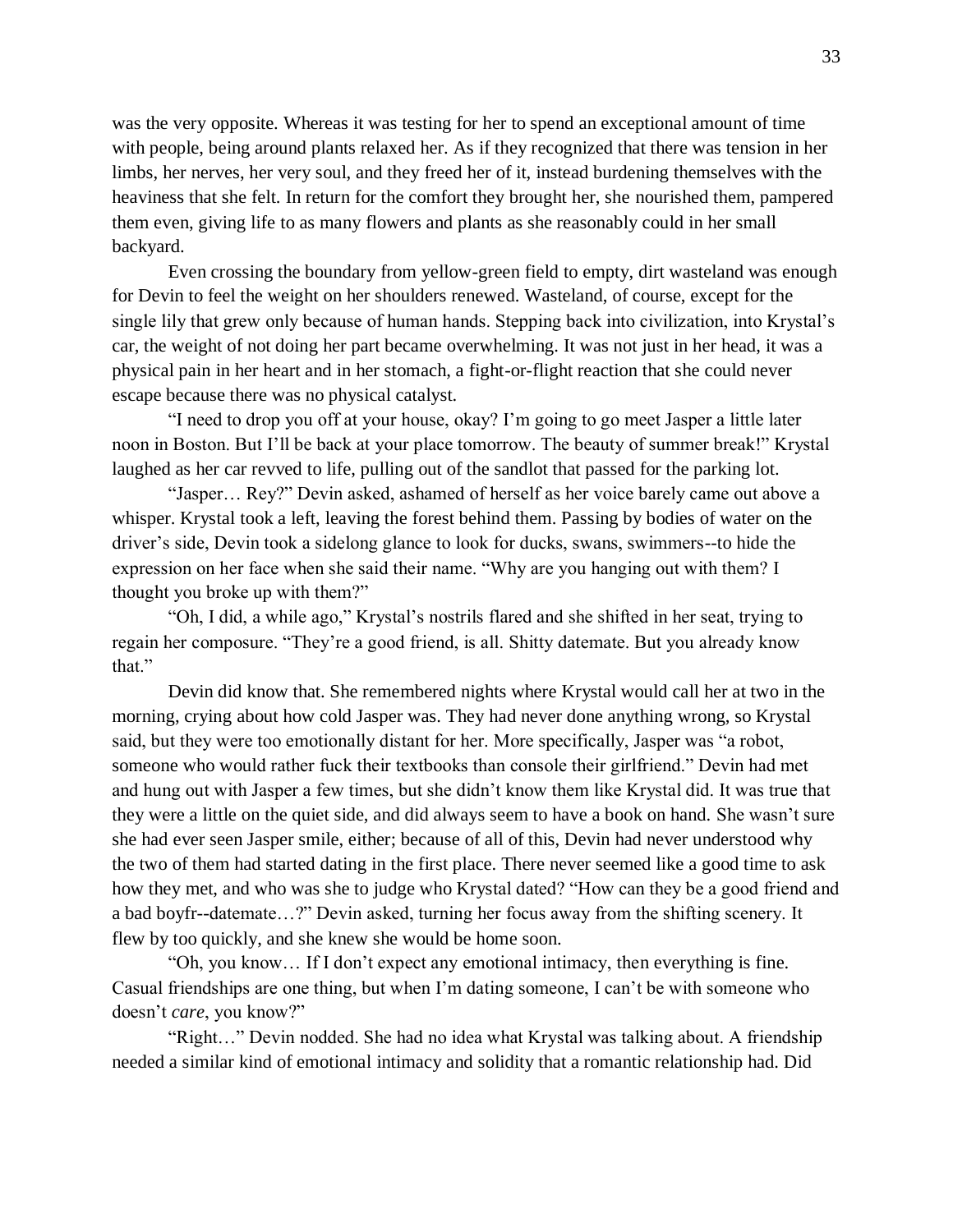Krystal just want her to stop bugging her with the topic? She could take a hint. "Well, I hope you have fun together. What do you plan on doing together in Boston?"

"Shopping! If there's one thing we agree on, it's that. Not that our fashion tastes are even close to being similar. But, I need a new wardrobe for the upcoming semester." Krystal explained while pulling into Devin's empty driveway. "Your parents aren't home?"

"No," She shook her head, hand already on the door handle. "They went to the Cape for the week with Frankie and Sam."

"Why didn't you go with them?"

Devin laughed, even though she didn't mean to. "I need to stay close to the house to work. That's all."

For a moment, neither girl said anything. Krystal stared at Devin, lips pursed as if she was hard in thought, studying Devin, trying to coax the truth out of the expression on her face. But Devin had known too long how to bottle that up inside, even if only momentarily while she felt Krystal's eyes on her face. She waited for the right moment to escape from the car, which came only after the other girl gave a sigh, giving up Devin's chance to speak whatever was on her mind. "Okay, well, try not to lose yourself in working, okay? Lighten up and do something fun, too. I'll call when we can hang out next."

"Yeah, okay," Devin nodded, before hauling herself out of the car. She allowed herself only a quick glance at Krystal to offer a "have fun with Jasper" before she closed the door behind her and made her way to her front door. Before unlocking it, she turned around to wave goodbye as Krystal pulled out of the driveway. When she did get inside, there was a gloom that hung low over the house. Each step to get to her bedroom was taxing, so that by the time she made it she barely had the strength to pull herself into bed, let alone to manage anything for work. The sun shined through her windows, but Devin didn't really see the rays as they filtered through and pooled onto her floor--it might as well had been night time for her, the way the heavy storm cloud that followed her greyed out her vision. She told herself she would rest only for a little while, before finishing the work she had to do for the day.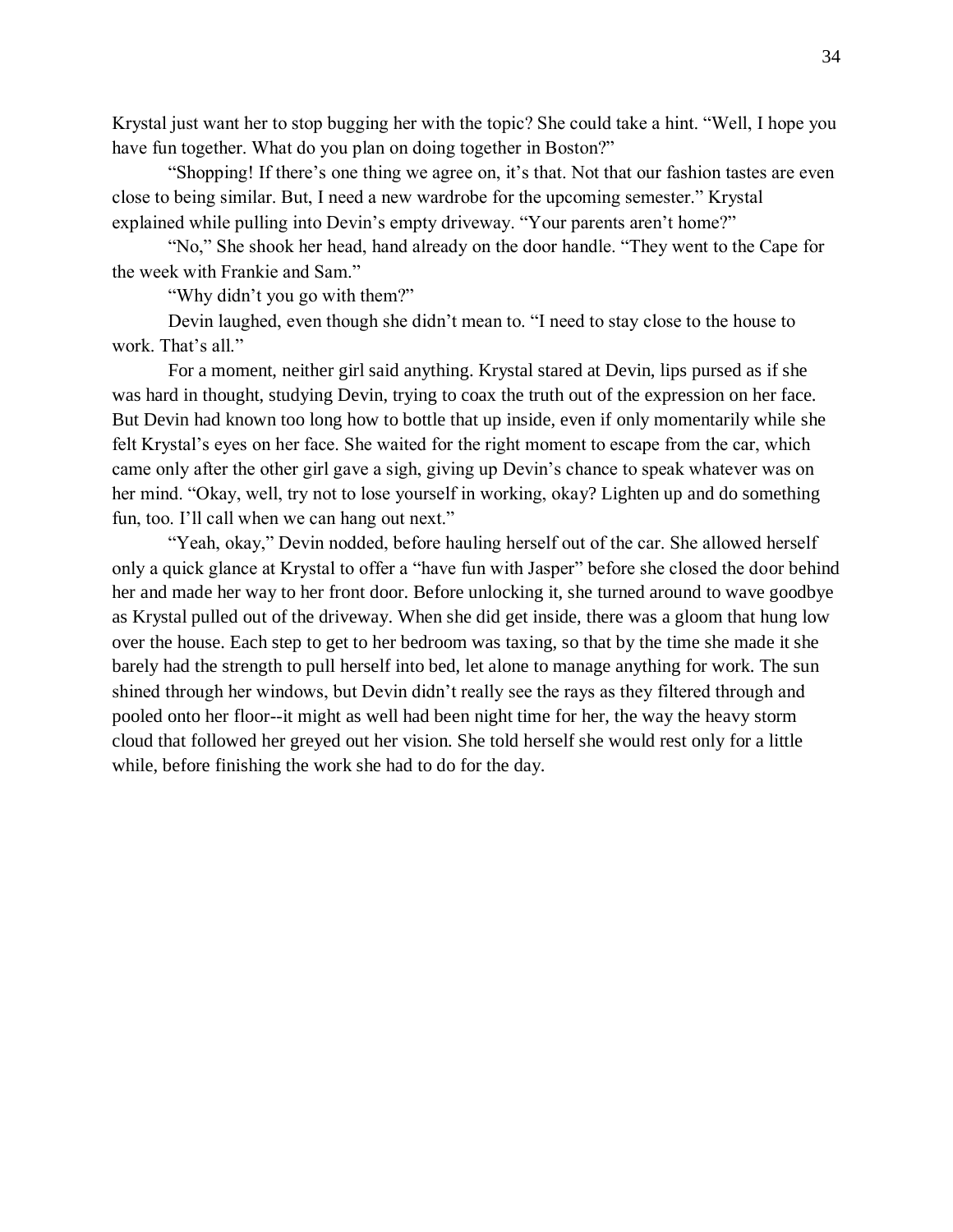#### Chapter Two

Devin didn't end up seeing Krystal the next day. It didn't bother her as much as she thought it would. What work she didn't get done after returning home from the field the previous day, she managed to get done because she didn't expect to see Krystal. There was mainly work online to do, like accepting orders and sending messages, sometimes making phone calls. For the most part, she had managed to separate her emotions from her thoughts so that, at the very least, she could get the work done that she needed to do. There was no point in being sad or lonely, wondering what Krystal was doing and whether or not she was having fun with Jasper or what it was like spending time with friends in the city, considering that she had neither the time to bother doing it herself nor the friends to go there with.

When Krystal did call, she didn't mention anything about her time with Jasper and Devin didn't bother asking. This was primarily because Krystal was calling to invite Devin over to her place, where she and Jasper were already hanging out. The thought of declining crossed her mind but only for a moment because she knew that she would have no explanation as to why she couldn't hang out, considering Krystal knew her parents were gone and Devin had no strict work hours. So she stared at her house as she biked away, wondering how so small a house could loom so heavily in her eyes, before every house she passed was a single blur before she arrived at Krystal's place.

"Devin, you're here!" Krystal cried, although Devin was still processing the fact that she was already here, and not still on her bike. Dread had began bubbling and broiling in the pit of her stomach as she had biked over, and now she was here, without any sort of way to get comfortable. "You remember Jasper, right? They're kind of hiding inside." Krystal greeted her at the door, waving her in to find a motionless Jasper waiting in the hallway. The knot in Devin's stomach tightened.

Jasper's presence wasn't ominous, it was just… *weird*. There was always a physical distance they kept from other people, even when they were in a group; a distance that was too close for them to be truly alone, but also too far to be considered a part of the group. It wasn't so much the attention to personal space that bothered Devin than it was the fact that they seemed so disinterested at any point in time. The other few times she had met them, they rarely made eye contact. If they could, there would be a phone or a book in their hand; Devin was never sure if Jasper was actually reading it or just looking at it to avoid eye contact. She understood being shy, but that coupled alongside Krystal's relationship--previous relationship--with them, made them seem cold. But for the most part, she just considered Jasper to be eccentric, wearing dark clothes nearly the same shade as their skin yet accessorizing with what looked like rings, bracelets, and shoes that would all glow in the dark. She didn't know what to make of them, and that seemed to be Jasper's goal, to be as elusive as possible.

"Devin Xiao," Jasper nodded, or so she thought, in her general direction without lifting their eyes up from the floor. "Yes, I remember you. It has been a while, and I hope you have been well."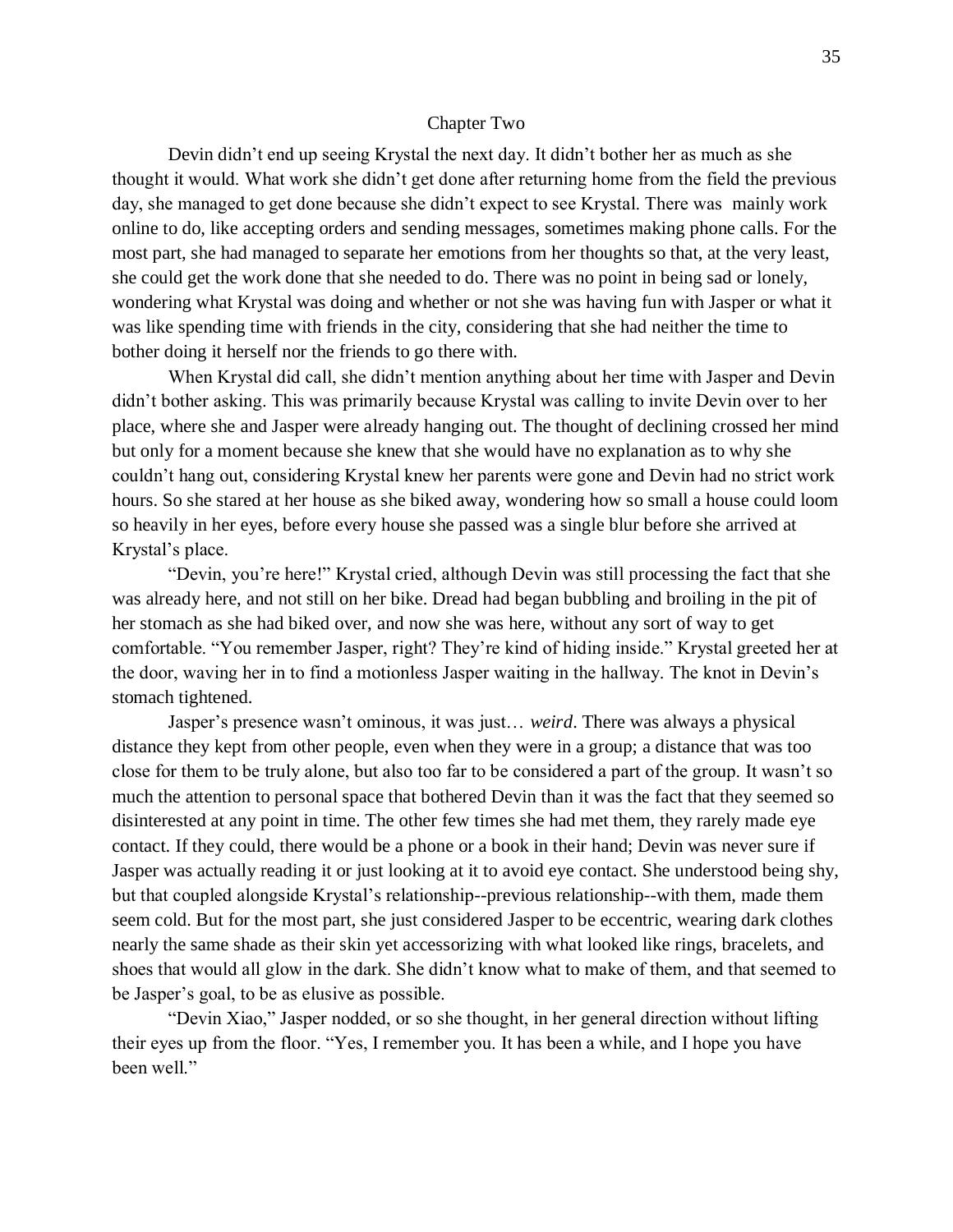"Nice to see you again, too," Devin responded, unsure if either their or her words were even slightly genuine. "Did you guys have fun shopping yesterday?"

"Krystal missed out on a perfect opportunity to buy matching skirts," Jasper said, raising their eyes only enough to glance in Krystal's direction. "Actually, we could have had complete matching outfits. I would have gone to your school just to see your reaction. It would have been priceless."

Krystal laughed, so Devin offered a smile. She didn't doubt Jasper's taste in fashion as much as she wasn't sure they knew how to tell a joke. There was supposed to be some sort of inflection when people were talking, but their voice remained very flat. An overwhelming sense of exclusion settled over Devin, as if she missed a clue in Jasper's voice or expression that would have hinted at their humor.

"Did you do anything fun yesterday, Devin?" Krystal asked, interlocking their arms together. Horror flashed before Devin's eyes and shame flooded her veins as she thought about the day before. It wasn't so much that she had *done* nothing as it was that she had *felt* nothing, so the day itself was hazy and uneventful. There was a passion for her plants but a distaste for working, for making money off of something she loved so dearly. Besides, yesterday was more of the boring parts of her job, anyway, but of course that meant they were the most necessary to actually making a living.

None of that, though, was polite conversation. So, she just shrugged and offered Krystal a smile, who then playfully swatted at her arm. "Fine! I see you completely ignored what I said the other day. But that's fine, we'll do something fun today." Krystal's glistening eyes flickered over to Jasper, but they were busy staring at their phone, so she turned her gaze back to Devin. "Jasper suggested heading back to the forest together. They said they have never been there before and thought that swimming in a lake would be perfect on a hot day like today, considering none of us have pools."

"I heard that you have become quite the botanist and would be pleased to have you identify any plants along our excursion." Jasper added. Their eyes were a deep, rich amber, a golden-brown so mesmerizing that it became understandable why they never looked anyone in the eye. Instead of being flustered, though, there was a prickling sensation under Devin's skin when she met Jasper's gaze. They were flawless eyes with the goal to pinpoint every flaw in her own demeanor. And in Jasper's presence, she felt flawed; average at best, far from intelligent compared to the study worm before her.

"Sure, let's do that." Devin nodded. Was she supposed to oppose two people that seemed to have decided on plans before she even arrived? She tried to keep the idea of Krystal having hoped to spend today alone with Jasper from creeping into her head, but was unsuccessful. As the trio clambered into Krystal's car, she wondered just how much Krystal had mentioned to Jasper. Taking her seat beside Krystal in shotgun, Devin looked over her shoulder. "Jasper, did Krystal tell you about the weird boy we met at the forest the other day?"

Jasper leaned forward so that Devin had to lean away to keep the same amount of airspace between them. "A situation with a weird boy? You would have to be more specific."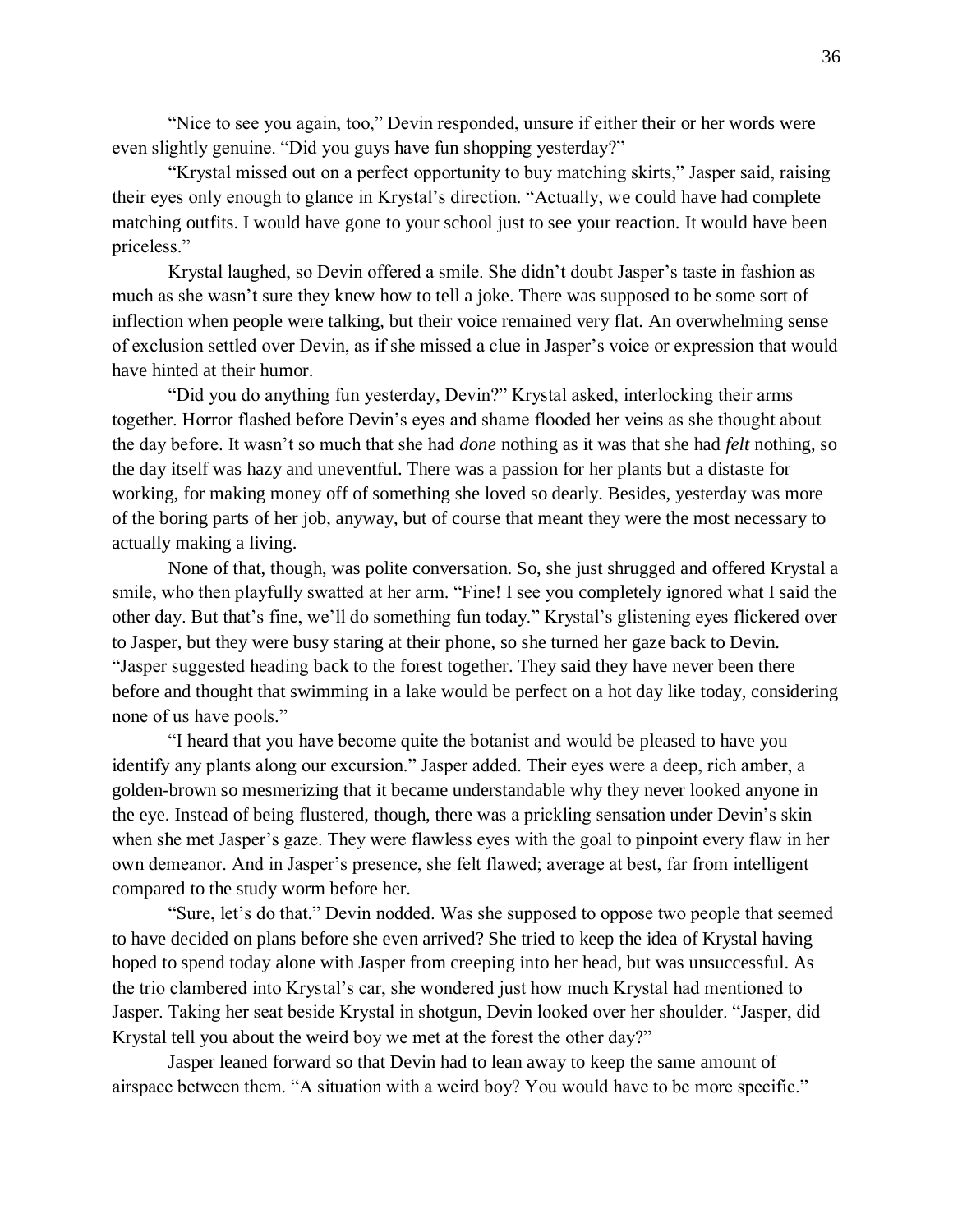"Ugh!" Krystal scoffed, shaking her head. "He was so weird! What was his problem? Hopefully he won't be there again today."

"Are you allowed to camp in undesignated areas?" Jasper asked with barely an inflection in their voice. "Regardless, I wonder as to why you did not bring one of your various weapons to ensure your safety." They waved to Krystal's sports equipment, which surrounded them on either side. "Certainly, this would have sent any weird boy running in the opposite direction if wielded correctly."

"Okay, bring my baseball bat. My aim is top notch."

Devin fidgeted in her seat a little as unease settled over her at the thought of Krystal beating the shit out of someone. As they pulled off the main road and bounced around as cement turned to dirt, an idea came to Devin that would probably work better than threatening any passerby. "You know, we essentially walked straight yesterday when we bumped into him. Perhaps walking to one of the extreme corners of the field would help in avoiding him."

"I mean, I guess we can. The ends of the field are totally overgrown, though. I don't want to imagine the ticks that are hanging out in there!" Krystal said, her voice half-muffled as she shifted from the car to stepping outside.

"No more than what is already amidst that forest, I assure you." Jasper exited the car on the same side as Devin, and the close proximity forced Devin to stand still and let Jasper naturally create distance between them. But they didn't move, and instead leaned against Krystal's car while waiting for Krystal to walk around and join them. Devin stared hard at the ground. Walking straight past them would be rude, and she couldn't bring herself to do it, although the strange distance at Krystal's house was now degraded to nothing.

"Fine," Krystal nodded. "So long as we find water along the way. I'll walk barefoot for all I care."

"Then you would be even more liable to ticks."

Devin allowed Krystal and Jasper's banter to fade into the background as she took the lead into the field. The sun, high in the sky, made the grass growing appear more yellow than green. She began to feel itchy just looking at the dry field, so desperate for water and nourishment. The backdrop of the forest only further made this field look like a wasteland, considering the healthy green glow the trees emitted. Instead of making a beeline for the trees, though, Devin managed to steer herself away, forcing a break in eye contact and focusing on the wild growth of weeds and yellow-brown indiangrass to the far left of the field.

As the trio neared the edge of the field, the grass towered tall even above Devin, the tallest in the group. Not wanting to wander through the mess of weeds or to get ticks as Krystal said, Devin got as close to where the forest and the field met so that they needed to walk through as little of the indiangrass as possible. The heads of the plumed flowers were normally soft, but they scratched at Devin's cheeks as she pushed past them into the shaded forest. Once amidst the trees, Devin's thoughts again skirted away from Krystal and Jasper and became consumed by the trees around her. How did the trees retain such liveliness in the midst of summer, with no one around to tend to them, not even Mother Nature? Or was it because no human hand had ever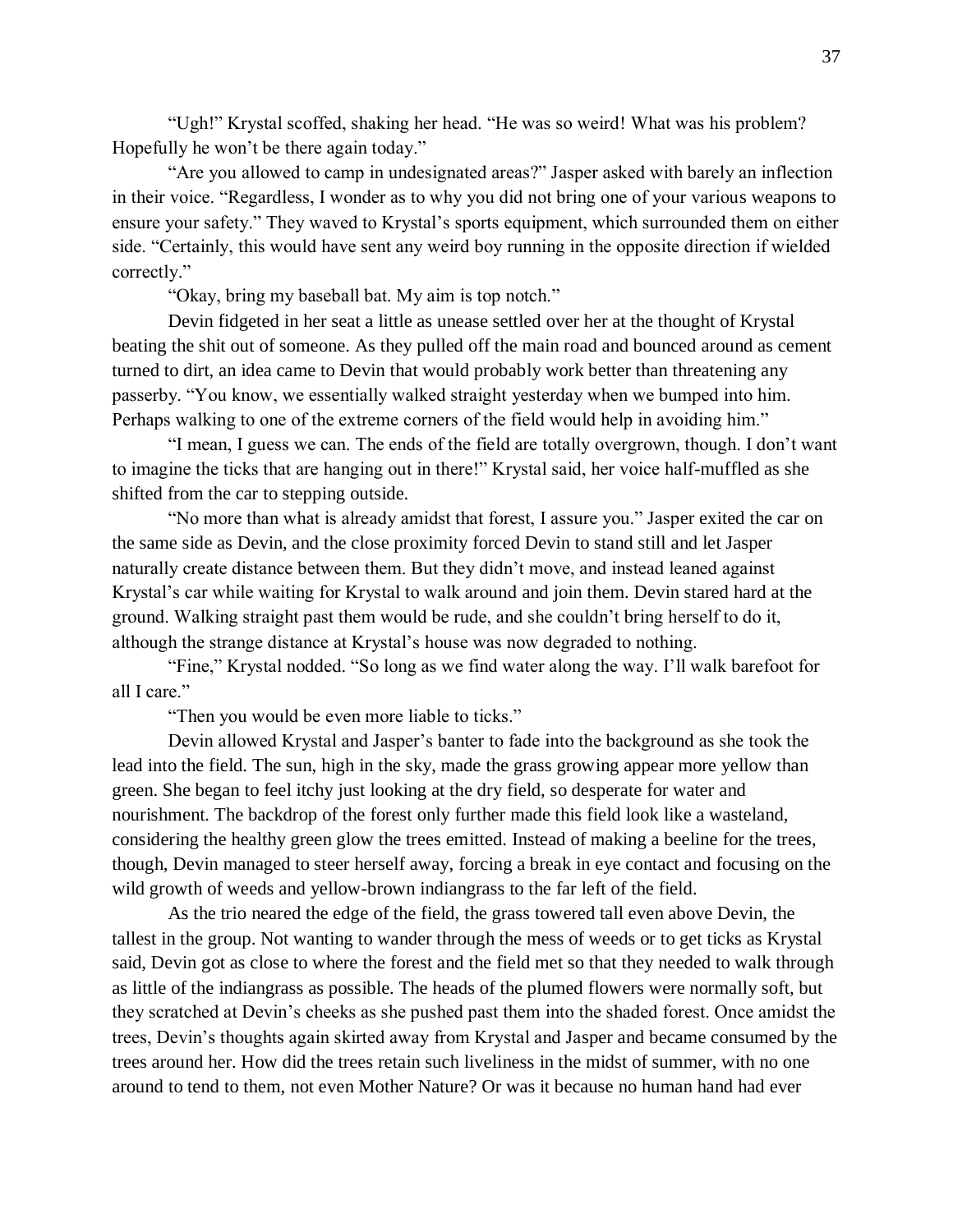soiled them, that they managed to flourish even when in drought? Being in her twenties, Devin thought that she was too old to get her turn to bloom, no matter how much she tried to learn from her tree companions. They stood, solitary, without leaning on anything, yet still managed to do so much for the animals of the forest and for humans that would never look upon their beauty. So Devin wanted to be the same, although she saw herself more like a fallen log, decaying even as it leans on other trees or smaller plants, perhaps crushing them in her wake.

"Ah, it's so much cooler in here! What a difference the shade makes! I wonder if the water will be cold, too?" Krystal asked, the sound of her voice forcing Devin back to reality, and she immediately stopped walking so she could wait to be by Krystal's side. Krystal smiled and tugged at one of Devin's braids, causing her to stumble closer. Jasper had stepped in front of them, it was now their turn to lead the group through the forest.

"Don't forget to let Jasper know about all sorts of plant stuff! They are really into… well, everything, I guess. I'm surprised they don't have their face in a book right now." Krystal shook her head and rolled her eyes. She opened her mouth as if to laugh, but all that came out was a sigh.

"No, I think it's best they forgot they said that. If I stay back here, then I'll probably be okay, right?" Devin asked, only half teasing, trying to earn a smile out of Krystal, even while she was always smiling.

"It would really impress them to have someone recite scientific names at them!"

"I don't care about impressing Jasper." Devin mumbled, dragging her shoes through the sandy ground to make small indentations.

"Dev…" Krystal tried to catch her eyes, but Devin pretended she couldn't see her staring. "I hope it doesn't bother you that I brought Jasper along. I figured you two would get along, there are a lot of similarities between you, I think. Besides, it would do you some good to broaden your group! You'll get tired of me if it's just us hanging out!" There was a smile on Krystal's face as she said it, but Devin didn't think it was funny, it wasn't even something that had crossed her mind. The very idea that there could be something that connected her to Jasper other than their both knowing Krystal… if there was something like that, then she didn't know what it was.

"Have you decided on a major yet, Krystal?" Jasper asked without bothering to look over their shoulder. Devin would never have guessed that they had never been here before, as Jasper seemed completely unphased by the fact that they were leading the three of them through a forest they had never been to before; a forest that was impossible to navigate even for those who visited it frequently. Then again, when aiming for the heart of the woods, could it ever be easily navigable?

"School again? Don't you know it's common decency not to talk about school outside of the classroom?" Krystal huffed a sigh. "I still have plenty of time to decide." She nudged Devin with her elbow. "Get this: Jasper majors in *paranormal studies*. I didn't think they would ever actually do it, but I guess their grandparents don't care what they major in."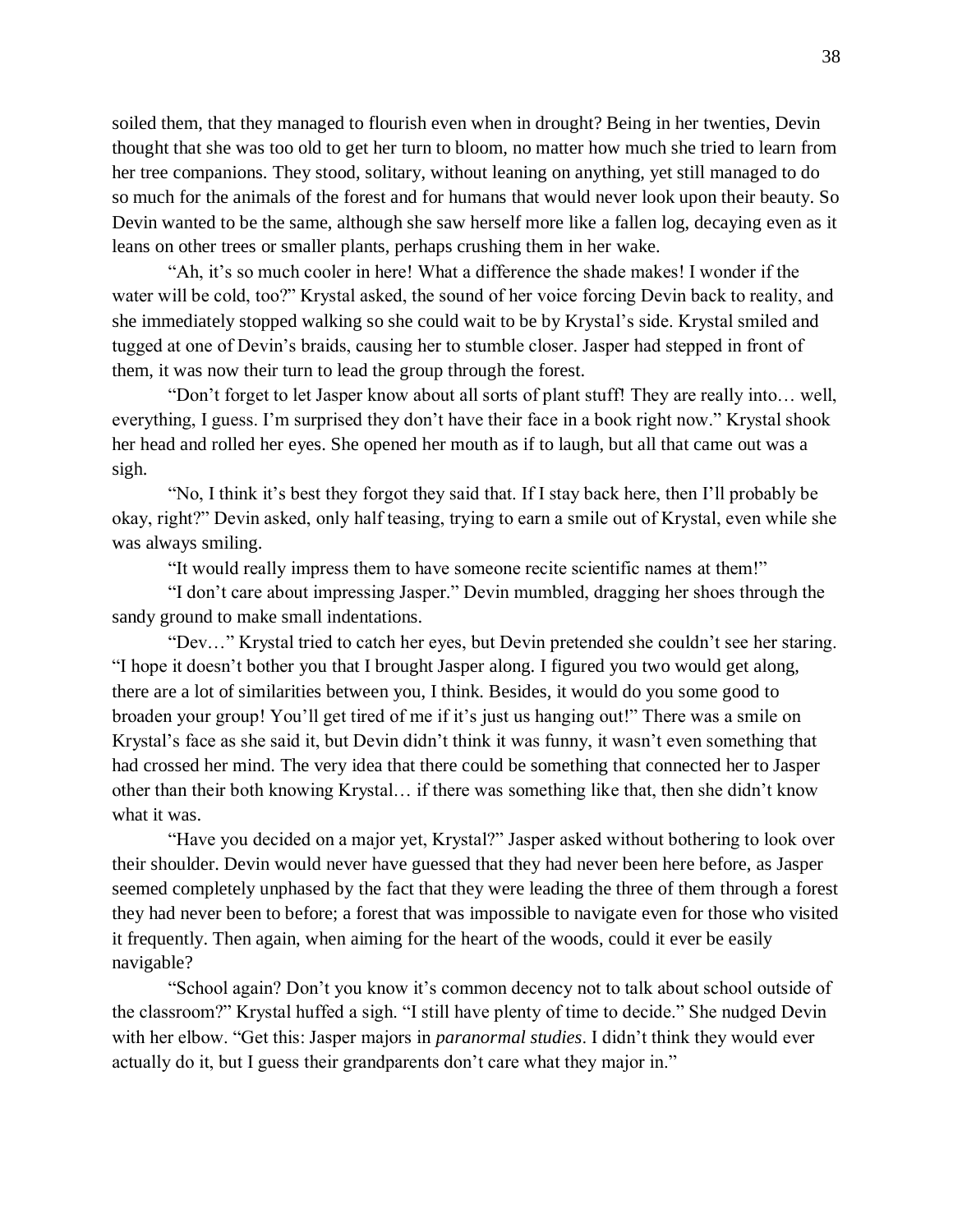"That is putting it brusquely. My grandparents care. Do they understand? Certainly not." Jasper shook their head, turning around to face Devin and Krystal, all of them stopping. "My situation does not require me to take the ordinary college route, so I chose what best suited my interests."

There was a moment of silence, broken by Krystal's jump to action. "What are you doing, just stopping like that? Let's go! I don't want to spend all day searching for this pond!" Krystal gave Jasper a gentle shove, trying to urge them to start moving again.

Sometimes they walked in silence, urged by Devin to do so in case they could hear the trill of a songbird or even the whistle of summer bugs. The silence never lasted for long, but that didn't matter because they were unable to hear anything other than the rustling of leaves in the wind. Although she tried not to pout, Devin was disappointed. And a bit afraid. It was the middle of the day, and yet there were no sounds to welcome them. It wasn't like they were making any noise to scare off the forest creatures, except for their footsteps. If there had been any clouds in the sky, she would have taken the vacant forest to mean that a storm was coming, but that didn't look like it was the case. The warning silence that filled the air against the warm and welcoming feeling of being surrounded by nature, by life, left her confused and fearful. She tried not to show it to the others, though.

"Hey guys," Jasper whispered, standing as close to both Devin and Krystal as they could. "Is that the creepy guy you were talking about earlier?" Jasper pointed ahead of them, slightly to the left.

The underbrush was not so tall as to obscure their view, so the group were able to see the blond boy from the other day. He was kneeling, his back turned to them; if he stood up, or even just looked over his shoulder, he would be able to see them, too. Here in the forest, where there was little to break the monotony of greens and browns, the boy's bright blond hair and black outfit stood out by contrast. Back in the field, though, his head could have been amidst the yellow indiangrass and Devin would have mistaken him for a stalk.

Without a word, Krystal began nudging Devin in the opposite direction. She took care to take the lead while watching where she stepped, not wanting any crunching sounds to alert Zackery of their presence. Once more, the silence of the forest overwhelmed Devin, and now it seemed like a major disadvantage. There could be no way that Zackery hadn't heard them when they first started walking. But Devin didn't look over her shoulder to see if he had noticed them at all, and only prayed that Krystal and Jasper also kept their eyes forward. Her blood pounded in her ears for no reason at all, except the silence of Krystal and Jasper made her feel a sense of urgency.

After a while of making painstaking choices of where to place her feet, Devin leaned against a tree trunk and slunked to the ground. When she looked in the direction they had walked from, to the left, she saw nothing. Which meant they had passed by Zackery without a problem. She heaved a sigh of relief, her lungs aching from having to stifle her breath for so long. Perhaps he didn't want to see them as much as they didn't want to meet up with him.

Jasper sat across from Devin, and Krystal sat nestled beside her.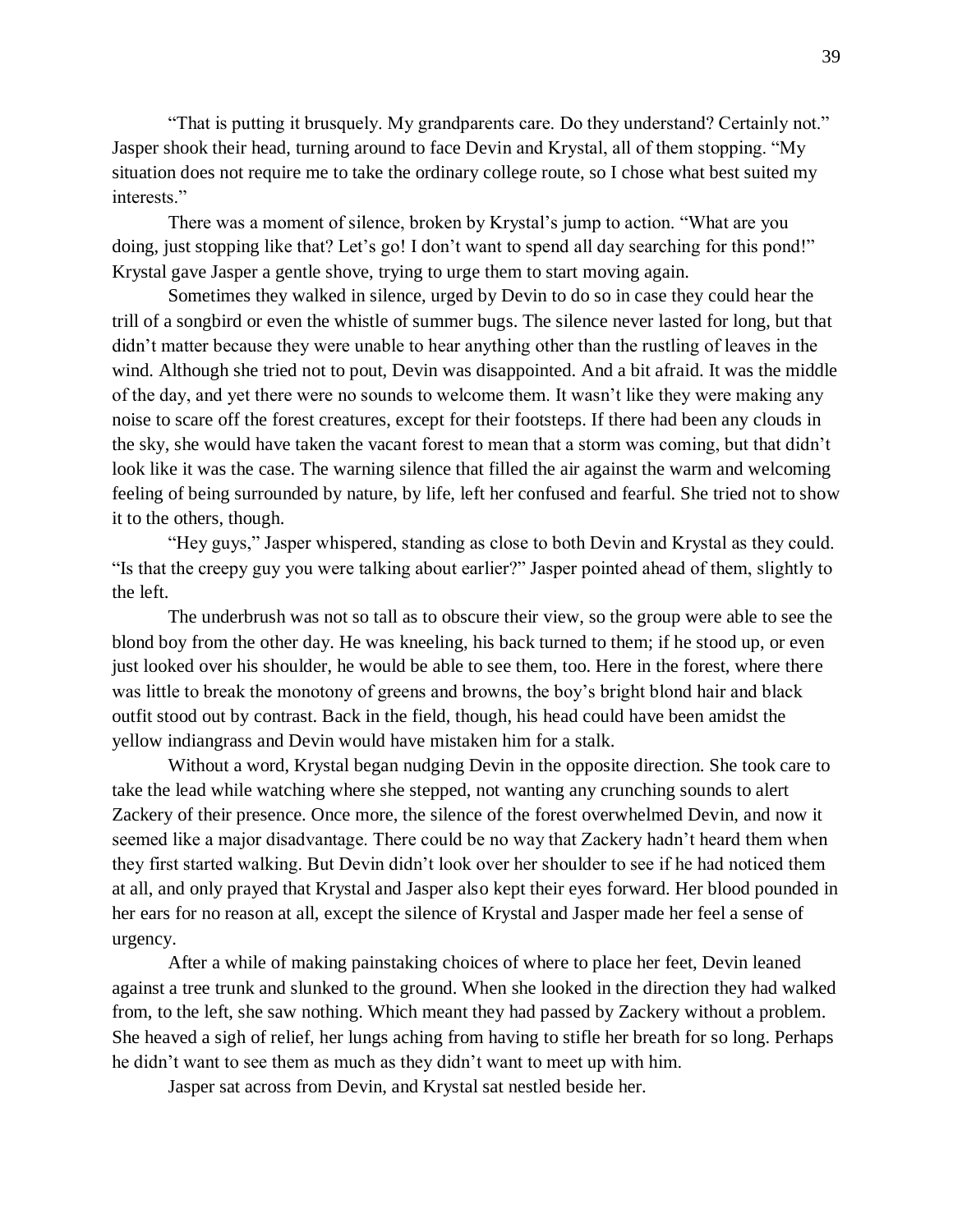"Did you really need a baseball to handle that scrawny kid? It seems as though you could have stomped your feet in front of him, and he would have scampered off." Jasper said. Their voice was naturally low, but now they were whispering, their shoulders hunched over so that they didn't have to raise their voice.

"Oh, I'm sorry, but why is some guy wandering around in the woods all by himself? Who the hell does that?" Krystal whispered back in a high-pitch, tense voice.

Although she didn't mean to, Devin's eyes caught Jasper's and the two exchanged a look that said, *we would do that*, but neither of them said that out loud. Even though she knew she would never go far from home all alone, Devin's house was surrounded by trees and she enjoyed the occasional venture into the suburban growth that rimmed her neighborhood. For the most part, such adventures were mainly to keep up to date her journal of flora--yes, she even kept a journal of the plant life that surrounded her home. It was more like a scrapbook with some notes in it, considering that she drew in it anything she came across and even would tape or glue specimens to the pages. She couldn't imagine what Jasper did in the woods, except maybe find a nice tree to lean on while reading a new book.

"Okay, can we get moving? I am starting to sweat through my shirt." Jasper mumbled, grabbing the front of their shirt and shaking it out, as if it would help them breathe any easier. Even on their dark brown cheeks, a deep red flush was beginning to show. Devin felt sorry for seeing them in what was probably discomfort, although they did well to hide any sort of emotion, but also wondered what they expected when wearing all black in the dead of summer.

"Yeah, I can see that. Okay, let's go," Krystal waved them forward and Jasper took the lead, heading slightly upward but mostly to the right of where they started walking.

The forest hadn't changed much in what it had to offer the senses. Around them were tall pine trees which shaded the forest floor, with small flowering oaks on the floor waiting to overtake the pines in the far future. Also surrounding them were mainly blueberry and huckleberry bushes, with some of the bushes being nearly taller than Krystal. Even more common than those colonies was the bracken, which dominated the forest floor and obscured much of their view. The bush would grow thick and tall, so the group did their best to avoid having to walk through it. That also made it hard for them to watch where they were going, though, because they couldn't see through the colony very well and some grew well over their heads so that they couldn't see past the bracken, either. Krystal didn't want to walk through any of the berry bushes though in case any had fallen to the floor, and she stained her shoes by accidentally stepping on one. So this left the three of them very little of the forest to navigate, except for the rare opportunities that the forest cleared at a wider space than five feet. There wasn't any wind, so other than the sound of their own footsteps on the dry ground, it was silent around them. No heat bugs, no bird songs, barely any talking, too focused on the task at hand.

While the three were walking, Devin brought up the rear, her eyes caught by funnylooking white mushrooms. They were big and round without a noticeable stalk, probably puffballs, but there were several rather close together. Normally, bigger mushrooms grew singularly and smaller ones grew clumped together, but these had no rhyme or rhythm to them.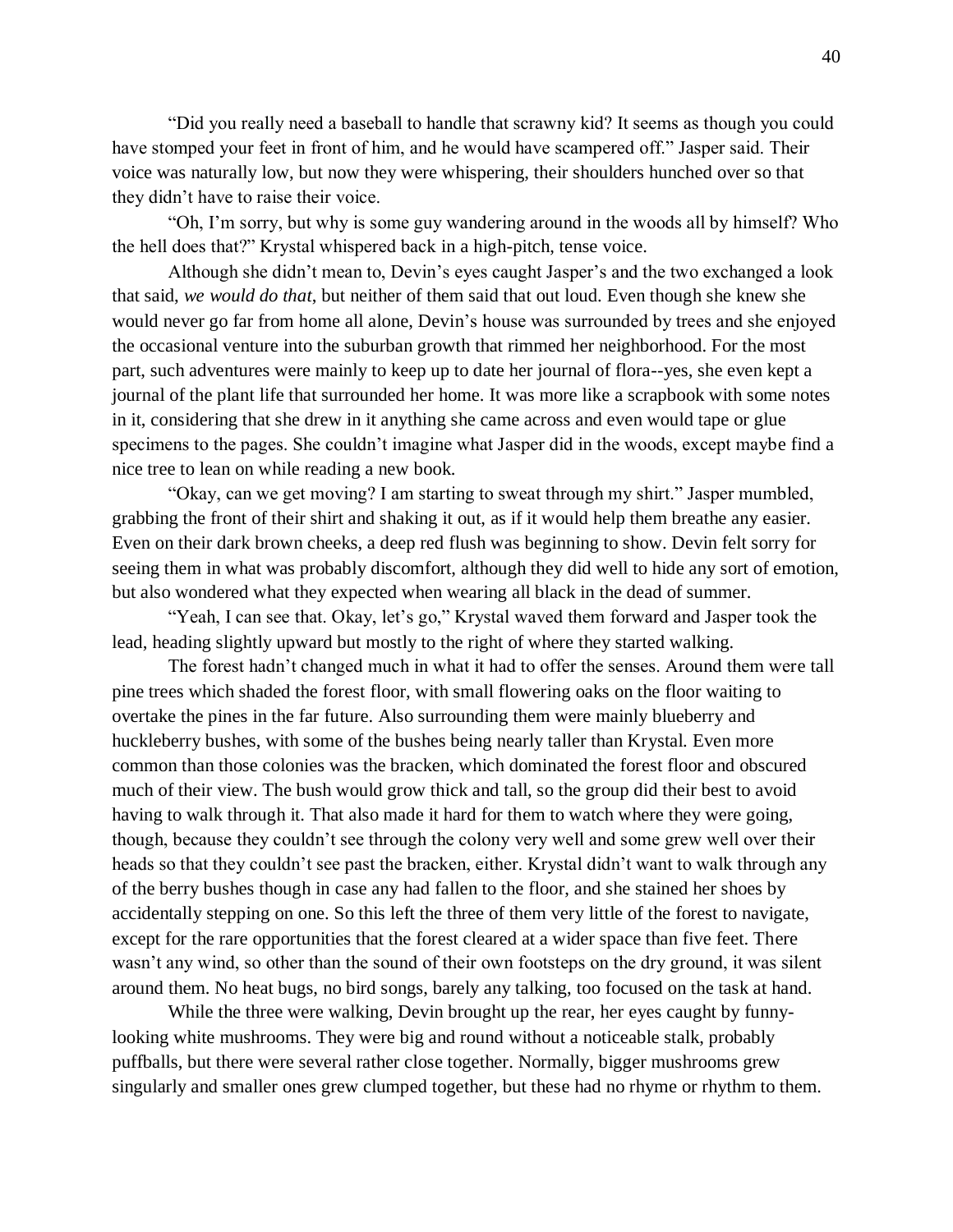Sometimes there were a few clumped together, making it looking like one white-brown lumpy mass, and then a few inches to the right or to the left would be a single lonesome mushroom. All she wanted to do was bend down and study them for a few minutes, just a few minutes, but a sharp cry disrupted her thoughts. Devin looked up to realize she had been stalling and left behind, and jogged to catch up to Krystal and Jasper.

When she made it to her friend's side, Devin made eye contact with Zackery-- he was kneeling, basically in the same position as when they had last seen him--and even she found it hard to suppress a cry of surprise. Just beyond Zackery, Devin was able to see the forest fade away, and shift into the tall, light brown stalks of the indiangrass.

Somehow, without having ever turned around, the group had managed their way back to the edge of the forest.

Despite having walked for roughly half an hour, the three of them were no closer to the elusive lake.

"It's you again," Zackery muttered, loud enough for them to know he was talking to them, yet looking away so as to let them know he didn't particularly care for their presence. When he did stand up and look their way, his eyes landed on Jasper. "And you brought a friend this time, too."

"It's not to help you, if that's what you think," Krystal tsked. "Unlike you, we went home and came back for a fresh day of fun. You…" Krystal eyed Zackery's clothes that she had seen him in the first time they met, which should have been dirty and wrinkled and sweat-stained from wear, but they showed no such signs. His face was still twisted, but his clothes were pristine. "Are you still searching for your ridiculous shrooms?"

"I'm not here for some psychedelic trip!" Zackery spat. Devin imagined him akin to an angry yellow cat, haunches raised and hair spiking. He was easy to offend and quick to flare up. "I'm studying this accursed forest, but I can't find those mushrooms. But you're no better than me, wandering around in this place. You'll get lost."

"Mushrooms do not belong in a luxurious ecosystem such as this. They are little symbols of death, not of life. But now that you mention it… this place is confusing. I would never expect the local watering hole to be impassable." Jasper turned their attention to Zackery, their focused stare even making Zackery squirm where he stood. Devin had to keep herself from laughing, wondering what it was like for Zackery to meet Jasper for the first time. "What is it about the mushrooms that interest you so much?"

"It only concerns you if you will help me search for them." He said, arms crossed over his chest. "Otherwise, like I told those two over there, don't bother wasting my time."

"Oh, I would never," Jasper seemed serious, but Devin couldn't suppress a giggle at this response. It earned her a glance from Zackery, but not a particularly harsh one. "But it might entice my urge to help you in your search. We do have a local botanist on our hands."

"Th-that's not true!" Devin cried out quickly, giving Jasper a shove. They rocked to the side, though there was a smile on their face, Devin was horrified. Who were they to act as if they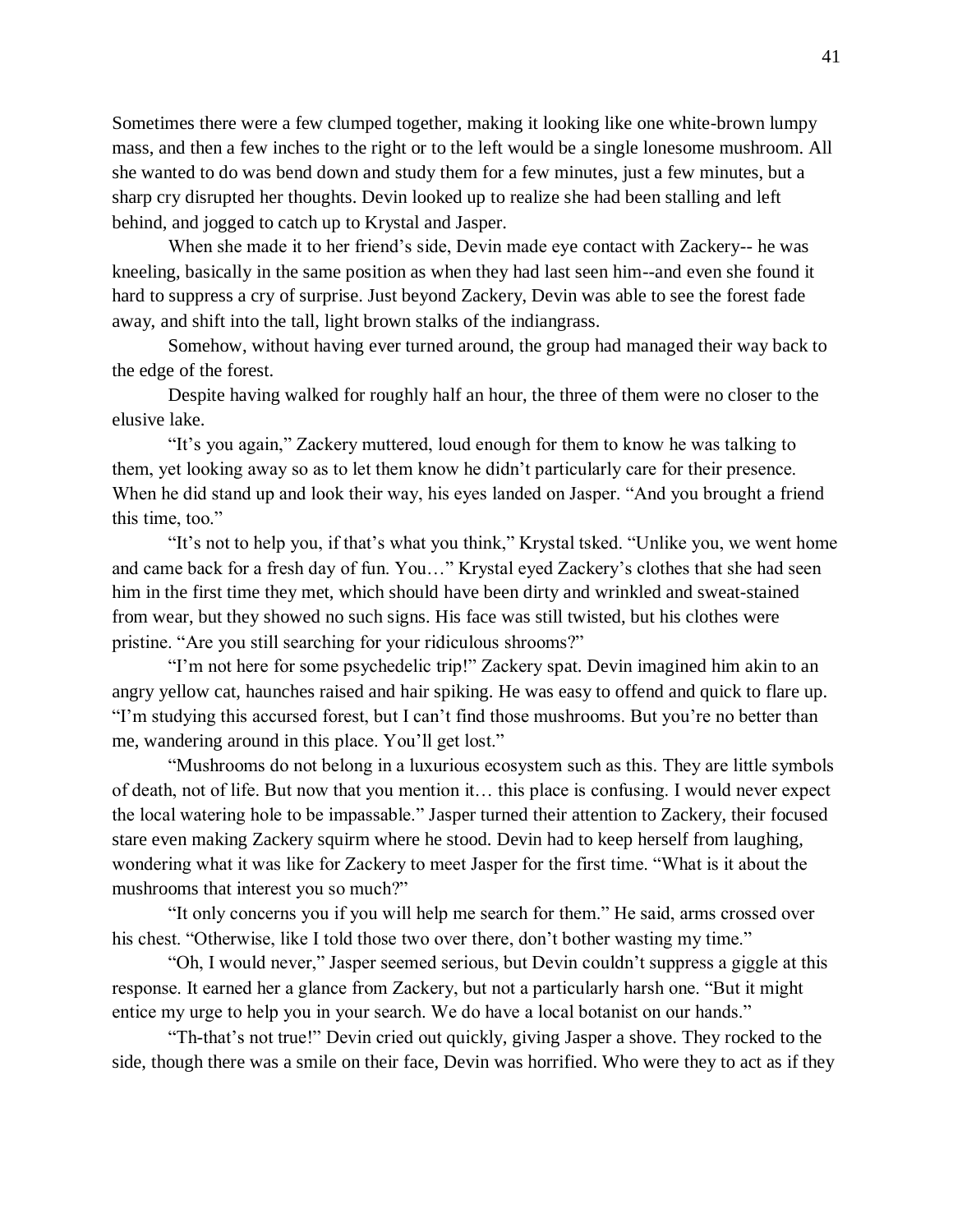knew her, as if they could just give out such personal information to a complete stranger? She turned to Zackery. "At least tell us why this is so important to you."

Zackery nodded in Jasper's direction. "Shouldn't I at least know his name? We haven't been properly introduced."

Devin flinched, but Krystal didn't miss a beat. "Their name is Jasper. I'm Krystal, and she's Devin. Introductions are completed, now it's your turn."

Zackery pressed his lips together into a line so hard his lips paled to the same shade as his skin. "There's something odd about this forest. I'm a local. What's wrong with me investigating the place? It may help anyone else from getting… *lost*." He looked off to the side as he said the word 'lost,' placing a strange emphasis on the word that Devin couldn't understand. "I do believe the mushrooms are the source of the oddity. The last time I saw them, though, I didn't get a good enough look at them. Too preoccupied by their effects." Zackery met Devin's eyes and crossed the distance between them before she could blink and step back in surprise. "Will you help me?"

"I saw some mushrooms," Devin said, almost on automatic. There was something odd about Zackery that made her skin prickle--the way that, despite him being mere inches from her face, he still felt so indistinct; the way that she should be able to feel his breath on her face, but it didn't look like he was breathing, and that was making her hold her breath, too. Her lungs were beginning to burn. "They were white, small and thin, sometimes growing in clusters."

Zackery's blue eyes sparkled and his smile spread wide across his face. "Yes, *precisely*," His voice came out like a hiss. "What's your name again? *Devin*? Lead the way to where you last saw them."

"How am I supposed to do that? I don't even know how we wound up back here." Devin whispered, and Zackery nodded, although he didn't look disappointed.

"I didn't even realize you had seen any mushrooms, Dev! I didn't see anything while we were walking…" Krystal grabbed at Devin's shoulder, pulling her over a bit closer to her and away from Zackery. "Besides, maybe you got too close to them, Zack. You've gotta be more specific, or I'll just think you took a wild trip." She had a protective stance around Devin, despite being thinner and shorter than her.

"Zackery," He corrected, clenching his teeth together as he said it.

"I can go search for them, it's not a problem…" Devin whispered again, her chest tightening at how close everyone was gathered around her, their eyes all focused on her. "I'll help you, Zackery. Just stay with Jasper and Krystal, okay?"

"You're not going off by yourself!" Krystal cried, glaring at Zackery. "You'll just get lost. Besides, there's no reason to help this creep."

Zackery huffed a sigh and rolled his eyes. "There's no reason not to help me, either. I've done nothing against you. If anything, don't you think you've treated me unfairly? All I'm doing is asking for some help. I wouldn't do that if I weren't desperate. I don't know if you noticed, but most people don't venture into these woods."

"So get some friends to help you." Krystal spat. "Or don't you have any?"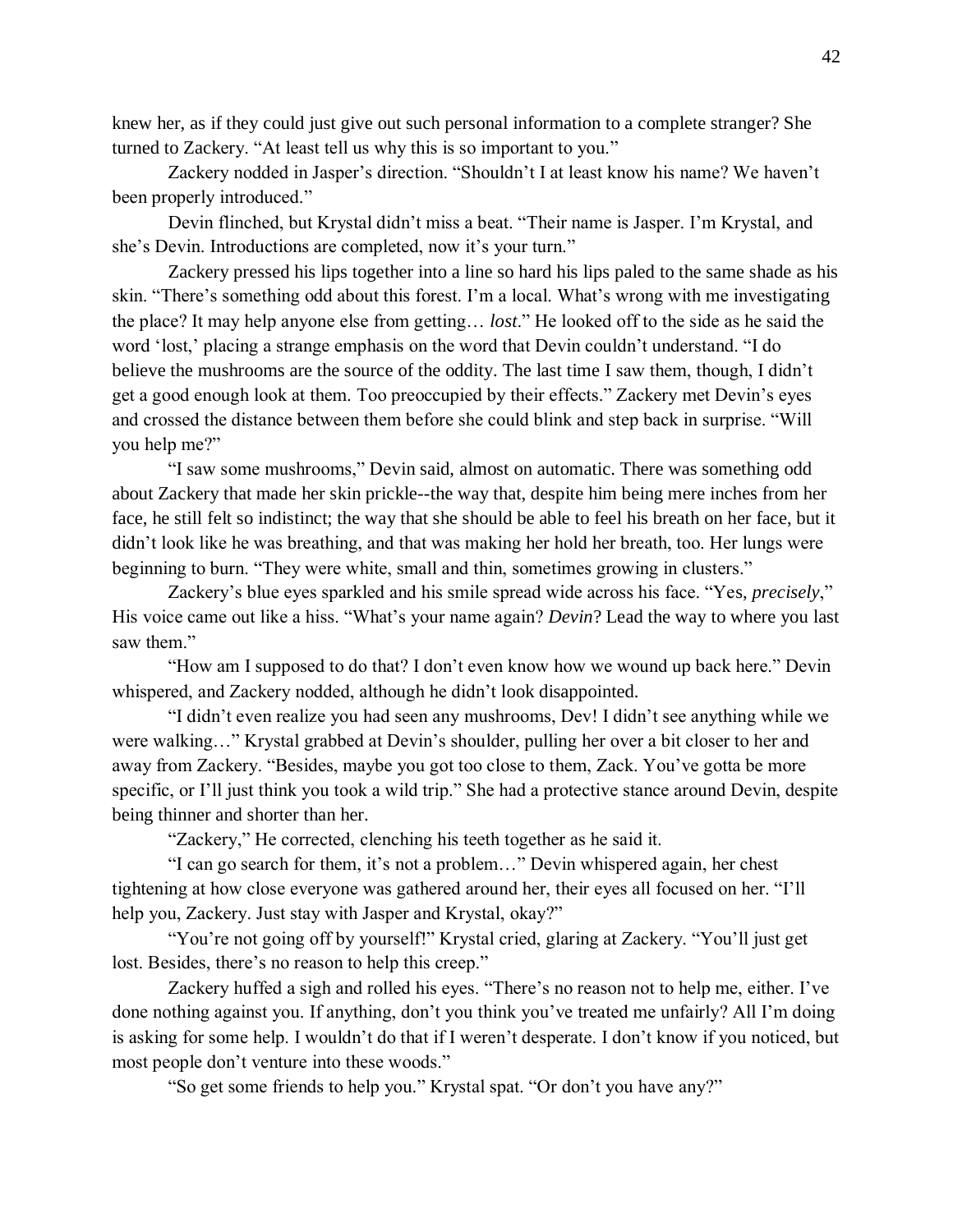"Devin--" Zackery turned to appease Devin, but she had already turned off and ran in the direction that the three friends had *maybe* come from. Zackery smirked, feeling more real than he had in--how long had it been now?--before he began to run off in a different direction. "Let's go, slow pokes, maybe we'll find the mushrooms before she does. Or, maybe, we'll meet up with her." Jasper and Krystal exchanged glances before they quickly followed after him, trying to not lose sight of him despite how fast he could disappear, how he seemed to be visible and translucent at the same time. Krystal ignored it, figuring it a trick of the eye whenever the sun managed to peek through the canopy, but each time it happened, it shocked her.

Devin was doing her best to backtrack, but nothing stuck out at her--everything looked familiar because the scenery was always the same. There were tall hardwoods and short berry bushes or thorny shrubs, but nothing distinctive, and no mushrooms. She didn't even see any footprints that suggested she or the others had even walked this way. It was understandable considering how dry the dirt floor was, but still, her skin prickled at the fact that she didn't know exactly where she was going. If anything, she was walking farther away from the entrance- deeper into the heart of the forest.

To keep track of where she had been, Devin would drag the side of her shoe across the dirt to leave a fresh pile of upturned earth in sporadic marks. She would look over her shoulder to make sure that the marks were still where she had placed them, but because the path was winding, sometimes she could not see them from the around the tree or bush she had passed. Even though she was afraid of them disappearing, regardless of how ridiculous that seemed, she continued to walk on, trusting that so long as she kept tracing her marks, they would remain where she put them.

After a few more minutes of trekking, Devin expected to hear Krystal's voice calling out for her. Part of her wanted to hear her voice, to pull her out of this reverie of focus on these elusive mushrooms, but then a line of white appeared in front of her and the thought of Krystal disappeared. Devin ran towards the mushrooms, kneeling down beside a few of them, They weren't clustered, but still close to each other, creating a line of mushrooms. She felt compelled to touch the little fungi, their smooth caps and tender stocks, but otherwise nothing abnormal. During the fall, Devin collected plenty of mushrooms, or even just went about documenting them, and these may have well been in her backyard. She wasn't sure what she had expected, except that Zackery's words, and the very way he talked about these mushrooms, she thought that there would be something obscure about them, or she would feel something innately when she touched them. There was none of that, only the sound of Zackery's voice in her head and the force of his intensity pressing down on her skin and bones.

Zackery was nothing but a figment to her--she knew nothing about him but his name, and that he had some sort of obsession with mushrooms. Not mushrooms in general, and in no way similar to her own passion for nature; instead, it was specific to this forest, and there was no reverence for these specimens, but instead a wary caution--like wanting to read the instruction manual before dealing with dangerous equipment. And in that moment, when she was this close to the little mushrooms, she felt connected to Zackery in a way she had never felt to a stranger,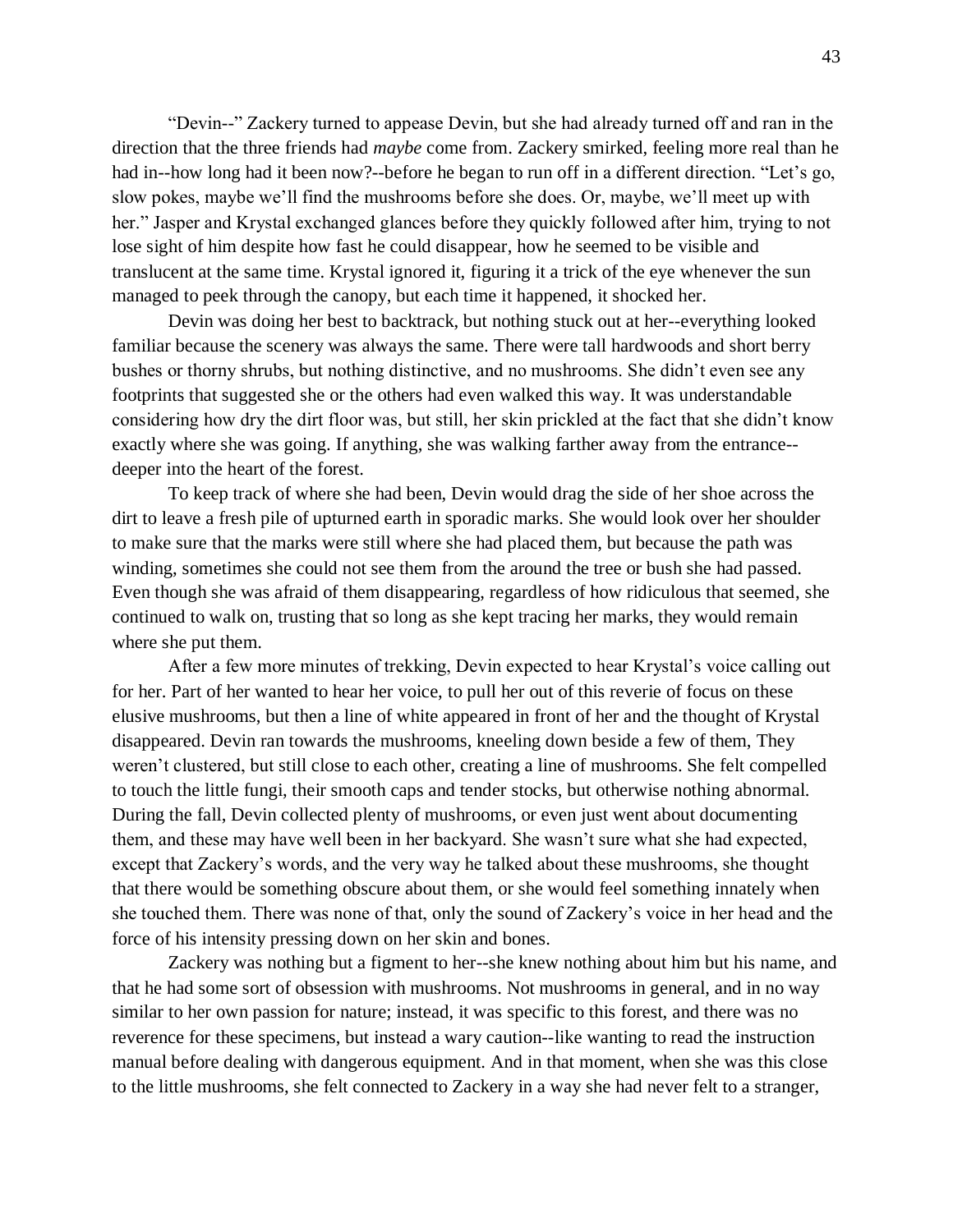even though the connection was estranged. At the same time that she felt like she understood him--her own awe of plant life taking over--there was also this distance she felt deep within her.

Devin stood up to find that the line of mushrooms did not end with the few that were right in front of her. She followed them, a mushroom never more than half a foot from another so that it was clear this was the same line. That was, until she realized it wasn't a line at all, and she had begun to slowly turn while following them. When she was forced to turn around, facing the direction she had come, Devin could make out the mushrooms on the far end of the circle--it was just four feet long, and at most two feet wide. The small distance was encircled by trees and bushes, since the mushrooms were often found near the base of the growing trees. This clearing, if it could be called that, was as large as any other space Devin had seen when walking with Krystal and Jasper.

She was surrounded by mushrooms and her vision filled with nothing but the sight of them. There was nothing she wanted to do but brush her hand across the tops of each and every one. It was only when her lungs began burning and her legs started trembling, when Devin was forced to bend at the waist and put her hands on her knees that she realized she had been running in circles inside the ring of mushrooms. Her heart was pounding and the blood was rushing in her ears so loud that she could hear nothing else. Tears stung her eyes, overwhelmed by what had come over her.

## What *had* come over her?

Although Devin couldn't see her marks in the earth from inside the mushroom ring, she thought she could remember which end of the circle she had entered. Although her frenzy frightened her, she didn't want to think about it too long, as too much time had passed already. The forest was growing darker as the sun was going down, and she needed to find her way to Krystal. Already heavy with fear, her heart swelled inside her chest thinking that maybe her friends--no, just Krystal--might have left her stranded in this forest, or didn't care about her absence. Now that there was no haze hovering in her thoughts, she no longer cared about the little white mushrooms that surrounded her, and instead there was only Krystal.

Where was Krystal? Was she looking for her?

She didn't want to think about Jasper and Zackery. How Krystal was with her exboyfriend alone in the woods, or was stuck with some unknown creep all because she had felt too pressured under his stare to say no to his request. Devin took off at a run in the direction that looked as familiar as the forest could be in the shifting lights and shadows, before she was thrust backwards.

No, that wasn't quite right. She never met with any physical force, but while she was hoping to surpass the edge of the ring of mushrooms, she expected to just cross it without a problem. Instead, she was back at the long end of the ring, finding herself staring at where she once stood.

Her heart had no time to slow down before she felt it thumping painfully against her ribcage once more. At first she figured it was nothing more than another line of mushrooms that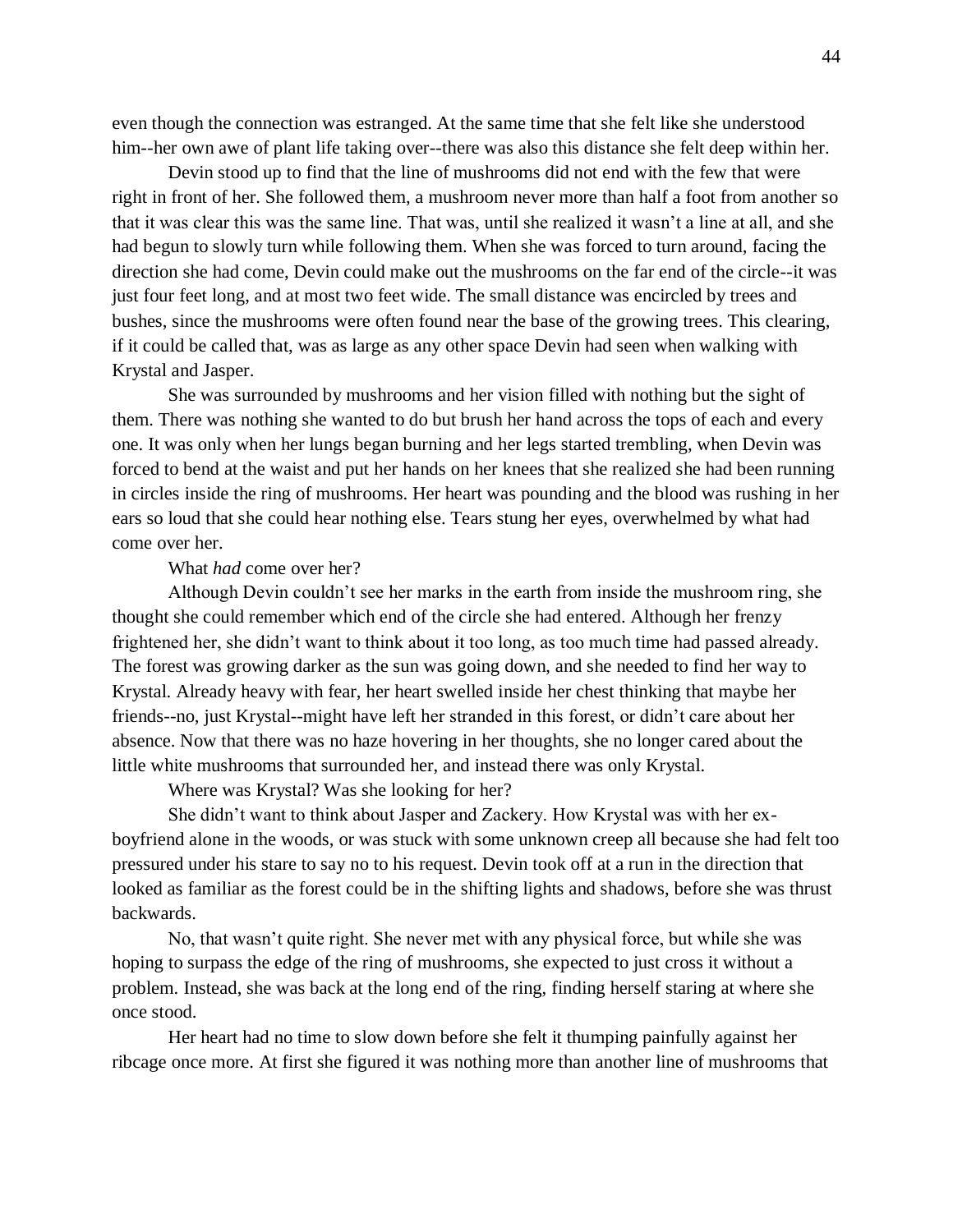she hadn't noticed at first, but when she slowly approached the edge once more, she reached out her hand instead of running headfirst.

There was nothing in front of her, as far as she was concerned. Although she could see the forest as it expanded before her, when she reached out just past the line the mushrooms created, her hand created a wave, blurring the outside into indistinct shapes of greens, browns, and blacks, until it looked like nothing existed outside of the mushroom circle.

Devin screamed once, "*Krystal*!"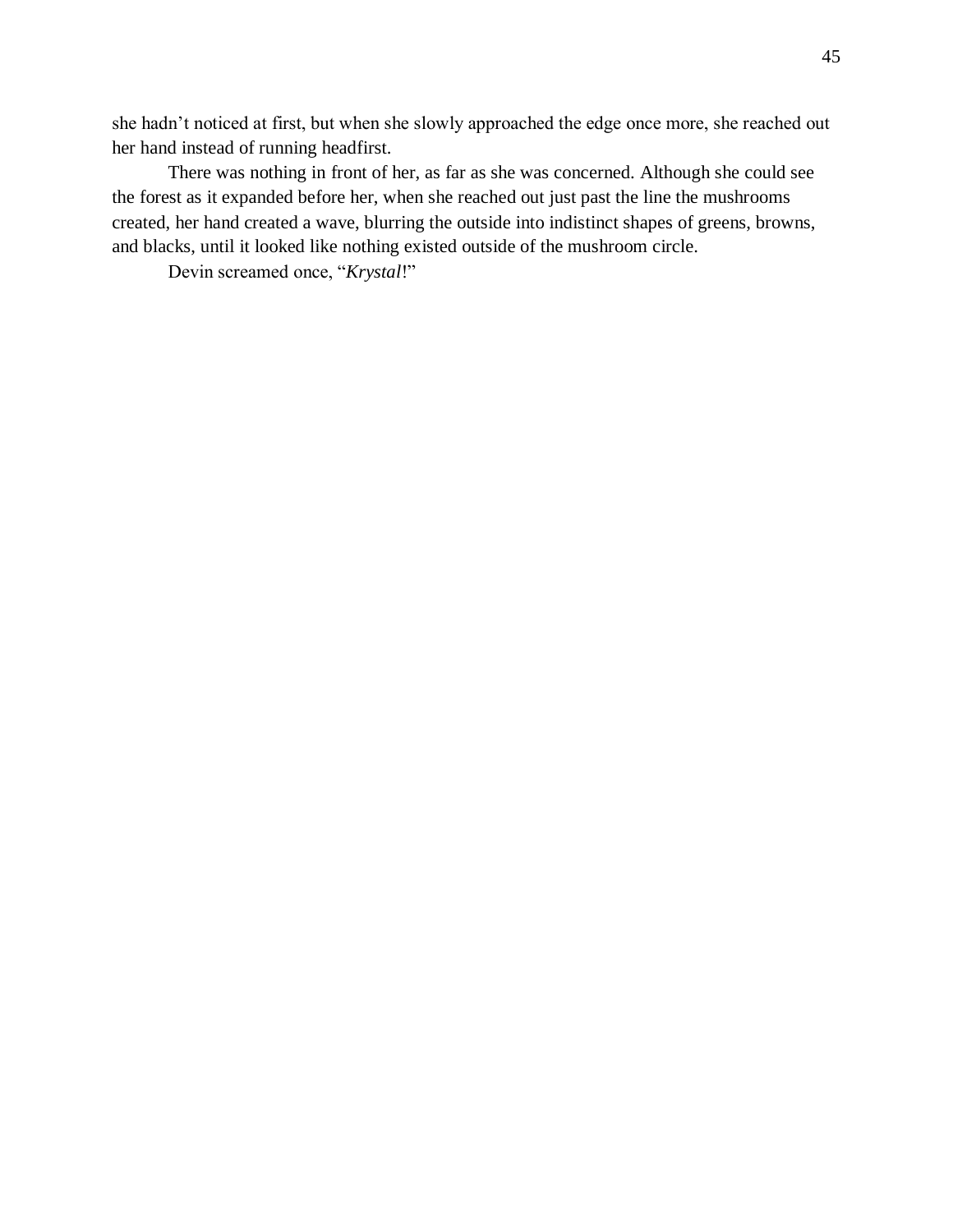# Chapter Three

Zackery was growing bored of Krystal's cold shoulder, and fast. He kept as much distance between her as he could, forcing Jasper in between the two of them, or otherwise walking in front of the pair of friends. Any time he tried to drop behind them, Krystal tried to push him in front of them, but he would move just out of reach. The last thing he wanted was for either of them to try touching him and find their hands grasping nothing but air.

"I better see some damn leprechauns for all the chaos you've caused over some mushrooms! Maybe I would be shocked if they were neon pink colored, or if they were as tall as me, but you're making a big deal over ordinary mushrooms!" Krystal huffed, her eyes boring holes into Zackery's back.

"No, I'm arguing that they aren't ordinary. *Obviously*, I'm not here to waste anyone's time. But I don't know exactly the extent of what they do, or how they do it, and that's why I want to study them."

"Except you have yet to tell any of us what makes these specimens so spectacular, and now even Devin has run off because of you. It makes you suspicious to say the least." Jasper pointed out, eyeing Zackery even while he ignored their gaze. "We may not know each other, but if you demand something of us, then you must give us the necessary information in return so that we feel compelled to oblige. Devin did not so much oblige as she felt pressured."

"Ugh! I wonder if Devin is having any better luck than us at finding these ridiculous things," Krystal whined, her voice reaching an even higher pitch than her speaking voice. "All I wanted was to go swimming! Now look at me! I'm all sticky and gross because I have to go mushroom hunting!"

"Swimming? Why bother going to a forest to swim and not the beach that borders it?" Zackery shook his head, a sneer carved into his face. "Besides, finding any of the water sources in this place is basically impossible."

"Do you blame that on the mushrooms too?" Krystal huffed, stomping her feet. "It's not even in season for them! I hope you know I'm not afraid to use this on you!" She swung her baseball bat with one hand, whistling just behind Zackery. He could hear her force but not feel the wind that it created.

"I was afraid to ask why you were carrying a baseball bat," Zackery grumbled.

"So, Zackery, what made you interested in these mushrooms? You said yourself that most people do not wander deep enough into these woods to notice what it has to offer. What led you here, camping?" Jasper asked.

"I hate camping," Zackery spat. He hated the empty void that was his body. The very word spurred hated memories, half-forgotten and foggy but still enough to fill him with anger. Although he could clench his teeth for hours on end--although he never could know if something took him minutes or hours, because most of the time he didn't even notice when the light shined or faded--he would feel no stiffness or pain. Even now, after hearing Jasper's words, he longed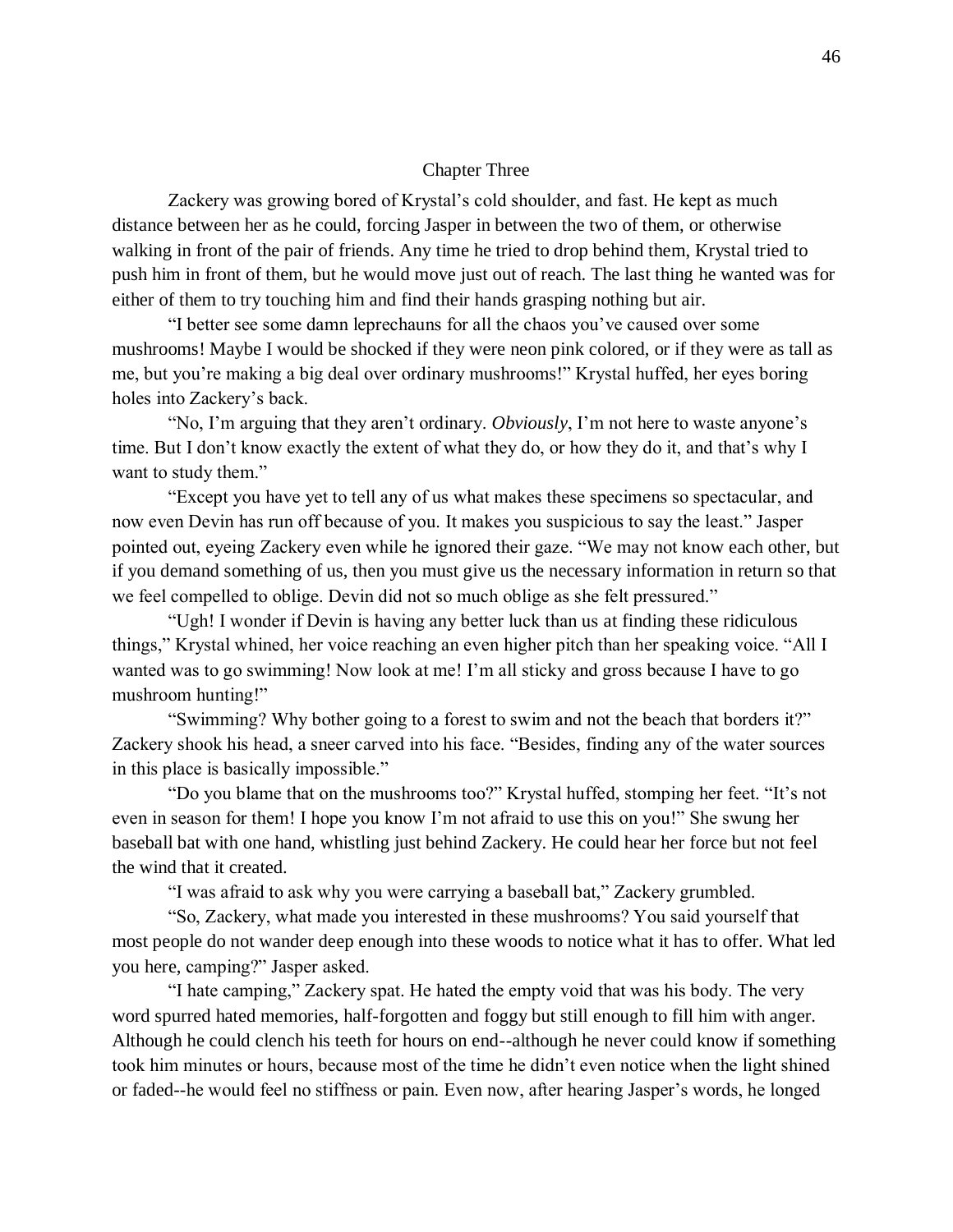for the tightness of his stomach or the tingling at the tips of his fingers whenever he was angry when he was alive. Now there was nothing, an emptiness too gaping to be anything but noticeable and heavy. This detachedness from his own body was what made him long for being human the most--there was no physical response his body offered him to make him feel as though his emotions were logical or rational. Instead, even though he thought he was angry or sad, they were nothing but words now, vague concepts that he could no longer understand except when he thought long and hard about past experiences.

"It was just a question, Zackery, of course we have no idea what you're doing because we have no idea who you are..." Krystal's voice dropped off quickly, until she was muttering the second half to Jasper only.

"My fr-friend brought me here… I saw the mushrooms with them and decided to come back on my own. Satisfied?" Zackery asked, trying to recover from his stutter with a ferocity that he knew was too much. He backtracked, catching a glimpse of Krystal's shining stare. "Look, it's easier just to show you guys what I mean than explaining it. That's why I need to find them-- "

"All we'll see is the fact that you're crazy, and have been in this place for too long. Actually, how long have you been searching for these mushrooms? Shouldn't you go home and give it a rest?" Krystal sighed, trying to exchange a glance with Jasper, but found that they were looking at Zackery. She puffed out her cheeks, annoyed that they were even bothering to pay attention to this guy who was so blatantly out of his mind.

"Where is your friend now, Zackery? Did they not believe you?" Jasper asked.

"Who knows. For all I know, he never saw anything weird. I just visited this place with him. It was only after we... parted... that the woods became strange. Threatening." Zackery knew that for him to get any sort of help, he had to let these people in. The problem was that they had already decided that he had no idea what he was talking about, and there was no way for him to change their minds until they found any of the little white mushrooms.

As expected, there was nothing but greens and browns surrounding them. If Zackery was capable, he was sure he would puke. Even that might offer a change in scenery. Although he was no longer able to feel in a physical sense, it still annoyed him to see, day in and day out, the same setting. What did home look like, now that days, weeks, months--dare he say years?--had passed since he had been there? He didn't even know what the woods looked like anymore from the outside, he had been stuck in its clutches for so long.With each passing moment, he felt as though he was losing more and more of his memories of what his human life had been like. That wasn't something he could tell these newcomers, though, how he was desperate to find these mushrooms because when it came to how he died, that was all he remembered, and he was desperate for answers, desperate to feel alive again. Even if they somehow believed him on that front, they would never understand. It was better to keep quiet, and just hope they were compassionate enough to follow along with his plan without many details.

That much had worked on Devin, but he could see he was completely failing with Krystal. When he glanced over his shoulder at Jasper, they were as blank as a slate and he was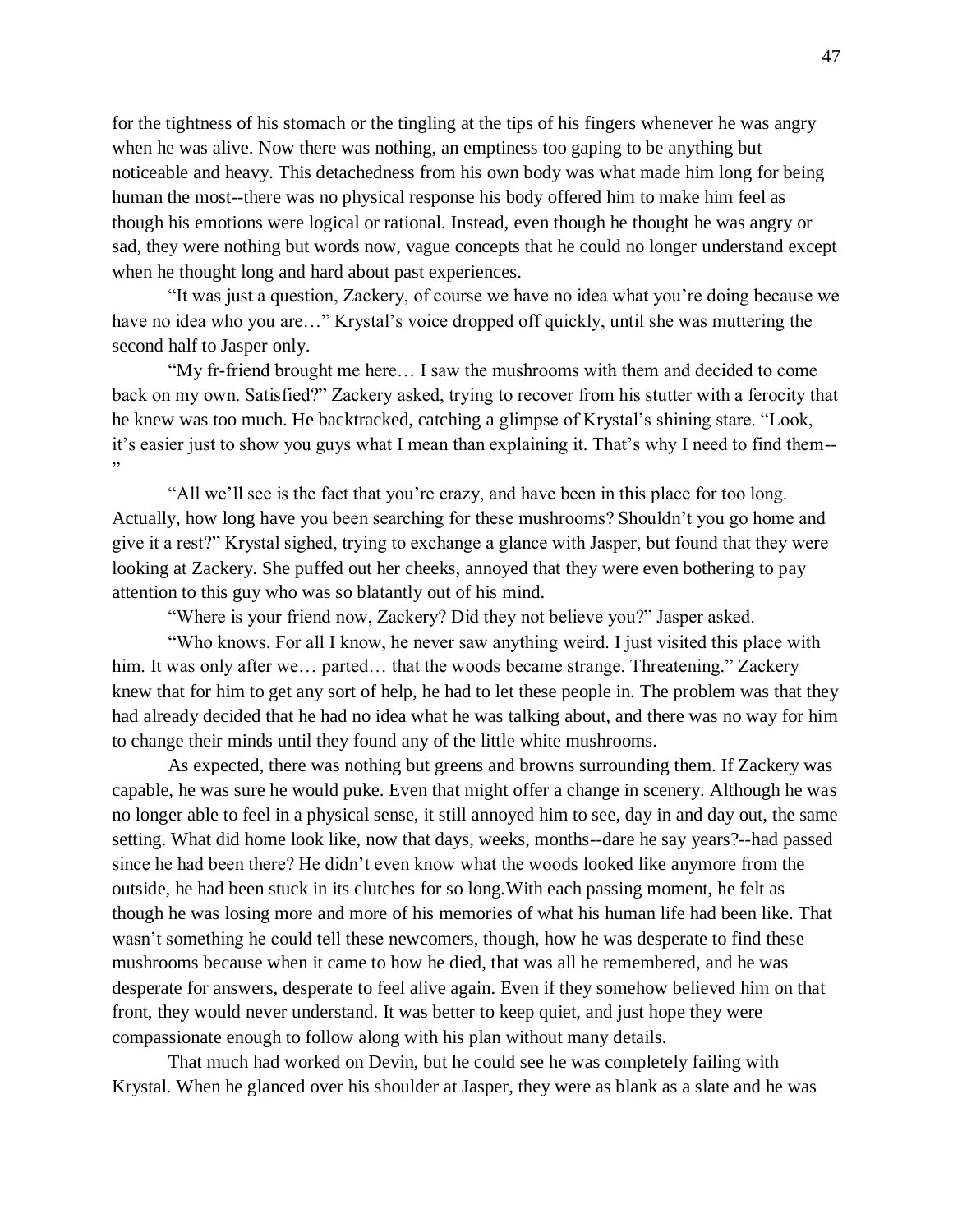unable to read them. They might as well be as adamant against Zackery as Krystal, but he had no way of knowing from his facial expressions alone.

"Just stay with me a little longer, okay?" Zackery asked. "Either the three of us will find them or your friend will find them, and then you will see what I mean."

"There's no way of knowing if Devin will find them! Ugh, I should have gone with her. Now she's alone, because of you." Krystal heaved a heavy sigh, dragging her feet through the dirt.

"Devin is not in any danger, now, is she?" Jasper asked, moving to Zackery's side, catching him by surprise. "You mentioned that you felt threatened by the woods. What did you mean?"

"How should I know if she's in danger? You said she's the nature lover, I'm sure there's no place she'd rather be than alone with some leaves and twigs," Zackery sneered. "Besides, it's not like I forced her to go off on her own. That was her decision."

"You don't think Devin's in trouble, do you?" Krystal asked, grasping Jasper's sleeve, tugging them back towards her and away from Zackery. "Should we go find her?"

"Yeah, perhaps we should. Like you said, this place can get confusing, and it is going to be evening before we know it. Besides, Devin said she saw mushrooms, so us following after her should not be a problem, right?" Jasper asked, staring at Zackery. Krystal caught on and stared him down in turn, daring him to question her.

Zackery opened his mouth to say something, then thought better of it. At the very least, the two of them were still willing to help him out, it was just a matter of finding their friend first. He wanted to argue, knowing that separating would mean finding the mushrooms easier and quicker, but he also knew that he had already made a case against himself. It took convincing them that the fungi were dangerous to even get them to help him; there was no way he could now argue that they weren't too dangerous to worry about their friend without then invalidating his former argument.

Just thinking about all of that was enough to frustrate him once more. He knew nothing about these people, but they cared enough about this girl Devin to want to head after her after only a few minutes of walking.

His supposed friend didn't care enough to check for him hours after he had gone missing. Days after.

"Right, fine, let's go look for your friend," Zackery spun on his heel and shooed Jasper and Krystal forward. "Lead the way."

"I can't believe this right now," Krystal hissed to Jasper. Zackery rolled his eyes behind her, wondering why she thought he couldn't hear her. "This is the last thing I expected to do today. Why is he still here? No wonder he has no friends, all he does is creep in the woods and mess up everyone's plans."

Zackery wanted to say something, but he bit his tongue. He wasn't supposed to hear any of it--or, he didn't think he was supposed to, but maybe Krystal wanted him to hear all of her shit talk--and anyway, he didn't know what to say. All he wanted was their help. If he could do it by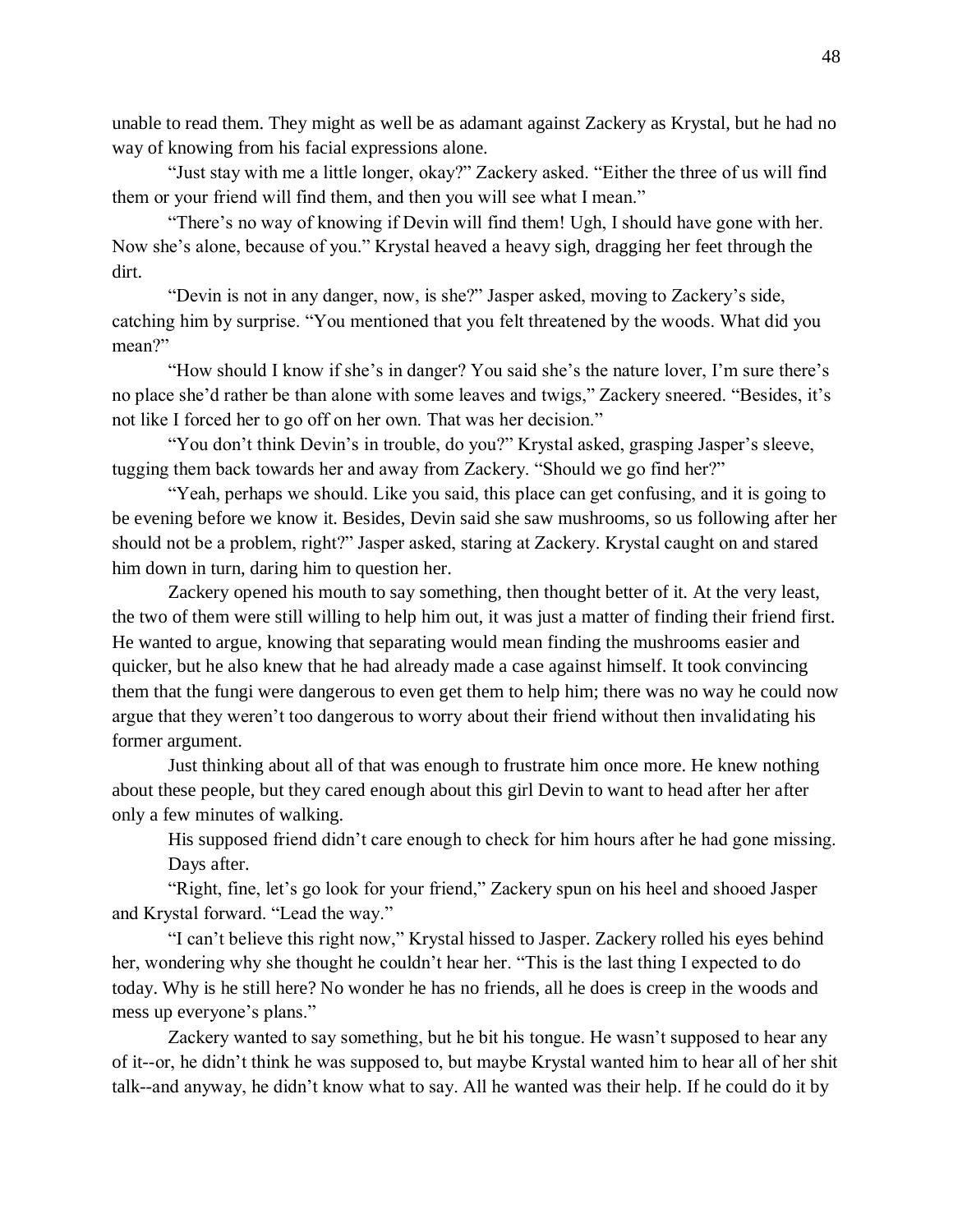himself, he would, without question--their assistance was barely worth the struggle--but by now he was desperate, and that meant putting up with whatever annoying punk came wandering through the woods. Jasper, Krystal, and Devin just so happened to be the first living beings he had seen since he died in the woods. Getting help required some sort of luck, because he could not leave the boundaries of the woods to find anyone that would help him willingly.

But he had followed this train of thought before, and he always ended up blank when it came to who would help him find out how he had died, help him find out what it was like to be alive.

"If you're really worried about your friend, perhaps we should quicken the pace." Zackery said. He kept his place behind the two friends, knowing that at any moment if he wasn't completely focusing on the task at hand, he could end up in front of them or in another part of the forest entirely in a blink of an eye. Krystal didn't say anything, but instead began jogging in front of Jasper and Zackery. Jasper didn't bother looking at Zackery before they too began running to keep up with Krystal.

The sun began to set, setting fire to the indiangrass that bordered the trees. The red hues weren't able to penetrate into the forest. Instead it only grew darker, blacker, more confusing and impenetrable. Krystal, Jasper, and Zackery had been walking for hours without finding Devin. With each passing quarter hour, Krystal grew more and more desperate, calling out into the forest and running ahead of the two others, yet never too far before stopping and waiting for them. Although Zackery didn't know the girl they were looking for, even he began to feel a sense of worry--as much as he could feel anything, which wasn't saying much for someone who had transcended physical sensations--since it was his fault that she was out in the woods alone in the descending dark.

"Where the hell could she have gone?" Krystal cried, her voice cracking more and more frequently. The sound was grating to Zackery's ears, a sound mixed between whining and trying not to cry, but he kept his mouth shut and his eyes open.

"Splitting up and searching for her probably sounds like a preposterous idea at this point, right?" Jasper asked.

"I'll search for her," Zackery offered. "I'll come back," He continued after earning quick glances from both Krystal and Jasper. "We'll cover more ground while separated, but you two can remain together. I have no problem going off on my own." Before he left in what he hoped was the direction that would take him away from those two and towards Devin, he looked over his shoulder and added, "Find the edge of the forest. Don't leave, just try and find it. I'll bring Devin to you. It's the best landmark I know."

Krystal looked like she was about to argue with him, but Jasper cut in. "Fine, we will see if we can find her along our way there. Once the sun sets, though, you come find us, Devin or not."

"Jasper!" Krystal cried, hitting them on the shoulder.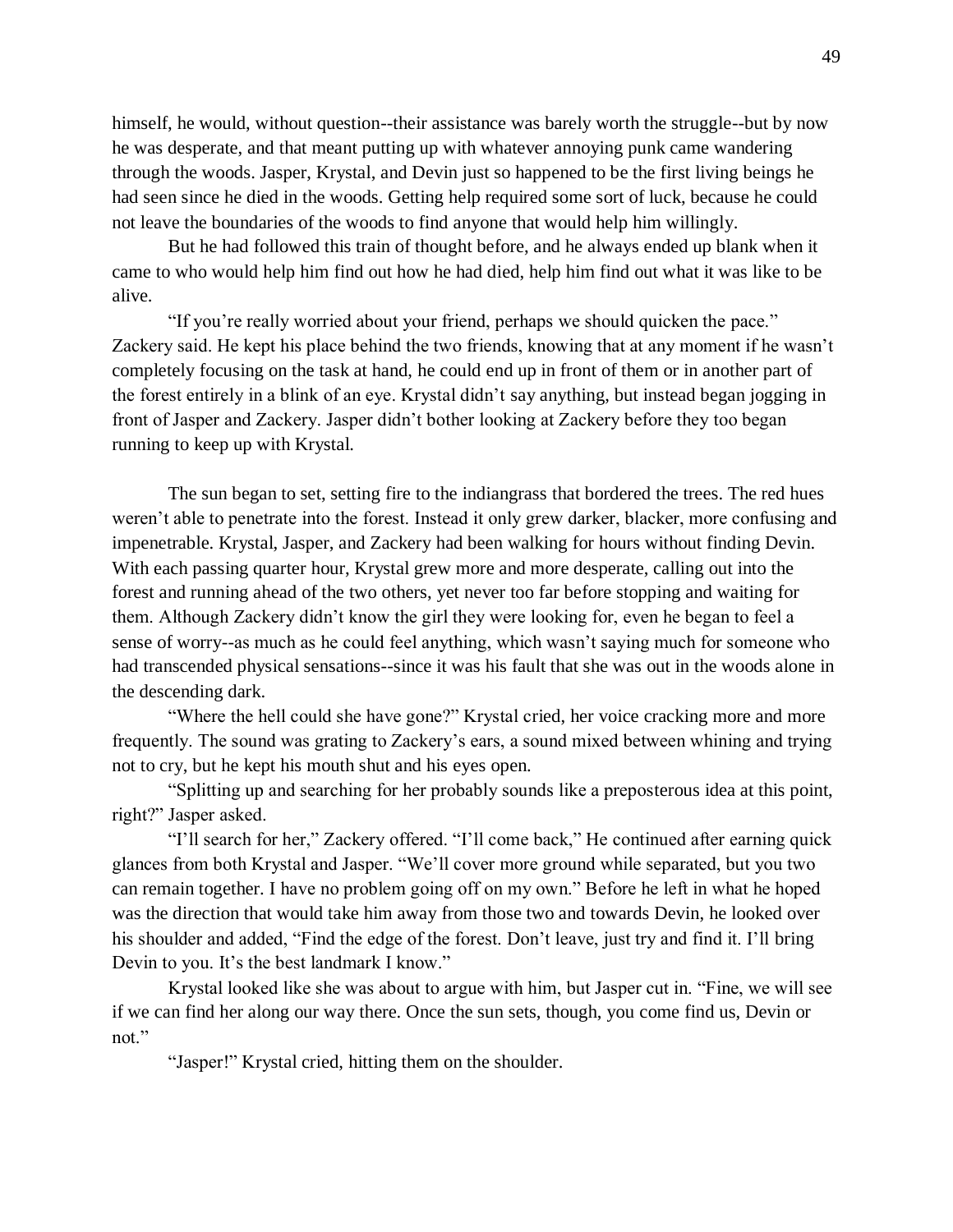They ignored her, grabbing her hand and running off. After a few moments of rustling branches, Zackery couldn't see them anymore through the mass of vegetation and shadows. He turned his back on them and began letting his mind wander.

Being able to travel without actually moving his legs was one of the few perks of being dead, he could just think about where he wanted to go and he would just… *be there*. Of course, he had to know where he wanted to go, which also meant having seen something before. No matter how many times he had willed himself to a circle of white mushrooms, or to the spot where he had died, they never appeared to be the same position in the forest. The spacing of trees would always be different, and sometimes they wouldn't even be the same species of trees--one would have pines and the other would have leaves and he would know that he was in different spots of the forest. He often caught himself wondering if the trees actually moved--the woods shifting without his noticing so even though he was always in the same spot where he died, the scenery would change. He didn't even know how far from the wood's edge that he had died because even though he had seen the field with his last look at the world, he realized now that it must have been some sort of hallucination. Nowadays he could skirt alongside the edges of the woods and look out to the field, but it wasn't the same neck of the woods that he had died.

When he thought about Devin, a tall girl with dark skin and darker hair tied in two braids, it didn't take long for him to find himself in a new part of the woods--probably nowhere near where he, Jasper, and Krystal had been looking, but he had no idea how to tell distance in this place.

The first thing he noticed was the sound of water--it wasn't very loud, but it was close. It wasn't even running water or the lapping of waves, but instead sounded like calm footsteps wading through water, or a constant drop of leaves or rocks, loud enough to make a sound but quiet enough to fall into the background. Rhythmical and almost musical, the sound reminded Zackery of something that he couldn't put his finger on, and created almost a physical longing and yearning throughout his body. He began to walk towards the sound.

Until he saw something even more striking--little white mushrooms.

He turned around to see a girl curled up in a ball on the forest floor. Devin.

"What are you doing?" Zackery asked, rushing over to her, unsure whether to be furious or pleased. She was surrounded by white mushrooms that, even though he couldn't be sure were the same ones he had seen when he uttered his last breath, it didn't matter now that he could finally study them, When he finally raised his eyes from the mushrooms, though, he realized that Devin still hadn't moved, and he thought that she was dead, too, though her position was quite awkward. He knelt down and crawled towards her on his hands and knees, reaching out with one hand gingerly.

"Devin, it's… Zackery…" He said, holding his hand steady and away from the mushrooms, little physical temptations to take his attention away from the girl in front of him. He tried waving his hand in front of her to get her to look at him, but her head was buried between her knees. The dirt around her had long, thin marks, and her hands were covered in dust.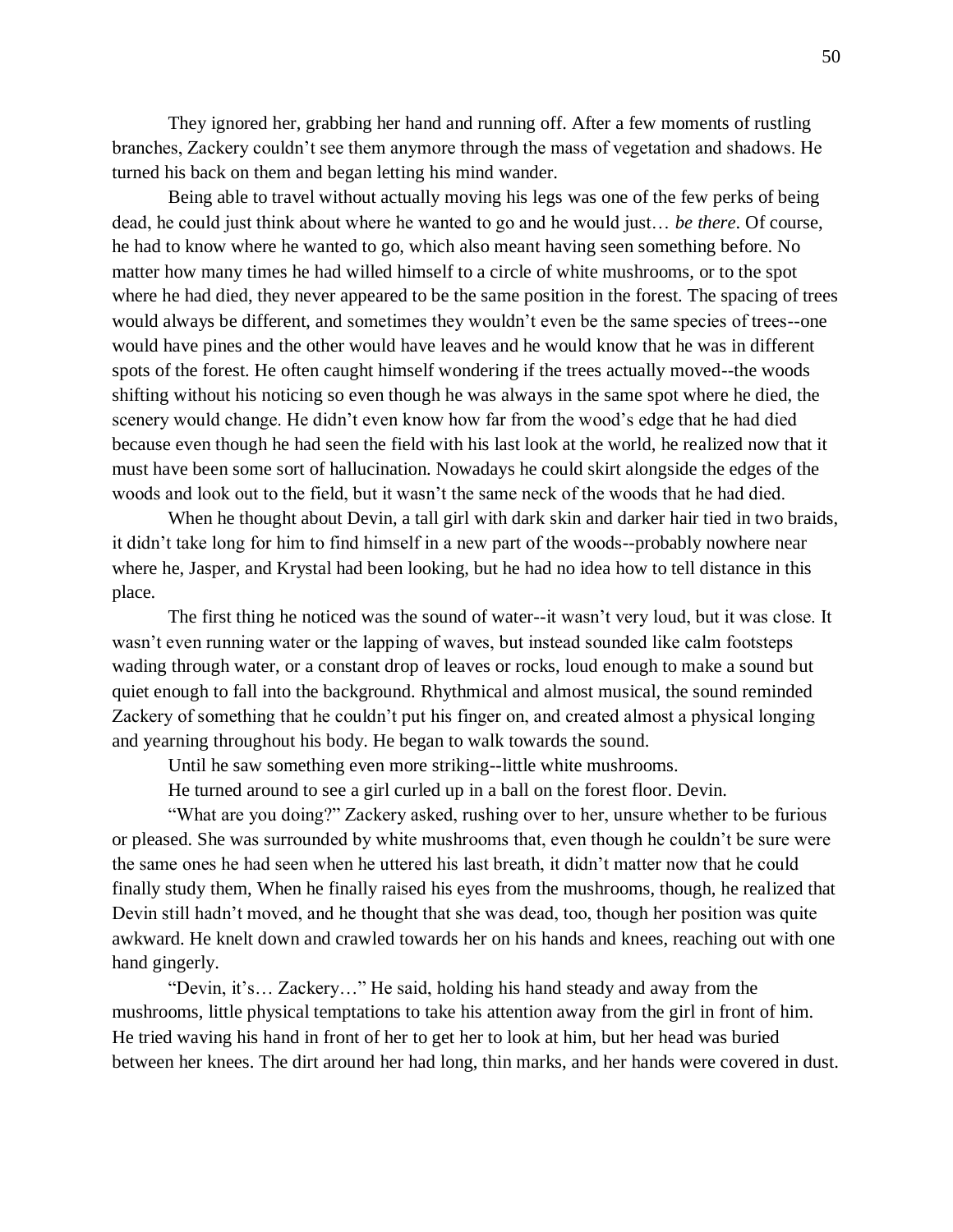The divots were deep, circling around her hunched body like she was forming some sort of ravine around herself.

Zackery wasn't sure how to get her attention except to sit next to her and keep talking to her, but the moment he crossed the line of mushrooms, pain struck his fingertips and travelled up the length of his arm and then down his spine. He fell backwards, scrambling away from Devin until his back hit a tree, cradling his hand against his chest. Already the tingling sensation was beginning to fade from his memory, as if it hadn't just happened moments ago but was instead a memory from months ago.

When he looked over at Devin again, she was looking at him. "...Zackery..." Even while she looked at him, she didn't see him. Her eyes were glazed and unfocused; if he had been able to touch her, Zackery would have shook life back into her or broken her neck trying. He didn't want to cross the line of mushrooms, afraid of feeling that shock, afraid of *feeling* again.

"Zackery!" Devin gasped, sitting up and trying to scramble over to him. He leaned forward slightly, ready to meet her, but something stopped her. She held her hands up and pressed them flat against the airspace around her, as if they had met some invisible wall she couldn't surpass.

One shiver after the next coursed down his spine, sending vibrations to all of his extremities until he couldn't prevent himself from shaking. The motion made him sick. "Devin, your friends--they had been looking for you for hours. I told them to wait for us outside of the woods. It's getting late," He said, feeling like an idiot even as the words left his mouth. It was true that he rarely found himself at a loss for words, and this dumbstrickenness was not a feeling he was acquainted with, and he felt all the worse for it knowing that he was the reason she was in this situation. Even though he didn't properly understand what exactly this situation entailed. "Yyou found the mushrooms..."

Devin burst into tears, covering her face with her hands. They were coated in dirt and when she wiped away her tears, she left behind streaks of dust across her face. She didn't seem to notice, or didn't seem to care. "I'm stuck, Zackery! I can't leave--I don't know what's going on!" She pressed her palms flat against the invisible wall again, letting them slide down to the forest floor. There was no gap that he saw or she could feel.

"I-I don't know either," Zackery said. That was only partly the truth, because he did remember a similar sensation when he was dying--a small space that he couldn't leave, no matter how many times he ran in one direction or another. He couldn't explain though why such a force appeared, and he didn't know what to do to help Devin. If anything, though, he was pleased to know that it wasn't only him that could be stuck in these woods, that they were not only playing a cruel joke on him, but would torment other wanderers, too.

"I want to see Krystal," Devin cried, tears rolling down her face. She was choking and shaking, her chest heaving with every breath she managed to take. Zackery's lip curled at the sight and sound of her, unsure of how to deal with someone in such a vulnerable situation.

For a few moments he said nothing, too awestruck by her tears and her sobs to say anything or do anything than watch her cry. It was only when he realized how dark it was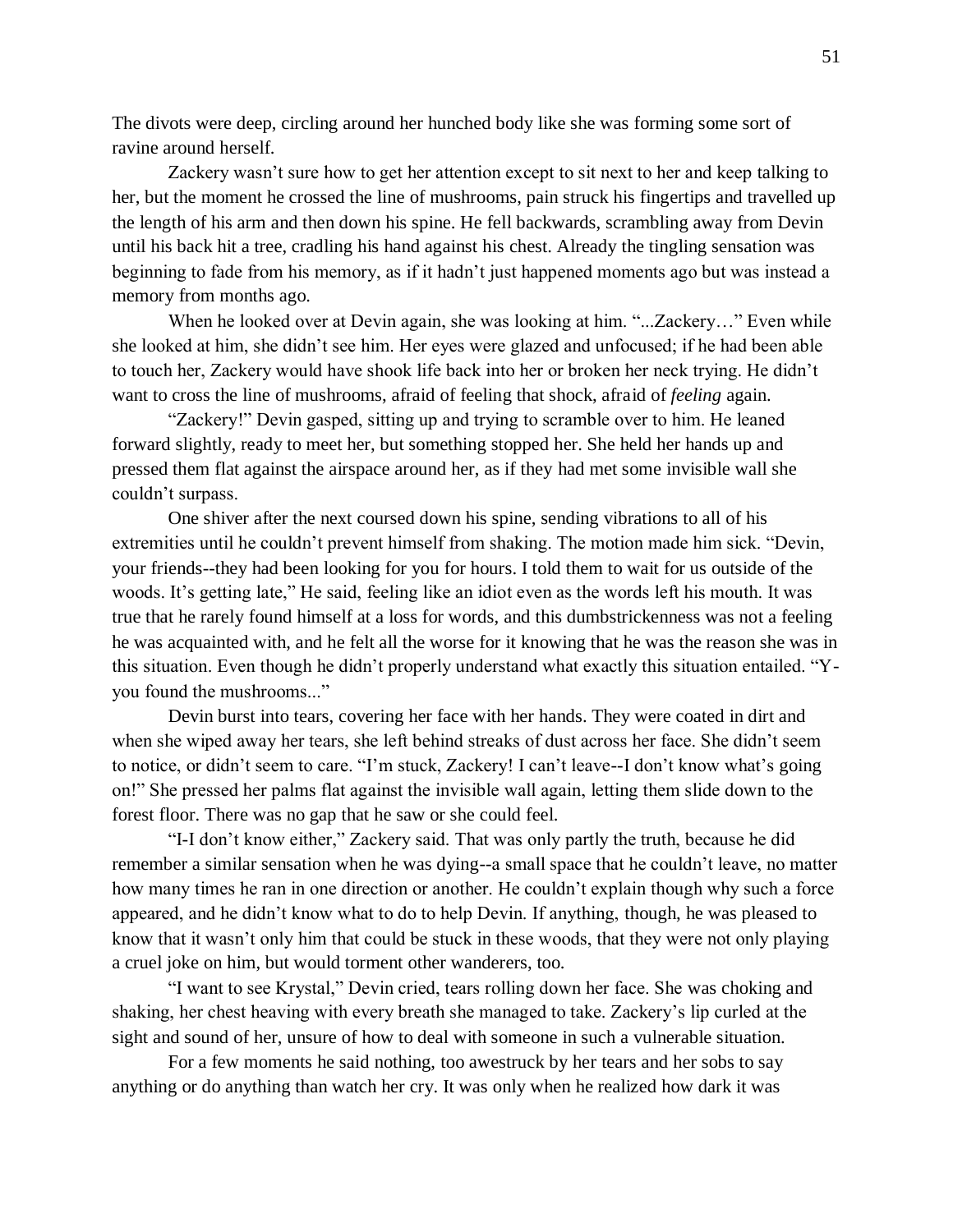becoming that he remembered that he was supposed to meet with Krystal and Jasper that he stood up. Devin looked up at him, her head snapping up in such a quick movement that it caught Zackery off guard, and he paused, waiting for her to say something, while she waited on him.

"I'll… go find Krystal, okay? I'll tell her I saw you, and we'll come back. We'll help you," *Somehow*, Zackery thought, biting his lip.

"You're leaving…?" Devin asked, barely above a whisper. She, too, stood up, her legs shaking with the effort. "Please don't go, Zackery--I don't want to be alone here!"

A mere foot separated them in distance, but Zackery didn't dare cross any closer to her. "I don't know how to help you, so I'm just going to get your friends. They're worried about you, so I'm sure they'd be happy to see you." He shrugged, feeling more and more pathetic. "What am I supposed to do if I just stay here?"

He watched as her face changed, her round face puffy from crying, but no more tears were falling. Her arms fell limp to her sides, and her back hunched a bit, as if she could no longer hold herself up. For a few seconds she said nothing, just stared at the ground mere inches in front of her that she could not get to, looking as if she could tip over at any moment. He began to turn and leave her again, when she started speaking. "Please come back… and bring Krystal with you. I--I made a trail. It's easy to get lost, and it's getting dark so maybe you can't see it, but..." Devin trailed off, though she nodded in the general direction of her 'trail.' Zackery gave a half-smile, doing all he could to keep from groaning out loud. She watched him as he followed where she pointed, dismayed at the very idea of having to physically walk through the woods. It was dark now--whether it was nighttime it was hard to say, but it was close to it, without any light filtering into the woods. Despite that, Zackery was able to notice the so called trail that Devin had mentioned, which was apprised of nothing more than scuffs of dirt every couple of steps.

The only reason he did not allow his mind to wander to where Krystal and Jasper would be is because he knew he would have to move just as slow if he was to lead them back to Devin. For a while, he wondered if he would even be able to get to the edge of the woods with this simple trail of scuff marks, and there was a constant fear that he would lose the trail in the darkness. He was no longer afraid of the woods at night, although he remembered the feeling of confusion when he spent his first night here. Although Zackery knew that there had once been a fear of this place, the reasoning was because he had been unable to see the moment the sun fell below the horizon. Now that he was dead, even though he knew it was pitch black out, he could still see vague outlines better than a living human could. Still, there was no color to distinguish anything, which still made it difficult for him, but he knew that there was nothing in this place except plants. All his time here he had never seen any scurrying critters, only the occasional person crossing the border into the forest.

While he had been walking through the woods, Zackery had half-expected Jasper and Krystal to have gone home. He didn't know anything about their relationship, although it seemed as though maybe Jasper and Devin weren't friends at all, considering her lack of mentioning them. But even if they had been best friends for years, it was dark out and even the closest of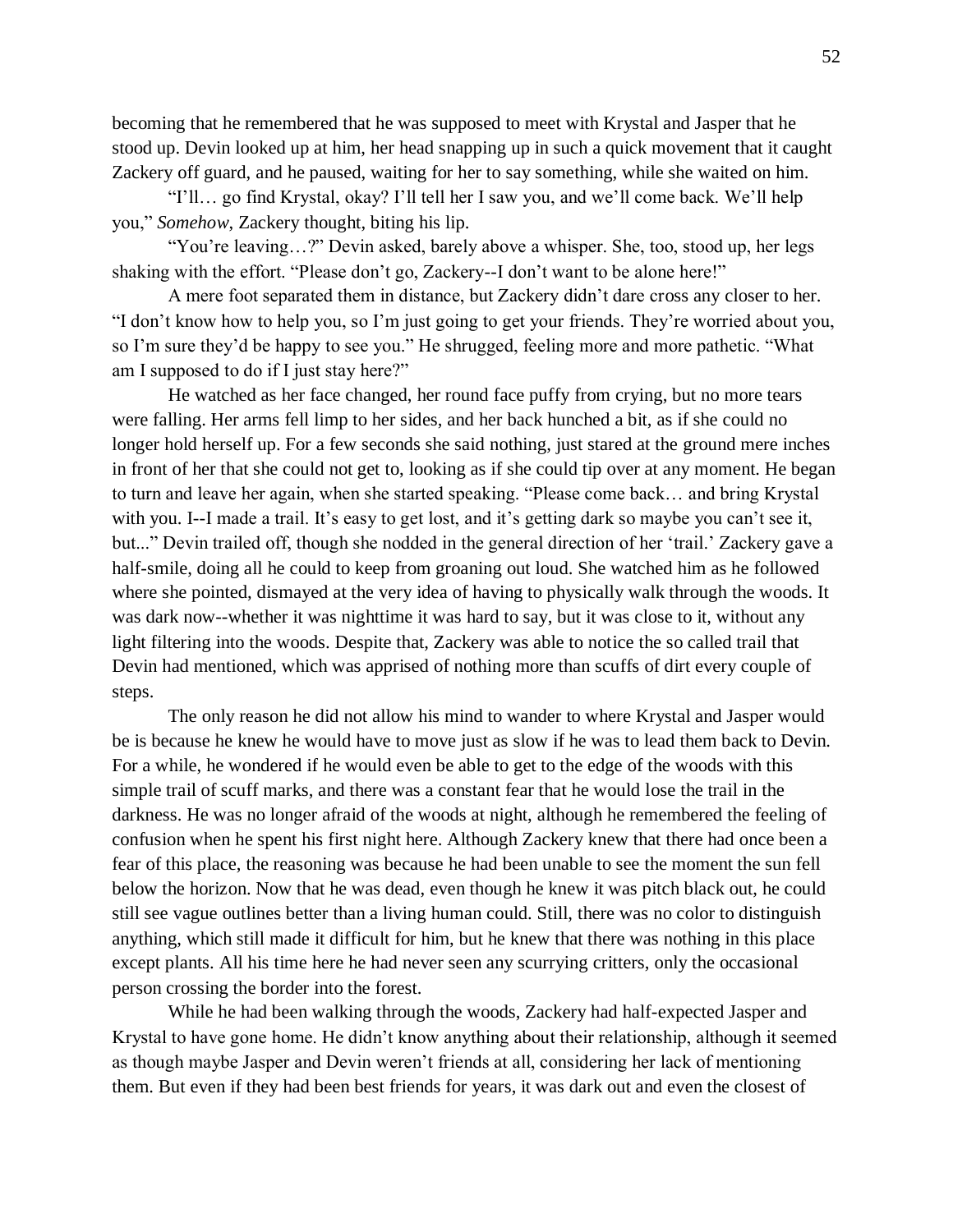friends wouldn't stick around if their friend wasn't in imminent danger. And, technically, she wasn't--she was stuck where she was, which probably made her safer than either Jasper or Krystal. Of course, he was safest of all, being unable to feel physical pain.

It didn't take him long to be able to reach the edge of the forest, even though he was surprised he actually managed. Although he never left Devin's scuffed trail, there were plenty of times he wanted to wander off, the twisting and turning senselessness it went in made him sure that the woods were leading him deeper in instead of towards the field. Despite his mind numbing confusion, Zackery never ended up back with Devin, and knew that he had made it to Jasper and Krystal when he saw a single circle of light in the distance. The sun had now long since fallen beneath the horizon, and he could not make out where the field ended, but they stood several feet from the woods. Zackery drew as close to the border as he was allowed, just watching the two friends for a moment. Neither of them were talking, just standing next to each other, Jasper holding a flashlight pointed at the ground, both of them staring at the only bit of light in the proximity.

"Hey! You two!" Zackery shouted, causing both of them to jump, Krystal adding in a scream. He began waving them over, watching the two make their way slowly over to him. Jasper flashed the light in his face and out of reflex, he looked away even though the light didn't bother or blind him.

"Where's Devin?" Krystal asked, her voice subdued. She was eyeing him carefully, and he was afraid that she would throw a punch in his direction.

"She… is in a bit of a predicament." Zackery started, inching his way back into the woods. "I can take you guys to her, but there was no way she was going to be able to come out here."

"And why's that?" Krystal hissed, her voice still quiet and even. Jasper didn't say anything, just remained stoic and solid by Krystal's side. Zackery was more worn down by their unflinching gaze than by Krystal's flickering eyes. "She's not hurt, is she?"

"No, she's not hurt," Zackery shook his head, taking steps backward into the woods. "C'mon, before it gets any later."

"What does that matter? I can barely see anything as it is…" Krystal huffed, following after Zackery as he took off. He had to remind himself to take it slow and to stay in sight of Krystal and Jasper as they straggled along, unable to see him or the trail very well in the pitch black. Krystal yelped with each *whap* in the face by an unexpected branch, and Zackery even heard the occasional grunt from Jasper, who hauled up the rear. Even though he didn't know or care for Devin very much, even he was growing impatient with how slow Krystal and Jasper were going. Whenever Krystal called his name to slow down, it only lasted long enough for Jasper to shine their flashlight on him, before Zackery was off again, leading mindlessly through the woods. Even if he could make out outlines of distinct bushes and trees, unlike Jasper and Krystal who could only know what was in front of them by diving in face first, Zackery was still surrounded by dim browns and plenty of blacks, so it was nothing but a nightmarish landscape of shadowy figures. When a hunched figure became to show itself in the distance, even he halted in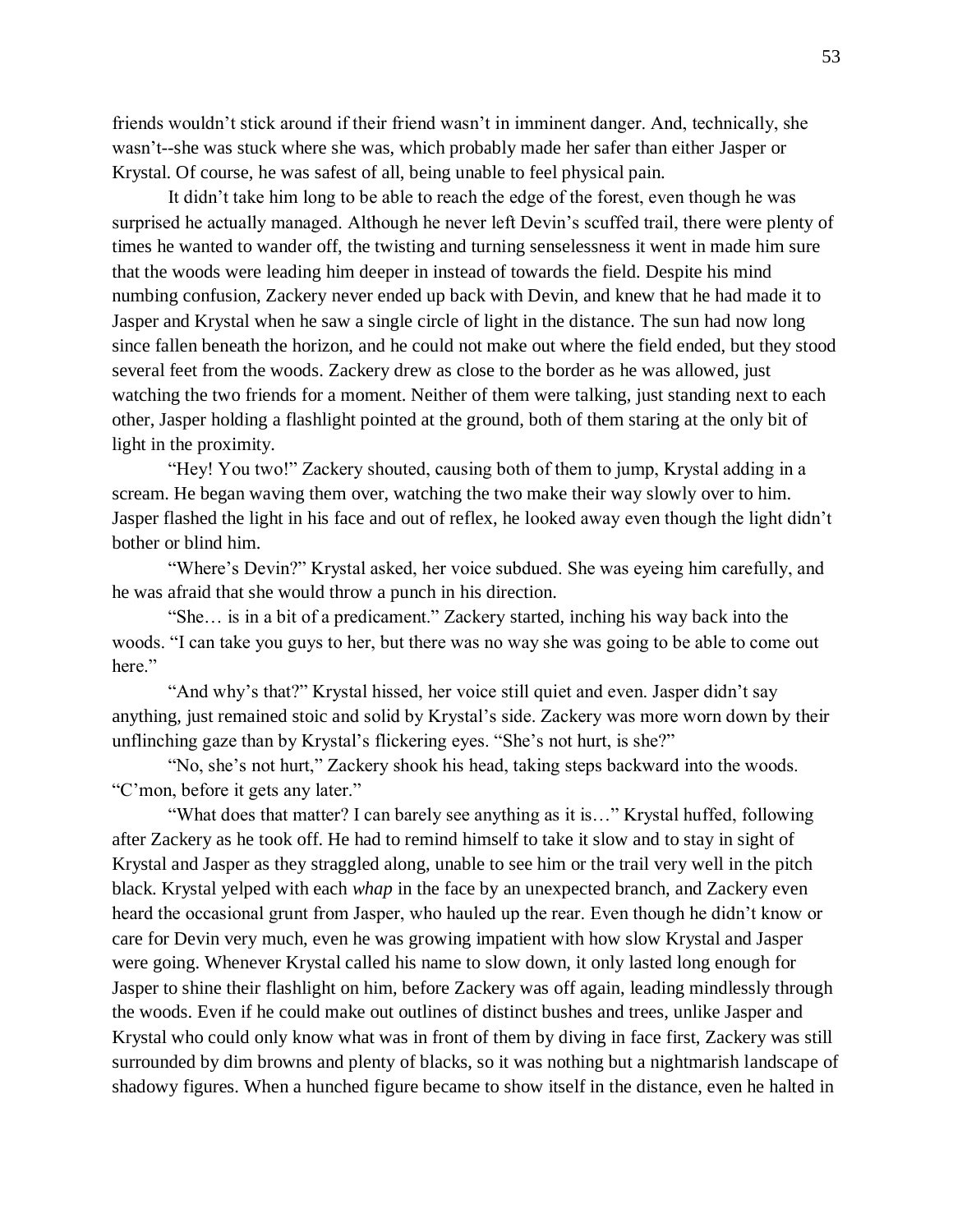his tracks, shocked after seeing nothing but thin straight lines aimed for the sky. With a swift movement, he managed to maneuver out of Krystal's way before she nearly slammed into his back--she slowed down only so much to turn on him, practically running in place.

"Why are you stopping? We need to find Devin!"

Zackery scrunched his face together, nodding in front of them. He made eye contact with Devin, who had managed to get up out of her slumped position, hands pressed flat against the airspace she could not pass. Raising an eyebrow, he pulled his gaze away from Devin's face to look at Krystal. "What do you mean? She's right here." Krystal advanced towards him and he stumbled backwards, looking at Devin for help. "D-Devin, can't you see Krystal and Jasper? Let them know!" He held his hands up in front of his face, so he no longer had to look at the anger on Krystal's.

"Krystal!" Devin cried, watching as her friend stiffened in horror. "I-I'm here, can't you see me?" Her voice cracked, tears already running down her face, knowing the answer just from the look on Krystal's face.

"Huh…?" Krystal stumbled forward in the direction of Devin's voice, but Zackery blocked her path and Jasper grabbed her shoulder, holding her back. She shook off Jasper's hand before pointing a finger at Zackery, mere inches from his face. "What's the big idea? Where are you hiding her?"

"Krystal…" Jasper began, but Zackery cut them off.

"How was I supposed to know this was going to happen?" Zackery raged, gritting his teeth and tensing his shoulders until they nearly met his jawline. "Hell, I don't even know what happened. She's there, clear as day for me!" He turned around and waved a hand in Devin's general direction, who still looked like she was crying. When he turned back to face Krystal, she had begun crying, too, but was no less angry.

"Zackery," Jasper snapped, forcing him to cut his rampage short. "Devin, can you hear me? It is Jasper talking," They exchanged glances with Zackery, before walking to stand by his side. They held up their flashlight, twisting and turning it in their hand as they looked at the woods around them. Sometimes the light landed on Devin, but neither Krystal nor Jasper made any sign that they saw her, as Jasper flashed his light on the ground or in the leaves beyond her. Zackery saw Devin's eyes follow the light trail as it wandered around, searching for her even though she was right there, and never catching sight of her. Even though Zackery could see her, he also saw how the light did not catch onto Devin--the flashlight would light up everything around her, but not her. In the darkness of night, she remained shadowy and surreal.

"I can hear you… I can see you… Can't you see me too?" Devin asked, speaking louder than usual, as if because her friends couldn't see her, she had to compensate with her voice. Even then, Krystal and Jasper were spinning their heads around, trying to pinpoint where her voice was coming from. It was odd for Zackery watching them act so strangely--but then again, they thought they were listening to some sort of disembodied voice. He could see Devin, so hearing her wasn't bothering him, even if he knew something was off. But he remembered the same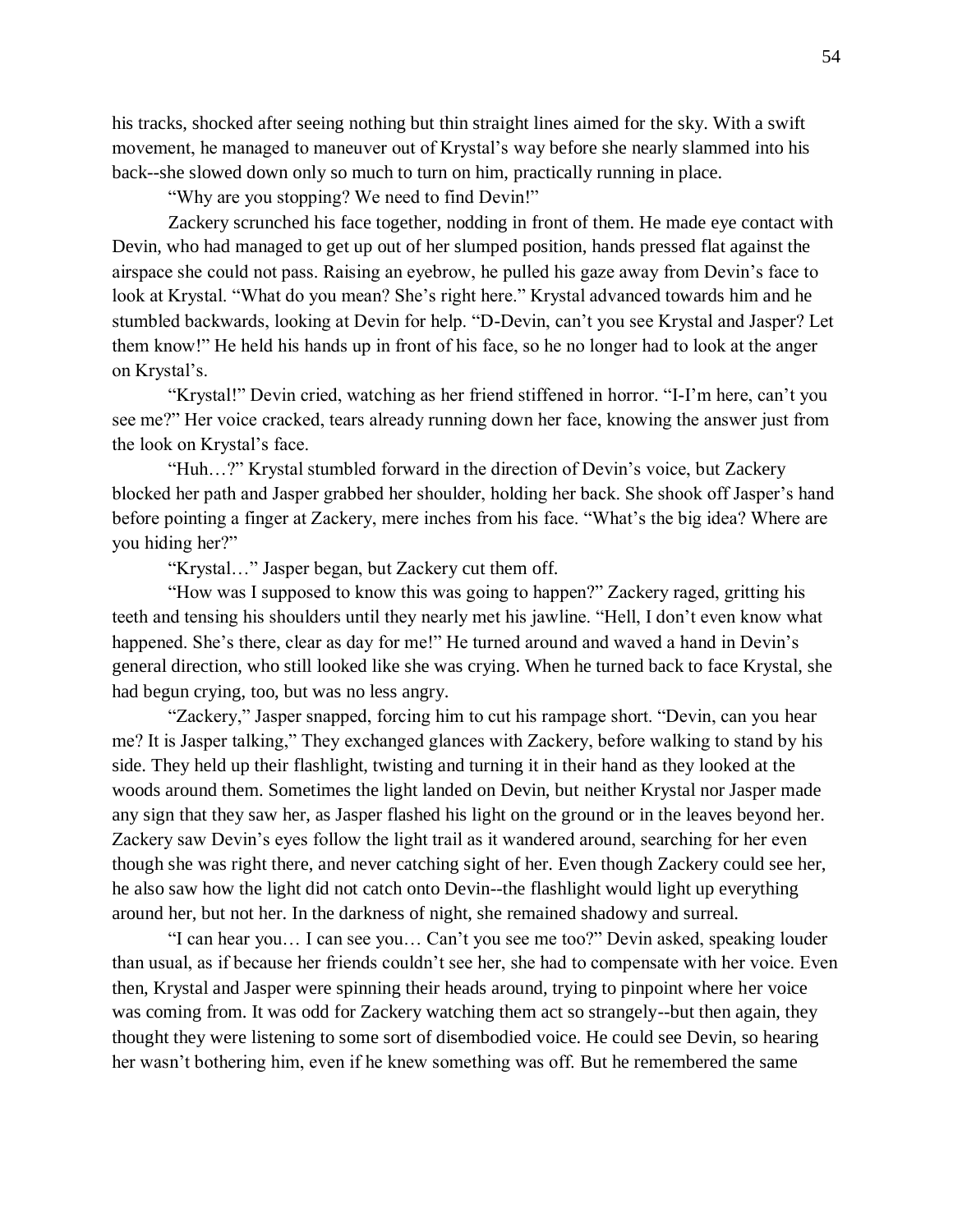thing happening to him, where there had been a certain point he couldn't walk past, even though there had been no physical barrier.

"Are these the mushrooms you were talking about, Zackery?" Jasper asked, shining their flashlight on the little white mushrooms in front of the group. Without an answer, they said, "I guess you found what he was looking for, Devin," They said, stepping closer and kneeling down beside the closest mushrooms. Although they couldn't see her, Devin had kneeled down as well, right in front of Jasper. Mere inches separated them, but they couldn't see her. In their view, there was nothing but short mushrooms directly in front of them. Otherwise, it was an unobstructed patch of grass for a handful of feet. Jasper turned their head, staring up at Zackery. "Did you know this was going to happen? Did you want one of the girls to be trapped like this?"

Zackery squeezed his eyes shut and ground his teeth together, the sight disturbing to Jasper and Krystal but otherwise unaffected Zackery--it was a bad habit he could no longer break because he couldn't feel the awful sensation of his teeth scraping against each other. "More blaming! I get that it looks bad, but I had nothing to do with this! All I wanted was some help in finding them because I knew they were weird--I wasn't expecting anyone to get hurt!" He turned his back on them, crossing his arms over his chest. "If Krystal and Devin had just gone with me when I had first asked, this wouldn't have been a problem because there would have been the three of us together! It's your fault Devin ran off alone in the first place!"

"Does that even make any sense to you, or do you just enjoy hearing the sound of your own voice?" Krystal asked, the haze that had fallen over her expressions having cleared to reveal clenched fists and flashing eyes. "You got Devin trapped, now you have to bring her back!"

"I can see her, clear as day! You're the one that needs to get your eyes checked! Maybe you're playing some sick joke on your friend while we all stand here in the woods in the middle of the night?"

"You stupid fuc--" Krystal positioned one arm to punch Zackery in the back of the head, then nearly fell face first when she was forced to stop upon hearing Devin's voice.

"Stop fighting!" Devin cried. Zackery watched as her face fell and her shoulders slumped, and all the fire died inside of him, too. "Just help me… I don't want to be stuck here by myself…"

"We'll--we'll figure out something, Dev," Krystal stuttered, wringing her hands together. "We won't leave you!"

Jasper glanced at Krystal before looking at Zackery. "Er--I might leave." They received a look so hostile from Krystal that they held their hands up, "Not forever! But it is nighttime… I will not just spend a night in the open air, and besides, if there is anything I can do for you, Devin, then I will need my books." They offered a rare smile as consolation for their slip up, but Krystal still looked upset, stomping her feet.

"We can't just leave her all alone! And I don't want to spend the night in the woods all by myself!" Krystal whined, hugging herself.

"You won't be alone, Krystal… I'm here, too," Devin reminded her, exchanging forlorn glances with Zackery before staring after Krystal.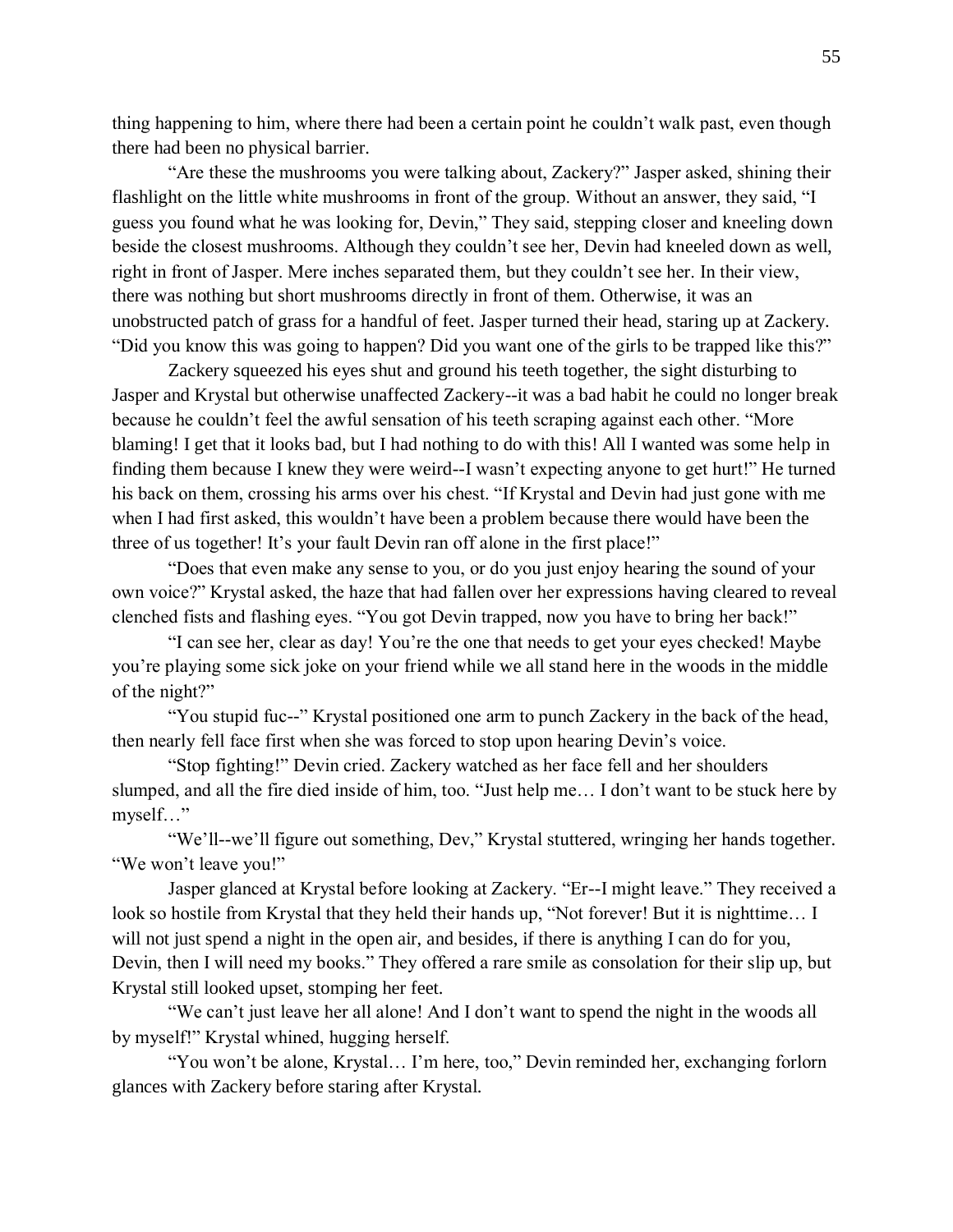"Ah!" Krystal perked up, looking in every direction as she said, "Well, I just mean… It will seem like I'm alone because I can't see you--I need a physical presence, you know..?"

"I *am* here!" Devin insisted.

"...And, you know, I'll be staying, too," Zackery flinched when all eyes turned on him. "What? Did you think I was going to leave? I--"

"Yes," Krystal stated matter-of-factly, looking the most baffled out of the three of them.

"Well, I won't!" Zackery grunted, turning away from Krystal and looking at Devin. "I know this is partly my fault, so… I'll see what I can do. At least, I'll keep you company through the night."

"*Partly* your fault! This is all your fault!" Krystal cried.

"That's all you're getting out of me!"

Jasper sighed, turning their flashlight to the ground. "Then, I will take my leave, and return as early as possible. Maybe I will come up with a way to leave a better trail, too." They waved before jogging away and the three others could see nothing more than a single bobbing circle of light, and hear the rustling of branches and the pounding of footsteps.

That, too, disappeared, and the forest fell quiet and darker still. Zackery could still see Devin and Krystal, but only mere outlines of their figures--their distinct features on their face or the details of their clothing were lost in the shadows. Nobody moved, each of them feeling vulnerable to the darkness that was now suffocating them--Zackery couldn't find a way to break the silence and so he thought it best to stay quiet, but that just made his thoughts rush faster. He had spent plenty of nights in this forest alone, but most nights he could just shut down his mind, and before he knew it the sun would be peaking through the canopy, no memory of the nighttime. Now he had to consciously remind himself to not disappear, because now there were witnesses to his existence--both Devin and Krystal would notice if he was gone for hours, even if Zackery wasn't always sure how much time had passed.

A small light flared to life, and Zackery saw that Krystal had pulled out her cellphone. She pointed it in his direction, and he half expected for her to be unable to see him, although he had long since been able to control just how physical he wanted to appear. He blinked and squinted his eyes before looking away, remembering that a bright light straight to the eyes would hurt any other person.

"Devin, where are you?" Krystal whispered, edging as close to the mushrooms as she dared, although the way she dragged herself and how her eyes remained locked on them proved just how afraid she was. Did she not want to end up in the same predicament as Devin? Zackery sneered--did she not want to end up stuck *like* Devin or *with* Devin?

"Right here," Devin said, her voice low yet still managing to startle Krystal, causing her to jump. Zackery watched as Devin laid down on the ground, putting her head on her hand. She looked like she was going to sleep. "If you stay there, it would look like we're sleeping together under the stars. At least, to me..." Devin whispered, somehow managing to drop her voice even lower. Her eyes were locked on Krystal's; even though the other girl couldn't see her, her eyes still managed to roam where her face would be if she was visible. Zackery watched the two girls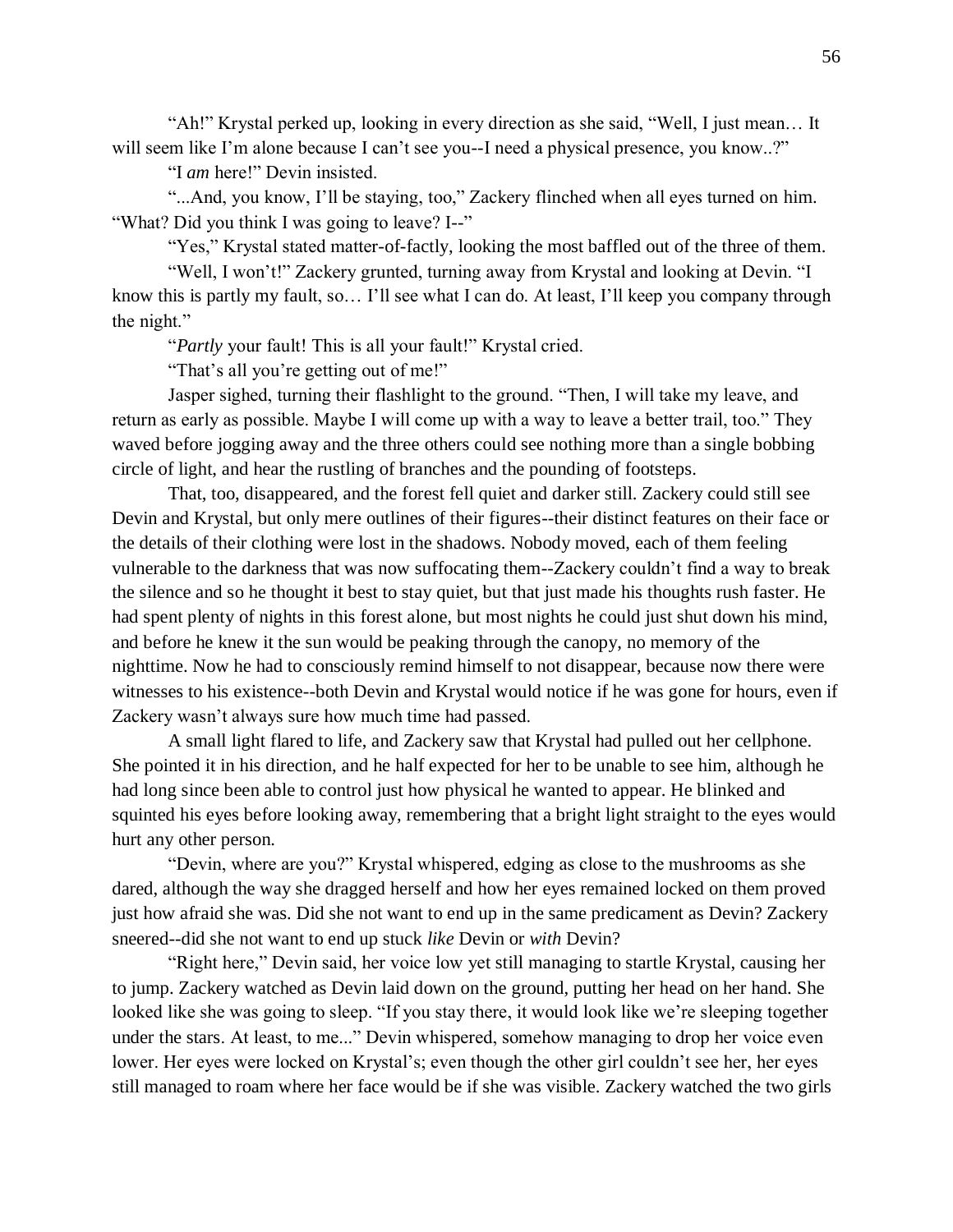until Krystal turned her phone's light off, and he could no longer see their faces. There was no point in lying down, so he didn't bother--he listened to the two of them whisper to each other, and he kept listening when their whispers dropped off, and there was nothing but the sounds of their heavy breathing.

They were asleep and he was alone and he fought the urge to skip the night, to skip out on them. Zackery sat, his back against a tree, staring in the direction of Devin and Krystal even though he could only barely make out the shapes of their bodies in the darkness. He waited, aching to see the canopy above him brighten. All he had wanted from these girls were answers about his past, but so far there were just more questions.

He had forgotten just how soothing sounds could be. Being stuck in this place, there was nothing but silence to overwhelm him--when he was alive, he had been used to silence, because he was so often on his own. But the dead quiet of the woods was different, it was threatening and it was the trees' way of tormenting him while he waited to hear what they had to say. Zackery had long waited for the sound of animals or of birds or of the wind, or even the crack of branches or whole trees falling or collapsing, but that never happened. Any sounds created in this place were made by humans alone.

To hear such a wondrous sound as breathing made him feel just as alive as Devin.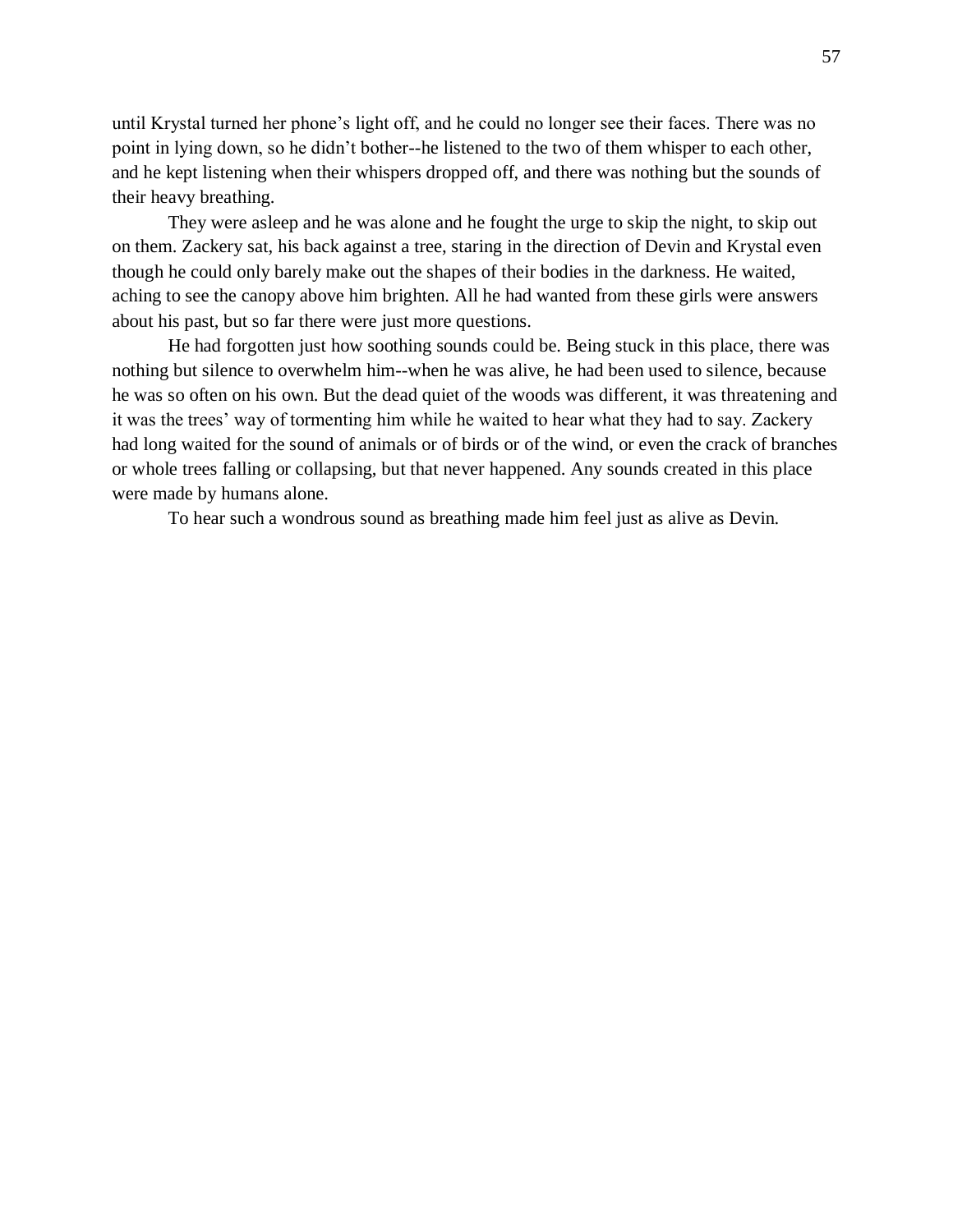#### Chapter Four

Devin laid down on the ground, not caring how dirty she got. What she wanted was to sleep, and what she needed was to calm down, and there was no better way to do that than to be as close to the earth as possible. She pressed her cheek onto her hand, relishing the cool hardness of the ground against the back of her hand. No more than two feet away from her was Krystal, her eyes locked on the line of mushrooms that separated them. She, too, lied down, although her lips were pressed into a tight line and she quickly curled up into a ball. Even though Devin could tell she was uncomfortable, she smiled, staring at Krystal even while Krystal was searching for her. "If you stay there, it would look like we're sleeping together under the stars. At least, to me..."

Krystal didn't respond, she just closed her eyes and pulled tighter into herself. She didn't leave, though, and that was reassuring enough for Devin. It was impossible for her to feel uncomfortable when she imagined her night like that--a night under the stars with Krystal--and she tried not to remind herself that Krystal couldn't see her. She closed her eyes, feeling warm and safe even in the open in the middle of the forest.

When Devin woke up, her neck was stiff, and she felt damp--from sweat or from dew, she wasn't sure--the bones in her back and neck cracking as she sat up and began stretching. She looked over at Krystal, still sleeping, curled up in a ball. Even while she knew she couldn't, Devin reached her hand out to try and touch her, to wake her, but her hand met resistance.

It was odd, touching something that she could not see. When she woke up, she had hoped that something would have changed, maybe given her a chance to know what the hell was going on with her. There was nothing like that, though--there was no epiphany, there was no change in vision, she was no wiser than yesterday. She waited for the weight of this realization to hit her, but it never came. Devin sat, a numbness gnawing at her insides, starting at the core of her body and fighting to spread its way outwards. Even while she felt herself waking up, the tingling that was taking over felt like her body was falling asleep. She didn't care enough to fight the feeling, which intensified the numbness and increased her lethargy.

### "So, are you awake?"

Devin managed to lift her head enough to see Zackery, but even that was a challenge. She saw him, but it took her brain a few seconds to register where he was. Her brain seemed to be lagging on her, her vision not a swift, continuous motion but a set of staggered freeze frames, disjointed and separated. When she was finally able to focus on Zackery, her heart jumped into her throat, startled at how long it took her morning daze to clear. Running her hands over her face and through her hair in another attempt to wake up faster, it still felt as though she was falling asleep--she pinched her skin and tugged at her hair and even though she could feel herself doing it, the pain was dulled.

"Are you ignoring me?"

"I'm awake…" Devin whispered, holding her head, as she made her way as close to Zackery as possible. It wasn't very close--he had sat himself some five feet from the girls during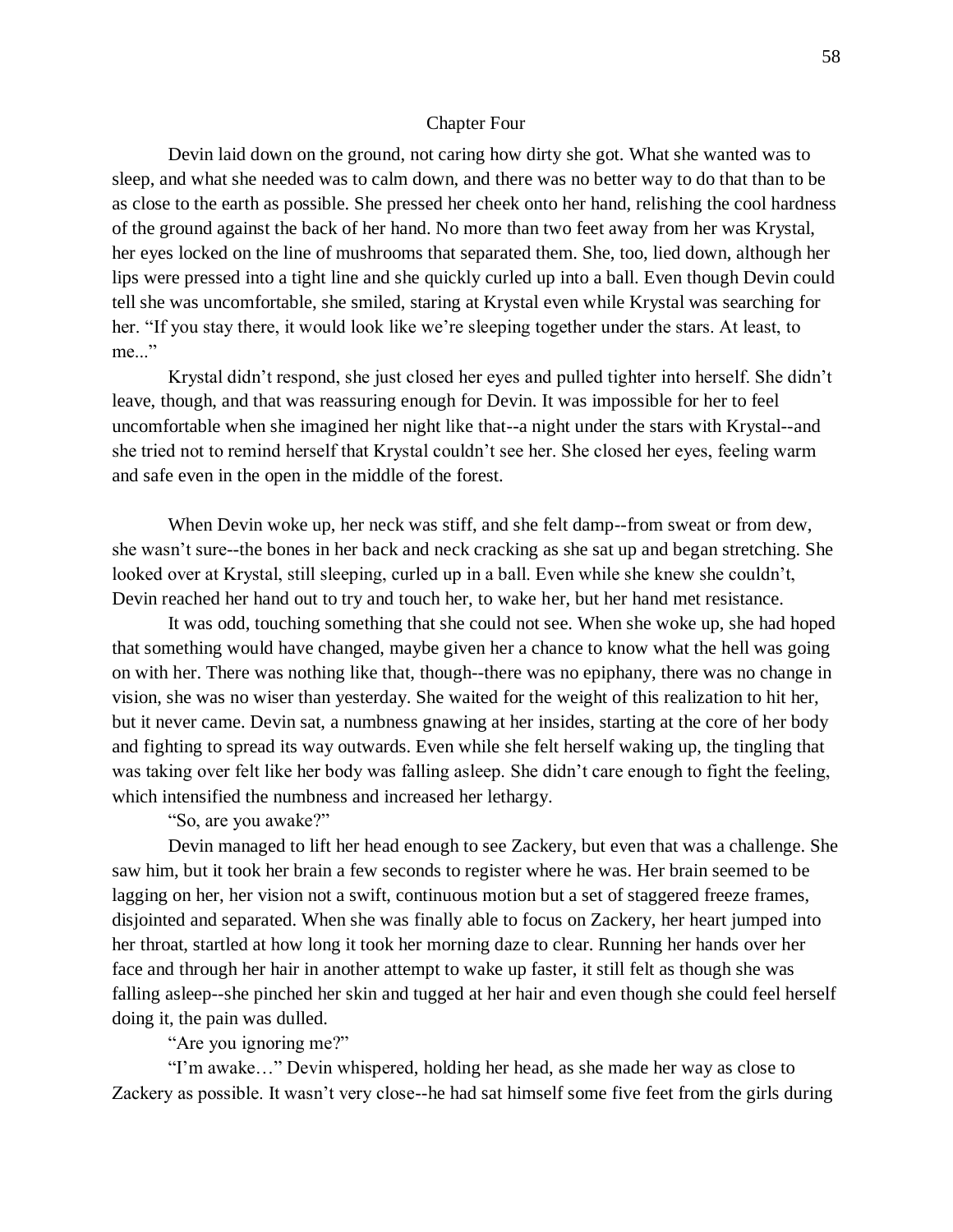the night, and her border didn't let her go nearer. She did position herself so that she was facing him instead of Krystal, though, and Zackery took it upon himself to close the distance. "How long have you been up?"

"Too long," He huffed, although Devin couldn't see any signs of exhaustion on him. His eyes were bright, there were no shadows on his face, and his voice was clear and steady. "Jasper hasn't come back yet."

"Okay," Devin shrugged, looking up at the canopy. Light was trying its best to break through but instead of making anything clear, it only add a hazy green glow to the surroundings. The color warmed her heart to see, especially this deep into summer--it felt like springtime, the way the trees deflected the sun, making everything appear greener and greener. "I don't know what they will be able to do. I... I don't have high hopes," Devin admitted.

The two stared at each other for a few moments, and Devin had to shove down the urge to get angry. Not even a few comforting words for her, even though he was the reason she was in this mess? Maybe Krystal had been right--this guy wasn't worth their time. She began inching her way back to Krystal, not even wanting to look at Zackery anymore. Tears began to form, overwhelmed at the fact that the one person who she was most angry at was the one person who was still able to see her.

"You only stayed so as to not piss Krystal off, didn't you?" Devin asked, her tongue burning as she swore. "You might as well have gone home and slept soundly in your bed, or something."

"Are you mad at me?" Zackery asked, frowning. "I didn't know anything would happen to you. I didn't plan for any of this to happen. And you're the one who--"

"Shut up!" Devin cried, cutting him off. Krystal jolted up into a sitting position, looking around wildly.

"What the--? Ugh! My clothes!" Krystal groaned, brushing the back of her shirt off.

"Good morning, Krystal," Zackery muttered, earning another jump out of her. "Your friend has yet to make a return."

"Ugh, you're still here…" Krystal shook her hair out, running a hand through it, as if that would somehow get the knots out. "I figured you would have run off in the middle of the night."

Zackery opened his mouth to make a comment, but then bit his tongue. Whenever he dealt with people, he inherently didn't trust them; unfortunately, now they both had reason not to trust him. Even if he had started at baseline zero, he had now worked his way into the negatives, and there was no way of knowing just how long it would take for him to gain their trust. Although he wanted to point out that he had stayed the night, that was a moot point, even if they didn't realize it. There was no point in leaving because he really couldn't go anywhere, except to a different part of the woods.

"Can't you get in touch with Jasper?" Devin asked Krystal, the girl looking around widely at the disembodied voice. "I'm still to the right of you."

"Ahh! It's so weird hearing your voice and not being able to see you!" Krystal whined. "Tell me--if I can't see you, does that mean there are certain things you can or can't see?" She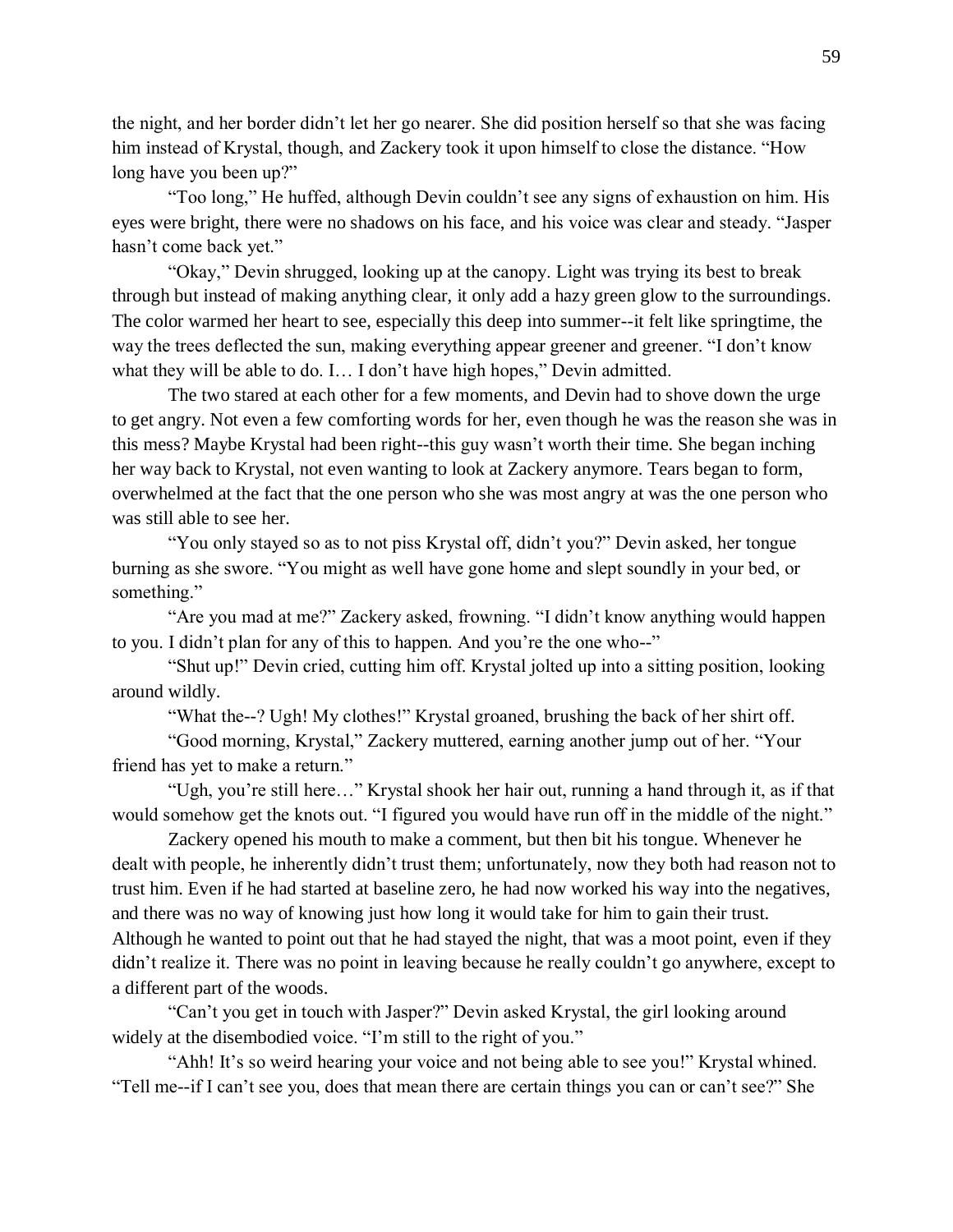asked, before waving away Devin's question. "Besides, my phone's dead. I'd have to go to their house, and I'm sure they're on their way."

Devin exchanged glances with Zackery, before she stuck her nose up in the air. She didn't mean to catch his eyes, but for some reason, she felt like he was the one to understand her--probably because he was the only one that could see her. It was strange that the one person she knew the least was the only one who was able to see her. Sometimes, when she thought about it, it made her skin crawl, feeling naked and vulnerable in front of someone that she didn't know how he would act. Other times though, it felt right--like if it was anyone who was going to be able to see her, then of course it would be Zackery, the boy that got her into this.

She wanted to paint him as the devil, but even with his permanent sneer and brick wall defenses, she couldn't bring herself to hate him. If Devin told this to Krystal, she knew that Krystal would judge her, and judge her harshly, claiming that she was too trusting, too forgiving, too careless.

Maybe she was all those things. But, as far as she understood the situation, her life was in Zackery's hands. She gulped, realizing just how precarious that could be, considering how little she knew about him.

All at once, her body began to fight her--warning signals went off in her lower region that she needed to relieve herself, while at the same time her mouth was parched, making it painful to swallow. She felt her cheeks heat up and her heartbeat start to quicken, panic coursing through her veins. At first, her only thought was about escaping this entrapment--but now she realized just the kind of problems it caused. She was completely unprepared to spends hours, days stuck in this one spot, where she could neither leave nor others enter.

What was she supposed to do?

"Wow, it is as if none of you have moved from last night. Or, perhaps Devin has, and I just cannot tell," was Jasper's way of a greeting, as they made their way over to the threesome. They were stuck for a moment, at an awkward distance while they untangled themself from a snarl of branches.

"Good morning to you, too," Devin muttered in a low voice while staring at the ground, although Zackery was the only one to acknowledge her, turning to look at her. She felt his eyes on her, but she didn't dare look up.

"Alright," Jasper huffed as they threw down their oversized backpack, sitting down in between Krystal and Zackery. Still none of them sat together, although now they looked a bit more like a group instead of bunch of strangers hanging out in the same random neck of the woods together at the same time. "Let us take a look-see…" They began pulling items out of their pack, one-by-one. A few hardcover books, a journal with various things sticking out from between the pages, a compass, a flashlight, and three granola bars, one which they passed to Krystal and another to Zackery. One remained which they held in their hands for a moment, before tossing in the direction of the white mushrooms, which was Krystal and Jasper's only idea of where Devin would be. Devin reached out her hands, eyes wide and expecting, only for the breakfast bar to make contact against the same thing that Devin does, before falling straight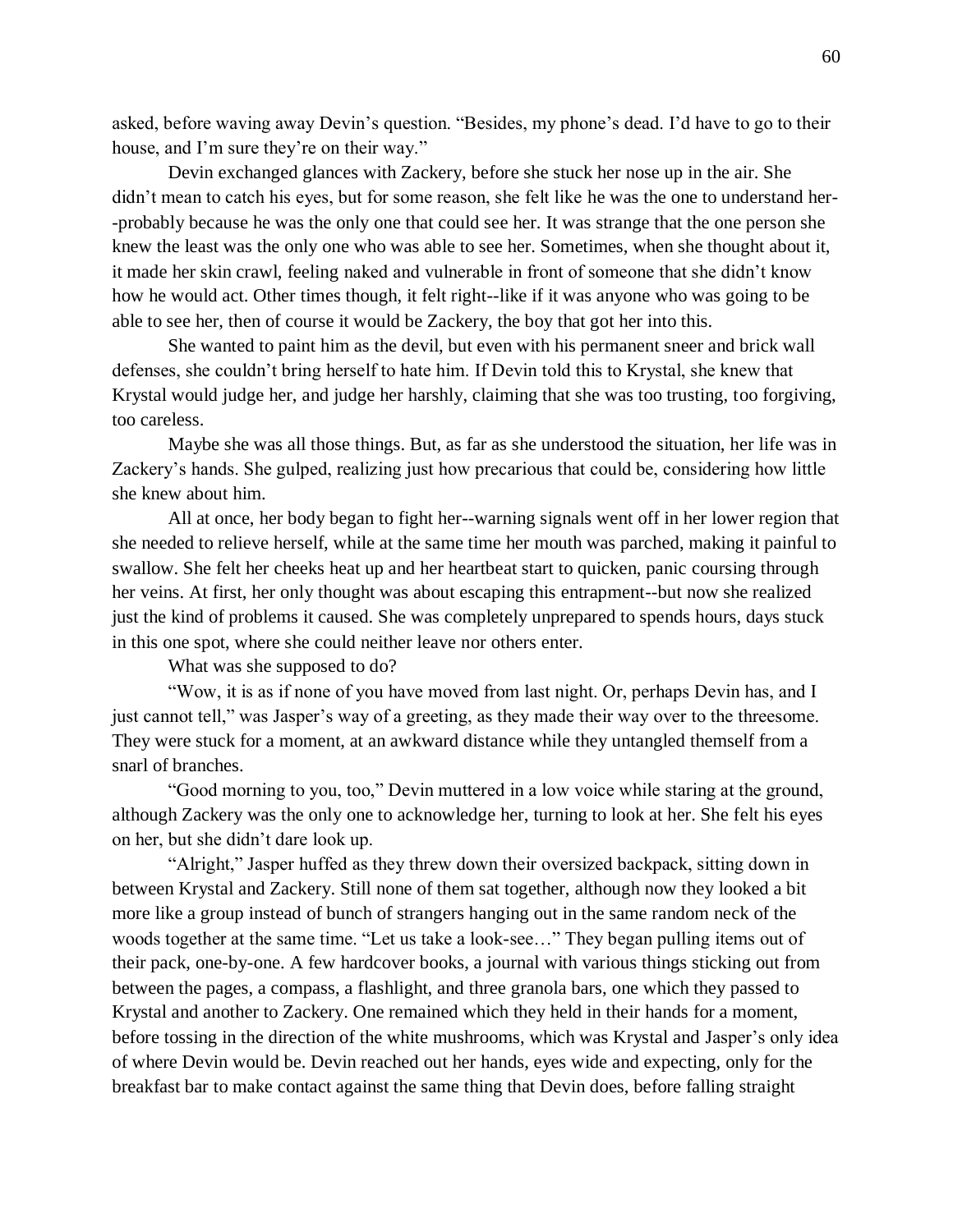down to the forest floor. The breakfast bar hit the cap of one of the mushrooms before bouncing off, the mushroom remaining undamaged by the impact. She dropped her hands into her lap, staring at the fallen granola bar, an empty stomach filled with longing.

Jasper grabbed for their mess of a journal and started scribbling in it. "So, not only can Devin not leave the circle, but outsiders cannot enter. Furthermore, it appears as though there is some sort of physical barrier, even though we are unable to see it. Just as we are unable to see Devin. The barrier itself lines up neatly with the little mushrooms that Zackery is so interested in, and understandably so." They were nodding as they wrote this, tapping the tip of their pen against his lips.

Zackery raised an eyebrow, first looking at Krystal who shrugged her shoulders, before shifting to Jasper. "I'm sure we all already knew that. Is that what you spent the night thinking about, just what the perfect item would be to throw at the barrier?"

"Although we know from Devin that she is unable to leave, nobody had tested whether or not they could cross over to her. That is understandable, considering the reasonable possibility that they would be stuck, too."

"Is that all, Jasper? Don't you study freaky shit for a living?" Krystal asked, crossing her arms over her chest, before once again staring at the little white mushrooms.

"Well, I will admit, most of my studies have been focused on places like Nevada, or even Oregon--it is rather uncommon to for sightings of anything mystical to be seen here in Massachusetts." Jasper bit their lip. "Of course, I have my hunches, but it is far too early to claim anything--I need time--"

"You don't have time!" This came from Devin, causing Jasper and Krystal to jump and Zackery to turn his attention in her direction. "I'm stuck here! And you guys can't even see me! What'll happen when my parents get back from vacation? What happens when I need to go to the *bathroom*?" Devin groaned, putting her face in her hands.

Zackery grimaced at the sight, feeling even worse for Devin knowing that her friends could not see her pain and sadness, even while it could be heard in her voice. She choked back sobs, trying hard to keep herself from crying. Zackery averted his eyes.

"It won't take that long for us to help you, Dev," Krystal whispered, her voice soft and soothing, a completely different person between Jasper and Devin. "Will it, Jasper?" There--the edge in her voice returned, causing Zackery to hold back a smirk.

"There is something rather extraordinary about this situation, which could narrow my search…" Jasper nodded in Devin's general direction. "The mushrooms. Zackery was right to be interested in them--the way that they form a circle… There is a term for it. A faerie ring--but neither of you have mentioned actually seeing any faeries." Jasper backpedaled. Devin began to wonder if this was his first time dealing with the supernatural head-on, had otherwise only ever had his head in a book. "Well--you have not, have you?"

"Are… are you for real, right now?" Zackery asked, leaning slightly in Jasper's direction. "You're really trying to tell me that this is the work of *faeries*? Little people with wings?"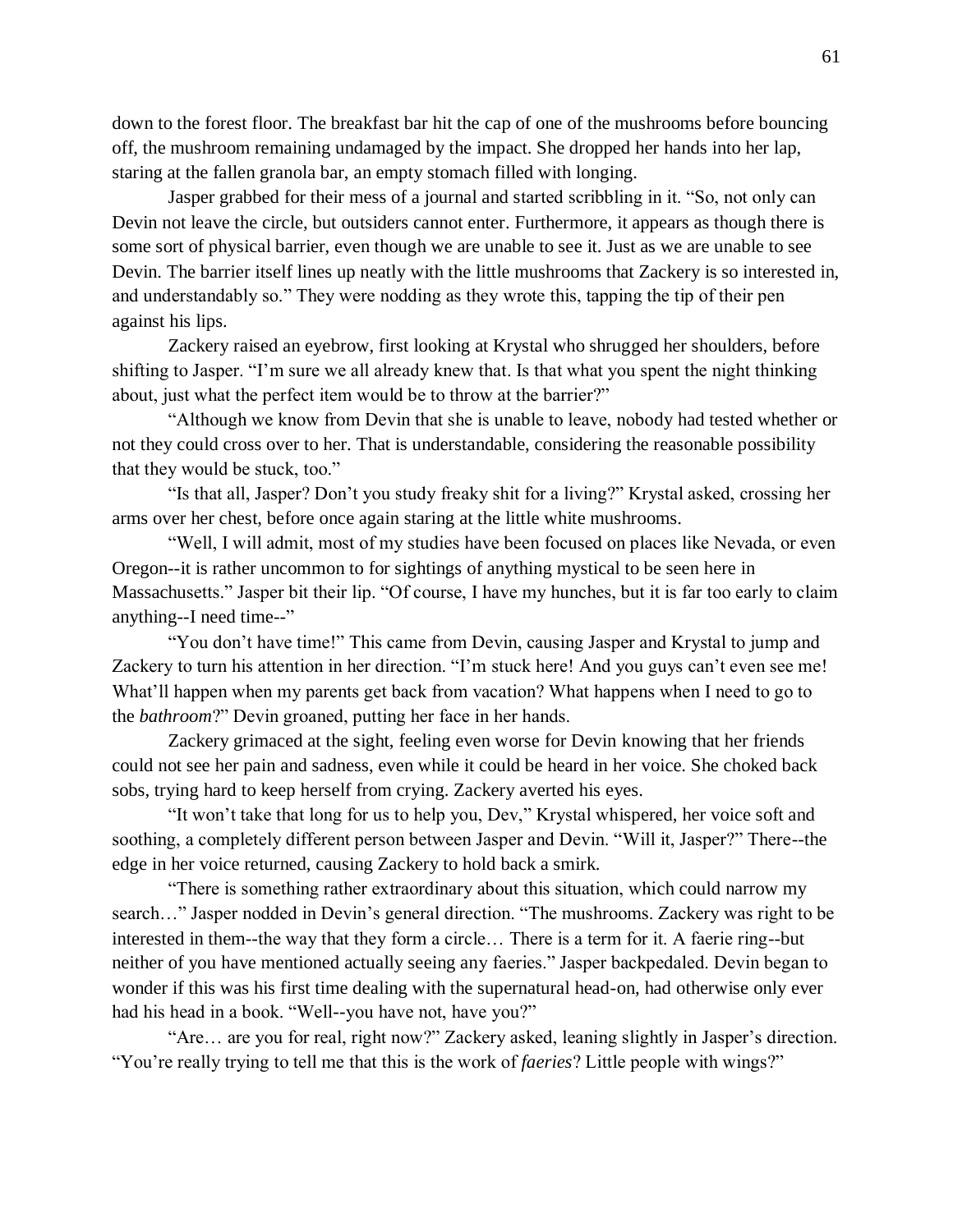"I have to agree with Zackery on this one. That doesn't make sense!" Krystal scowled, looking in the direction that Devin was supposed to be. "What about you, Dev? You haven't seen anything like that, have you? I mean--seen any winged people lately?"

Devin shook her head, but then remembered that the only purpose that could see that was Zackery. "O-oh, no. I haven't seen anything since we got into the forest. But," Devin added, watching Krystal as she had begun to turn towards Jasper. "I think that's strange--don't you? This is a place where wildlife is supposed to be able to roam free. I haven't even heard anything that wasn't what one of us caused. But… but maybe I'm overreacting."

"No, that is a good point!" Jasper said in a voice that, for them, was unusually loud, shocking everyone else. "Animals are more sensitive than humans, so they would avoid a place inhabited by faeries. They would be more apt to recognize their presence, and then as in any case of prey versus predator, would want to remain as far from them as possible." Jasper's eyes flashed, thinking they now had the proof to have the others believe them. "Creatures that would not want to be around when the faeries find them destroying their natural landscape, or defecating in it."

Krystal sneered at Jasper and then shuddered at the thought. She turned to her side and opened her mouth to say something, but then closed it, and turned back to Jasper. Her eyes turned to stare at the ground.

"Okay," Zackery cleared his throat when the silence went on for too long. Jasper was looking in Krystal's direction, but they seemed to be lost in their thoughts; Krystal seemed out of focus, too. Devin seemed to be fine--as fine as someone could be, trapped and invisible to her friends--though she, too, was staring at the ground, drawing lines in the dirt. "Okay," Zackery repeated, a bit sharper this time. "Let's say this faerie idea is even plausible, how does that help Devin at all? Do you know how to get her out of this… *faerie ring*?" Zackery asked, huffing as he forced the words out of himself.

Jasper grabbed at one of their journals, flipping through the pages so fast that Zackery had to wonder if they were looking at all, or knew they had nothing written on the topic and just had to look frantic. It was only when Jasper looked up for a moment and caught Zackery's eyes that they stopped searching through their notebook and sighed. "I have plenty of books at home that have probably dealt with something of this nature, but personally--"

"Answer the question, Jasper! You have nothing, right? There's nothing you know that can help Devin, whether it's faeries or witches or aliens?" Krystal asked, her cheeks flushed with anger.

"Actually, aliens are more prone to crop circles instead of rings of mushrooms. The exact opposite of each other, where one creates a ring of life another mows down any sign of it." After searching for the page that they wanted, Jasper turned their notebook towards Krystal and Zackery. The journal was opened to a full spread of drawings and newspaper clippings of what, Zackery guessed, had to be crop circles. As Jasper had said, they did look like odd drawings in the ground by a lawnmower.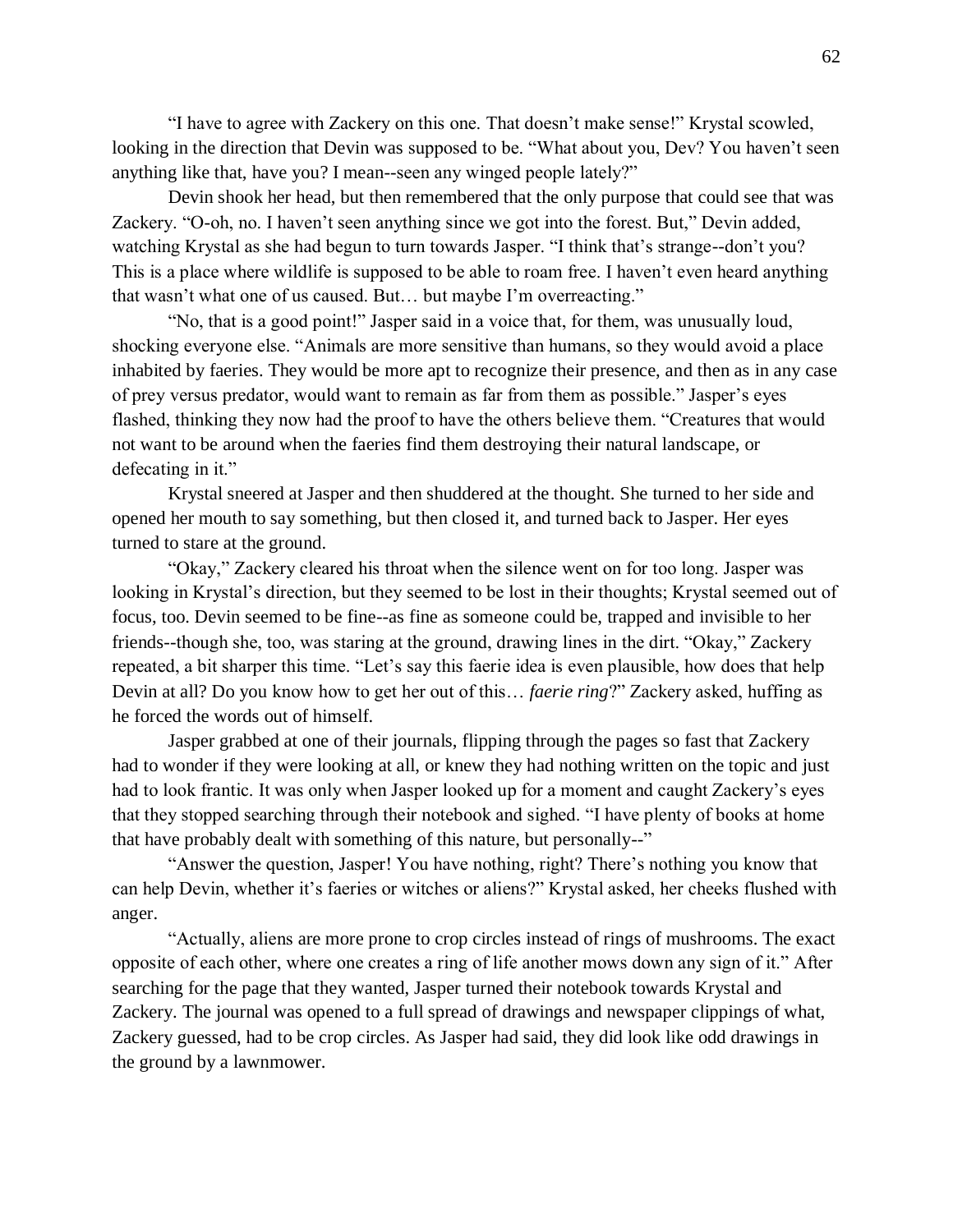Krystal launched her hand out and slapped the book out of Jasper's hands. A shadow fell over their face; as Krystal stood up, Jasper looked away from her. "This is ridiculous!" She was crying again, but she was trying to talk through her tears. Zackery winced as he watched. "What use are you if you can't even save my best friend?" Even through her tears, Krystal was careful not to cross the border of mushrooms. She walked along the edge until she was on the opposite end, away from Jasper. Devin stood up and followed her as close as she could.

"Listen, Zackery," Jasper said, and when Zackery turned toward them, Jasper had closed any distance between the two of them, forcing Zackery to jump where he sat. He arched his neck away from Jasper, trying to create any space possible even with his back to a tree. If he tried hard enough, maybe he would meld and become one with the tree and disappear altogether. "You and I, we both have the most experience with the supernatural, right?"

Zackery sputtered, again trying to look for a way out. In one direction there was the sobbing Krystal--he wanted nothing to do with that--and there was no other direction because Jasper stood in his way. "I have no idea what you're talking about! I don't know anything about faeries or ghosts or--"

"You said you thought these mushrooms were different, right? Maybe you did not want to admit you thought of anything supernatural until you had someone else verify it. Now I have, now Devin has--so let us work on this together." Jasper dropped their voice to a hurried whisper, forcing Zackery to strain his ears just to hear them. "Krystal will not come with me, and it is probably best she stays with Devin anyway. Come back to my house so we can find out how to fix this. Like I said, I have tons of books back home, and I could use my laptop."

"Why don't you just go by yourself?" Zackery whispered back. With Jasper this close and naturally a quiet speaker, Zackery couldn't help but feel urged to keep his voice low. There was a tingling sensation in his chest and in his throat--enough for him to notice, but only for a split second before his attention was forced back on Jasper. "Krystal will probably beat the shit out of me if I try to leave. She'll think I won't come back." He only half heard the words that he was saying. Zackery was desperately trying to prepare a way to explain why he wasn't next to Jasper once they left the woods.

Jasper stood up without another word and started walking back to their backpack. While putting their journals back into the bag, they called out to Krystal, "Zackery and I are going back to my house to use the computer. We will search up anything we can find on faerie rings and how to break them. I will do my best to make sure we are back by sunset." Jasper stood up, facing Krystal, but her back was still turned to them. Even Devin didn't bother to pry her eyes away from Krystal to spare a glance in Jasper's direction.

"Alright, we are off," Jasper said, more to Zackery than to either of the girls. Zackery scrambled to his feet, willing to at least walk Jasper out of the woods, even if he could not join them.

For the first few minutes, Jasper was leading the way and Zackery was walking right behind them. He stared at the forest floor, biting his lip trying to devise the best plan on how to slip away from Jasper. If he left right now, Jasper wouldn't even be able to notice, and he could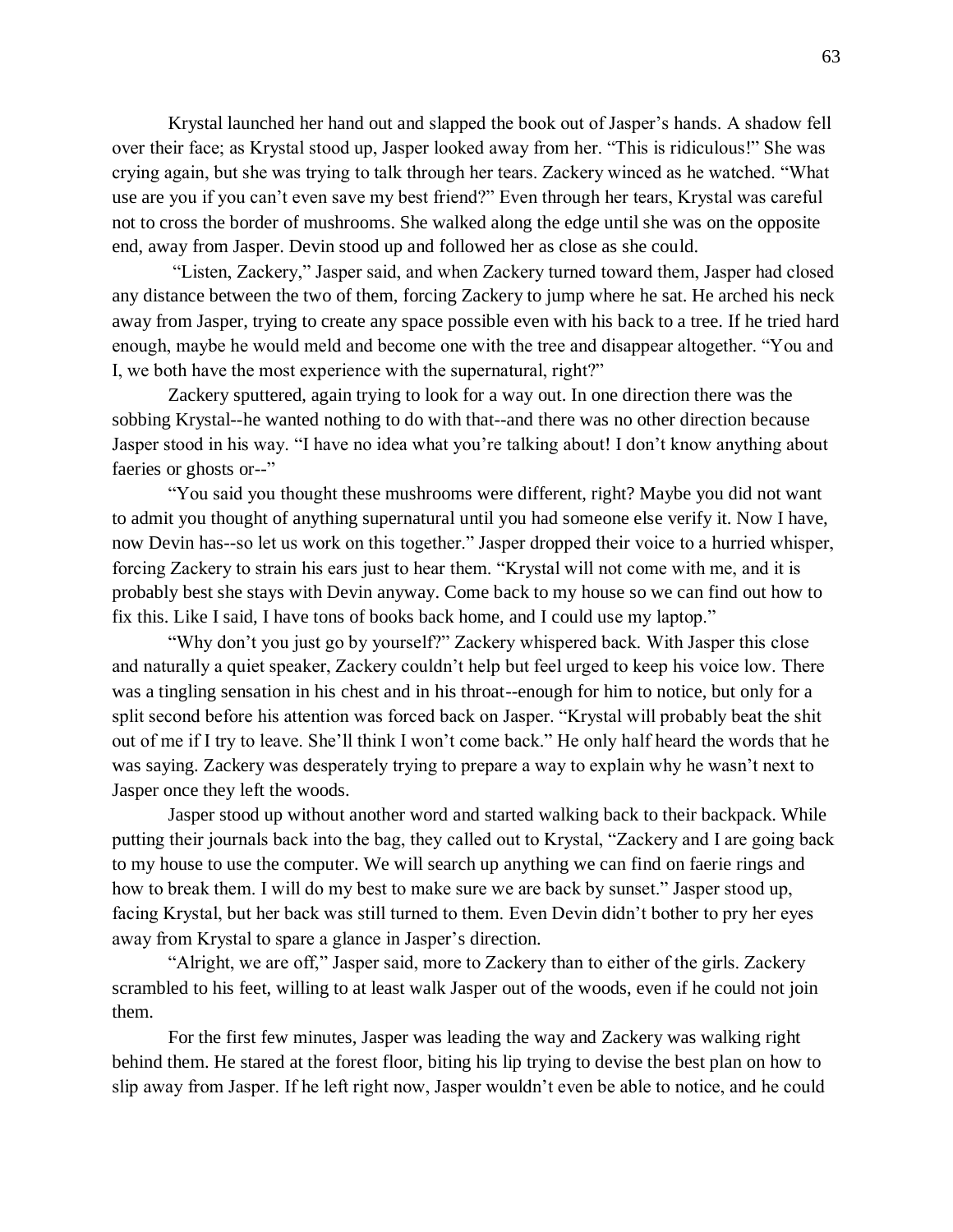just return to Devin and Krystal. But would they come back to grab him? Then he would be ridiculed by both Krystal and Jasper. And there was a chance that Devin would be upset with him, too, although he couldn't imagine it; or, maybe, he didn't want to imagine it.

But he had no choice, where he could and could not go.

"You can walk beside me, you know," Jasper said without turning around.

*Fuck*, Zackery thought, tightening his jawline as he dragged himself next to Jasper. He continued to stare at the ground, part of him not wanting to make eye contact with Jasper and the other part not wanting to get lost in the woods. With each sidelong glance, he could see Jasper, eyes wide and taking in their surroundings, not taking in what they saw but their head constantly bobbing side to side anyway. "You'll get lost doing that."

"Doing what?" Jasper asked, tearing his eyes away from the trees to look at Zackery only for a moment, before they began to look through him, past him to the vibrant green behind him. Zackery snapped his fingers inches from Jasper's face, forcing them to look at him. "You never seem to get lost."

"I… spend all of my free time in this place," Zackery grumbled, turning his eyes back to the forest floor. "Even if there aren't any marked paths, I've gotten better at navigating this place. I still don't think I've seen all there is to it, though."

"Why do you say that?" Jasper asked, even though their attention wasn't on Zackery. Zackery looked up and followed their line of sight, to see a flickering in the distance. Maybe it was a leaf falling from a tree, or maybe it was the light catching off a winged animal.

As fast as it was there, it was gone, and Jasper and Zackery locked eyes. Zackery's steady stare caused Jasper to flinch, a touch of pink rising on their cheeks. "I've heard there's supposed to be a pond in the middle of this place. I've never seen it though. And I believe it's here. I mean," Zackery scoffed and rolled his eyes. "I have no reason to believe it's here, but I do."

"Just like you believed that there was more to those little mushrooms?" Jasper asked.

Zackery opened his mouth to say something, pointed at Jasper, and earned a small grin from them. "Shut up!" He tried to come up with anything else to say and failed, half-formed words and sputters the only thing falling from his lips.

"I mean, then probably it exists, right?" Jasper laughed. "I know that Krystal has been giving you a hard time, but she said you gave her and Devin a scare when they came here the other day. And--and obviously you can see that my relationship with Krystal is still lacking. But it makes sense that there are parts of the forest that you have yet seen, if this really is the work of faeries," Jasper stumbled through some thicket, catching their balance on the trunk of a tree. Zackery stepped away, not wanting them to try and grab onto him for assistance. "Then they are known to be secretive little bastards. They love messing around with humans, and part of what we are going to search for when we get back to my place is how to not only protect ourselves from their games, but also how to beat them at their own game. The faeries, I mean, because then we may be able to break Devin out of that faerie ring."

With a heavy sigh of relief, Jasper made their way out of the forest. The sun was still shining even though it was now on the decline, and before them was the open field. Zackery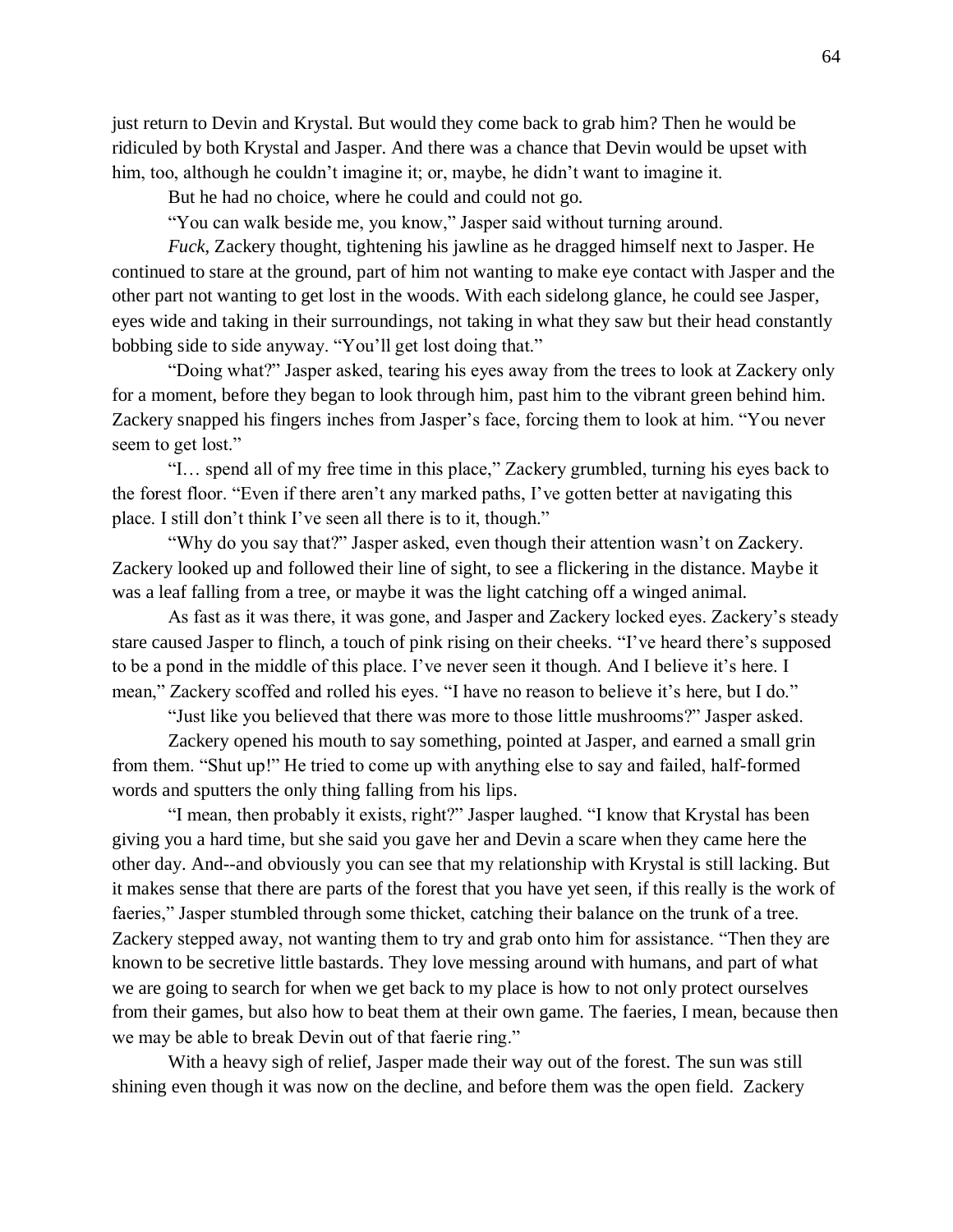recognized the large patch of indiangrass to the right of them, and straight across the field he saw the field narrow to a single dirt path that would lead to the makeshift parking lot. When he first found himself free to roam the forest, Zackery had spent most of his time just trying to find the edge of the woods, over and over again because each time he tried to cross into the field in front of him, he was forced back into the woods. It wasn't just a shove or stumble backwards, it was a complete transportation from one end of the woods to anywhere in the middle so that he had to wander to find his way back. He would try to cross several times in a single day--or, so he thought it was a single day, because the sun was shining each time--but it was exhausting. To keep up his form took all of his concentration back then, and when he tried to pass into the field, it was like slamming into someone twice his size, then having that person lift him off the ground by his very nerve endings, before being launched into the distance.

Zackery had been punched often enough to not give up right away. But that was then, and this was now, where the last thing he wanted to experience was that tingling, numbing sensation, the complete lack of control over his own body. He watched as Jasper continued walking, not realizing that Zackery wasn't beside them right away. When they turned around, Jasper waved to him. "We should make this quick, or the girls will worry. Come on!"

"Are you sure you need me? I could just wait here, and help you find your way back when you return," Zackery suggested, wondering if the tightening in his stomach and chest was the forest beginning its work.

Jasper trekked back over to Zackery, grabbed his hand, and pulled him out into the field. "I said come on! We cannot leave Devin in that precarious situation for longer than necessary. Krystal will have your head if we dilly-dally."

Jasper was still talking, but Zackery could no longer make out what they were saying, he could only see their lips were still moving. All at once, he was overwhelmed. There was Jasper's hand, still gripping his wrist. Zackery seemed to be outside of himself as he watched his hand press against his chest, and *felt* them touch, *felt* the beating inside. He had long since forgotten what it was like to breathe, and now his lungs burned for air as he struggled to find some sort of natural rhythm to breathe to. Each breath was forced and harsh, unfamiliar and painful. Through his nose, it burned; through his mouth, he choked; he began to feel light-headed, and the grass below him was moving, shifting, so that it touched the sky, became the sky, and the sky touched the ground.

Zackery opened his eyes to find himself in a car, a moving car, the forest and the field nowhere in sight. He sat up bolt right too quickly, and a mass of shadows and swirls entered his vision. Though he meant to just press his palm to his forehead, the force was more like a slap, worsening the throbbing in his head. The stinging of his skin only lasted for a few seconds, but it was noticeable, and Zackery shook at the realization.

"Holy shit, Zackery," Jasper said, catching Zackery off-guard. "You straight up passed out back there. Are you feeling okay? We are almost to my house now, so if you need painkillers or something, let me know."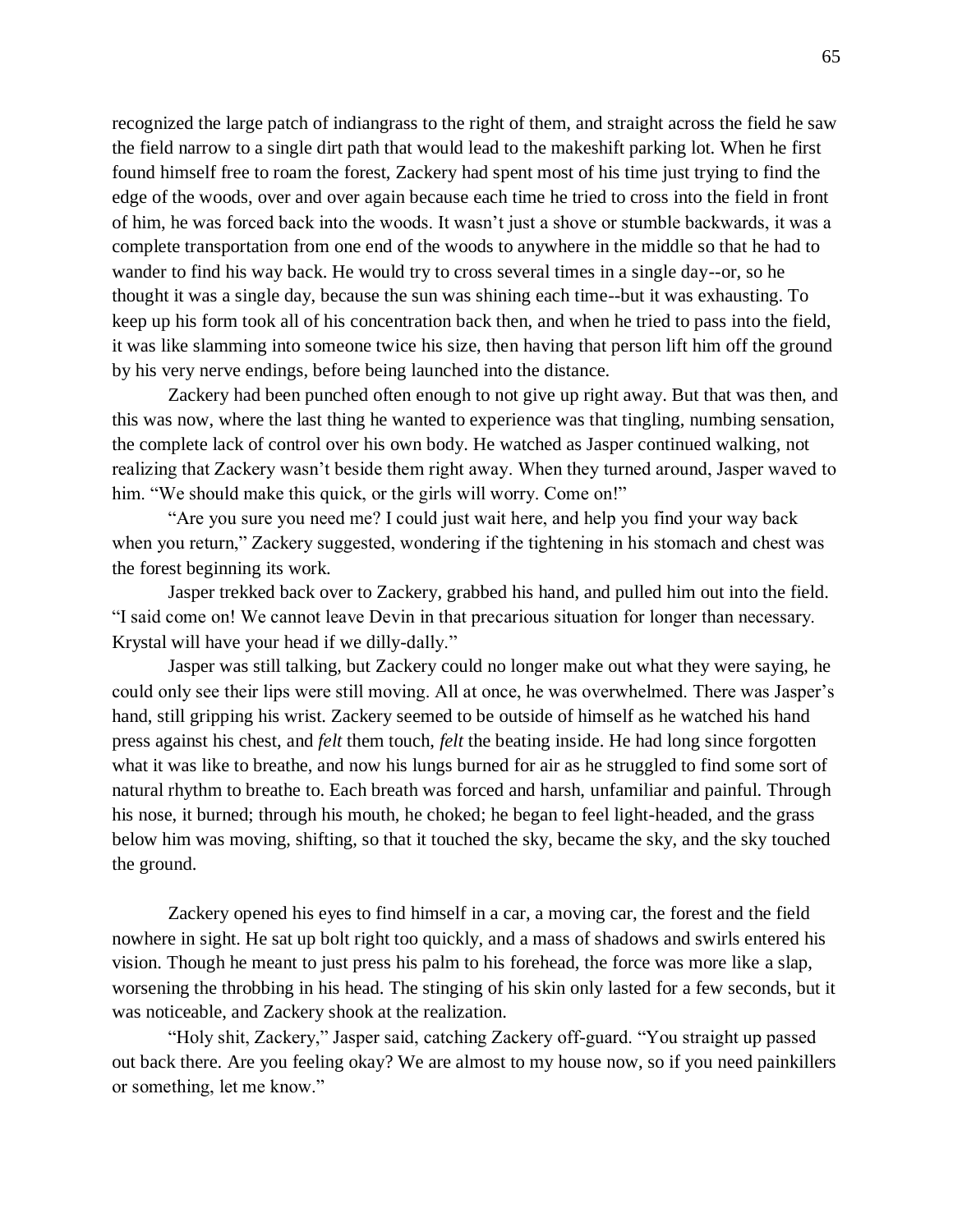"Your house?" Zackery asked, his voice catching in his throat and coming out with a rumble. He cleared his throat before focusing on the moving scenery just outside his window. Houses and cars passed by, trees and power lines marked the edges of the road. Seeing them pass by in a blur was dizzying, and he had to tear his eyes away and press his forehead against the window to keep the burning sensation in his throat down.

"Yes, my house, where we are going to look for information on how to block faeries and destroy faerie rings, remember?" Jasper asked, their voice still low yet with an added clip to it. Zackery glanced over at them and couldn't make out anything from their expression. Perhaps they're upset over his fainting episode. The thought made Zackery's cheeks turn red.

"Right, I remember," Zackery nodded, banging his head off the window glass as he did so. "I'm just surprised we got there so fast, I guess."

"Well, it would not have seemed so fast if you had been awake for the entire ride," Jasper said as they pulled into a long driveway. Their house sat on a hill which rose above the driveway, which led to a garage underneath the house. With the push of a button, the garage doors opened for Jasper to drive in smoothly into the darkness. As their car crossed over, though, lights flashed on, one after another, automatically.

"Yeah…" Zackery muttered as he fumbled with the door and stumbled out. "I don't know what that was about," He admitted. "I'm sorry."

"No worries," Jasper marched forward, urging Zackery to follow. "So long as you are feeling better now, because we have work to do." They turned around a corner, Zackery hearing them go up a flight of stairs before finally managing to walk ever-so-slowly to the staircase himself. He stared up at Jasper who was already waiting for him at the landing. "Come on, we do not have all day! My room is upstairs."

Zackery grimaced as he made his way up the narrow staircase, out of breath and legs shaking by the time he made it beside Jasper. Already, he was beginning to miss being able to just will himself somewhere. Even if he did have to take the time to physically walk somewhere, it wasn't taxing on his body. Pair that with his newfound inability to breathe with ease, and suddenly even taking the stairs became a burden. He did his best to mask his breathless discomfort in front of Jasper, while he started leading the way again. Zackery caught glimpses of a kitchen directly across from where the staircase opened, a marble island and matching countertops. A flicker of envy burned to life in the pit of his stomach, before he turned the corner and could no longer see the kitchen. They passed through a living room or a den of some sort, with a large flat screen television in the middle of the room and a fireplace beyond it. The room was dimly lit by whatever light from the windows could pass through, but Zackery noticed that each room they passed through had a minimalist style while still managing to be breathtaking.

Jasper, of course, had said nothing as they made their way up another flight of stairs.

"So… your parents. Are they working? Are you a single child?" Zackery asked, unsure if he was allowed to ask these questions but was also becoming more and more uncomfortable with the silence with each step.

"Parents are dead, sister is at school. Probably. It is a weekday, right?"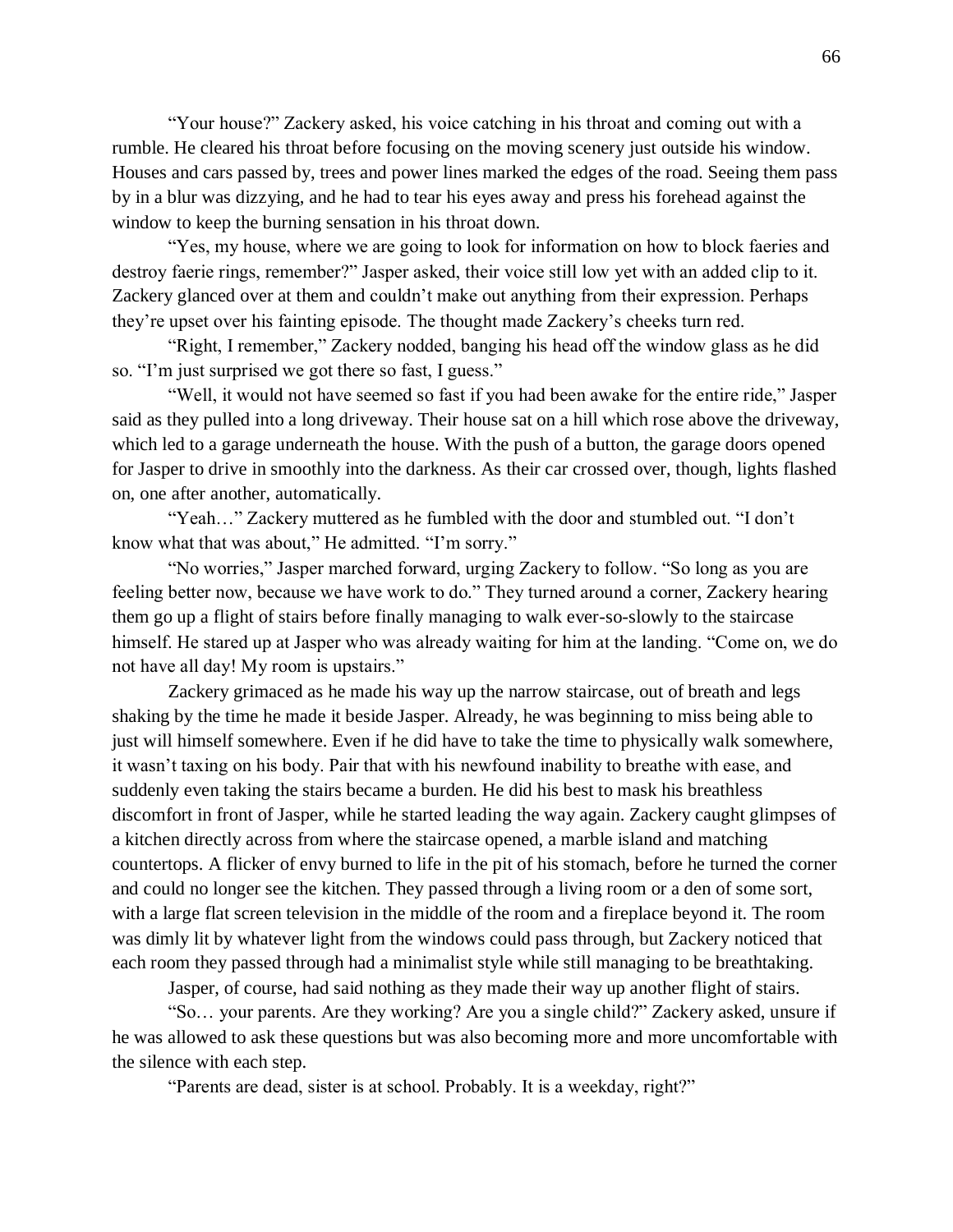"I don't know…" Zackery mumbled, eyebrows nearly meeting his hairline and his jaw unhinged. "I-I'm sorry for your loss?" It came out more like a question than he had intended. But the blase nature of Jasper's curt statement knocked him off guard. " "You can't be living here on your own with just your sister, right?"

"Why not? We are both adults. But, my grandparents do live with us as well. They may have gone out for brunch, though." Jasper took a right after reaching the top of the stairs, which led to an open room. It looked like a master bedroom, but it was empty. There were no pictures on the walls, and aside from the pristine and untouched-looking bed that was in the far corner, there was no furniture in the room either. If this had been Jasper's room, Zackery would have accepted it. It would have been surprising nonetheless, but it would have almost fit Jasper's personality to a point. But Jasper didn't stop, and instead crossed the room to another door. This one was closed and, when opened, Zackery realized that at one point it had been a closet. It was a small space, and now there was nothing in it but a ladder and a few lone coat hangers. "Alright, watch your step," Jasper said as he began his ascent.

"Your bedroom… is up there?" Zackery asked, grabbing hold of the lower rungs of the ladder. They were cold to the touch and felt solid in his palm, both unfamiliar feelings that sent shivers down his spine. His teeth chattered once, painfully clicking together, before he managed to give himself a thorough shake and pull himself up the ladder. He reached the top, arms throbbing and tingling, legs shaking, and gasping for air. Jasper grabbed Zackery by the shoulders and hauled him out of the space before helping settle him onto the ground where he could catch his breath.

"What, does climbing ladders bother you?" Jasper asked, kneeling down beside Zackery, whose face was pressed to the dusty floor as he gathered his bearings. As he slowly lifted his head, Zackery felt pressure on his back that caused him to straighten up faster than necessary. Even with throbbing head and blurring vision, Zackery noticed, felt Jasper's hand rubbing his back between his shoulders. By the time his vision cleared, the feeling was gone and Jasper was standing up, walking over to a desk on the other end of the room.

The room was dark, dusky, having only one window, and that being very small. The desk that Jasper sat at was cluttered with papers and with piles of books. As Zackery walked over, stepping over more piles of books or journals as he did so, Jasper's computer flared to life, lighting up half of the room. To the left of the desk and lining the wall was a bookshelf, with every available space filled with books, or leather-bound journals stuffed with papers, just like the one he had seen earlier. On closer inspection, using the light from the computer screen, Zackery managed to read some of the titles. *Not Just Monsters: An Understanding of Cryptids and Folktales*, *Supernatural of New England Field Guide*, and his personal favorite, the one that really got his stomach churning, *The Daily (after)Life of Ghosts*.

"You have a lot of books," Zackery muttered, flipping through the pages of the ghost textbook. The margins were filled with notes and entire sections were underlined, probably by Jasper's own hand. He didn't have the courage to stop and read any of them, though, and placed the book back in its place.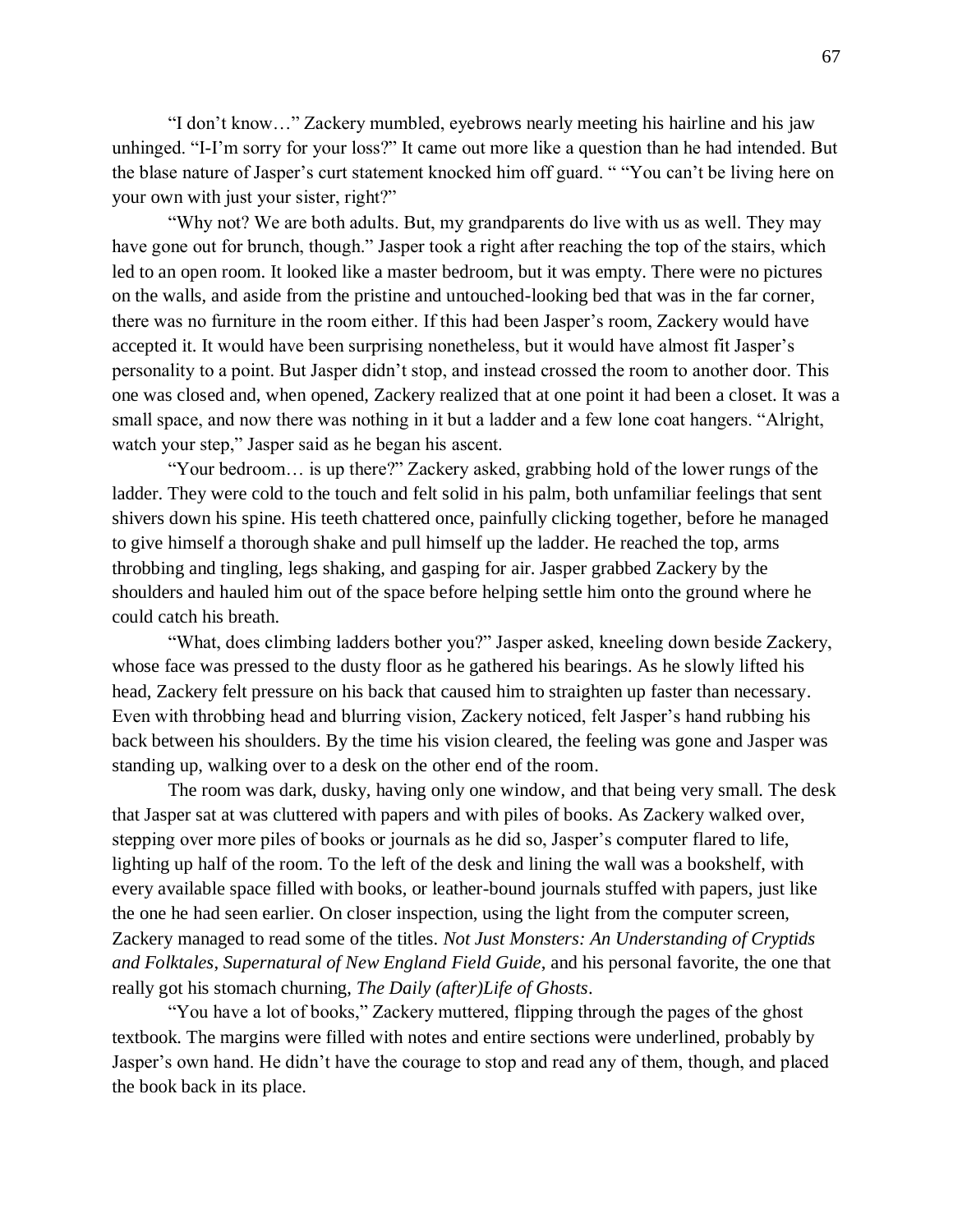"I have a lot of time to read," Was Jasper's answer. "Would you consider the mushrooms brown, white, or beige?" Jasper asked, though by the sound of their tick-tacking fingers, they weren't waiting for an actual answer from Zackery. "I am pretty sure the colors of the mushrooms are irrelevant, but it is best to be as detailed as possible while doing research."

"Don't take this the wrong way, Jasper, but you have no idea what you're doing, do you?" Zackery asked, as he moved away from the bookcase and took a seat on the bed that was on Jasper's other side. The bed, though, was little more than a mattress on the floor with pillows and a blanket. There was a stabbing in his back when he tried to lay down and when he felt behind him, Zackery pulled out an uncapped pen, then tossed it in Jasper's direction who instinctively swatted it away. "I don't know how I'm supposed to help you with this research if you only have one computer."

"For starters, you could not throw pens at my face," Jasper said, the creeping smile on their face the only hint Zackery had to let him know that they were joking around. "If you want to see if I missed any books involving faeries on the shelves, you could do that. Otherwise you are just here for when I need you to corroborate something that the internet says. Right now… it is just the basics. Faeries play tricks, faeries inhabit forests, faeries do this, faeries do that, but what about faerie rings and how to break through them…?" Jasper wondered aloud, Zackery watching as they scrolled through web pages faster than he thought they could actually absorb the information.

"I think I'll stay away from your bookcase, thanks for the offer, though," Zackery responded, lying down on Jasper's bed. He was hyper-aware of his body and the bed adjusting to each other at the same time, and he couldn't tell if the ache that was starting in his bones was comfortable or painful. He closed his eyes, hoping that when he opened them, he wouldn't find himself back in the middle of the forest, or anywhere else along the way. When he had first died he was unable to control his movements, which wasn't similar to the way he moved while he was alive; but when he opened his eyes, there was nothing but the roof, not far above. When he rolled over onto his side, Jasper was still there. Or, more correctly, he was still in Jasper's house. He felt as though his heart was being squeezed, but it wasn't an unpleasant feeling, either, even while it caused his breath to hitch in his throat.

"Faeries are known to be weak to metal or iron, but who knows if that would have any effect on the ring itself. Since we cannot see the faeries, then that may just be useless, although it is the most common weakness given…" Jasper rambled in his soft, low voice, and Zackery could feel his head nodding backwards.

"I mean, if the mushrooms are what're keeping Devin stuck there, can't we just, like, uproot them?" Zackery asked, sitting up with his back pressed against the wall. "Maybe then--"

"No," Jasper cut him off. "If only it worked like that. Even if the mushrooms were knocked away, the ring would still exist. We just would be unable to see it until another mushroom grew in its place."

"Great," Zackery grumbled. "I think I need food."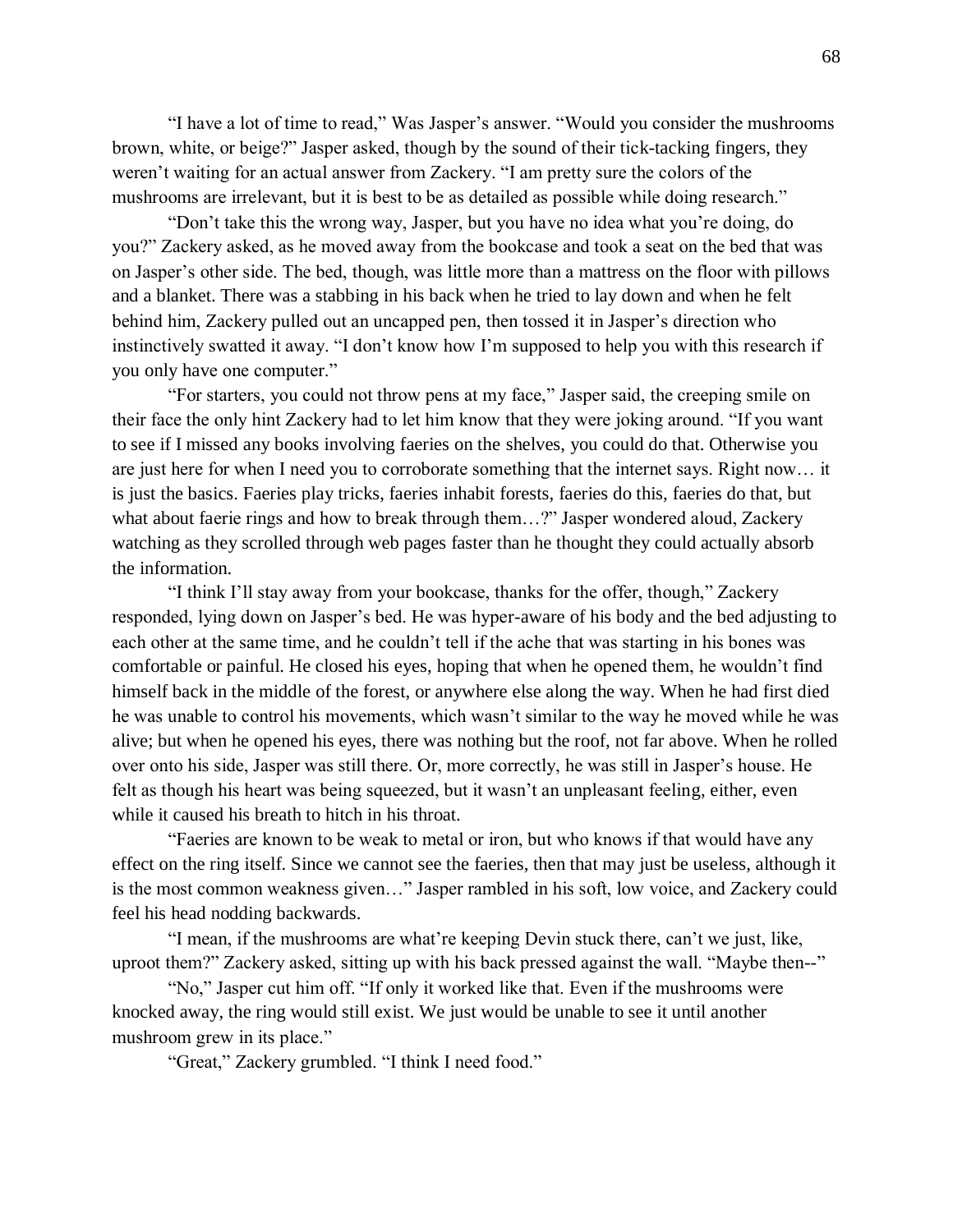"Food…" Jasper leaned back in their chair, folding their arms behind their head as they looked at Zackery. "Oh, *fuck*."

"What?" Zackery asked, getting up to look over Jasper's shoulder. Jasper tilted their head up to Zackery. "What? Did you find something?"

"We have to get back to Devin and Krystal," Jasper stood up, grabbing Zackery by the shoulder and half-leading half-shoving him towards the end of the attic. "Devin needs to know not to eat the food of the faeries. If she does, she could be stuck in the faerie world forever."

"Wait," Zackery turned around, trying to stop Jasper in their steps. "What are you talking about? Devin isn't in some other world, you just can't see her." Zackery did his best to hold his ground, even though Jasper stood close to him, the two of them stopping in an awkwardly close position and neither one willing to budge. "Besides, how does standing in the middle of some mushrooms automatically make her a part of this fairyland? She said she can see all of us perfectly fine."

"A faerie ring connects this world to the home of the faeries, sort of like a portal. So it is more accurate to say it is both here and there; and thus, it is neither here nor there. That is why Devin can see us, but we are unable to see her. Or so I figured," Jasper walked away from Zackery and paused at the lip of the opening to the ladder. "But it sounds like, maybe, you *are* able to see her?" With that, they dropped to the floor below.

Zackery poked his head through the opening to look after Jasper before following after them. "What are you…?" Zackery laughed, shaking his head. "No, nonono, I can't,"

"You did not include yourself when mentioning that we could not see her--you used you, to refer to me, or maybe Krystal included. But you did not include yourself. So you can see her?" Jasper asked once Zackery made it to their side.

"Look, if Devin needs us, we should stop stalling and head out." Zackery tried to walk past Jasper, but the two danced in their spots, trying to escape and getting blocked at each turn. "Stop that! What are you doing?" He huffed, shoving Jasper away from him. Their eyes narrowed, but they didn't retaliate. "Isn't she your friend? Why are you fucking around here?"

"It could be crucial to our understanding of the situation if you are able to see her or not, and the fact that you are skirting around the question is suspicious!" Jasper countered. "She could die if we are unable to release her from the faerie ring, and you might be able to save her if you are able to see her!"

Zackery swallowed hard the lump that was beginning to form in his throat. "Nothing is going to happen to her if we just leave now. You mentioned iron, so grab something and let's get out of here."

Once more, Zackery tried to push past Jasper to the door, trying to escape for the stairs. But Jasper held out their hand, shoving his chest slightly so that he couldn't leave. Zackery felt his heart skip a beat, wondering if their hand would go straight through to the other side, even as he could feel his own heart in his chest and knew that it was impossible. Instead, Jasper's hand met against his body and dropped away, leaving nothing but the memory of his touch on Zackery's skin, on his brain.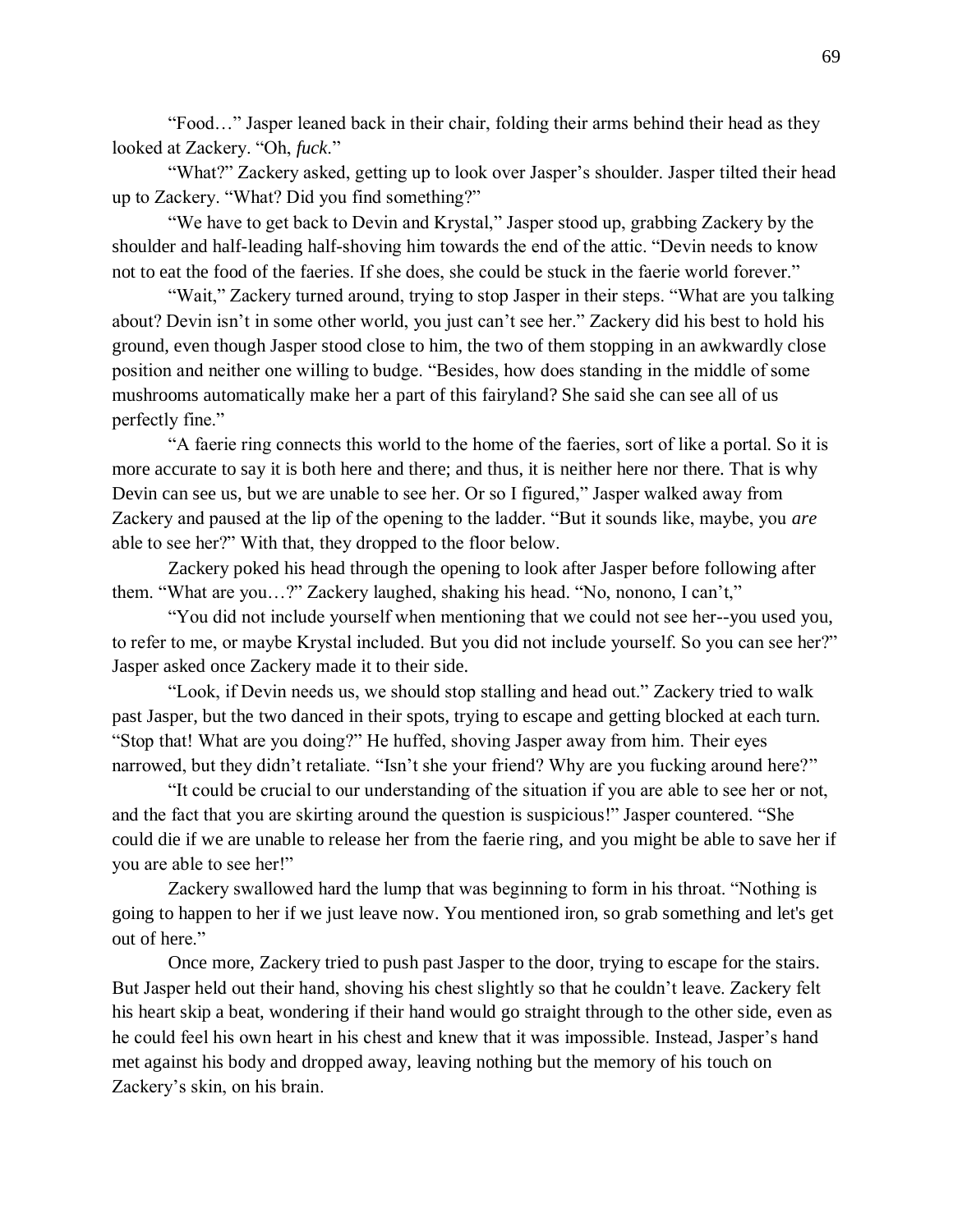"Did you do this to Devin?" Jasper asked.

The room fell silent, with Jasper staring down at Zackery. He had never felt so small and insignificant, with their steady and judging eyes unblinking in his direction. There had never been a time he wanted to be dead, except for at this moment. If he was still dead, he could have escaped, and Jasper would have been unable to stop him. Instead, he was stuck here, under the heat of Jasper's stare. Here was this man--person?--that dedicated their life to the supernatural, and Zackery himself was having one extraordinary experience after another. If there was anyone who would have been able to help him, understand him, *believe* him, it would be Jasper.

Zackery bit his tongue. "I didn't do anything to Devin. Until the other day, I didn't even know who she was. All I wanted was some help. I never meant for any of this to happen." Another lump, another swallow, this one more painful than the first. "But now she needs my help, so let me help her, in whatever way I can. We both know we can't do anything here, though."

Jasper's eyes searched Zackery's face, and he could tell that Jasper knew there was something he wasn't saying. He could feel heat start to burn his cheeks and he couldn't hold Jasper's gaze for longer than a few short seconds. But Jasper didn't say anything and just left, leading the way downstairs and out of their house. Zackery thought they were running from him, the way they did not wait for him to walk beside them. Instead, Zackery struggled to just keep Jasper in his eyesight. When they reached Jasper's car, Zackery figured they may very well drive away without him, leaving him stranded here.

He struggled to catch his breath as he plopped himself into the passenger's seat. The silence that hung over them was heavy and suffocating. In, and out. He had to remind himself to breathe, even while the air felt like poison to his lungs.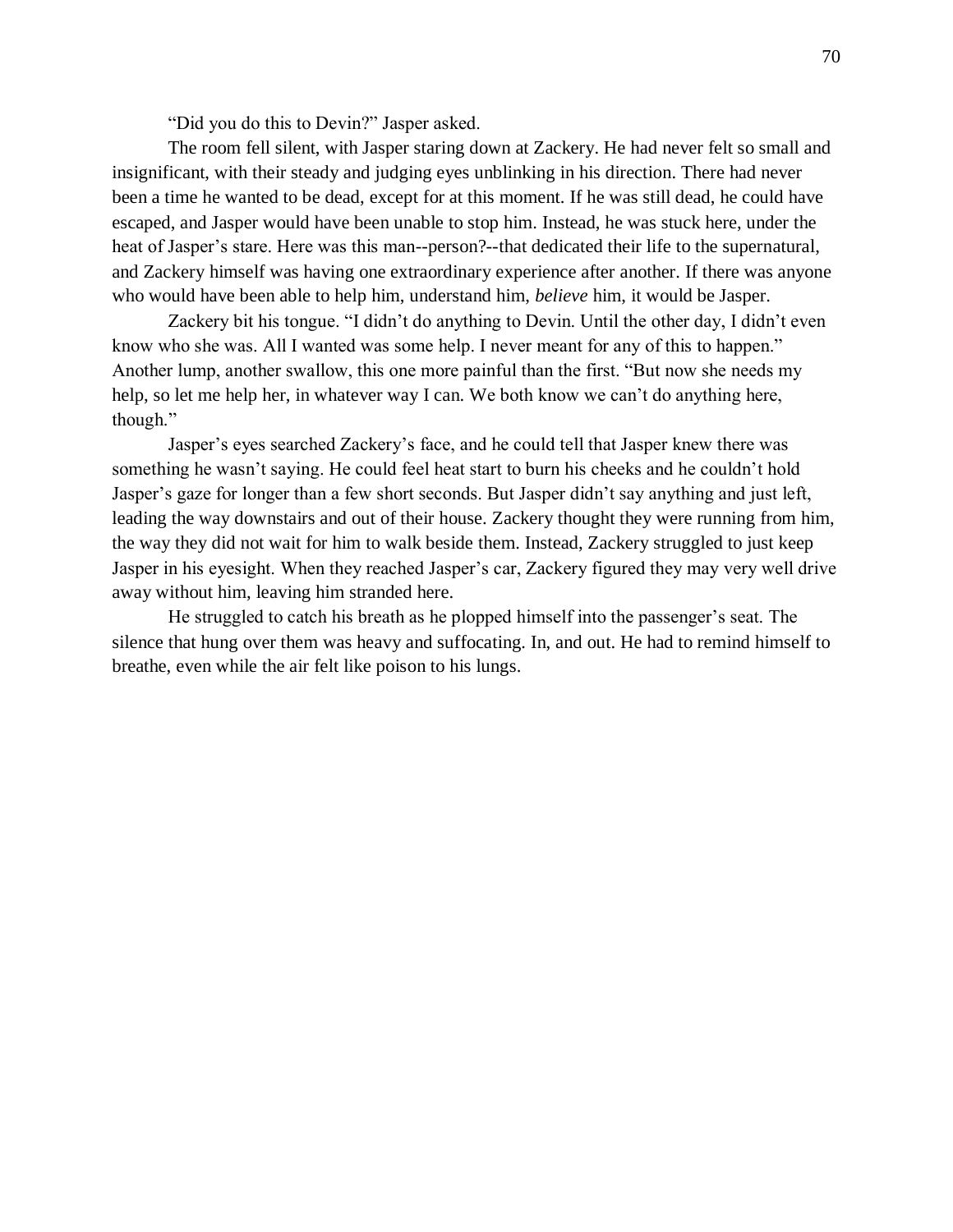## Chapter Five

Over the course of the day, Devin could feel her lungs constrict and found it harder and harder to breathe. Talking to Krystal had become difficult because she never knew when she would be forced into a fit of coughing, a desperate attempt to catch some air. Every now and then, she clutched at her chest, feeling her heart beat against her open palm. The beat was irregular, painful, and she had already puked once from the pain it racked through her. There was also one solo corner of the ring where the soil was a darker color than the surrounding area. There was no longer any pain or building pressure in her lower area, although immediately afterwards she had cried out of embarrassment, even though Krystal had gone out of distance while she had relieved herself. Krystal had started the day off by talking to her consistently while Jasper and Zackery were gone, but by now she feared that Krystal was losing her momentum and was just barely finding it in her to stay by Devin's side.

"Do you remember the sleepover we had for my birthday? A long while ago now, we were probably thirteen," Krystal reminisced, twirling her pointer finger through the dirt, looking as if she was talking to no one in particular. It didn't matter because Devin knew she couldn't see her, but she still wished Krystal would look in her direction. The way she never looked her way made it feel as if Krystal was ignoring Devin, even as she talked about her, or to her.

"Are we really doing this right now?" Devin asked, keeping her voice low and soft so as not to upset Krystal, even though Krystal's own tone was bothering her.

"My moms had just finished renovating the basement, so we slept on the long couch set together after spending a night of using the computer or watching movies on the new television. You were a little scared of the rumbling of the laundry machine, especially after it became dark. So we spent the night close together."

"This sounds like a parting speech," Devin whispered, reaching her hand out in Krystal's direction, splaying her palm out against the whatever was separating them from each other. "Something you would say about someone who is dead. Or dying."

"All I'm saying is," Krystal said, eyes misting over. "That I will be here, as close to you as I can be. Even if you are scared, you aren't alone, I won't leave you by yourself."

Devin was rattled by another fit of coughing, her lungs feeling three sizes smaller than they had been at the start of the morning. Even if she tried to take a deep breath, her heart sputtered, beating out of rhythm, a painful thudding against her chest that forced her to cough. She covered her mouth out of habit, and when she drew it away, her palm was slicked with blood and phlegm.

## "Devin?"

 She laid down, pressing her warm cheek to the cool dirt, and closed her eyes. Although she continued to cough, her lips feeling wet and salty now, she felt farther and farther from herself. She didn't know where she was going, but she just wanted to fall asleep. Maybe then this burning in her chest and building up her throat would die away.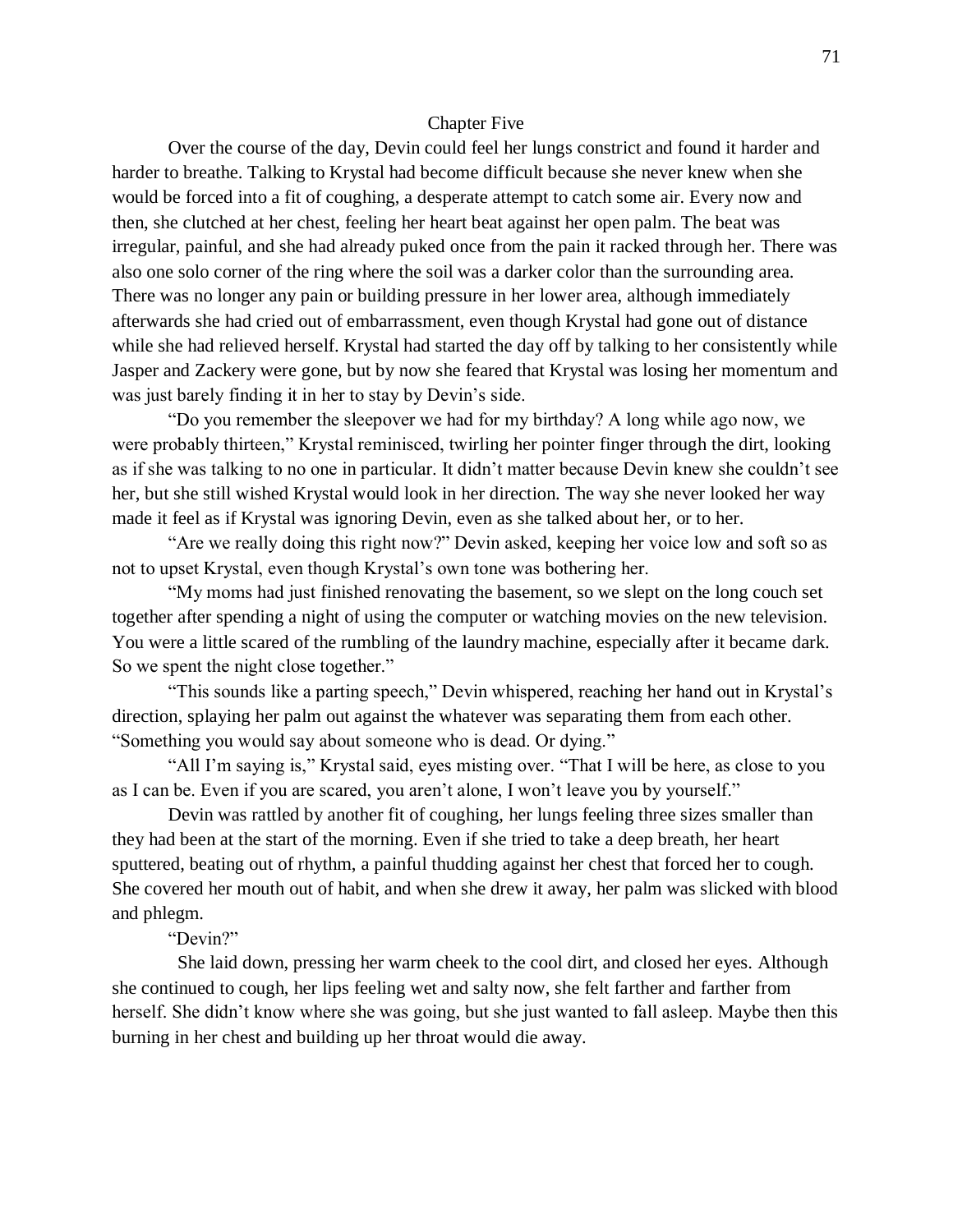### Chapter Six

Shadows began to grow early in the day in the woods. Little sunshine managed to find its way in, so the majority of the day felt like dusk instead of midday. Krystal wasn't afraid of the dark, but she hated being alone. Rationally, she knew she wasn't alone, and that somewhere, mere inches from her, Devin sat nearby. But she could not see her. For all she knew, Krystal was sitting in the middle of the woods all by herself like a fool. Her heart told her she was a fool, and that she should leave, or at least should have had one of the guys remain with her. The only remedy was to listen to Devin's voice, but even that was becoming impossible.

## "Devin?"

There was no response except more wet hacking from her invisible presence. A moment of silence, and another gasp and choke that made it sound as if Devin was drowning. There was nothing Krystal could do, but still she let her hand draw towards the edge of the mushrooms. She was still afraid of what would happen if she touched them, or tried to pass her fingers past them, but she knew that the closer she was to them, the closer she was to Devin. Krystal had never felt so far from Devin before.

"Jasper should be back soon. They'll know what to do." *As for Zackery*… Krystal scowled, still unsure as to why Jasper thought it would be a good idea to bring him along. She pulled her hand back, drawing along dirt as she did so. She sifted it in her palm, holding it up, and then letting it fall through her fingers.

She didn't want the same to happen to Devin.

"Krystal!" Jasper cried, popping out from the bushes. Behind them was Zackery, not looking nearly as lively. "We have returned and apologize for our tardiness, but there are a few things that I did end up finding out."

"What's the matter with Devin?" Zackery asked, walking close to the mushroom ring and close to Krystal, but his eyes were direct and focused. "Devin..?" Zackery asked, reaching his hand out. Krystal and Jasper both reached out, grabbing his hand and his shoulder, pulling him backwards.

"Don't! We don't know what would happen!" Krystal cried.

"There's blood," Zackery whispered, rubbing his shoulder that Jasper had grabbed. "Did she hurt herself, or is she getting sick?" He asked, turning to Jasper.

"Blood…?" Krystal asked, her eyes flickering between Jasper and Zackery, her mouth slightly agape.

"What do you mean, blood? Is she bleeding right now? She did not eat anything, did she?" Jasper asked, turning their attention to Krystal.

"You… you can see her?" Krystal asked, ignoring Jasper and turning toward Zackery alone. "How can you see her? What do you mean, blood? She's not dying, is she? We were just talking a few minutes ago, but then she went quiet and…" Krystal bowed her head, squeezing her eyes shut. Blood. Silence. *Don't jump to conclusions. That won't help Devin. Hold it together.* Through the cracks, tears fell through.

"I… I think she's just sleeping but… I don't know."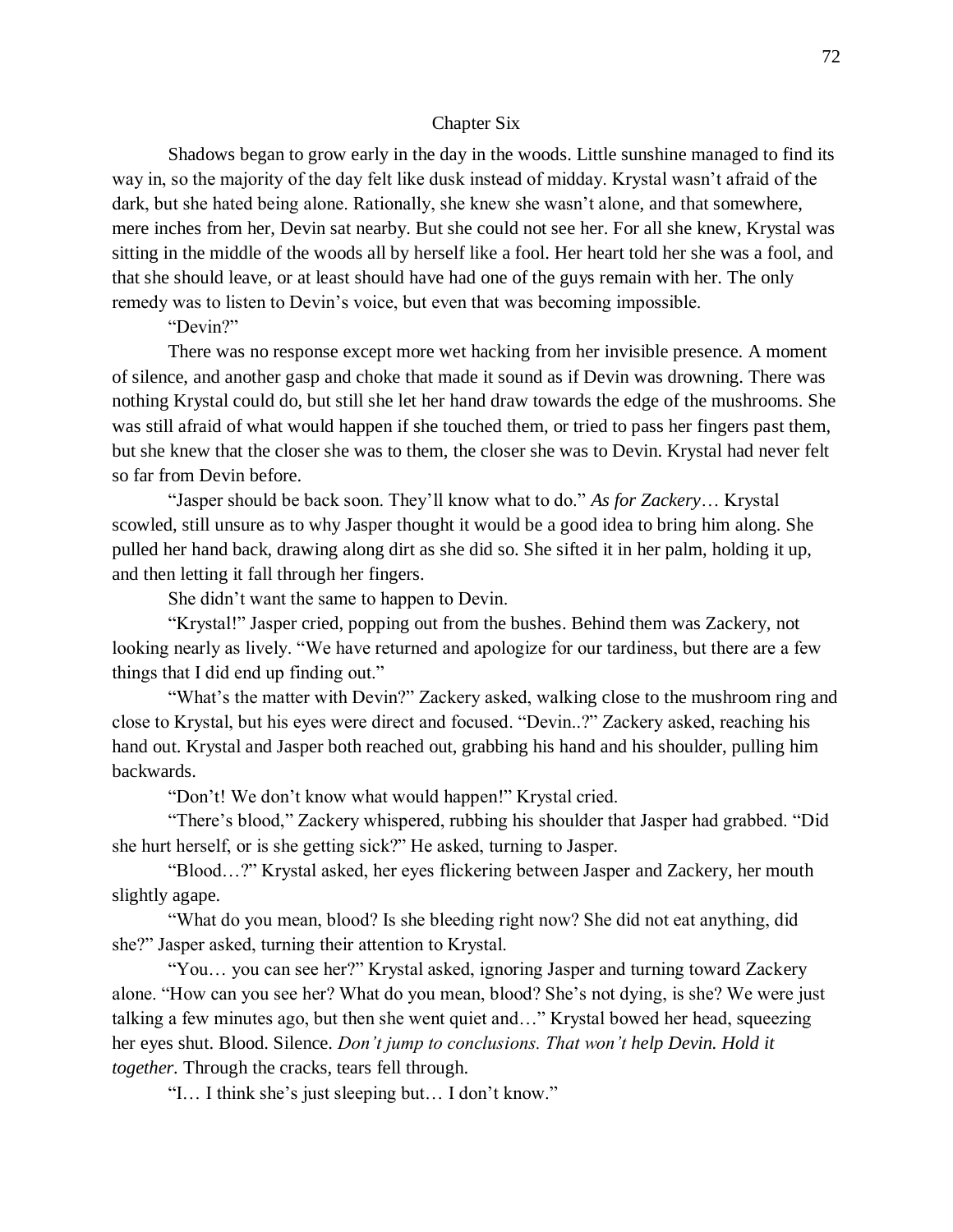"How can you see her? I can't see her! She's my best friend and I can't see her! Who are *you*, to be able to see her..?" Krystal asked, her voice rising. She was grinding her teeth together trying to keep calm, but out of nowhere she felt overwhelmed, filled to the brim. There was only one way she knew how to release this tension which forced her skin to feel too tight. Opening her eyes was like opening the floodgates, but she couldn't keep her composure.

"This is not the time, Krystal," Jasper sighed, shaking their head. They looked at Zackery, and Krystal saw for the first they communicate with just their eyes, rolling them in Zackery's direction.

She knew it had been coming, but it still felt like a shot to the heart. Even when the two of them weren't dating, Jasper still had to go out of their way to criticise her, didn't they? She couldn't help the way she felt, how *much* she felt. "No," Krystal spat. "It's not the time to tell me to make fun of me, okay? My best friend could be dying, and what are you going to say? That I shouldn't waste time crying? But what have you done except stick your nose in your books? Oh, that's right, *nothing*. Don't act as if you've handled this situation any better than I have, because you haven't, and you're supposed to be the paranormal know-it-all!"

"Krystal, you and I should go find--" Jasper began, otherwise ignoring her.

"I don't want to go anywhere with you," Krystal interjected.

"Listen," Zackery said, his voice loud and steady. Krystal stared him down, not intimidated since they were roughly the same height, but the way his eyebrows were pulled into a straight line and his lips were pursed made her cede to him and listen to what he had to say. "We want to help Devin, but you're going to need to do something too, and not just fight with us."

"It would help if the two people I was stuck with weren't total asshats," Krystal groaned, looking in the general direction that Devin was supposed to be. "I won't forgive you if something happens to her, you know."

"I know," Zackery nodded, his voice softening. The change in tone was enough to refresh the tears in Krystal's eyes. She rolled her eyes to stare at the canopy above, trying to keep the tears from falling. "What Jasper was going to say is that there may be a way for you and Jasper to be able to see Devin, but it requires some wandering around the woods. Would you be up for that?"

Krystal scoffed, and her lips formed the word 'no,' but then she let it settled in what Zackery was saying. The last thing she wanted to do was traipse through the woods, full-well knowing that it would be getting dark soon, looking for who knows what. But Devin's face- round and friendly, with lips that naturally formed a pout that made Krystal want to pinch her cheeks--told her that she needed to do anything to be able to see her face again. "...What would I be looking for?"

"A witch's rock," Zackery answered, before shrugging and looking to Jasper for help.

"A rock with a natural hole in the middle of it. If you look through the hole by holding the rock to your eye, you should be able to see through faerie tricks." Jasper explained, before they too shrugged and exchanged glances with Zackery. "It sounds simple enough, but it is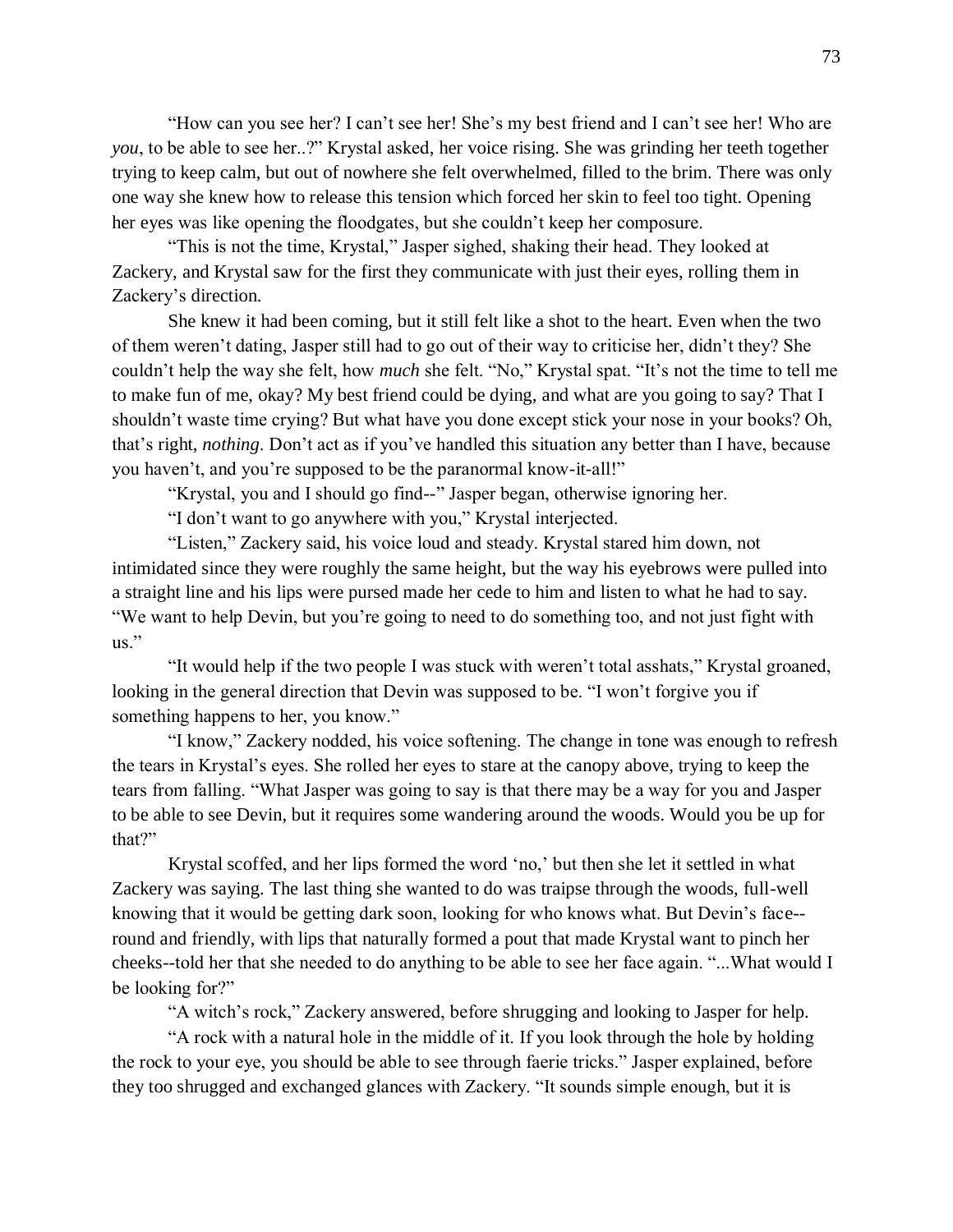actually difficult to find one. They are uncommon, and it is easiest to find them beside bodies of water… and Zackery has already told us how that has gone for him."

Krystal ringed her hands together, although that didn't help her so much as it made her heart race even faster. " I can't just, like, drill a hole in a rock?"

"Do you have something on you that can do that?" Zackery asked, his voice dripping with sarcasm. It was poorly timed, and he seemed to know that but, neither Jasper nor Krystal reacted to it.

"It will not work like that," Jasper shook his head. "It must be naturally made."

"That doesn't help us save Devin, it just helps us be able to see her," Krystal said, frowning but also gathering herself together. She knew she would be heading out, whatever it meant, just to be able to see Devin. To hear her and not be able to see her was the oddest feeling- -it made her feel as though she wasn't living life, but instead dreaming, or stuck inside a memory. In memories and dreams, details can be lost and still the person or the situation can feel distinct and perfect; even though Jasper was offering her a way to break through this illusion, it still seemed like she was walking farther and farther away from reality.

"Right…" Zackery muttered, looking at Jasper.

"There are a few things we can try." Jasper nodded, rummaging through their bag before continuing. "I brought enough iron for all three of us to carry with us. I can also create an offering for the faeries that might appease them enough to release Devin back to us," Alongside the iron pieces they pulled out of their bag--a pair of horseshoes and a plastic bag full of nails- there was also a small bowl of rice and a whole bottle of champagne.

"Did you bring any food for us in there?" Krystal groaned, clutching her midsection. "I haven't eaten, and Devin was complaining about food earlier too." *When she was still awake and talking.* 

"Zackery, maybe Krystal would prefer if you went with her. You know this place better than any of us, so you might also be the safer choice, too. I can stay here with Devin and give a proper offering. Oh!" Jasper waved Zackery over as they were laying out the offerings and handing the other two the horseshoes. "Help me find where Devin is exactly. I should be as close to her as I can."

"Just so you know, I don't actually prefer you. Like, at all, actually. But I also have no idea what to do for an offering, either, so… And there was no way I was going to walk off on my own, either." Krystal said. She and Zackery had been walking in silence for a few minutes, Krystal keeping a few paces behind Zackery while he led. Even from behind, Krystal could tell that Zackery had no more an idea of where they were going than she did. His halting footsteps, the way his head flicked from side to side, as if he could have somehow missed an entire pond beside him.

"I'll try and suppress my heartache," Zackery said. "Are you looking at the ground? You're supposed to be keeping an eye out for a rock."

"Yeah, yeah, a rock with a hole. Got it. Find us the pond and then we'll talk."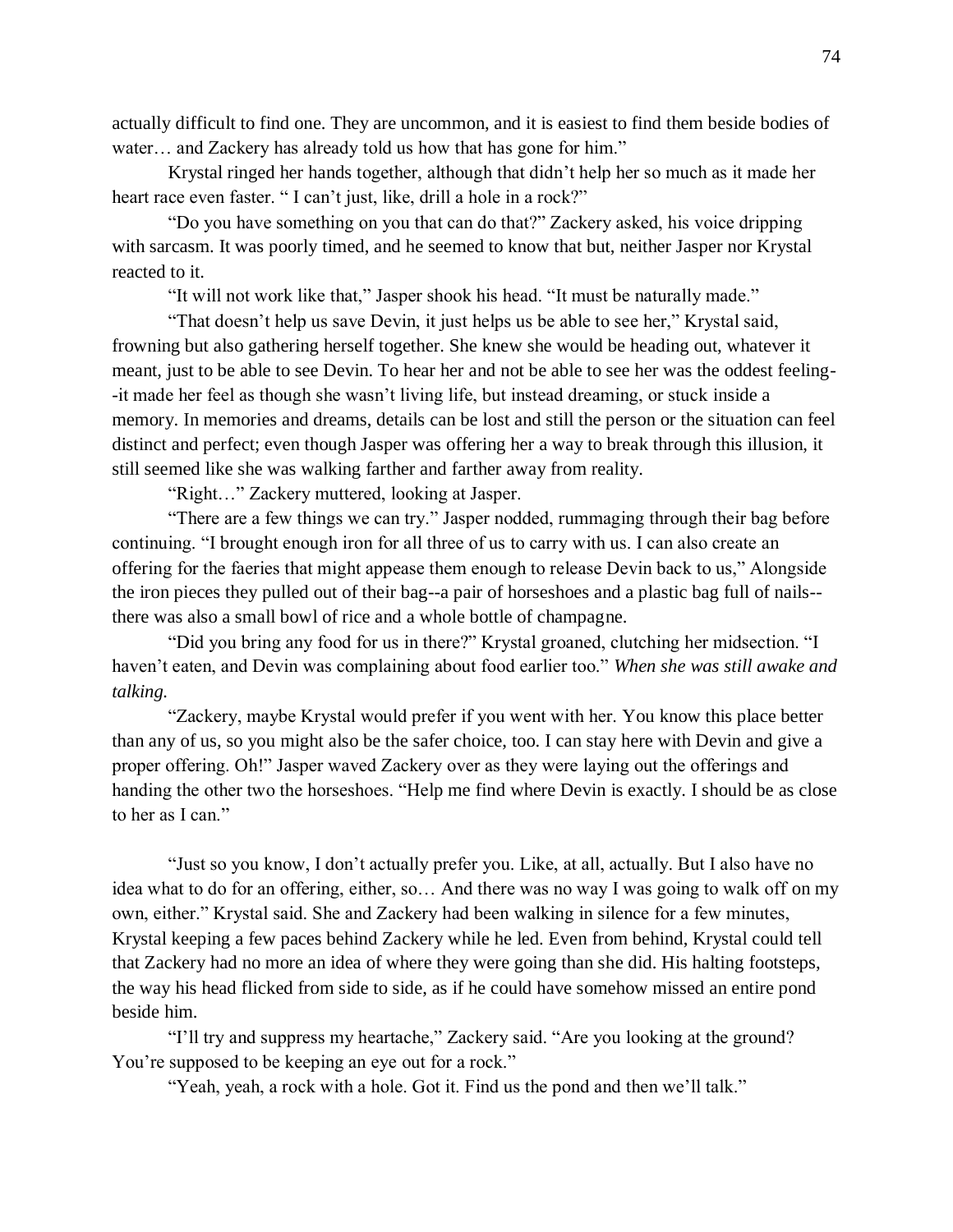"I'm sorry for getting you and Devin into this mess."

Krystal tried to peer over Zackery's shoulder, shocked at his low voice but unable to see how, and if, his expression matched his tone. "You really didn't expect any of this to happen?"

"I had no idea what to expect. If I knew someone else would get hurt in the process…" Zackery emitted a low chuckle, and then sighed. "I'm no closer to getting any of the answers that I wanted."

Krystal groaned, hearing her footsteps start to make a squelching sound. "Disgusting, I'm either stepping in shit or in mud, and I don't know which is worse." She whined, trying to tread lightly on her tiptoes, but being unable to see where she was going as she and Zackery were up to their chests in briars. The path had led them to an area where there was no free space, only thicktrunked trees and overgrown brambles. The only way to continue exploring was to walk through them. Looking out for the witchstone wasn't an option, as Krystal barely wanted to keep her eyes open, and most of the time she kept her eyes shielded with one hand.

"You better let me know if I'm about to walk face-first into a tree, I won't forgive you if you don't." Krystal reached out with her free hand to try and feel for anything solid. All she met with were slim branches and pine needles. "I'm beginning to think that there may not be a pond in this place."

Instead of finding any relief from the bristles, there came a point where she just didn't want to take another step forward. Her skin was burning and she was dying to scratch at it, but her hands were stuck in their upraised position. She was afraid to move them because already every inch of her skin was being pricked by the branches and thorns. She imagined the scratches that might have been faint when she first started wandering around blind, that were now trickling something wet down her arms and face, stinging with each new cut it met. Krystal tried to reach one hand out farther in each direction, biting her lip and holding her breath to control the pain. But there was no end, no open airspace just in reach, only more thorns. She was afraid to open her mouth in case thorns made their way in, although her lungs were beginning to burn; she could no longer tell the difference between blood and tears, as she began crying from the pain. One step backwards in an attempt to retrace her steps just rubbed pinpricks over raw wounds. She couldn't keep quiet anymore.

# "Zackery!"

She began to feel dizzy, now that she allowed herself to breathe again. Each breath was a quick gasp; each breath felt like it could be her last. Thorns were crawling their way across her face, brushing against the corners of her lips, seeping into her mouth. Their hold on her grew tighter. Another step backwards and she tripped, feeling her skin rip and tear off as she fell, thorns holding onto long strands of skin as a reward. She felt exposed, thorns pressing against bare nerves, blood staining the greenery around her.

## "Krystal!"

She choked, gasping for air, and unable to force anything into her already-filled lungs. Everything was dulled--her ears were pounding, roaring, her eyes and lungs burned, so when she puked out all of the water in her airways she barely noticed it at first. The first thing she was able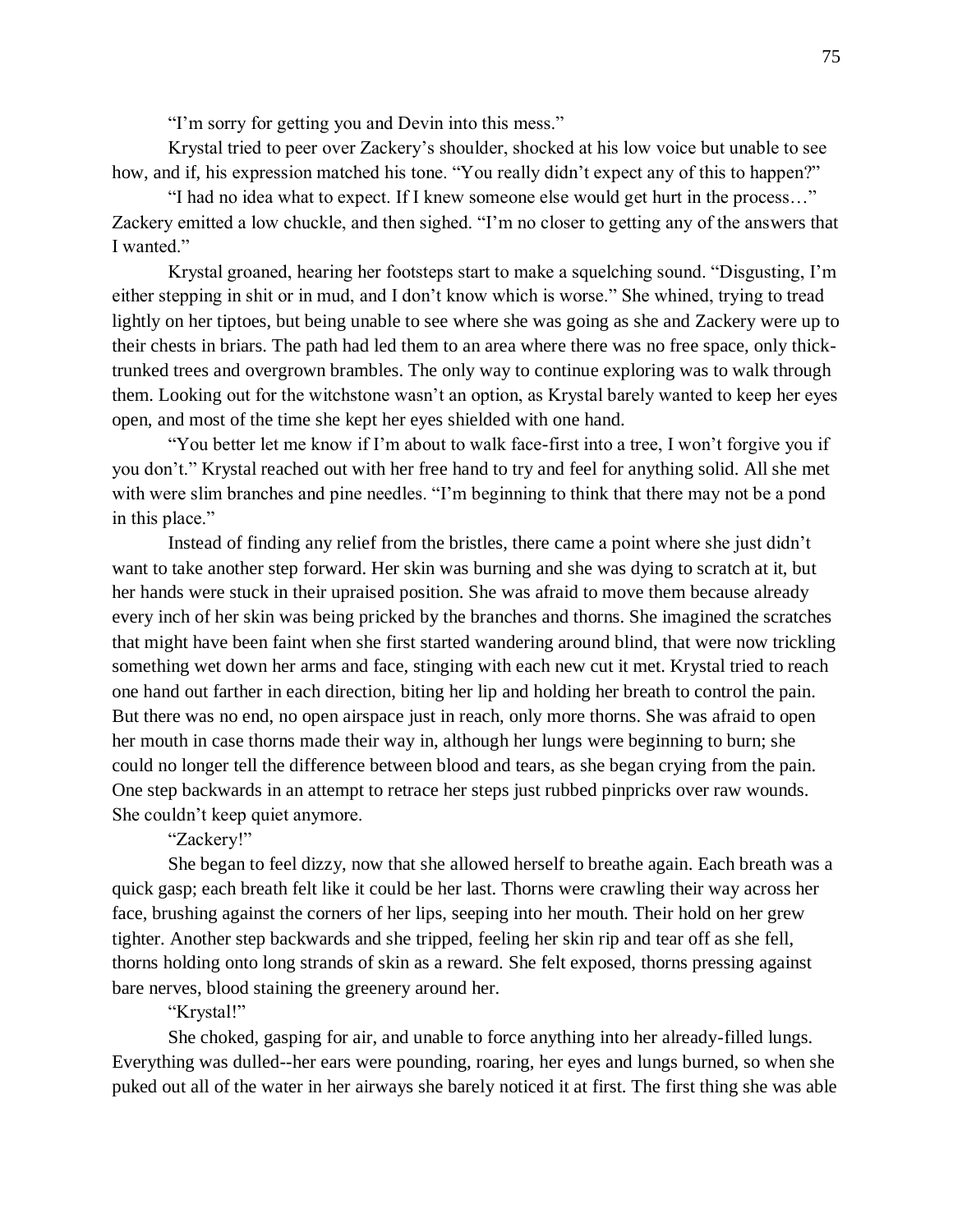to recognize was Zackery, kneeling beside her, eyes wide and one hand on her back. They were on a sandy shoreline.

They had found the pond.

"W--wha?" Krystal sputtered out, sitting up. Only then was she able to notice that Zackery was now holding his hand up, a rock being pinched between his thumb and his forefinger. Then she realized that Zackery was dripping wet. She looked down at herself, her clothes clinging to her like a second skin; even the tips of her hair were dripping water. "I'm all wet! Gross!"

Zackery smacked his forehead, groaning as he stood up. "Are you crazy? What exactly were you thinking?"

"What are you talking about?" Krystal asked, standing up to find her back side coated with sand. "Ugh! Now I need to wash off," She made one step towards the pond before Zackery stood in front of her and held her back, with his hands on her shoulders. Each time he held onto her, his grip was rough, but she was determined; she shrugged him off but nearly dislocated her shoulder as she did so. "What's your problem? It'll take one second and then we can get back to Devin!"

"You realize that I just saved you from drowning, right?" Zackery asked, holding out the witchrock for Krystal to hold onto. "You were walking in the water--which was weird to begin with because I figured the rock would have been on the sand, but then you really weren't looking for anything you were just walking… And when I called your name--and I called it like, three times--you didn't even turn around, you didn't even hear me, and I figured something must have been wrong. I mean, you managed to find this place, so, congratulations on that, but, *man*," Zackery sounded as if he was going to swear, but Krystal was more caught up on everything else about him. The way his eyes were wide, the way his breath began hitching and how often he gasped for air--he was scared.

Goosebumps spread over her skin when Zackery's expression and words sank in. "I-I don't remember that. I remember walking through the forest, and I thought I still was. I was following *you*!" Krystal said, trying to keep her voice at a regular pitch; her voice warbled, but she managed. "Are you saying you left me on my *own*?"

"What are you talking about? You had insisted on taking the lead, so I was following *you* half the time we were walking!" Zackery shook his head, huffing with impatience. "Come on," Zackery grabbed Krystal by the crook of her elbow and began dragging her along, away from the pond. She allowed him to take her away, because she found herself unable to pry her eyes away from the pond.

There was no sun to be seen with it hidden behind the trees, and yet the pond still seemed to glitter as if it was under noontime rays. She couldn't understand what it was that made her think so, but she couldn't help but feel that this place was beautiful. The pond seemed to be framed by trees, branches hanging low over the surface and trees lining mere feet from the shore. Yet even with all the greenery, there was nothing reflected in the pond; it merely shimmered, retaining an undisturbed white-blue glow. She knew better to resist, what with the witchrock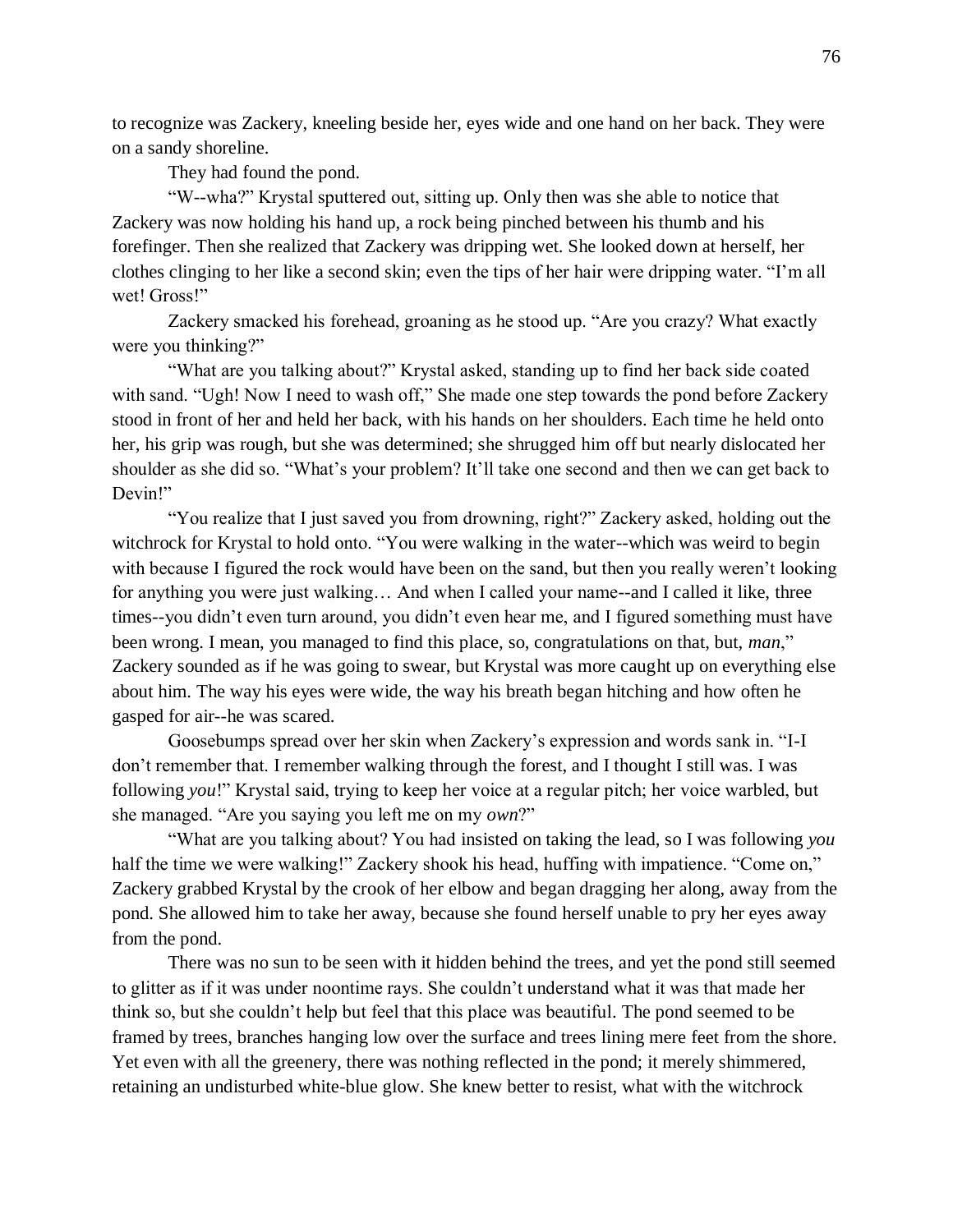feeling heavy in her palm, but tearing her eyes away was painful, like she was denying herself the sight of some heavenly beauty. "We can't just leave like this--you had said, the reason you wanted Devin and I was to help find the pond, wasn't it? But now we've found it!"

"And now it's no use for me," Zackery grumbled, pulling hard on Krystal's arm. "Let's focus on the task at hand, shall we?"

Krystal tried to free herself from his grasp but each attempt was met with another tug from him. She glanced at the rock in her hand, realizing she didn't even know if this would work. Glancing behind her, she held the rock up to her eye and closed the other so that she could catch a glimpse of the pond through the hole.

The pond was shining, sparkling, even more vibrantly than when she looked with unaided vision. This was more than what sun rays could produce; it didn't even look as if it was produced *on* the pond, the sparkles seemed to be coming *from* the pond, rising slowly into the air. It was like gold dust that hovered most concentrated in the airspace above the center of the pond, before becoming sparser towards the shoreline. By the ground where the trees grew, there were more lights, this time more white and dense. These were less concentrated, and instead seemed to loop around in thin lines. In circles.

"Wait!" Krystal cried, again tugging on back on Zackery's grip. He finally turned on her. "What? What could you *possibly*--?"

"There's so many of them…" Krystal gasped, holding the rock away from her, staring at it in fear. She knew better than to toss it away because the rock may be the only way to keep them from walking into one of these faerie circles. But she had not wanted to see any of this- seeing it meant all of it was real. Seeing it meant she probably needed to apologize to Jasper at some point. She didn't want to think about that right now. "I think they're all faerie circles. Why are there so many of them? And the pond--"

"So that really works?" Zackery asked, stopping and pointing at the rock in Krystal's hand. "Then you'll be able to see Devin too, now? Maybe this means that whatever Jasper had planned to break her out will work, too," Zackery said, his voice low and eyes narrowed.

"Here, do you want to try it? Everything looks so freaky, like we're not even walking in the same woods." When she held the rock up to her eye, she felt as though she was seeing the woods for what it really was, and that the image she saw with unaided eyes was nothing but a disguise. Little changed, except for the lack of glowing lights, but there was also this feeling of liveliness in the woods that she could feel, even if she couldn't see anything moving. That feeling was missing the moment she removed the witchrock. Rationally, Krystal knew that made no sense, but the rest of her body refused to catch up. Krystal shuddered as she held out the witchrock to Zackery, but he shook his hand in dismissal.

"I don't need it."

"How is it that you're the only one that is able to see Devin without needing this thing?" Krystal demanded, shaking the witchrock in Zackery's face. "And what, now you're telling me that you were able to see all of… all of *this*?" She opened her arms wide to suggest everything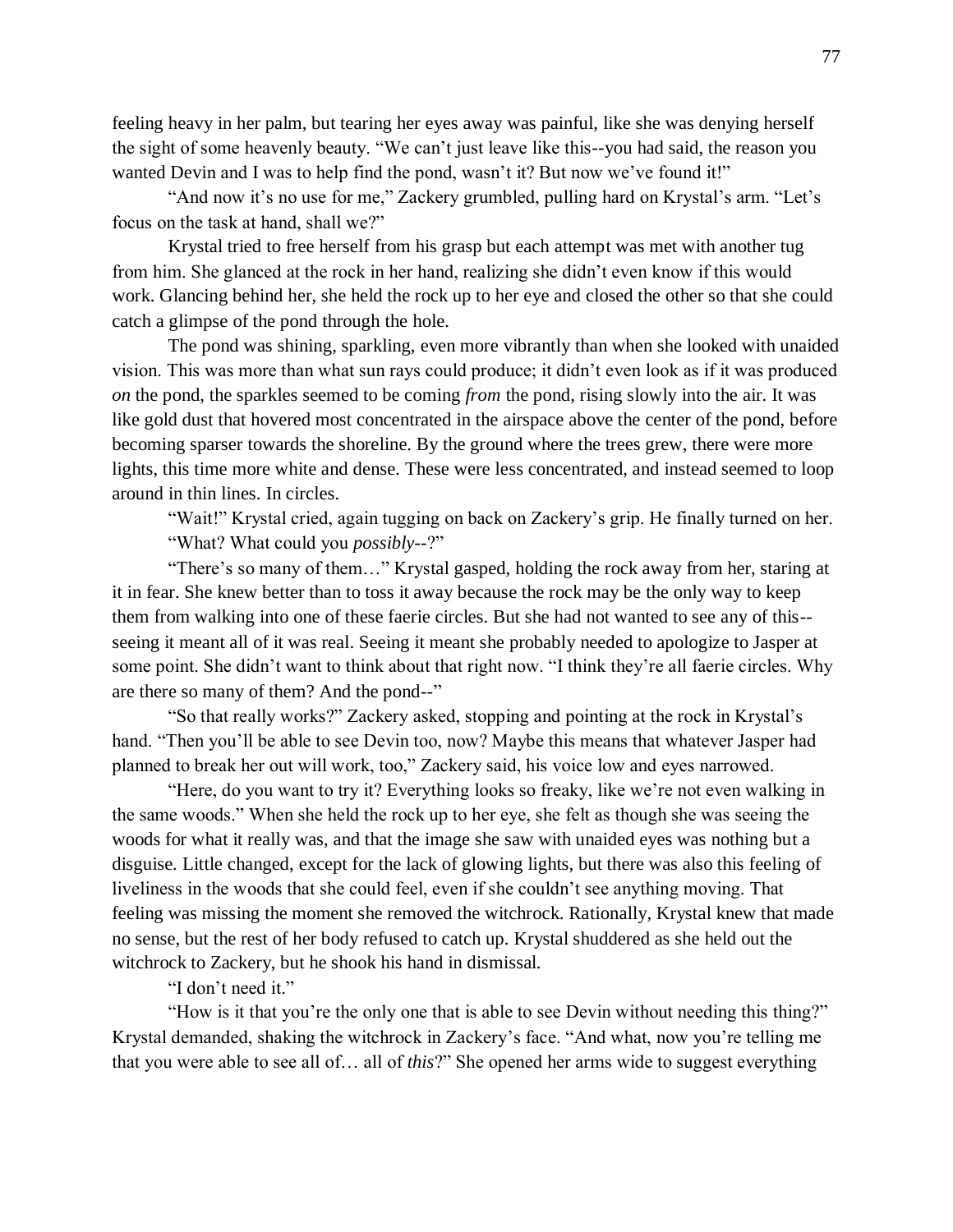around her, even though without the witchrock to her eye she herself only saw the ordinary greens and browns of the woods. "How can that be?"

Zackery shook his head, head lowered and shoulders hunched. "I--I don't know…"

"That's a lie!" Krystal cried, fist tightening around the rock until it hurt.

Zackery remained silent, biting his lip as the two stared at each other until he could no longer stand it and bowed his head once more. "You're right, it's a lie."

A sense of relief flooded through her so quickly that the tension she didn't know she was holding in her shoulders fell away. She tried to hold onto the last wisp of frustration, though, to further crack him open. The last thing she had expected was for him to fold so quickly, and she had expected more than just relief with that happening--maybe a sense of accomplishment--but that was completely absent. "Well? What is it then? How is it you're able to see her, see all of… whatever... this is..." Krystal spun her free hand around to motion to the woods, while still gripping the witchrock in her other hand tightly.

"I don't know for sure," Zackery started and when he saw Krystal's eyes flash, he held his hands up to his face and rushed to continue. "I really don't! That's the truth! But--" Another pause. Krystal watched as his face dropped. "I can only guess that it's because that I was…" He squeezed his eyes shut and held his hands to his face as if to hide him from her view. "I think I was stuck in one of those faerie rings, too. It's the only thing I can think of, but I don't know for sure if that's what would let me see her and see everything else, too. Because I can, I saw them too, the closer we got to the pond, the more of the rings that popped up. They're still surrounding us. But there's not as many near the edge of the wood and yet... and yet..." Zackery coughed, then stopped talking. He avoided her gaze.

"Well? How did you get out of the ring?" Krystal asked, mouth dropping wide. "However you did it, then Devin can, too!" Her stomach began to do flipflops seeing the distress that Zackery was in; she wanted nothing more than to be angry at him--and a part of her still was, but that part was quickly diminishing while the discomfort and fear in her was growing. She knew she needed to continue pressing him, even though she no longer wanted to hear anything he had to say, and was still unsure of what to believe. She felt like she was skirting dangerous territory. The last thing--or, at least, it wasn't on the top of her list--Krystal wanted to do was push Zackery over the edge. But this didn't seem like a time for precautions, and everything just came spilling out of her mouth anyway. "You have to help her. She's not well, and she's my--my best friend."

"I know that, but I don't know how I ended up…" Zackery dropped his hands from his face and looked up at Krystal from half-lidded eyes. Krystal noticed a tremor in his legs, and worried he was about to collapse at any moment. "The last thing I remember is being trapped in the ring, just like Devin, without anyone being able to see me." A bitter laugh racked through Zackery, startling Krystal and sending shivers down her spine. "In a fucked up way, Devin's pretty lucky, you know? She has friends that are trying to save her. Nobody tried to save me."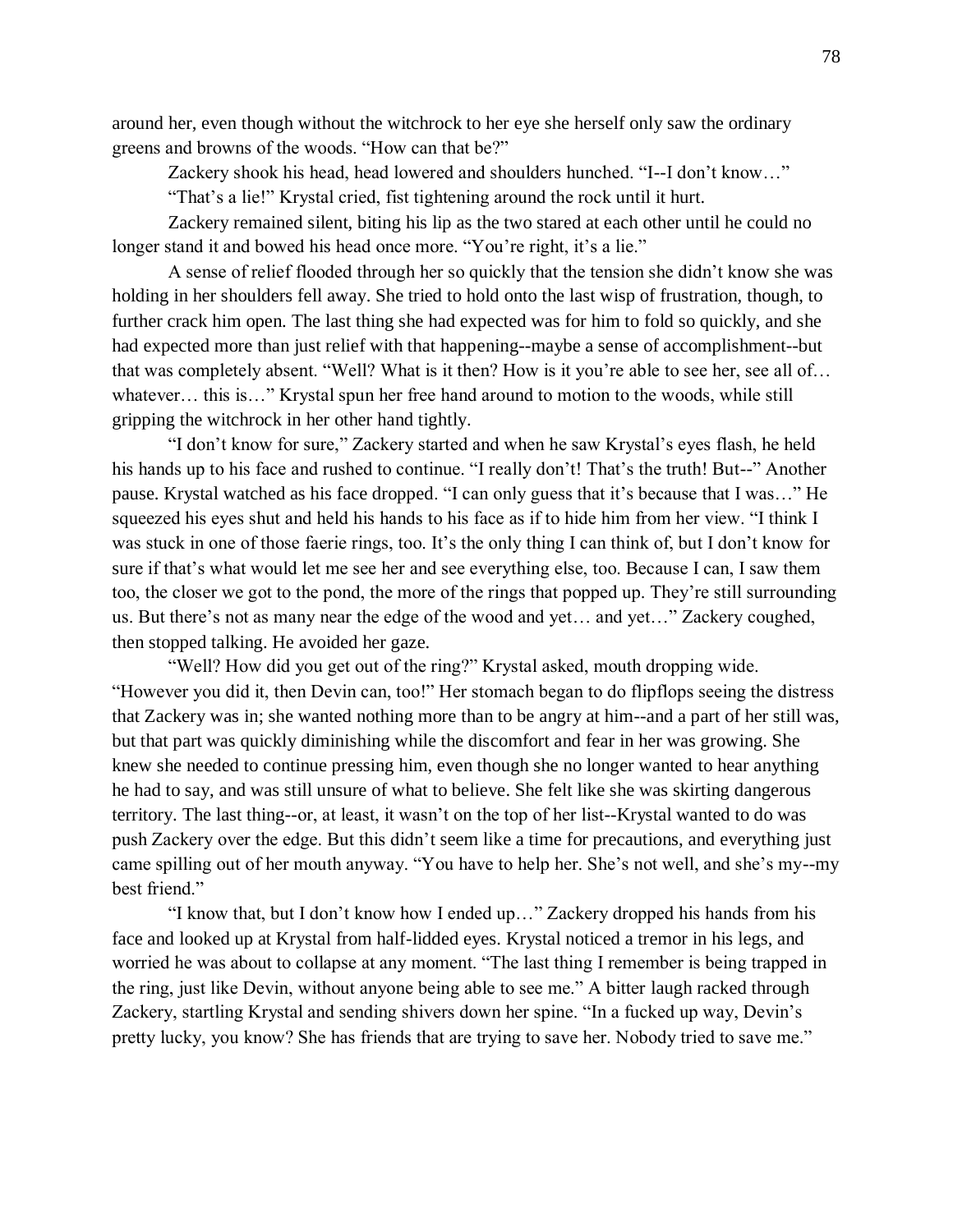A wave of nausea rolled through Krystal, her bottom lip quivering. "What are you talking about?" She could barely make her voice come out at a whisper. "Zackery, how did you get out of the faerie ring?"

Zackery closed his eyes and let out a deep but shaky breath before he continued. "I'm sorry, Krystal. I really am. But I didn't make it out of my faerie ring." His lip curled into a sneer as his eyes narrowed, and the look on his face frightened her. "I died. Hah! That's all there is to it. The only way I was able to get out of the faerie ring was to die first. But then even after death I'm not free of this place!" Zackery's voice was shaking, but rising, his blue eyes alit with an angry fire inside him. "Do you know how long I've been stuck here? Because I don't! I had thought, well thank God I'm dead, because at least I'll be free of this suffocating circle! But there was no afterlife to greet me, I was still stuck in this forsaken neck of the woods, not able to leave the boundaries of it but barely able to explore it. I had been released from my tiny cage to a slightly bigger one. It was some sick fucking tease, but Jasper did say faeries enjoy playing tricks." Zackery scoffed, panting heavily. His eyes locked with Krystal's, both were misty with tears; one from frustration, and one from fear. He backpedaled. "I'm sorry--I shouldn't have--I haven't told--"

"Devin can't die," Krystal whispered, cutting him off. The tears brimming in her eyes refused to fall yet didn't disappear, making it difficult for her to see anything. Part of her wanted it to stay that way, because she couldn't bear to look at Zackery's face. "You can't let her die. I'm really, truly sorry about what happened to you, Zackery, but you can't let her die. Please," Krystal pressed her hands together, the witchrock in between them, begging, even though she was still unsure if Zackery could really do anything at all. "She means everything to me, and she doesn't deserve this." With the back of her hand, she wiped away her tears before they had a chance to fall.

"I know that," Zackery said. "That's why I'm trying to get back to her as quickly as we can. I don't know what it will take… But if I can do *anything*…" He didn't continue but instead turned to start walking once more. "Follow me, I'll make sure you don't walk into anything, okay? Keep your eyes low, don't get distracted again."

Krystal bowed her head and held the witchrock up to her eye. Even with her head lowered, out of the corner of her eye she could see the bright lights of the faerie rings. The thought of Devin dying hadn't even crossed her mind--hidden in the dark shadows, noticed but ignored, maybe, but never fully acknowledged. All she wanted was for Devin to be by her side again, and for her to actually be able to see Devin.

But she couldn't help wondering if asking for Devin's life meant damning Zackery to die, *again*. Even if there were parts of him that had brushed her the wrong way, Krystal wasn't sure she would have the courage to do that, even for someone she cared for as much as Devin. Especially not after seeing Zackery nearly break down in front of her, someone who had been a complete stranger just the day before. The last thing she wanted to imagine was him having to suffer through that same pain again, yet she feared that Devin was experiencing what he had before.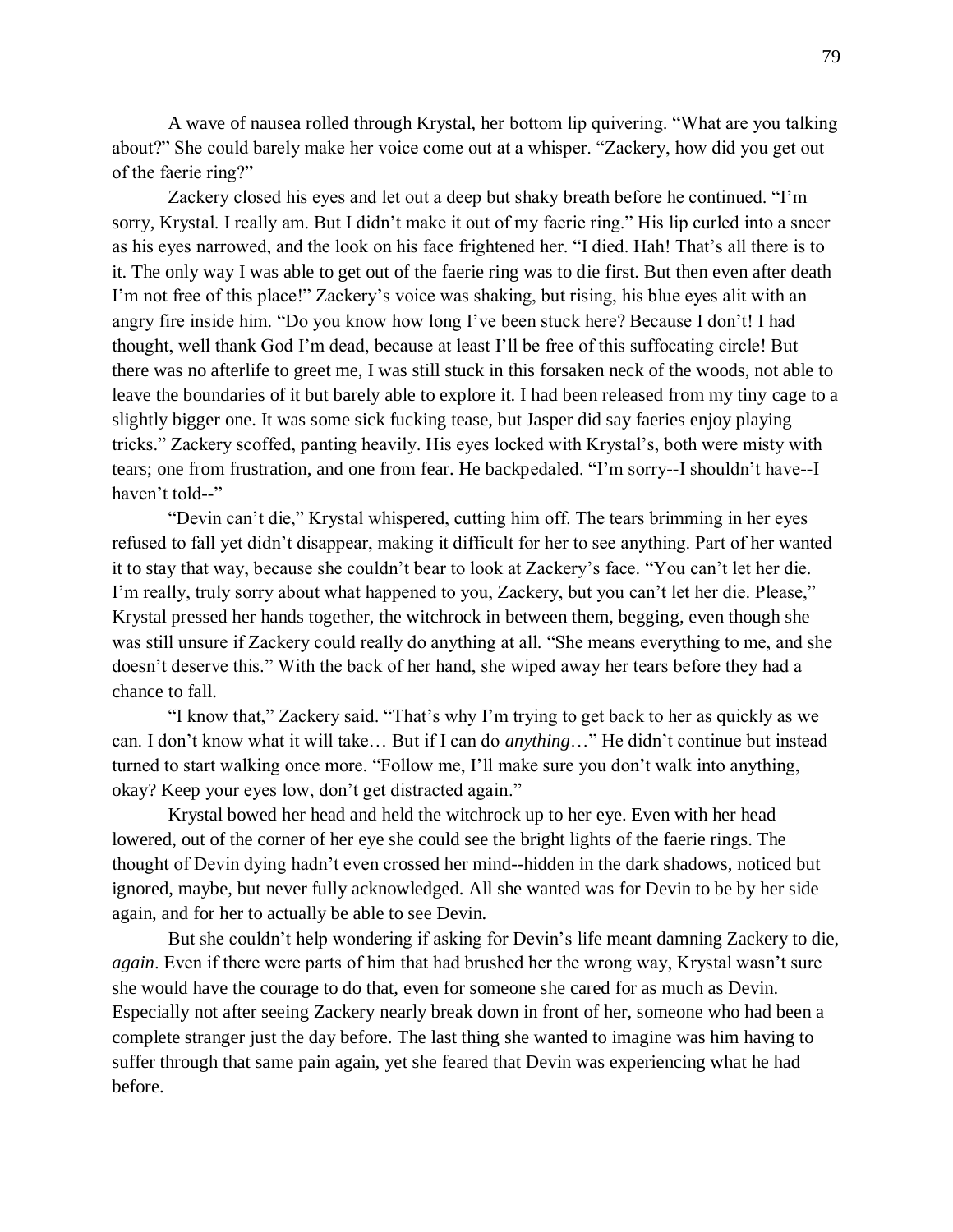With pursed lips, Krystal walked on. She lowered the witchrock from her eye and held it in her palm, squeezing it tight, and then pocketing it.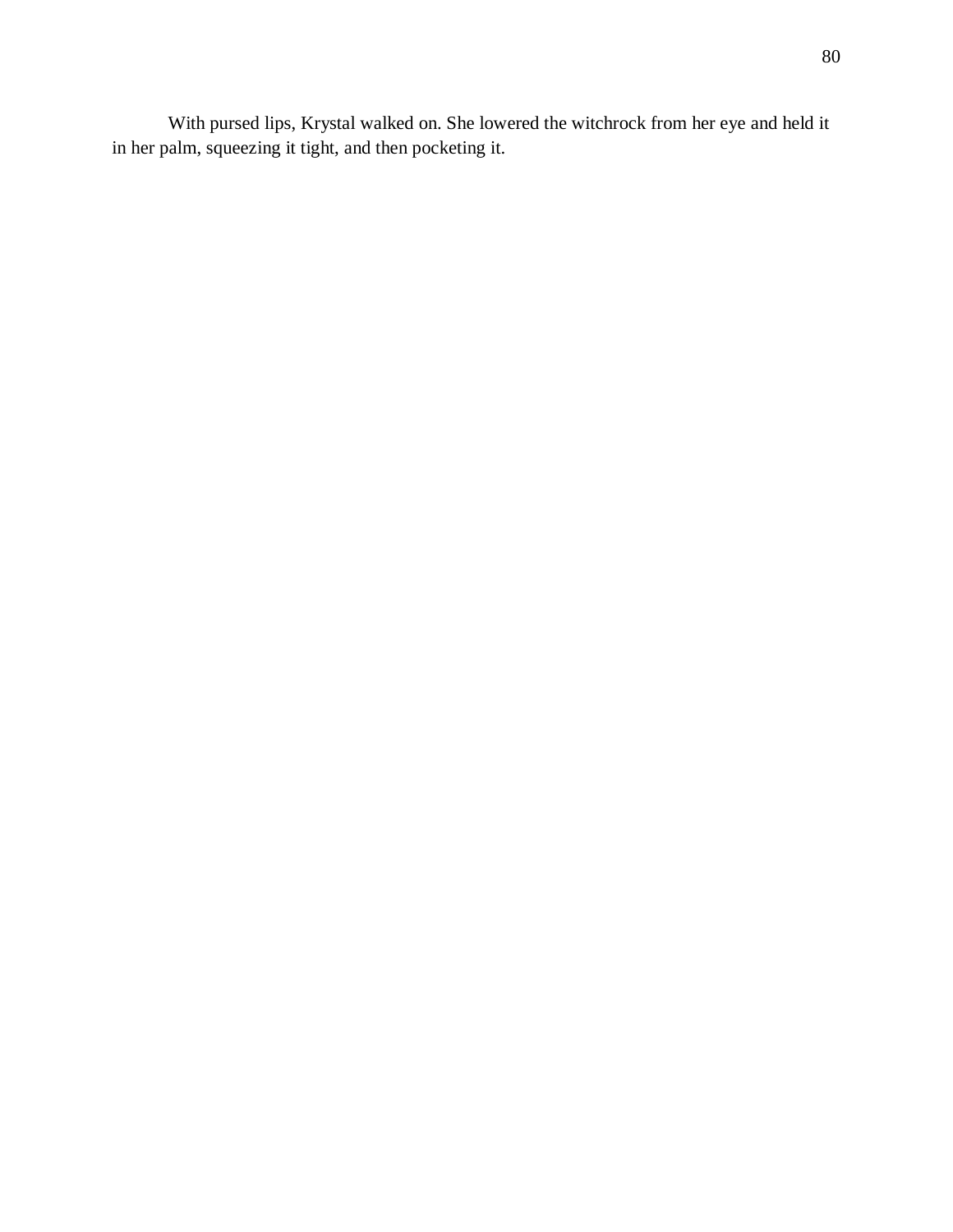### Chapter Seven

"You've never done anything like this before, have you..?" Devin asked in between coughs.

Jasper heard her spit and felt a sudden desire to vomit, but their face remained unchanged. There was no way of knowing if she had actually puked, but Devin kept making too many weird, wet sounds that were triggering Jasper's gag reflex. They flipped through their journals, knowing that they had written down about various example offerings. Performing an offering didn't require much, and Jasper had both alcohol and bread with them.

In one small bowl they poured in red wine, held the bowl in both hands and raised it above their bowed head. They placed it in front of them, close to the mushrooms that surrounded Devin, before doing the same thing with a slice of bread, breaking it off into pieces so it fit neatly into the bowl and then performing the same action. They placed that beside the bowl of wine and closed their eyes. "I offer you this bread and this wine in exchange for my friend, Devin Xiao, to safely return from her entrapment in this faerie ring before me. She has done you no harm and deserves to leave freely from whence she came of this forest," Jasper paused, allowing a silence to fill in the gaps of their offering.

A wet cough from Devin and a bit of mumbling, but no actual words that they could make out. So, they continued.

Jasper rummaged through their bag before pulling out a kitchen knife. Holding their palm directly above the bowl of wine, they pressed the blade against their palm and squeezed. A cut opened slowly, and a few drops of blood mingled seamlessly with the wine. "I offer part of myself as a token of my gratitude for ensuring her safety."

More silence.

"Are you still with me, Devin?"

"Whatever you did… didn't work…" Devin let out what sounded like a laugh, but which got cut off by more coughing and some gagging. A whine, or maybe it was supposed to be a cry. Jasper couldn't tell if she was starting to cry. That seemed like it would take up too much energy that she no longer seemed to have. "It's hard to… say it hurts… when everything… is numb…"

"It could take time just for my offering to be noticed. I would not abandon hope just yet. Be strong, okay?"

"What's next?" Devin asked, sounding far more distant than she was supposed to be. Jasper sighed, but didn't speak. "Is that all? Paranormal student and enthusiast… and yet…"

"Yet there's nothing Jasper can do."

Jasper looked up from the empty space in front of them and turned to see that Krystal and Zackery had returned. They both looked worse for wear; Zackery entered first, but his face was sunken, his eyes dull. Even when the two of them made eye contact, Zackery didn't try to conceal the pain and discontent that was plain on his face. Krystal looked as though she had been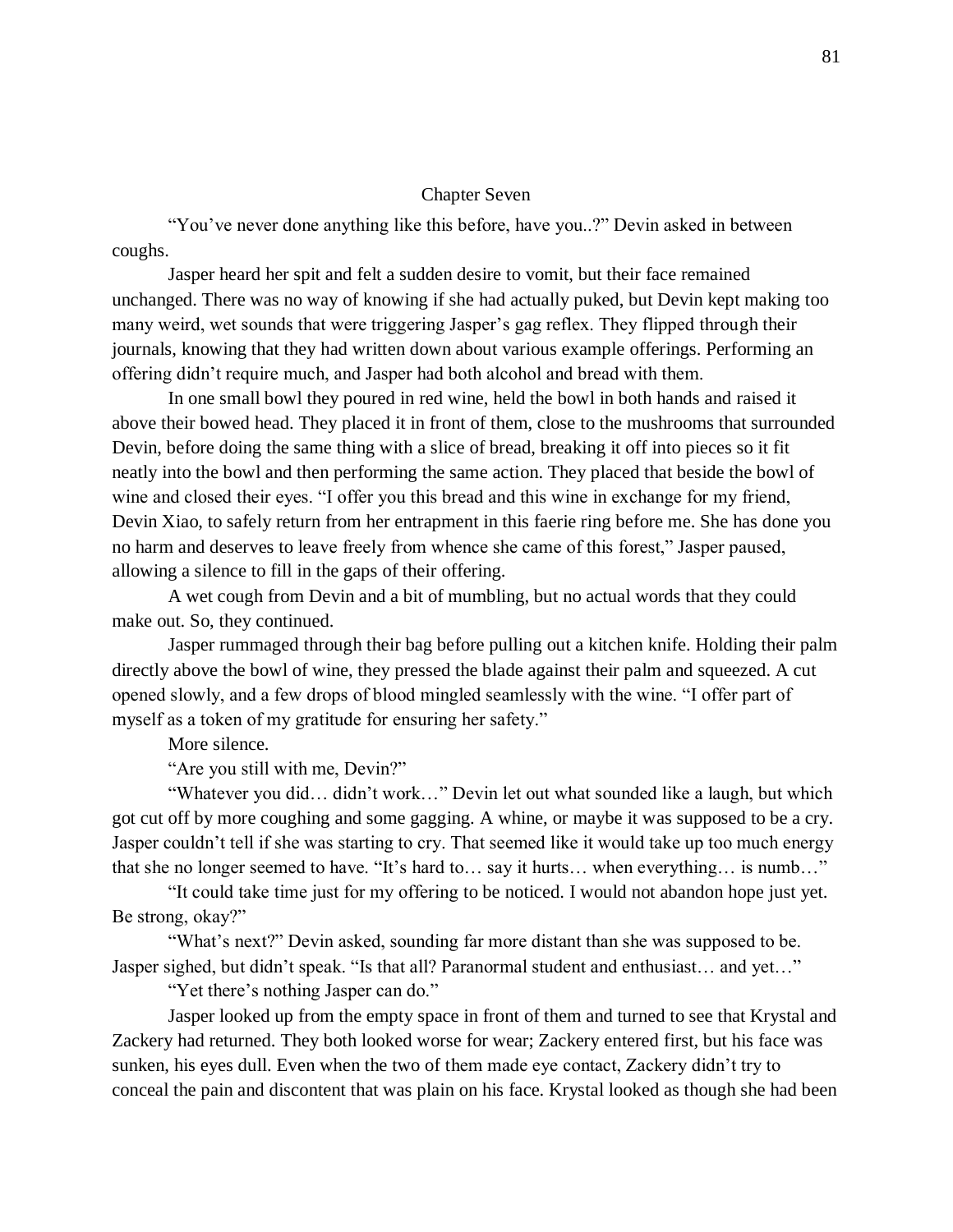crying, but Jasper knew just how easy it was to set her off; it was Zackery, who looked like he had gotten punched in the gut, that concerned them the most. Jasper ignored Krystal's comment. "Something happened?"

"If anyone can help Devin, it'd be Zackery," Krystal said, her voice hoarse and flat. Jasper stared after her as she walked right by them, and then sat down on the ground. Then they noticed the rock that was placed against one side of her face.

"You found the witchrock! That is an accomplishment."

"I have something to tell you, but I don't know if it will help," Zackery whispered as he drew closer, sitting down beside Jasper. The three of them sat next to each other like ducks in a row. He looked at Jasper, and then at Krystal, and then Jasper had to spare a look in her direction too; she was dead silent, holding the witchrock to her eye and staring, staring.

Jasper stood up and moved away from her to give her some room, and Zackery followed. "What do you have to say?"

"This--this might sound weird… Or maybe it won't to you. So don't freak out, okay? But I'm, I was… The reason I care so much about these stupid mushrooms is because they were the last thing I saw before I died. I was trapped just like Devin had been and then I was able to leave, but only so far as the forest extended. And for so long I've been trying to find these ridiculous rings to figure out how they killed me, but there are so few of them by the edge of the woods and it's so easy getting lost in here that I could never find them again on my own." Zackery paused, and Jasper felt his eyes search their face, and so they remained as stoic as possible; don't flinch, don't break eye contact. When he caught the drift, Zackery continued. "But then you took me to your place and I realized I could leave the forest, I was breathing and I was alive again--I still am! But I think--"

"A life for a life. You are only alive because Devin took your place in the circle."

A pressure began to build deep inside of Jasper, rising up their core until it lodged in their throat. It wasn't so much the fact that they had been beside a supernatural being for longer than they had thought, or even the idea that in under a week they had come into contact with not one but two different types of supernatural entities that made them pause for breath and completely restructure the past few days in their head. Certainly, that put a few kinks into Jasper's current plan that might have otherwise been avoided had Zackery come clean earlier--but it bothered them that they had been completely unaware, totally unable to tell that there was something different about Zackery. Of course, Krystal and Devin had been the first to meet him, and then Jasper was influenced by their opinion of Zackery; and there was no way the two of them would have thought that he would be a ghost, and so Jasper had let their guard down.

That, or Jasper was just that piss-poor at being a paranormal investigator.

"I didn't know anything like this could have happened. I wouldn't have gotten anyone else involved if I had known." Zackery whispered, closing distance between him and Jasper. "All I wanted was to find out how I had…" He gulped, skipping over the word that made him visibly tremble. "Can you blame me for wanting to be alive for a little longer..?"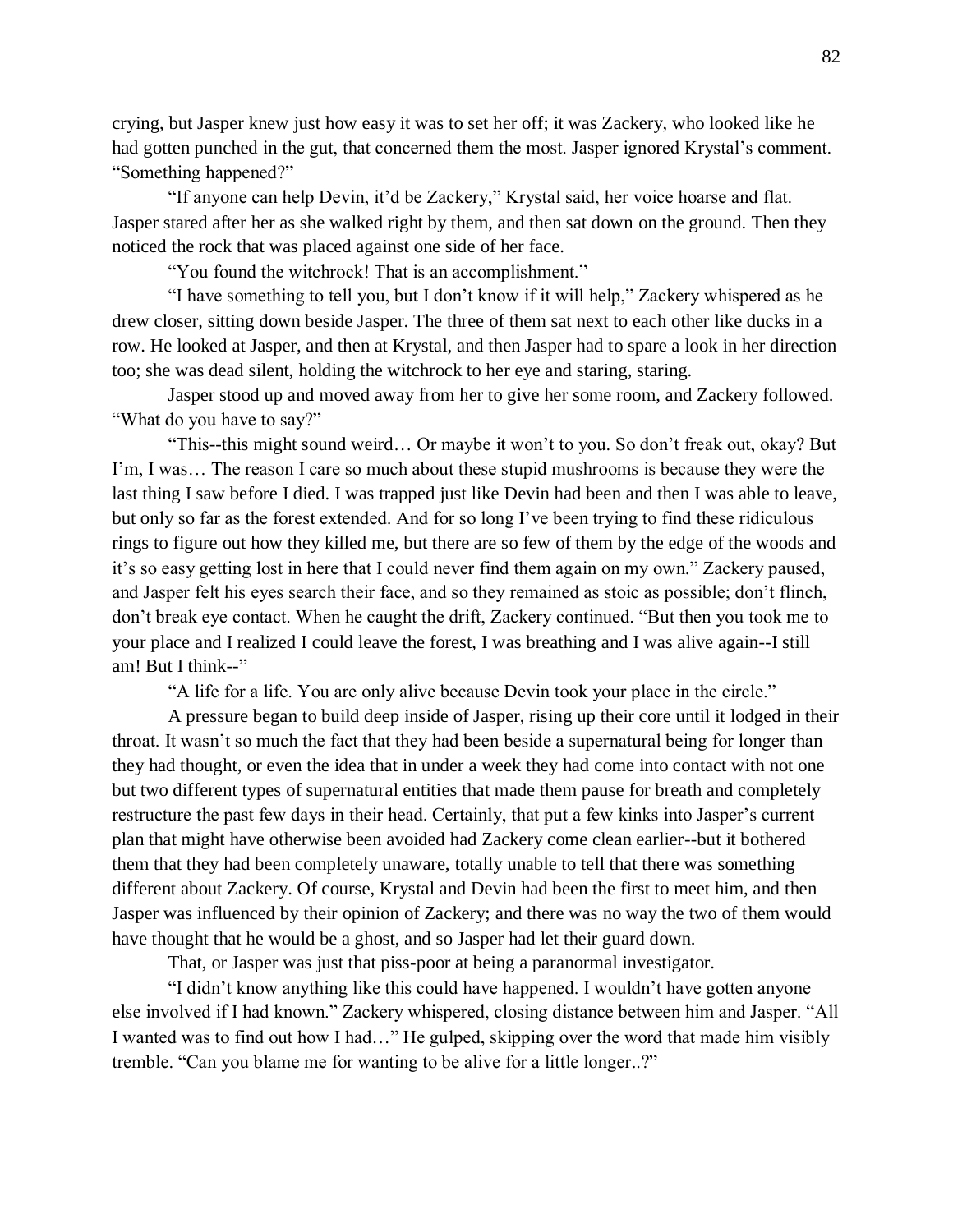"You could have told us sooner. If my interest in the supernatural had made you uncomfortable, you could have told any one of us. It would have helped this whole ordeal. There might have been a way for the both of you to live." Jasper lied through their teeth, and as they raised their eyes to meet Zackery's, he smiled, not falling for it. Even Jasper couldn't convince themselves of it, even as it fell from their lips.

"Maybe there could have been," Zackery agreed, letting the lie go unacknowledged between them. "But that was my fault, not trusting you guys with the truth. Now the least I can do is help Devin, but I don't know how I can do that. I'm sure you know something though, right? She doesn't deserve to go through-- and I don't deserve to--" Zackery pursed his lips, letting the words unsaid hang over the both of them, adding another layer of gloom and tension to the situation.

Whatever Jasper did, they knew they were sending someone off to their death. Their brain wasn't working at full capacity; it seemed to be filled with nothing but liquid, slowing down their thought processes, making it impossible to wade through the options that could save Zackery, save Devin, save both of them. Time around Jasper seemed to slow down, even while they knew that the passing minutes were precious. When one option failed to save the two of them, Jasper immediately fell back on the idea of just letting Devin remain in the faerie ring--a thought that they didn't want to recognize was their own, one they knew existed in the realms of their brain but one that they didn't bring to the forefront, because they knew what that suggested. Jasper would be choosing nearly a stranger over--*another stranger*. And yet they knew that was no longer true, and that neither Zackery nor Devin felt unknown to them anymore. Devin was no longer just a friend of Krystal's, and Zackery was no longer the guy that Krystal needed a baseball bat to deal with. But admitting this to themself was no simple task, because it made the weight of their deaths that much heavier. Even if it wasn't their hands committing the task, Jasper still felt like the executioner, with no way to escape without someone's blood on their hands.

Jasper pursed their lips, not letting the words *I apologize* fall from their lips, knowing that they would be unable to stop once they got started. "There may be a way for you to enter the faerie ring. When I had found this tidbit, I did not think anything of it, because scholars claim that the only way to re-enter a faerie ring is to have already once been a part of the faerie realm. But, if you have already been entrapped in a faerie ring, then you have already crossed over to that realm at some point. It is as simple as circling around the ring nine times. Then you should be able to cross safely into the ring, and then Devin would need to leave--the rings were only made to encapture one human at a time."

"Nine times?" Zackery wondered, before standing up. "Then let's begin."

Jasper watched as he walked away, over to where Krystal sat, Zackery's eyes easily finding Devin in the ring even while Jasper saw nothing but green grass and small white mushrooms. The solution felt too simple. But then again, none of this was meant for them specifically. It was just the faerie's way of playing a game, nothing more. To them, their lives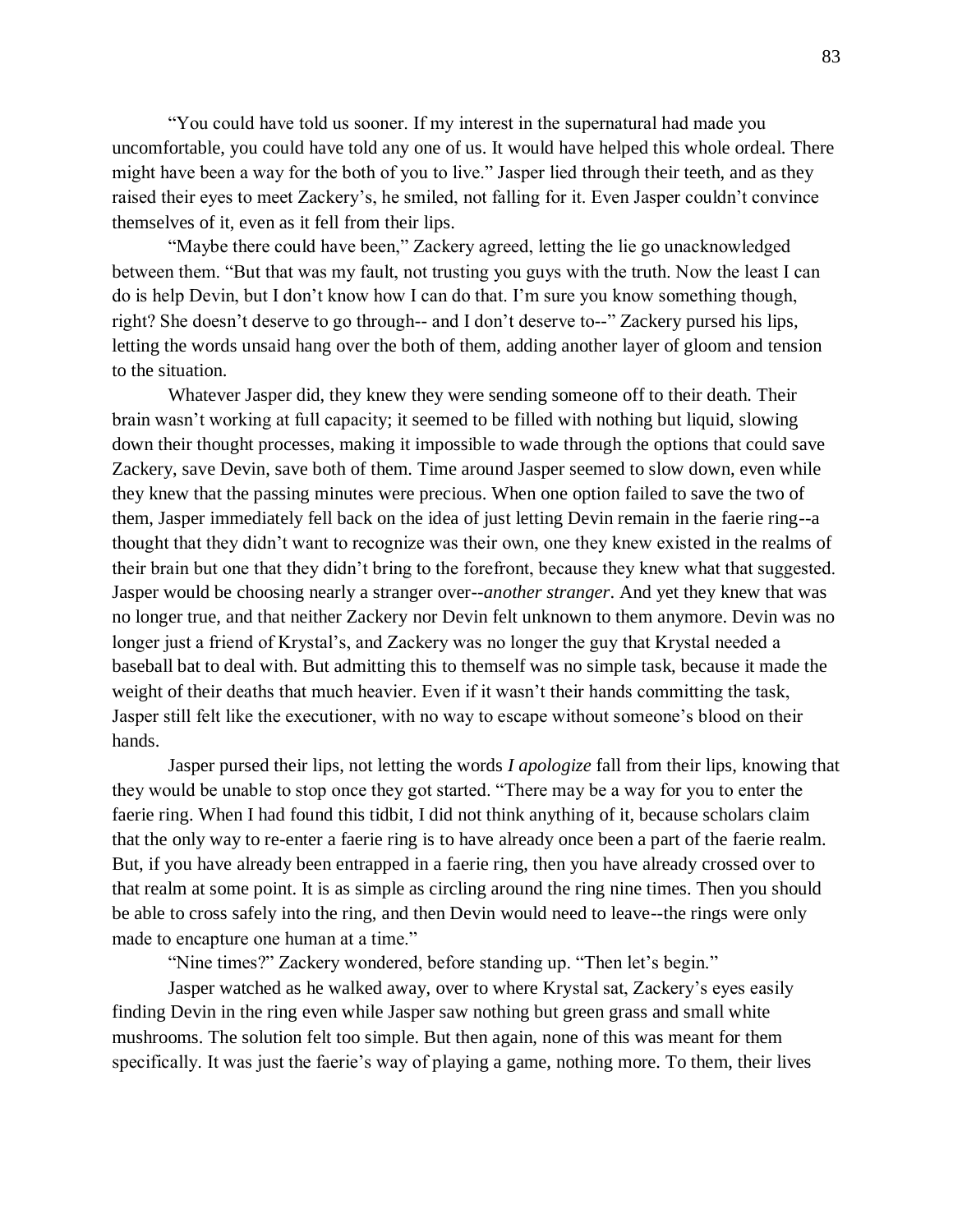were nothing but pawns in their game, enjoying watching as all four of them squirmed under the pressure to stay alive and to stay sane amidst this forest that the faeries called home.

Jasper swallowed, hard, their body nothing more than pinpricks and numbness. If they closed their eyes, they could imagine thousands of pine needles forcing their way out of their skin, as if the needles had been caught inside of them, a part of their bloodstream and nervous system for so long and finally being set free in the most painful way possible. Never had Jasper expected their first dealing with a case of the supernatural to be so arduous, so futile. There had been this ideal that Jasper had held that if some light could be shed on these creatures, then they wouldn't be so feared; now all Jasper wanted was for them to return to the shadows from whence they came, so that they never had to feel so useless and bottomless again.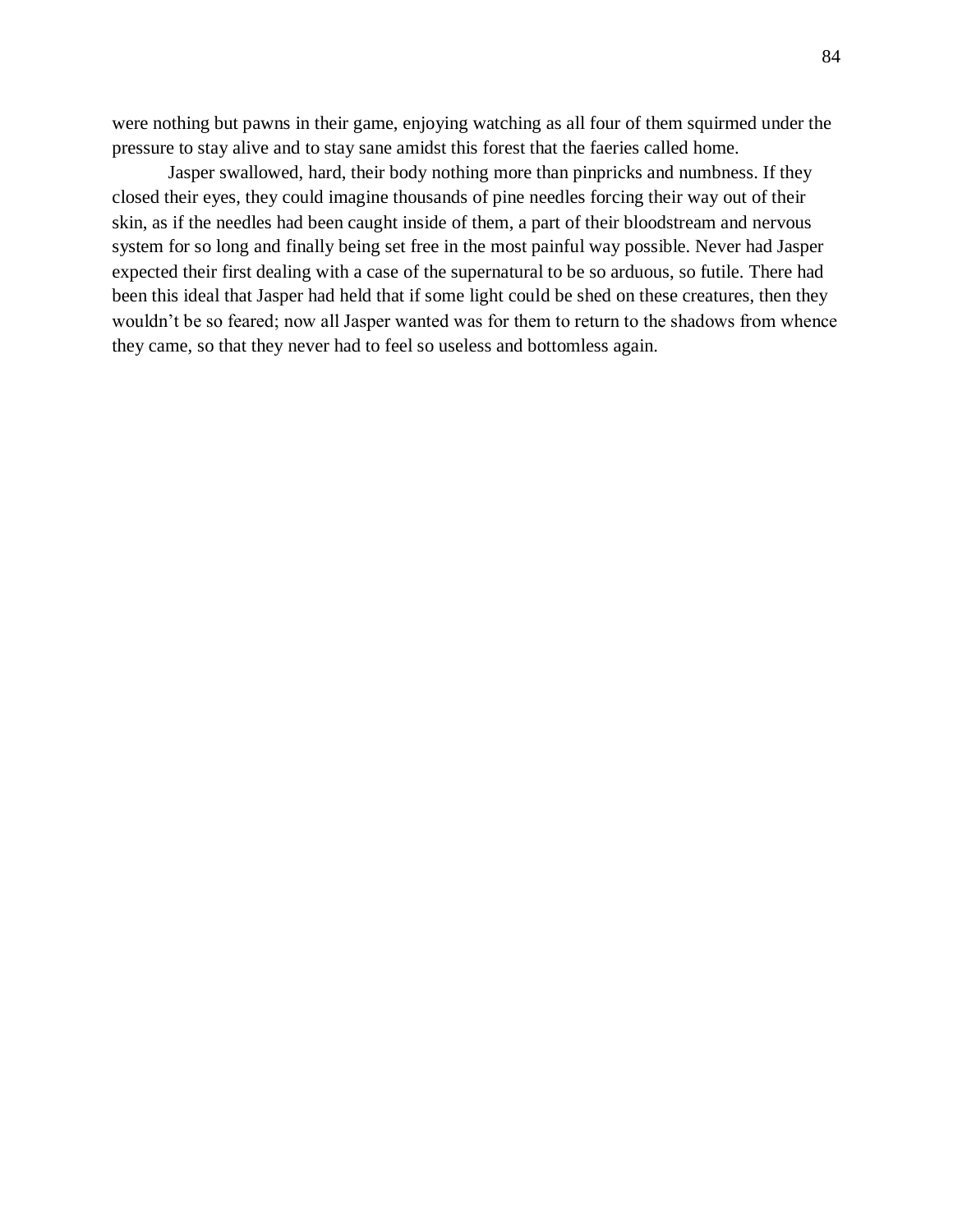### Chapter Eight

Devin couldn't make out any of the words her friends were saying, although she knew they were speaking to her. Where once there was just Krystal in her line of sight, then there was Zackery beside her, and not long after Jasper joined them, too, all three close together. Close to her. None of them were distinct shapes, just mere blurs of colors, but still she knew who was who; the most colorful was Krystal, with Jasper and Zackery both adorning all black, but Zackery having a shock of blond and Jasper remaining dark to the top of their head. Lifting her hand up was futile because she knew there still remained the barrier that separated them, but even if she wanted to she wasn't able. Her body was heavy, leaden, tingling, and she felt like she was floating above her body and yet imprisoned in it at the same time. This feeling would have terrified her if she was able to fully appreciate it, but she was too busy trying to keep her eyes open to wonder why she was finding it so hard to stay awake.

There was one other blur, parts of it red and parts of it brown, just out of the corner of her eye that had been slowly spreading for a while now. She didn't know where it began, although her face was wet and her mouth was full of salt.

As the yellow blur began to move, Devin closed her eyes. She had expected some sensation of relief considering the effort it took to keep them open, but there was none. Instead, she felt comfort in the fact that finally they were leaving; her friends knew better than to wait around for her, and she no longer had to feel guilty for being unable to hold her eyes open any longer.

Behind her eyelids was a world of whites, silvers, and light greens. At first she thought it was the very forest that she had been lying in, but it wasn't a forest at all. There were trees, but they were behind her, encircling her. She was in the middle of a meadow far more alive than the field that she had to cross to enter the forest--*her* forest.. There were flowers of all colors and species, perfuming the air with their intoxicating scents, just enough to be pleasant and noticeable but not overwhelming. In the middle of the expansive meadow was a pond, shimmering in the distance, mirroring the warm blue sky above it. There was no change from meadow to pond, just like the border between the forest and the meadow was one and the same. Grasses and flowers grew right beside the waterline.

Devin took one step forward and felt a hand grasp her shoulder. She turned around, smiling, to find Zackery behind her. Her smile only grew wider. "Zackery! Look at this place!" She cried, reaching out for his hand. A warm feeling in the pit of her stomach was growing, and all she wanted to do was frolick with Zackery, and look at each and every flower that this meadow had to offer. She wished she had her journals with her, so that she could draw them and maybe even take some specimens back with her.

"I see it, Devin, I see it…" He muttered, eyes wide and mouth agape as he took her hand, not even realizing what he was doing. When he finally managed to pry his eyes away from what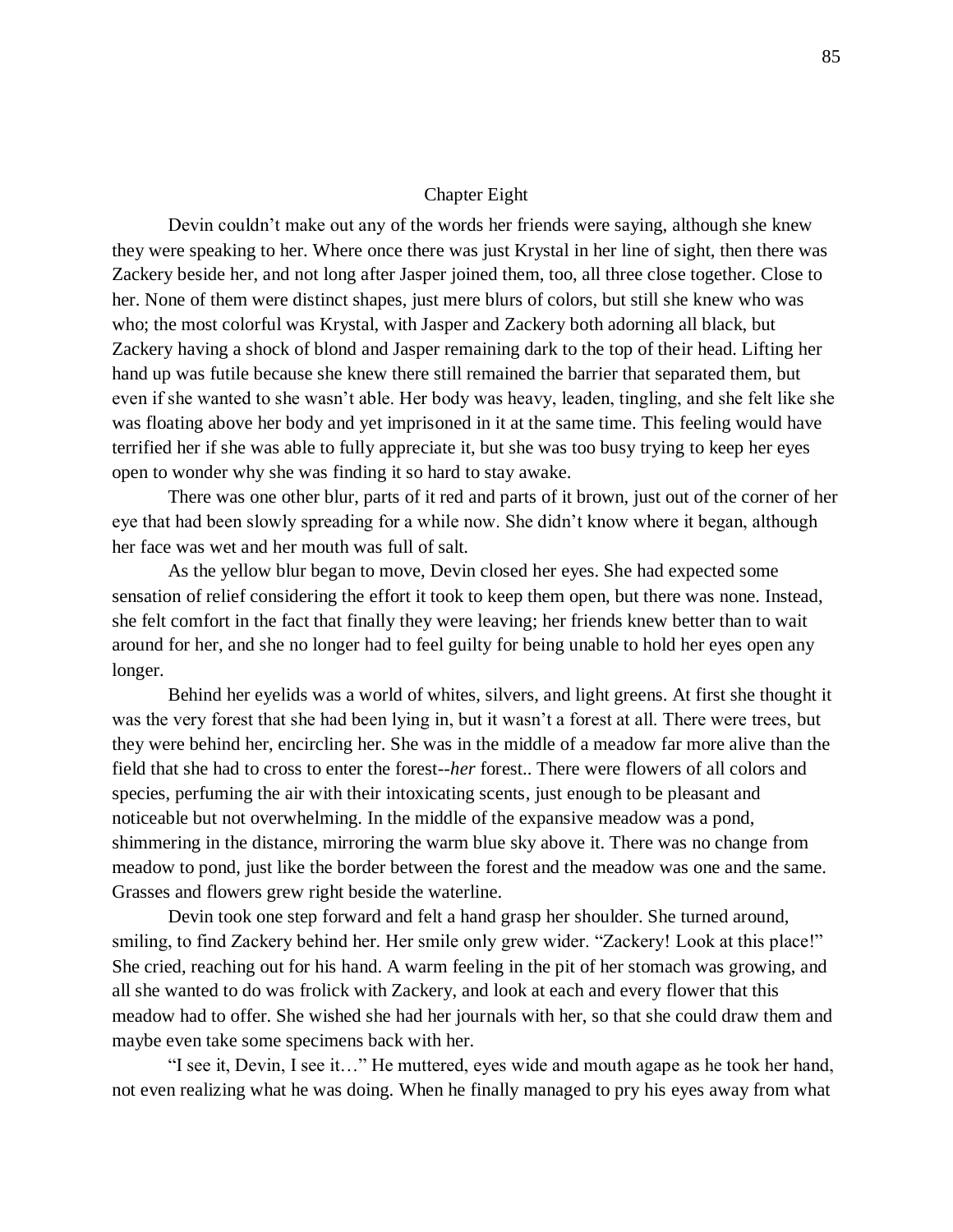surrounded him, he leaned towards her. "Devin, you'll be leaving soon, okay? E-everything is going to be fine."

"Why would I want to *leave*?" Devin asked, waving her free arm to the great wonder around her. "This place is beautiful, and warm, and *open*." She turned around suddenly, causing to Zackery to stumble. "I want to go over there," She pointed to the pond. "Isn't it lovely? Look at all those flowers! I haven't even seen those kinds before! How do you think they manage to grow here? And all of the *colors*!"

"What are you looking at?" Zackery asked, a little more forceful than he intended, grabbing each side of her face, his fingertips pressing too tightly against her forehead.

"You're hurting me, Zackery," Devin tried to say, but knew he couldn't hear her.

"Just go, Devin, okay? Whatever you're seeing, it's not real. Juh--" Zackery's grip on Devin loosened until his hands fell away, Devin falling a few steps back as he doubled over, hands on his knees. Each time he tried to straighten himself to a standing position, he was forced to hunch over, racked by coughing and violent shaking. It all happened very quickly, where one moment he looked fine and the next he was having difficulty standing on his own. Devin reached out to him, wrapping her arms around him to hold him up, trying to get him to stand. He sounded as if he was being choked, the way each breath was caught off, never getting enough air before he was forced to cough again. His coughs were followed by vomiting. Blood began to dribble down his chin. The blades of grass that surrounded the two of them began to shrivel, to brown, and then crumble into dust.

"What's happening..?" Devin asked Zackery, even as her focus floated away from him, watching the scene around her melt away into the dry and cracked ground that was spreading under their feet. The only thing that remained was the pond, but it no longer sparkled as if touched by an unseen sun; instead, a grime began to cover the topmost layer, and a haze began to linger above the pond. The blue sky turned red and then a glowing brown, as if the world around them was being set ablaze.

Zackery didn't feel any heavier in her arms, but still she could no longer support him as he dropped to his hands and knees. More blood, but it was no longer the liquid red that had burned the ground dry. Even before it left his body, the blood had dried, clumped together into the brown that was surrounding them, globs of it being forced from his body. His insides were dying faster than his outer shell could show, but Devin began to notice a difference on his skin, too. The yellow in his hair was graying, his already pale skin was turning ashen, and some of the brown clumps that he choked up were accompanied by a single speck of white. That too quickly decayed to nothing, although the gaps where his teeth had been allowed for fresh blood to flow down his mouth.

Zackery tried to curl into a ball to hide himself from Devin. He fell onto his side, his wrists cracking under the weight of trying to hold himself up. His back was turned to Devin, his eyes staring at the putrid pond before them.

All the while, she didn't realize that her lungs were opening up, feeling freer than before. Her breathing was catching, but only to try and keep herself from sobbing at the sight of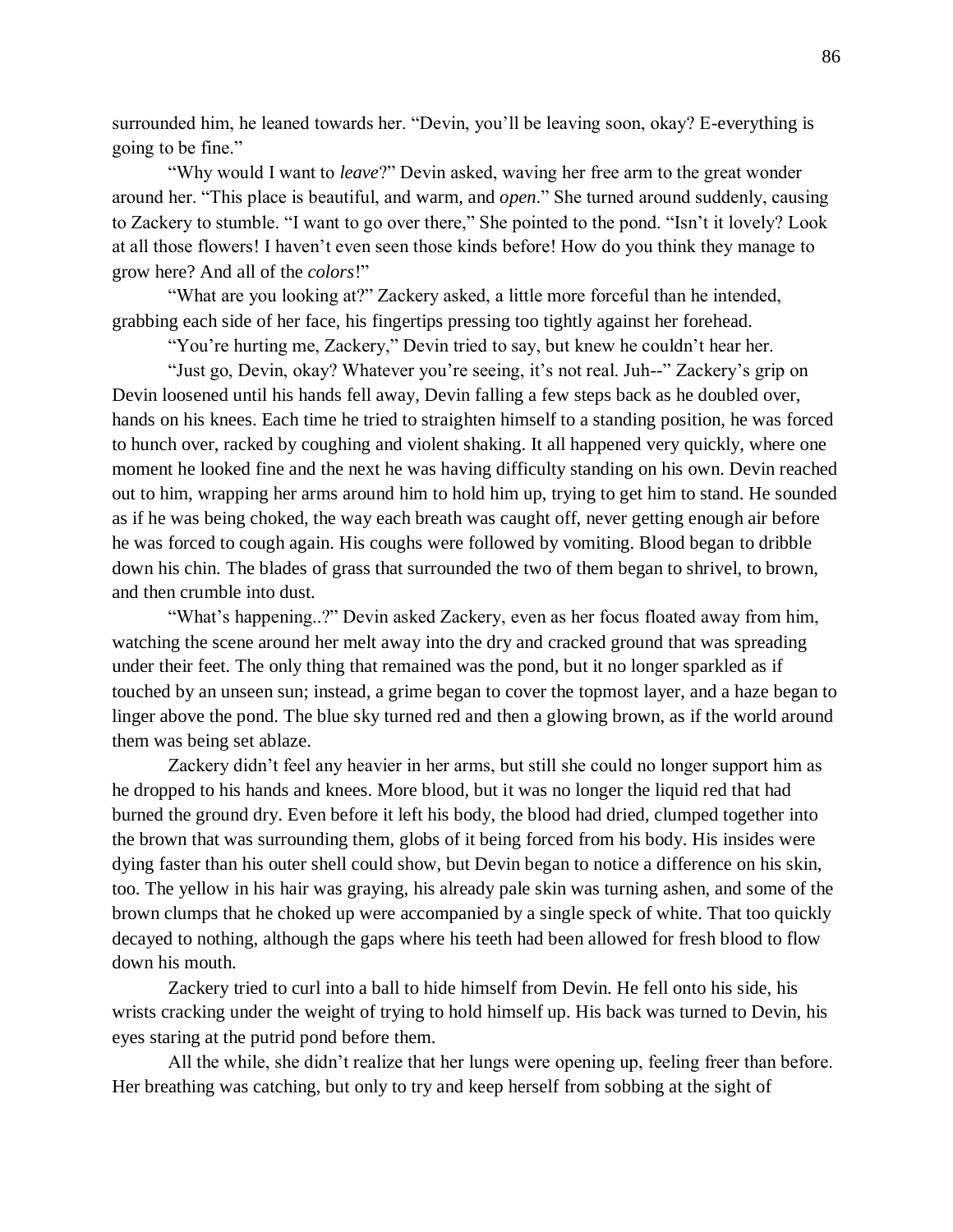Zackery. Her legs were shaking as fear coursed through her, sending a shiver down her spine. Even these sensations were welcome, because even these accursed feelings meant that she was alive, and had the energy to feel once more. She knew this without needing any explanation. The haze that had fallen over her was lifting, but now all she wanted was to be blind once more.

Now she had to watch as her friend writhed on the ground in front of her, dying.

"I'm sorry," She whispered, eyes brimming with tears as she began to back away. The last thing she wanted to do was turn her back on him, but the world around her was darkening, no longer brown but black, dulling like the ending to a movie.

She turned towards the forest, dark and gloomy once more, and sprinted. Devin spared a glance over her shoulder at Zackery, white mushrooms growing out of the barren ground surrounding him.

A glimmer was the only warning--no, it was more like a glitch. Jasper and Krystal had remained seated while Zackery had walked around and entered the faerie ring, and were now unable to tear their eyes away from it while they awaited Devin's return. Return? It seemed like an odd word because she had technically never left. Not being able to see her, though, made it hard to remember that she was with them, especially when she got quiet. Neither of them were sure whether they would see Zackery again. Krystal tried not to think about it, and instead focused on dear Devin being alive and well again. Jasper hoped for the best, wondering if there was a way that instead of returning to the faerie realm that Zackery might have completely crossed over, instead. That didn't make them happy, but it seemed like the better option of the two.

Where once there was nothing but grass, Devin appeared. Krystal gasped, painful and loud, lunging towards her without a thought. Jasper immediately wrapped their arms around Krystal, holding her back. "We still are unsure if we should cross the border or not."

"Devin!" Krystal whispered sharply. Devin didn't open her eyes, her body splayed out in an odd position. The way her arms and legs were bent didn't look comfortable, like she had been pushed to the ground and hadn't moved, instead of laying down of her own accord. Surrounding her head was brown, the blades of grass tinted with the color and making the ground appear barren. There was the smell of blood and vomit, making Krystal's eyes water and her own gag reflex active, but she did her best to ignore it, swallowing down the rising bile. "Devin, please wake up."

Almost on command, Devin's eyes fluttered open. She didn't say anything, and didn't keep her eyes open. Her hand reached out sluggishly, but the moment it crossed past the mushrooms--completely ignoring how her palms made contact with them, which sent a shudder through Krystal--Krystal reached out to hold her hand. Both she and Jasper reached forward to pull Devin toward them, getting little help from Devin. With Devin's head on her shoulder, Krystal situated her so that she was practically sitting in her lap. She was unconscious again, and Krystal had to cradle her so she didn't fall face-first. At the very least, Devin's chest was rising and falling, and when Krystal held her tighter against her, she was happy not just to be able to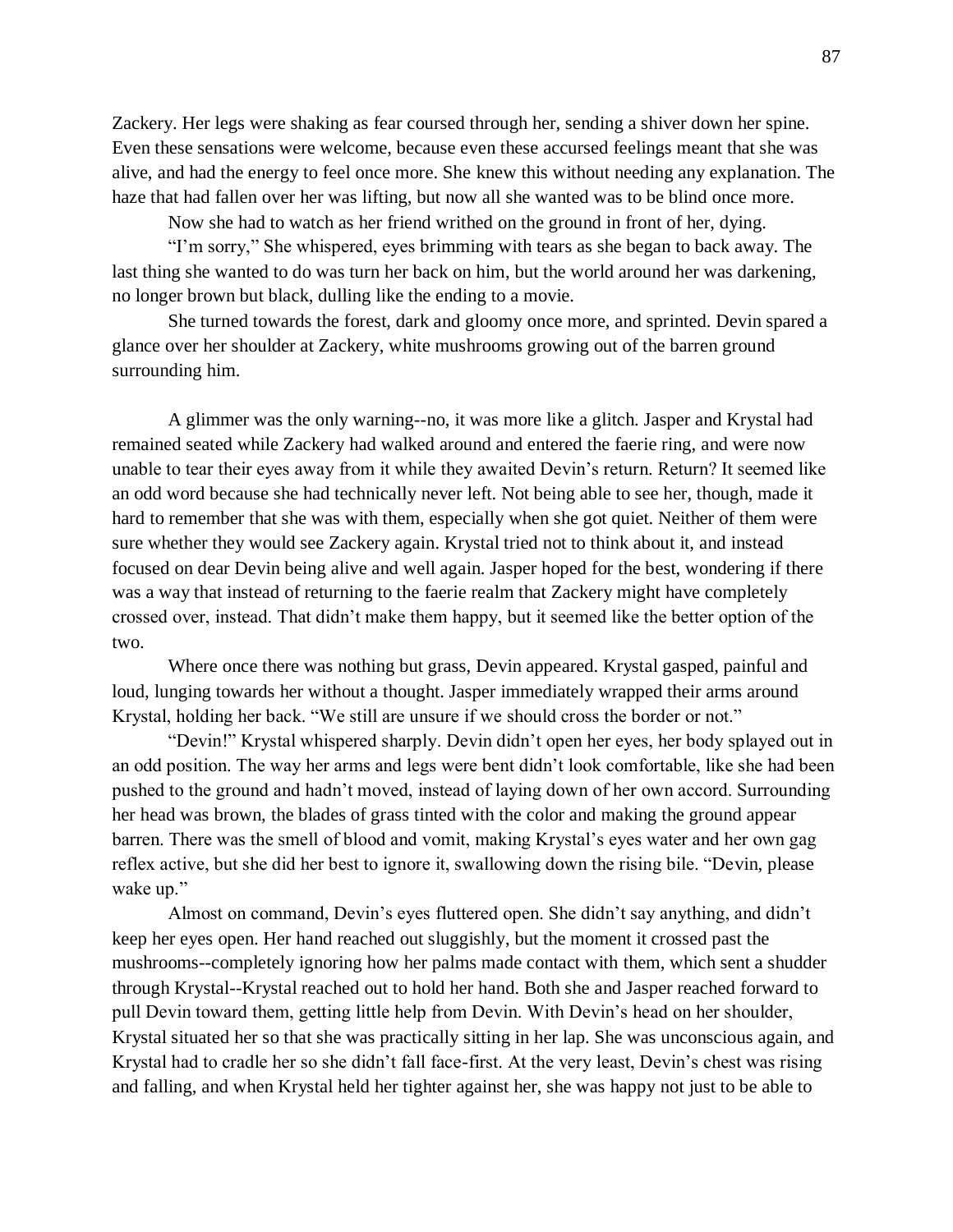see her again but to be able to feel her. Devin felt real once more, and not a figment, a disembodied voice that could have been in Krystal's head the entire time. She was here, even if she was passed out.

"Zackery…" Jasper said, staring into the faerie ring as if he, too, might materialize in the middle of it. Was there a sound of longing in their voice, or was it mere dismay? Krystal pretended that she didn't hear their whisper, and focused her attention on Devin, stroking her hair. Jasper cleared their throat before standing up. Their bowed head made it impossible for Krystal to see what was written on their face, which for once was no longer the blank slate that it normally was. "Right, we should get out of here. It might still not be safe, and Devin should experience something more grounded in reality now that she is out of the faerie realm. She should probably eat something, too."

Krystal stood up, trying to hold Devin, who was still limp and unconscious. Devin was bigger than her, so there was no way she could carry her; Jasper seemed to catch on and both of them wrapped an arm around her shoulder and began their trek through the forest. While Krystal fixated on Devin, she gave Jasper the witchrock so that the two of them didn't walk into any other faerie rings. Krystal would have figured that Jasper would have been excited to find out something they had suggested actually worked, but Jasper's face remained the same, cold and stone-like. Now and then, there would be moments of waking from Devin, but they never lasted long. Just enough so that she was able to stumble forward a few paces on her own, catching both Jasper and Krystal off guard, before passing out again, forcing the two of them to get used to carrying her on their own once more. If anything, her moments of waking were more difficult than her time passed out, due to their short brevity, which forced Jasper and Krystal to walk at such a slow pace.

"You know where you're going, right?" Krystal asked, in just an attempt to make conversation. She was sure she knew the answer, because even with the witchrock, it was nearly impossible to know where exactly one was going. After being in these woods for what she thought was far too long, she had long since lost her sense of direction, especially considering that having a sense of direction seemed to be a lost cause here. Krystal wasn't sure if she was supposed to be panicking or not; the only urgency that made her feet move faster was the thought of getting out of this place, eating some real food and sleeping in a real bed, with Devin beside her, never being so tantalizingly far from her again. She wasn't a huge fan of bugs and dirt to begin with, but since then, the woods had grown to another level of creepy that the very idea of being free of this place made her want to run for the entrance if she could. The primary concern before all of that, though, was making sure that Devin was capable of being awake for longer than a split second. "It's just a matter of getting out now, right? There's not anything you're not telling me?"

"Zackery told me how to get out of the forest with ease. You have nothing to worry about, just leave it to me and we will be out of here in no time. Devin should be fine if we just keep up the pace." Jasper grunted, the witchrock never leaving their right eye.

Krystal didn't bother them any further.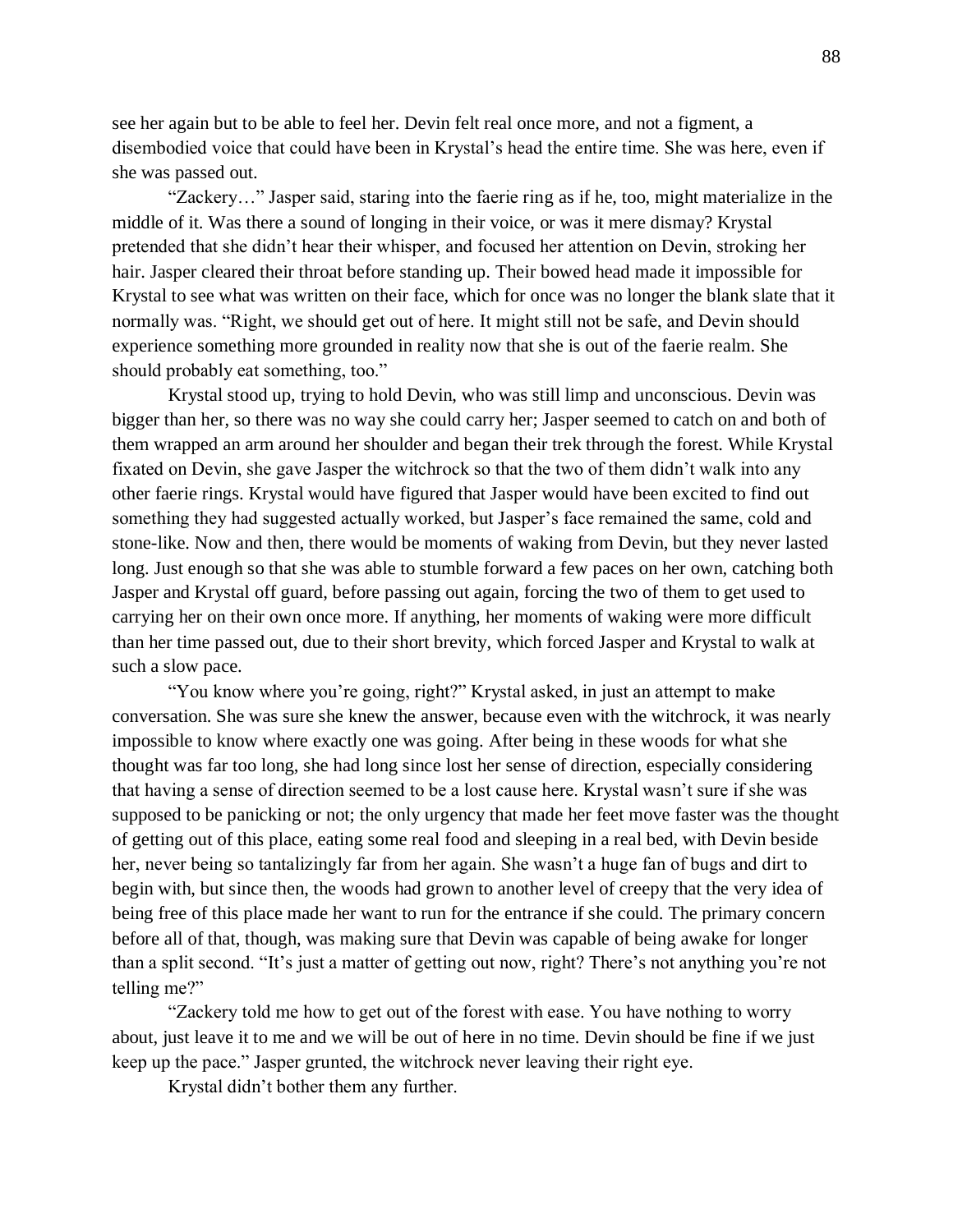Only when Krystal felt that she could no longer put one foot in front of the other, her legs feeling weighed down and on fire, did the forest finally reveal the exit to the field. Devin managed to stumble forward on her own, breaking free of Krystal and Jasper, and then collapsing onto the twilit field. Krystal felt every urge in her to do the same, to just curl up just out of reach of the woods and fall asleep. Jasper, though, was already reaching down to help Devin get back up.

"We should leave. My place is closest, so we can head there."

Devin managed to stand up, but she was hunched over. It made Krystal nervous that she was having such a hard time, but she had to remember that she had no way of knowing what Devin had gone through. Sleeping on dirt was uncomfortable, and she also must be hungry, but Krystal had heard her choke and saw the random spots of blood stains that covered her clothes and which had surrounded her back in the woods. She didn't know how to bring it up, and so she kept quiet.

"My parents can never know about this," Devin said, the first full, comprehensible thing she managed since the trio had become their trek through the woods.

"Trust me, I will not tell them," Jasper said. The three of them exchanged glances and laughed, laughed while waves of relief washed over all of them. Not really funny, not really happy, but still felt the overwhelming urge to release any and all pent up emotion inside of them. Quickly, the laughter turned to tears for Devin. Jasper and Krystal quieted down, both of them closing the distance once more to offer their support.

"I'm sorry," She whispered, wiping away tears. "You didn't deserve to go through… all of that… In the end, I did nothing but hurt you." A hiccup, and then a sob. Jasper and Krystal exchanged glances, Jasper shrugging. Krystal was afraid that maybe Devin was seeing things, or had officially lost her senses. What she said didn't make sense.

"So, you *can* see me." A small laugh. It sounded like it was playing on a broken record, skipping, struggling to be heard. "I didn't think I would catch your attention before you left," Zackery said, a few feet behind the others, standing back inside the woods.

"Zackery," Jasper whispered, otherwise frozen.

Devin was the only one to walk forward, reaching out her hand to him. She didn't go back into the forest. Zackery held out his hand, holding his palm out towards her, and she made to press her palm to his. Of course, it passed right through, Zackery feeling like nothing more than a passing breeze. As they did touch, though, Zackery *flickered*. His entire form seemed to gain strength, a physicality that was missing just moments before, seeming brighter, fuller, realer, before returning to a more faded version of himself. As the two of them lowered their hands, the flickering continued, where he began to wave in and out of sight, becoming at one moment transparent, and then completely gone, before finally stabilizing. Zackery closed his eyes, and Devin could see from the twisted expression on his face that whatever he was doing for them to be able to see him was taking a lot out of him.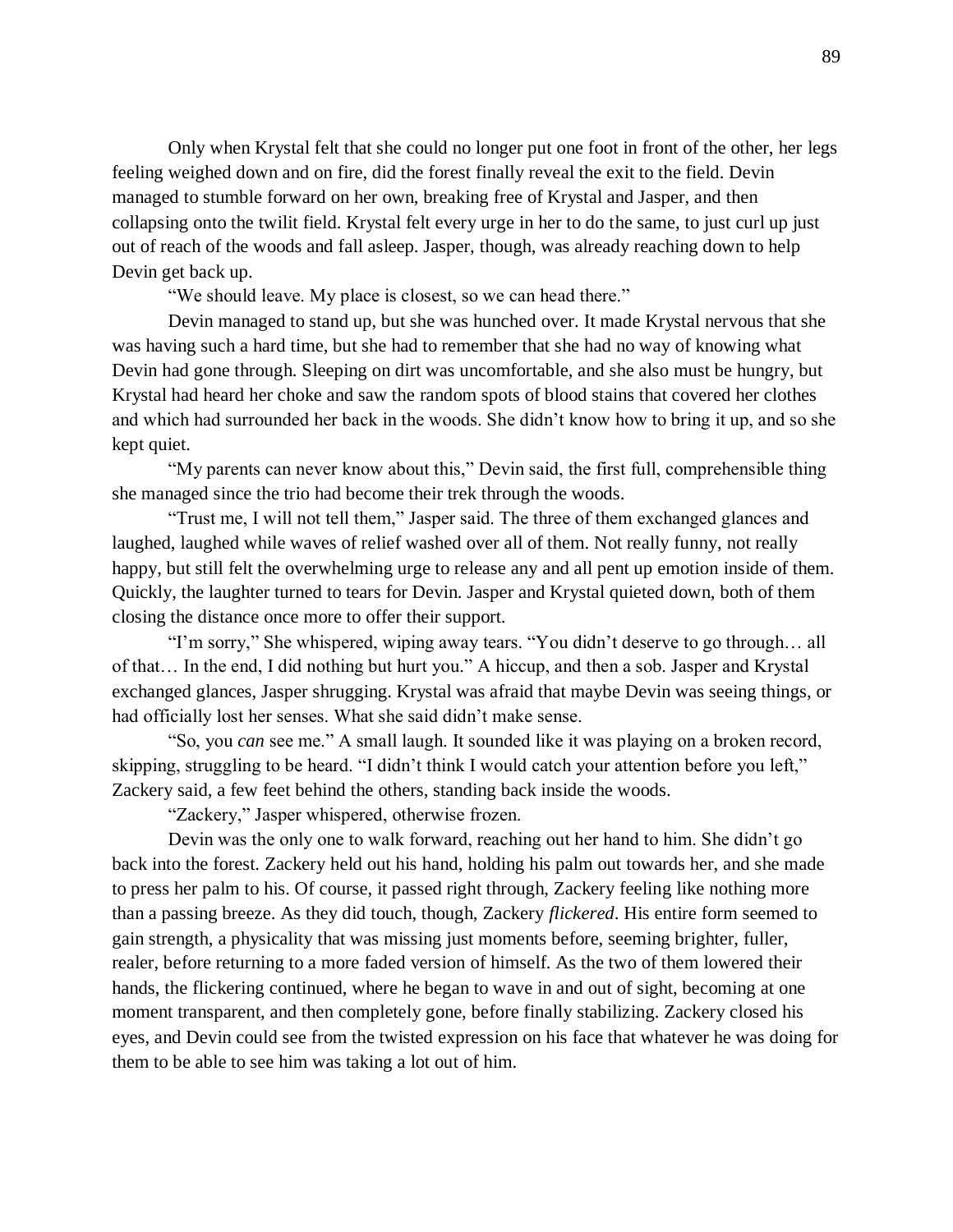"You're okay?" Zackery asked, looking at Devin, trying and failing to not glance in Jasper's direction. For all of their previous flat and blank demeanor, the expression now apparent on their face was too much for Zackery to look at directly.

"Thanks to you," It felt odd to say, but it came spilling out of Devin's mouth before she could stop herself. And it was true, even if only partially; and Zackery's embarrassed and forced grin told her that he knew it, too. "I don't want to leave you here with…" Her eyes drifted past Zackery into the forest, not sure of what to say. The faeries had never shown themselves physically, and it felt weird now that she was outside of the forest to say that word out loud. The word itself only seemed to truly exist inside the forest, just like the faeries did; referring to them in the real world felt taboo.

"There's not much more they can do to me now, I think," Another forced grin, until he looked at Krystal and Jasper and it broke. "You guys should get going."

"We'll come back tomorrow, okay?" Krystal whispered. She stood the furthest from Zackery, and couldn't bring herself to look in his direction. She stared at the ground as she spoke. "Just take care of yourself until then, and we'll be back."

Jasper didn't say anything, but was the first to turn around and start walking across the field. Zackery watched them leave, biting his lip. In the evening shadows, it was getting harder and harder to see him, just as he was finding it more and more difficult to keep his form. His head drooped and then flickered out of view. "Tomorrow, then," His voice seemed to be all around them at once, as if riding on a nonexistent wind; even having stood beside them just moments before, he already seemed so far away.

Krystal was the next to start walking, grabbing onto the crook of Devin's elbow to guide her away. The farther they walked across the field, the darker the forest became, nothing but blackness and shadows. Devin continued to look over her shoulder, though, for any last glimmer or glitch just on the edge. Too quickly, the forest became nothing but a single, solid mass of darkness behind them.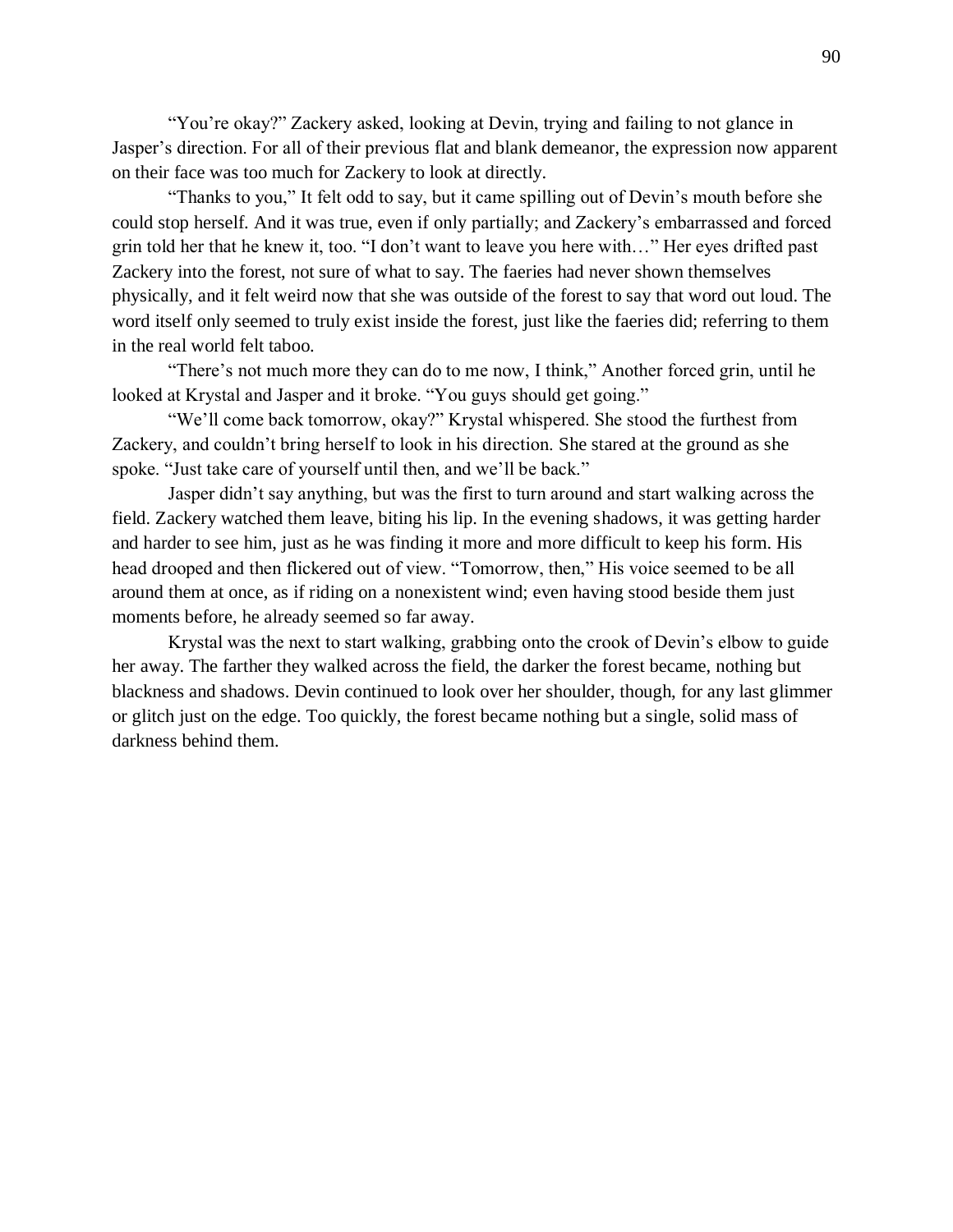#### Chapter Nine

Devin had never been to Jasper's house before, and so when she woke up the next day, she was struck by fear at the unfamiliar surroundings. It was still dark, the sun just barely making its way across the horizon. Beside her was Krystal, still asleep. A few feet further away was Jasper. While she and Krystal were on the floor, Jasper was sleeping in a chair, feet hanging off the armrest. They didn't look very comfortable, but as Devin sat up, she realized that the floor hadn't been very kind to her either. She wasn't sure why they had decided to sleep here, instead of in any of the rooms of the household; most of the previous night was a blur to her. She remembered saying goodbye to Zackery, and making it to Jasper's house, but otherwise, the details were missing. Maybe she had been dozing off the entire time. Even after all of this sleep, she still just wanted to go home, lay in bed, and stay there for hours. Maybe days of not leaving the house would be the only remedy to feeling normal once more.

But she knew she needed to wake up now, or otherwise risk sleeping the day away. If there was one thing she did remember, it was their promise to Zackery, which she had no intention in breaking.

In her head, Devin bounced around the ideas of wandering Jasper's house by herself to wash up and maybe ransack it for food, or waking up Jasper and Krystal. Both of them seemed like frightening prospects.

Devin leaned her head forward, so that she hopefully wouldn't wake Jasper up. She poked Krystal's cheek without a response. "Krystal, wake up."

No response. Her cheeks were flushed, and Devin wondered for a moment if she was getting sick. Immediately she felt guilty, because of course she was to blame for that, being the reason that Krystal stayed outside, day and night. She pressed the back of her hand to Krystal's forehead, wondering if maybe she would need to stay behind while she and Jasper visited Zackery--a thought that made her nervous, but that didn't bother her as much as it might've before--when Krystal's eyes flickered open at the touch.

Devin shot her hand back. The guilty feeling grew stronger. "We're supposed to go back and check on Zackery."

Krystal groaned., closing her eyes and rolling away from Devin. "Not at the asscrack of dawn, we don't!"

"No swearing in this household."

Jasper was now awake, too.

"Oh, if you're awake, now we *really* need to get going," Krystal grimaced, sitting up on her knees. "Is anyone else, like, really dreading going back to that place, or what?"

Jasper didn't respond. They, too, were now sitting up, but they weren't paying attention. In their hand was the witchrock. Devin had no idea where they pulled that out of. Maybe Jasper had slept with it on their person.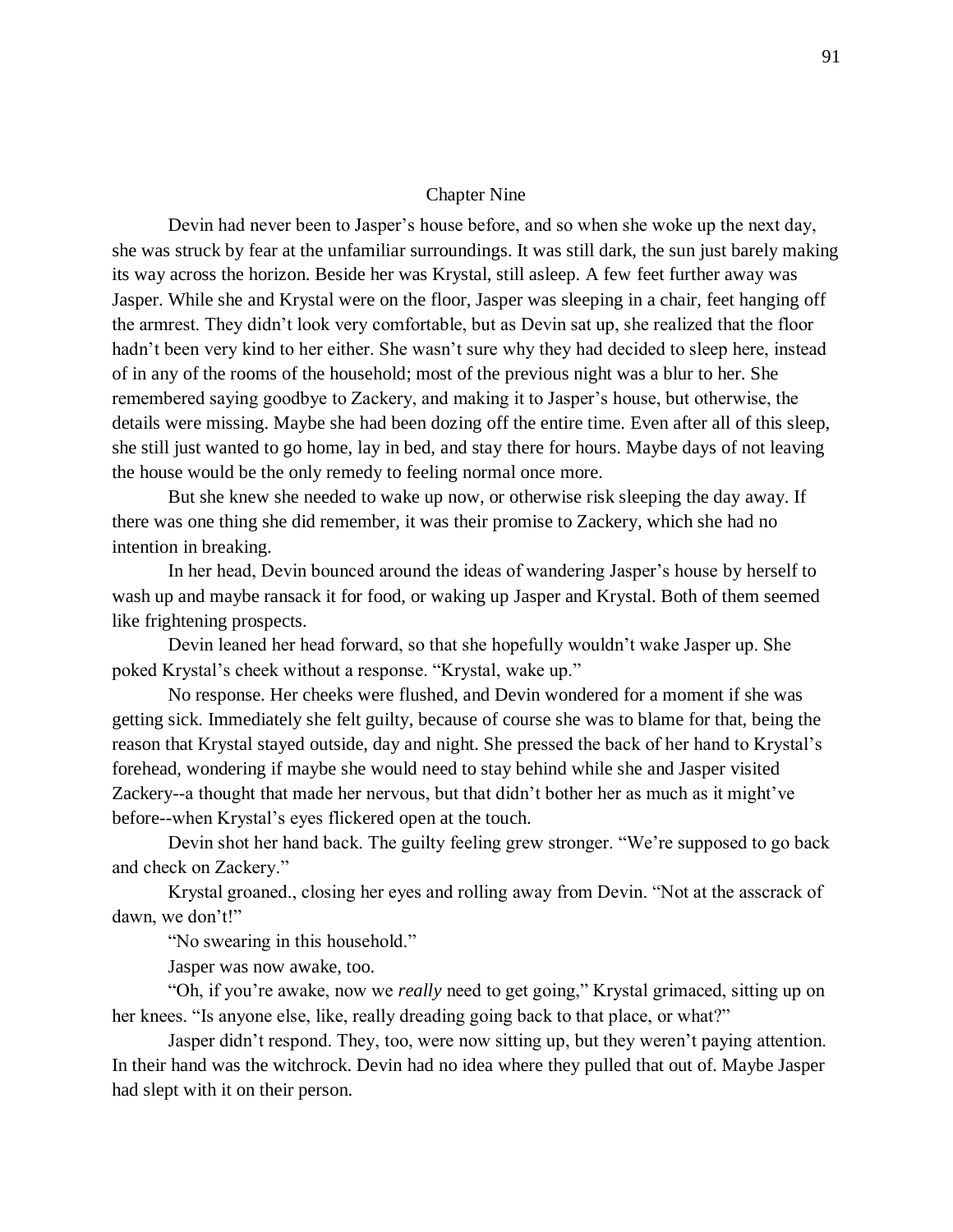"We don't have to stay long," Devin said. "But we do need to check on Zackery. That's the least we could do. I mean, I'm not sure there's much else we can do. We do need to be careful, though, especially you two."

"You think it's still dangerous? The forest?" Krystal asked.

"The forest itself is not dangerous, it is what lives in the forest. The faeries," Jasper corrected. "Which we are able to escape as we please, leaving Zackery to take the brunt of their fury."

"Shouldn't everything be fine now since they have Zackery? I mean, I figure that's why they were pissed off to begin with, because Zackery had been a part of the forest and then all of a sudden he wasn't and there was just…" Krystal flailed her arms. "A vacuum that needed to be filled, and Devin was caught up in it. Am I not understanding something?" She asked, looking in Jasper's direction.

They shrugged, just twirling the witchrock between their fingers.

"They're going to be useless, aren't they?" Krystal asked, without even lowering her voice. That earned a glance in her direction, but nothing more.

"I'd say we get going, maybe that will perk Jasper up a bit. Will you be taking any of your ghostly mechanisms, or don't you have any?" Devin asked, standing up and holding out her hand to help Krystal off the floor.

"Yeah, just wait here. There is stuff I want to bring, but none of it should bother Zackery." With that, Jasper jumped out of their chair and headed upstairs. From the sounds of it, they took two flights up. Devin resisted the urge to peek up the stairs to see how far up the house went. Even this ground floor was bigger than her entire home.

She hadn't expected anything like this from Jasper's family, but it also seemed lonely. The house was big and it was silent. Devin thought that Jasper had mentioned once before that they had a sibling--a sister, maybe? She couldn't remember--but she was nowhere to be found. Was it possible the house was big enough that their sister could be off in a room and be unheard by them?

"I figure it is best for us to return with our pieces of iron. I imagine you still have your trinket, Krystal?" Jasper asked, returning quickly. They had yet another backpack slung over their shoulder. "Just to be on the safe side, I will also bring along one of my video cameras. It is unlikely we will notice anything, but perhaps it will help in giving Zackery the energy necessary to remain opaque. If he is unable, then we should still be able to locate him with this, like you said," Jasper said, nodding in Devin's direction.

Devin exchanged a surprised glance with Krystal, shaking her head frantically. Another joke lost on Jasper Rey.

"Furthermore," Jasper continued, either unperturbed or oblivious to their exchange. "It should help us in determining what is real and what is not; it also has a heat map application which may come in handy, may not. I still do not completely understand the workings of the forest, so it is hard to guess which of my pieces of equipment would work best in keeping us safe."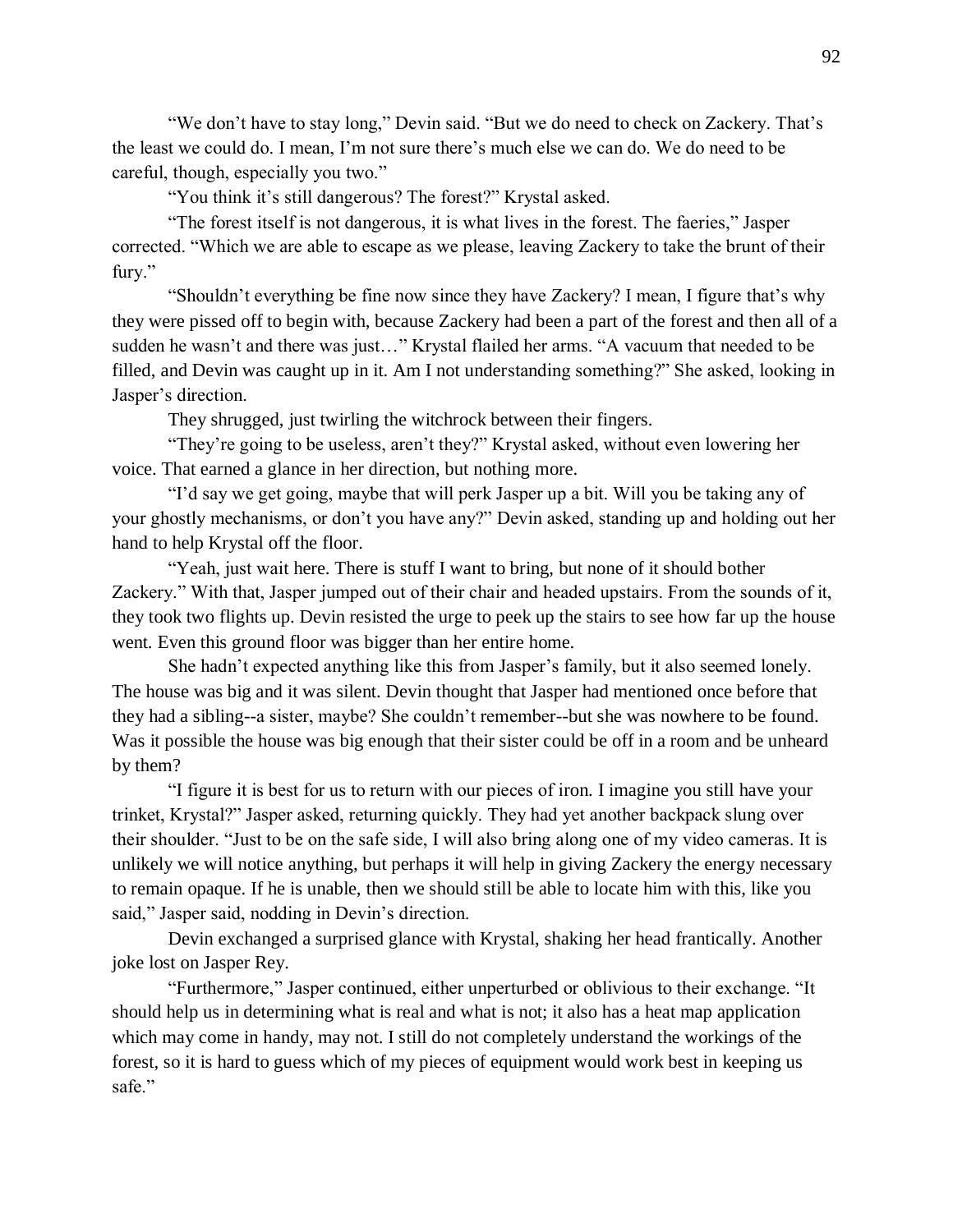"You have extra batteries, don't you?" Krystal piped in. "If there's one thing I do know, it's that the supernatural drain those things even faster than a tv remote."

Jasper rolled their eyes. "Of course I do. I always carry plenty of spares. I am not a complete amature."

Devin and Krystal looked at each other again and laughed. This time, Jasper smiled in their direction, too. They all left for the forest content because they were together.

As they drew closer, though, they were reminded that in this place, there was no safety in numbers.

"We never told Zackery when we were coming, or where to meet us. This is going to be another sort of goose chase, isn't it?" Krystal moaned as the trio crossed the field that would take them to the forest. "How are we supposed to find someone that we might not be able to see?"

"It makes sense for us to enter the forest. We may not want to go too deep at first, sort of testing the waters if you will. But I am sure it will be easy enough for him to find us, instead of the other way around." Jasper stopped short of the forest, trying to pierce its shadowy front without walking in.

Devin looked at Krystal, and then at Jasper, both of them staring ahead, just inches in front of them, and yet neither walking. She took Krystal's hand in hers and walked forward, taking her by surprise and waking her from her stupor. "There's no point staying out here any longer. We came here to check on Zackery, and he won't be out here."

Krystal just nodded, and the two of them crossed over. She looked over her shoulder back at Jasper and held out her hand to them. They didn't take it, but quickly followed in turn.

"There is nothing odd about the rings as far as I can see…" Jasper said, kneeling beside a faerie ring, video camera, open and rolling.

Although their original plan had been to not wander far from the entrance, none of them had been able to keep themselves from putting one foot in front of the other. It didn't make sense for them to stand around waiting for someone--Krystal certainly didn't want to stand in one place, and just watching Jasper made her want to keep moving. Even with all of their technology, and with Devin beside her, hand in hand, she was still afraid. There was too much about this place that she didn't understand, and now it constantly felt like she was being watched.

She didn't mention it, though, and tried to keep the complaining to a minimum. Devin was entranced by the woods for a reason far different from her own, and Jasper had never seemed too fazed by this place. Now they seemed more interested in it, not less, if that was even possible. She wasn't sure if it was because of Zackery or because of the faeries. The camera in their hand was pointed at the mushrooms, as if expecting them to do something while being recorded. Nothing happened, and the heat map showed no irregularities. Krystal had no idea what this meant, except that Zackery was still nowhere to be found.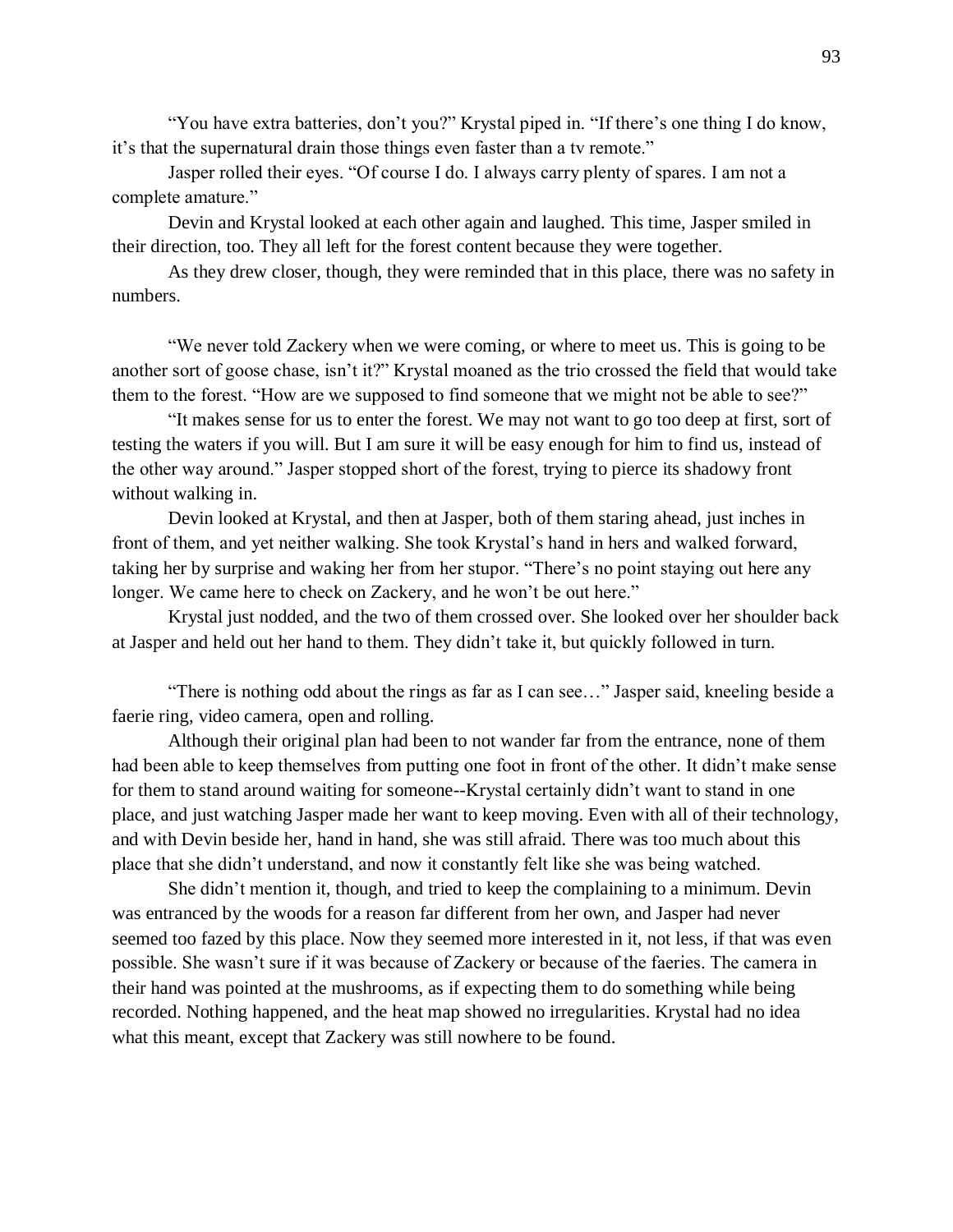"Is there a chance that, maybe…?" Krystal trailed off, exchanging glances with Devin. They both looked at Jasper at the same time--for confirmation? To read their expression?--but Jasper was resolute on those mushrooms doing something, and refused to budge their camera.

It was, after all, the same faerie ring that Devin had been trapped in.

"We should keep looking, or at least try and make our way back to the border." Devin insisted, moving to Jasper's side. "We don't know how long that could end up taking, and we might end up finding Zackery along the way."

"We arrived here without any problems thanks to me, and I am sure of my ability to have us leave without harm either. You two can go for a walk, if you want." Jasper held up the witchrock. "I will hold onto this, if it is alright with you."

Devin left Jasper's side and returned to Krystal, grabbing her wrist and pulling her slowly away from them. Even while she didn't want to leave them on their own, the last thing she wanted to do was spend time arguing with Jasper. Besides, it seemed that the best way for them to deal with their feelings was by themself, without any eavesdroppers.

The two didn't need any words. Devin was just trying to bring Krystal to the edge of the forest, where she knew she would be more comfortable. Even when she said nothing, the way her eyes flicked with uncertainty from one thing to the next showed just how afraid she was of this place. Surprisingly, there was nothing to distract her on her walk; no flickering lights, except for the white starchy dust that sometimes floated in the air that was the indicator of a faerie ring.

In here, she didn't feel like herself. She was a different person who really had visited another world. Even when she left the forest, she felt herself take a part of the faerie realm with her.

At some point, Krystal began tugging on her hand. Devin stopped in her tracks, figuring something was wrong, but Krystal didn't stop walking, didn't even look at her as she ended up taking the lead. Naturally, Devin followed. For a while, they kept up the leisurely pace that they had been going at, but when the tugging on her wrist grew a little rougher, a little more constant, but with still no word from Krystal, Devin tried to stop her.

"Krys, is everything okay? Do you want to stop for a moment?" She grew uneasy at the thought of Krystal leading them through the forest, basically blind. Devin could make sure, of course, that they didn't wander into any of the faerie rings since she could see them well in advance, but this still felt like reckless behavior on Krystal's part. "Hey, slow down at least, okay? My hand is starting to hurt!"

When she said that, Krystal let Devin's hand drop away. The action stung Devin more than any of the catching thorns, and she reached out to try and hold her hand once more, but each time she tried, Krystal was just one step too far ahead of her. It was impossible to catch up with her in the forest, since even walking side-by-side was most of the time prohibited because of the density of trees. Running was just as dangerous, considering the brambles and the lack of space. It all made catching up to Krystal difficult, let alone trying to stop her in any way.

"Krys--tal," Devin fumbled, breaking through a particularly thick patch of brambles by charging straight through them and then nearly falling face first on the other side. "Agh!"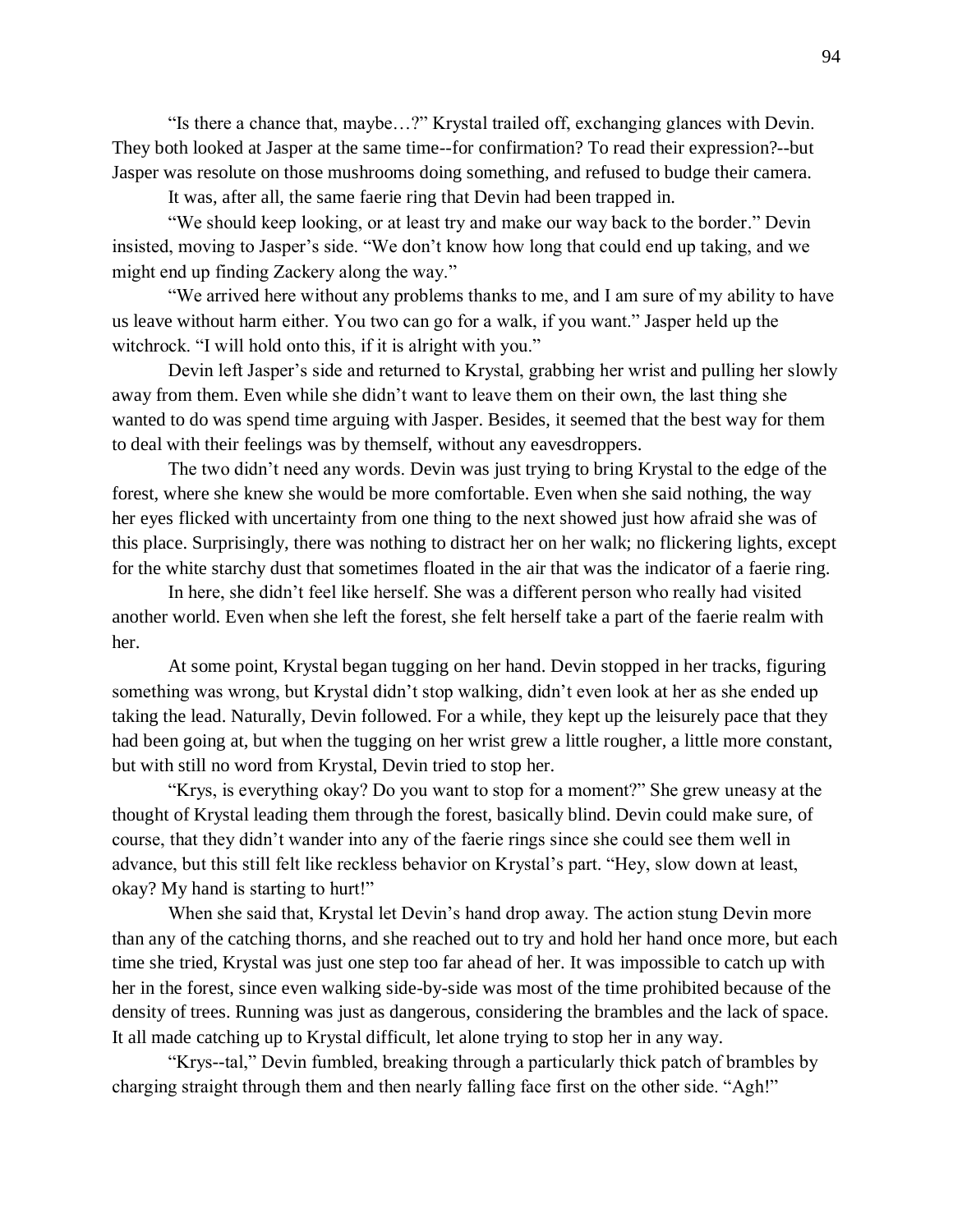Running her hands down her face, she didn't feel anything, but just looking over her arms she could see the scars of her chase through the forest.

But she was no longer in amidst the trees. Before her was a small sandy beach, and a large pond. Krystal was already wading in the water, and seemed unperturbed by the deepening water. It rose quickly on her short figure. Surrounding the pond itself was floating gold dust, and in most every direction she looked, Devin saw a bright white light that signalled a faerie ring just beyond the wooded border between the forest and the pond. They were everywhere, and Devin hadn't even noticed them, her attention too focused on Krystal. Guilt overwhelmed her, wondering what would have happened if Krystal had taken a wrong turn or was unable to stop herself fast enough before pummeling straight into one of those things.

"Krystal!" Devin cried, running across the short length of beach, but not crossing into the water. She looked down at the lapping water, which seemed to try to reach the toes of her shoes but without success, and saw nothing. She didn't see her face in the water, nor a reflection of the trees; Devin's hands flew up to her face to see if she was still able to see herself, and then even brushed her cheeks to make sure she could feel herself. For a moment, she believed that she had died--or maybe she was stuck in the faerie ring again, or both?--and so she could no longer see herself in the water because she wasn't really there physically. But as she began to wade through to Krystal's side, she realized that there was no reflection of her in the water, either. That was either a very bad or a very good thing, and it was too early for Devin to tell.

"What are you doing? I know you said the other day that you wanted to go swimming, but this..?" Devin asked, grabbing Krystal by the shoulder and forcing her to turn to face her.

Krystal's body immediately went limp, but not before Devin saw the whites of her eyes. With eyes rolled in the back of her head, she collapsed, sending splashes and ripples around them. Devin tried to catch her, but it was hard to keep her from getting wetter than she already was; it was more of a matter of just keeping her from falling underwater. Krystal wasn't heavy by any means, and in the water it should have been even easier to hold her up, and yet Devin was struggling, fighting just to keep her above water.

The water trembled, and Devin thought she felt the ground shake beneath her, even through nearly a foot of water. She thought it was a mini-earthquake, the way it shook the ground of the pond and broke the tension of the surface. But then she realized that it wasn't a one time occurrence, and that the tremors were steady, rhythmic even.

With Krystal unconscious in her arms, Devin dragged her out of the water. Once she was on land, it became infinitely easier to carry her, no longer having a fighting force trying to draw her back into the water. She laid her down on the beach, on her side, and almost immediately Krystal's eyes flew open and she spat up water.

Devin waited for her to catch her breath before she bombarded Krystal with questions. Krystal seemed to sense that she was biting her tongue and the moment that she could, she started talking. Her voice was raspy and she was shaking, but Devin no longer felt the ground quaking beneath them.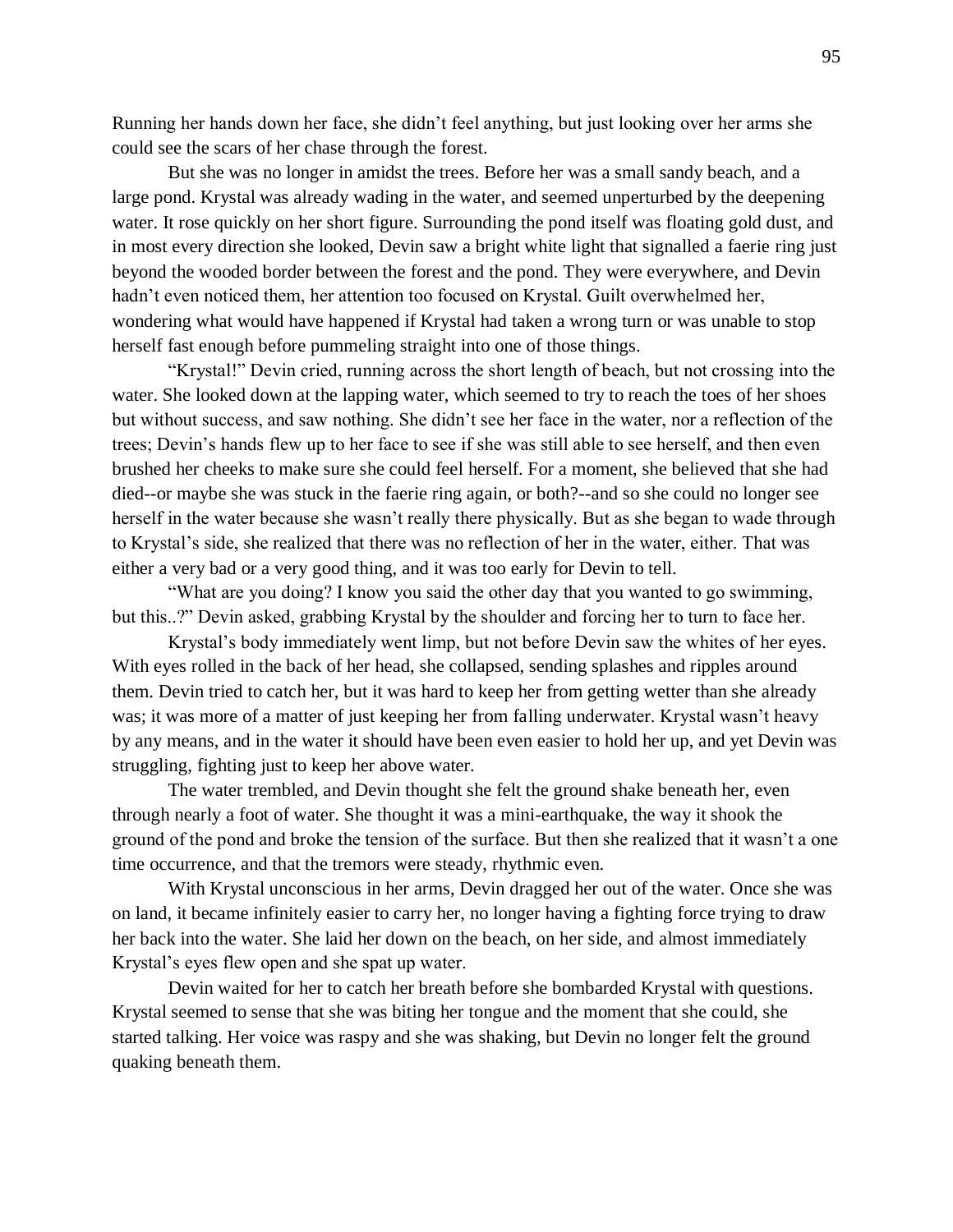"I've been here before. With Zackery." Krystal gasped, eyes glazed over as she looked out over the pond. "I don't know why this keeps happening."

"He must have been thrilled, I'm guessing this was the place he'd been looking for all along." Devin offered a small laugh, and then shivered. Why had he been looking for this, of all places? Just looking at it gave her the creeps. The rest of the forest was a bounty of nature, truly what one would think of when they thought of flora and plant life. Even with the faerie rings and the lack of animals, it still felt real and alive. But here, by the pond, it felt alive when it wasn't supposed to; it didn't feel real, either, with the way that it lacked any reflection and glittered with gold just above the surface. This was not a place Krystal was supposed to be, having never entered the faerie realm before; and Devin felt that, except for the faerie ring, that was as close to their world that they had been yet.

"We need to get out of here," Devin whispered, even though there was no one around to hear them, she still felt as though there were ears everywhere.

"I hope Jasper had better luck finding Zackery than we did," Krystal groaned. She slowly stood up, keeping her eyes locked on the pond even as she tried to dry herself off a little. Devin stepped into action, grabbing her wrist and jerking on it, hard, forcing her to break eye contact and retreating back into the trees.

"Then, let's go find them," Devin said, her voice soft and low but still managing to grab Krystal's attention.

"We can try."

"It only works if you're leading," Krystal muttered as Jasper and Zackery came into view. Jasper was sitting on the ground, and Zackery was imitating them, although floating a few inches off the ground. "Or Zackery."

"Sorry, what?" Zackery asked. "What did I do?"

"You know exactly what you did!" Krystal plopped down across from Jasper. Devin sat beside her, and across from Zackery. The foursome naturally sat in a circle when they gathered together. "Whereas I still have no idea what I do, or what happens when I'm wandering through this place."

"It happened again? You went to the pond on your own?" Zackery leaned forward, feeling like a passing rush of cold air. "That's dangerous. If you ever get separated from one of us…"

"Perhaps they are trying to talk to us," Jasper wondered aloud, forefinger pressed to their chin in thought. "What is the difference between finding yourself in a faerie ring, or walking into the middle of a pond?"

Zackery rolled his eyes. "Please, don't."

"I have already written it into my notebook. It will be a part of my next studied subject."

Both Krystal and Zackery groaned. But Devin smiled, exchanging glances with Jasper. She wouldn't say it aloud, not with Krystal beside her, but she appreciated Jasper's attempts at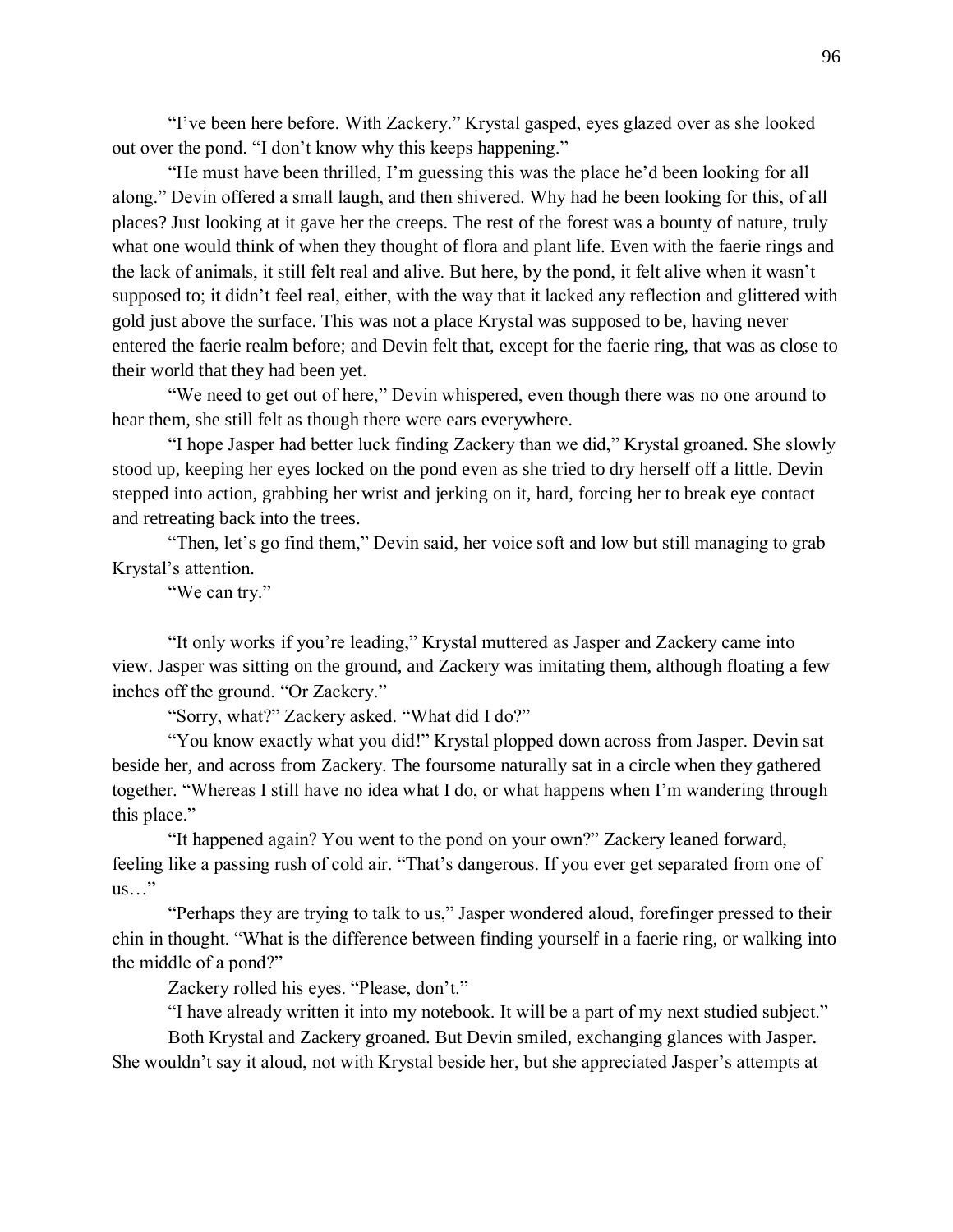understanding this place. All she wanted was to keep Krystal safe, especially now that this place seemed to have its eyes on her.

Ever since leaving the faerie ring, she could feel them watching, hiding just out of view. The gleams of gold were taunting her, hints to where they had been, where they had touched. She wondered if, in the faerie's eyes, she glowed gold, too.

"Devin!" Zackery cried, waving a translucent hand in front of her face. It became more solid as he did so, and a shiver coursed down her spine. "Aren't you listening?"

"Oh! Yeah," Devin nodded, smiling. When she felt herself slipping, one of them was always there to call her out of her thoughts. Krystal thought that the forest no longer worked on her, but she still felt she had a long way to go before she was impervious to its tricks. "Yeah, I'm listening. Tomorrow too, right?"

# Epilogue

Everything was quiet. The sun was shining, but there were clouds in the distance and the wind was picking up, so Devin knew that she had only a limited amount of time today. The last thing she wanted to be caught in was a summer storm, and she didn't want to imagine what that would be like while in the forest. As she passed across the border of the field into the forest, she was immediately surrounded by a busy rush, overwhelming but welcoming compared to the vacant grass behind her.

The leaves retained their vibrant greens, and the trunks of trees were still healthy, roots growing strong beneath them, but now Devin was able to see more. She knew where to step and where to avoid because of the warning white lights of the faerie rings; trees that had recently been ill and taken cared of by a faerie sparkled as if it was under a constant direct ray of sun. There was a golden quality to the forest that she hadn't seen before, making it feel warmer. This warmth was a deception, though. It looked kind and friendly, but even as things got easier for her, she knew the forest may still try and play cruel tricks on her--tricks that could be harmful and dangerous. Deadly.

Krystal would not have come with her today even if Devin had asked, and so she didn't. Part of her worried if she would come back after the pond incident, but she also understood if Krystal needed to take a breather from the place. The sight of Krystal walking blindly into the pond appeared every time Devin closed her eyes, and it made even her uneasy coming back to this place.

Jasper had offered to join her, but Zackery had already told Devin in advance--knowing that they would try and do something like that--and told her to deny them. She didn't know how Zackery knew Jasper would ask to join her, but she knew the two of them talked in private as often as she and Krystal did. While hanging out at Jasper's, she also could have sworn she saw a ouija board. Devin didn't think it worked, but… she wasn't too sure. Regardless, she did as Zackery asked, and it was just her walking alone through the forest, knowing that halfway to the pond she would find Zackery waiting for her. He was no longer stuck in the faerie ring that had trapped them both, yet he still spent most of his time near it. He had nothing but time, of course,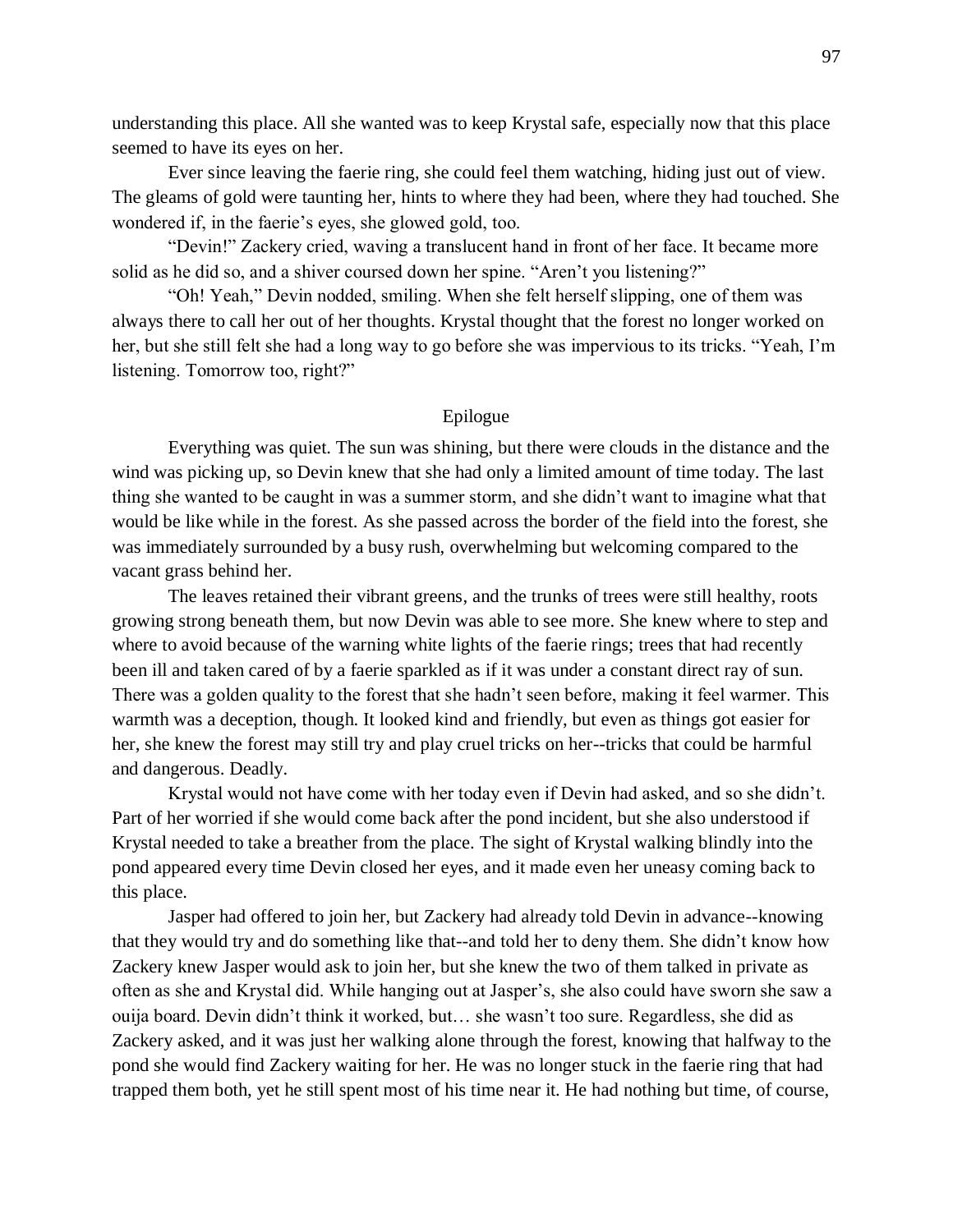and nowhere to go except wandering forever amidst these trees, and still he chose this one small section. If she had been in his place--but she didn't like thinking about that, and instead just focused on what she could do for him.

Although it was rather pointless now for her and Zackery, the two of them had put up different colored ribbons tied onto trees to let Jasper and Krystal know where exactly they were heading. Blue ribbons meant the wanderer was still en route to the pond; yellow meant they were getting closer to the grass field that Devin had just passed through. White ribbons weren't tied around singular trees but instead bound several trees together, sort of like tying off a crime scene, but in this case it was to warn Jasper and Krystal of the faerie rings that they still could not see with their naked eye. None of them were sure what would happen if any of them crossed into a ring, but none of them wanted to test it again. Even Devin was cautious to not pass through a line of the small white mushrooms, although she wasn't sure they would hold her captive again. Even with the witchrock to assist them, Zackery and Devin both wanted to be as safe as possible. The witchrock wasn't fool-proof; even though it gave the ability to see through a faerie's guise, it didn't keep the user from getting distracted and dropping the witchrock from one's line of sight. Once that happened, it was a useless rock in someone's hand or pocket. Outside of the natural greens and browns of the forest, the ribbons stood out, too, which helped keep three of them grounded in reality. And, most obviously, there was only one witchrock they had found so far. If there came a time that one person wanted to visit the forest and the other had the witchrock, then the plans would have to be deferred. Or risk getting caught in the forest's traps.

"You're here," Zackery said in way of greeting. Even though she, Jasper, and Krystal had been coming to visit nearly everyday, sometimes all three and sometimes individually, Zackery always uttered that phrase first, as if he was perpetually surprised. Devin found it sad, and hoped he would stop soon.

"Give me a minute before we leave, okay?" Devin asked, even though Zackery hadn't moved from his spot. He knew better than to move too quickly, because it expended too much of his energy. Being close to Devin, or to any of the others often helped in keeping his form, but that took a toll on them. If they wanted to hang out for long periods of time, it meant Zackery had to wait to start using their energy to remain visible. So, he didn't move, just watched as Devin kneeled beside the ring of mushrooms. She plucked out the mushrooms and in the hole the stem left behind, she covered it up with dirt.

"Is Jasper still holed up in their room?" Zackery asked after a few minutes of Devin working in silence.

"Whenever they aren't here, then yeah," Devin nodded absently, too absorbed to really put an effort in the conversation.

"They don't have to try so hard," Zackery muttered. Devin couldn't tell what he was angry about, the fact that Jasper's studies made it so they couldn't visit Zackery as often, or the topic of Jasper's studies.

"I don't want to talk about that," Devin said quickly. She didn't like Jasper digging around materials for crossovers or exorcisms, either, but they seemed hell-bent on finding a way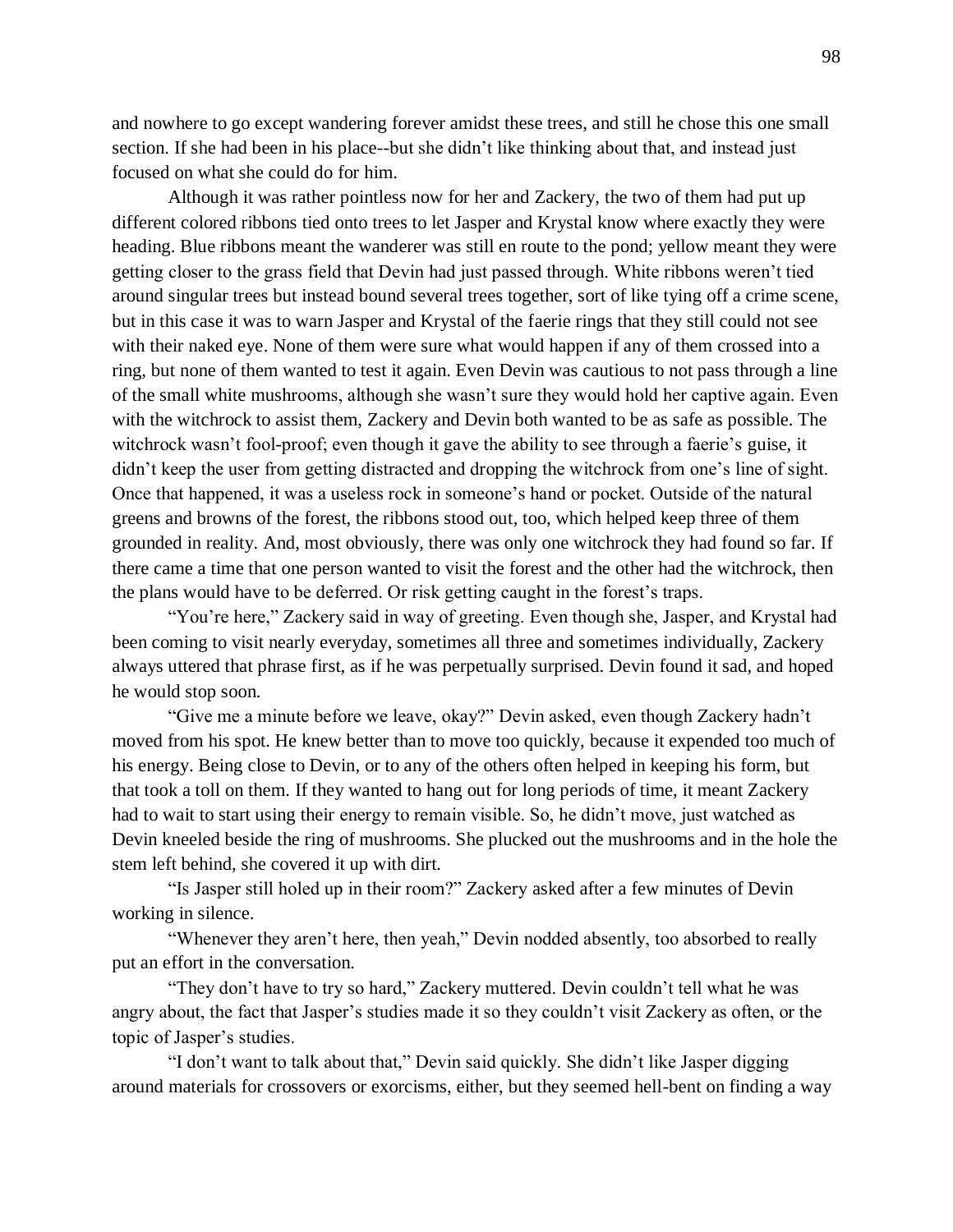for Zackery to get out of this forest, even if it didn't include being alive. Unfortunately, part of her understood why Zackery was complacent with his spiritual form; he was still on Earth, and he could still be with her and Jasper and Krystal. Thoughts of their time together in what must have been the faerie realm still scorched her dreams, watching as her friend died for her, with nothing she could do but walk away…

The idea of disappearing forever after suffering through all of that meant, in Devin's eyes, that the pain was for naught. And she would do anything to make Zackery more at ease, unsure how he managed to stay sane when his world was so limited and so monotonous.

"I don't want them doing any supernatural spells behind my back, okay? You need to tell Jasper that, remind them that any crazy idea of theirs needs to be run by me, the actual dead guy, first," Zackery said, half-smiling. Devin offered a smile in return, unsure where his joke ended and his serious reprimand began. "If you're done, then let's go."

Zackery brought her to the pond that just days ago had entangled Krystal in awe. Devin understood why, even if she wasn't as captivated by it, nor was she able to find it with such ease that Zackery and Krystal could. There was a beauty to it that made it hard to keep herself from running head first into it; the other side to its appeal was darker. The pond felt alive, haunted. There were times Devin could swear that the ripples on the surface of the water matched with a distant beating, the rhythm matching that of a heart. If this place wasn't located in the center of the forest that had killed Zackery, had nearly killed her, maybe she would have been able to truly appreciate this nature sanctuary for what it could have been. Anywhere else, a hidden gem like this would have been where she would feel safest; here, she felt like she was willingly entering the jaws of a giant beast.

Directly into its gaping mouth, Devin placed a leaf boat that held a puddle of wine. She pushed it off so that it would float across the pond. End up where it may, it always disappeared by the next time she and Zackery returned.

Although Krystal and Jasper had both visited the pond, they weren't allowed back if Devin and Zackery could help it. Neither of them had been suscept to the faerie realm thus far, and both of them wanted to keep it that way. In hopes that when both of them did join Devin in the forest and visited Zackery that they would be safe, she and Zackery made it a habit of visiting the pond weekly and placing offerings as Jasper had done when Devin was stuck in the faerie ring. There was no sign that this kept them any safer, but there was also no damage done by doing it, and so it had become a habit. Zackery and Devin were able to wander through the forest with an ease that Krystal and Jasper were unable to master, even while using the witchrock. That ease had come with a price, though, that Zackery and Devin didn't want them to pay.

"You had seen something different than I had, at first," Zackery said, testing the topic by checking Devin's facial expression before continuing. "What was it like there? I mean, we're thinking that was the faerie realm, right?"

"I don't know," Devin whispered, eyes locked on the bobbing leaf boat. "I honestly thought it was the afterlife. I thought I was dead. Then I saw you, and I was like, ninety percent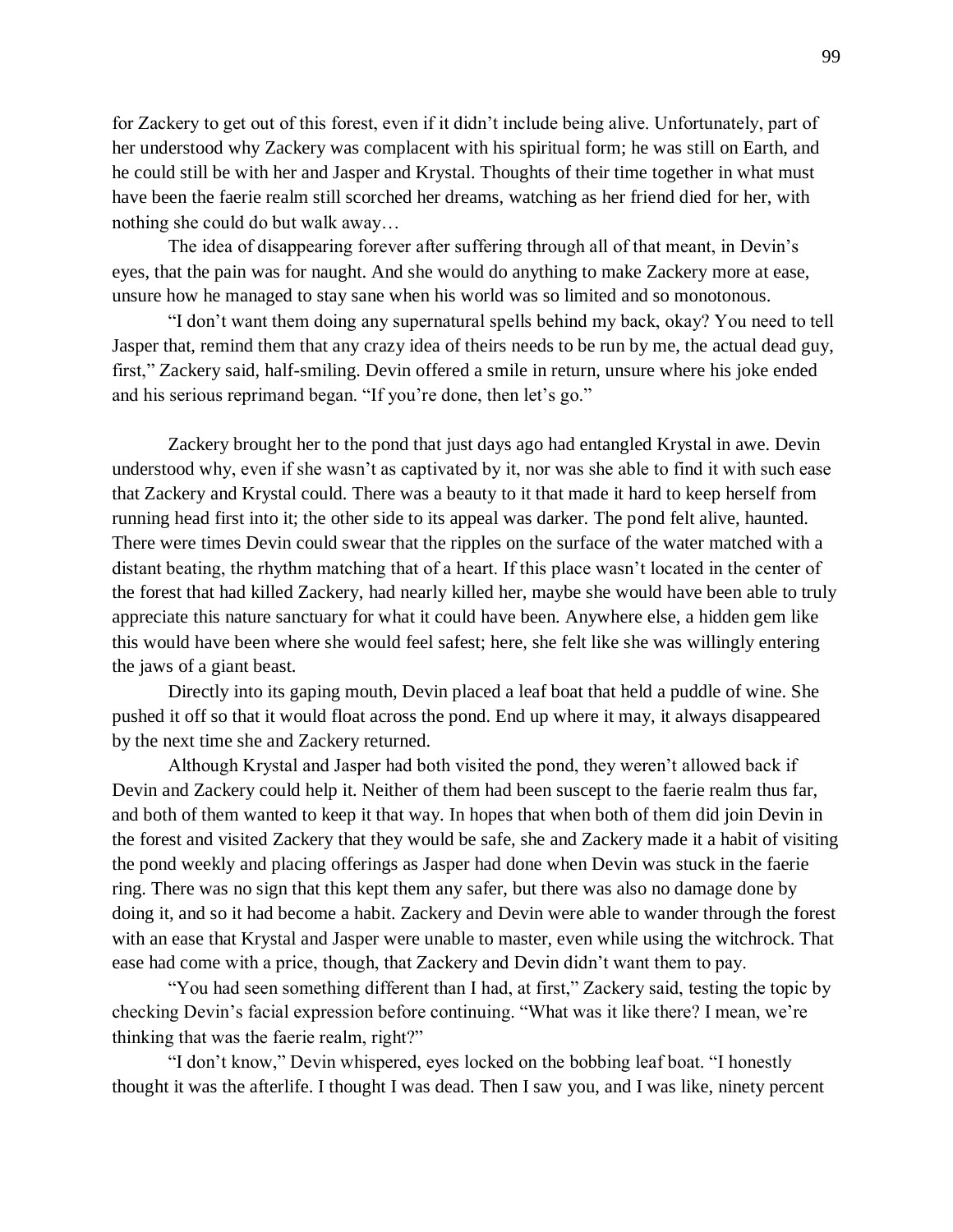sure I was dead." She offered a weak smile in his direction, which he returned. "Until, of course, you started… and I realized that wasn't possible." She pursed her lips into a tight, straight line, her lips turning white. "Were either vision of what we saw real? They both could have been whatever the faeries wanted us to see. We still might have no idea where they come from, and what it looks like."

"There's one way to find out."

Devin rolled her eyes. The two of them talked about the same things over and over, circling around subjects without ever actually breaching them or coming to a decision. Zackery and Devin's moment together in that expanse which looked like their forest and field, but wasn't, was something they had kept secret even from Krystal and Jasper. "You plan on including or skipping over the gory details of your death while describing the view to Jasper?" A bit of a bite, harsher than she meant it to come out, but the sight was still seared to the backs of her eyelids. Having no one to talk to about it except Zackery--which meant having no one to talk to about it- was painful, tormenting.

He shook his head, but didn't say anything. The two of them remained side-by-side, kneeling together as they watched the pond. Without changing position and in barely the time it took to blink, Zackery was kneeling just inches from Devin, a shiver coursing up her spine and goosebumps popping up along her arms. She wondered what it was like when she or the others weren't there to give Zackery the energy he needed to retain his form, what it felt like to exist without a physical form. She wondered if he really did exist when they weren't around, or if he was only truly here for their sake. Both options seemed sad and lonely, emotions enhanced by the negativity that often washed over her whenever Zackery drew energy from her. She wasn't sure if Jasper or Krystal were the same, but with him so close, she could feel what he was feeling--or he somehow managed to make her feel what he was feeling, her own emotions pushed into a backburner. She didn't know if he did this on purpose, or if he knew he was capable of this at all.

Amongst their ghost studies, Jasper was also looking into what extent the sharing of a faerie ring had had on both Devin and Zackery. They assumed their lifelines were now somehow connected, and were afraid of what the ramifications were because of the situation. She and Zackery agreed that they would only tell Jasper about their connection after they had burned out from studying. The last the thing the two of them wanted to do was encourage Jasper's studying craze. Even while not being the major focus and purpose for their tunnel vision, Devin still felt like Jasper was studying her, putting her under a microscope and probing her.

"Just tell Jasper to come when they're free, okay?" Zackery asked, standing up. He didn't so much walk away as he floated away, something he did when his mind was too preoccupied to bother putting in the extra effort it took to appear more human and less *ghostly*. Devin felt weird following after him, the way his feet not only dragged behind the rest of his body like he was leaning forward, but also the way his feet hovered a few inches off the ground.

This was his way of walking her out of the forest.